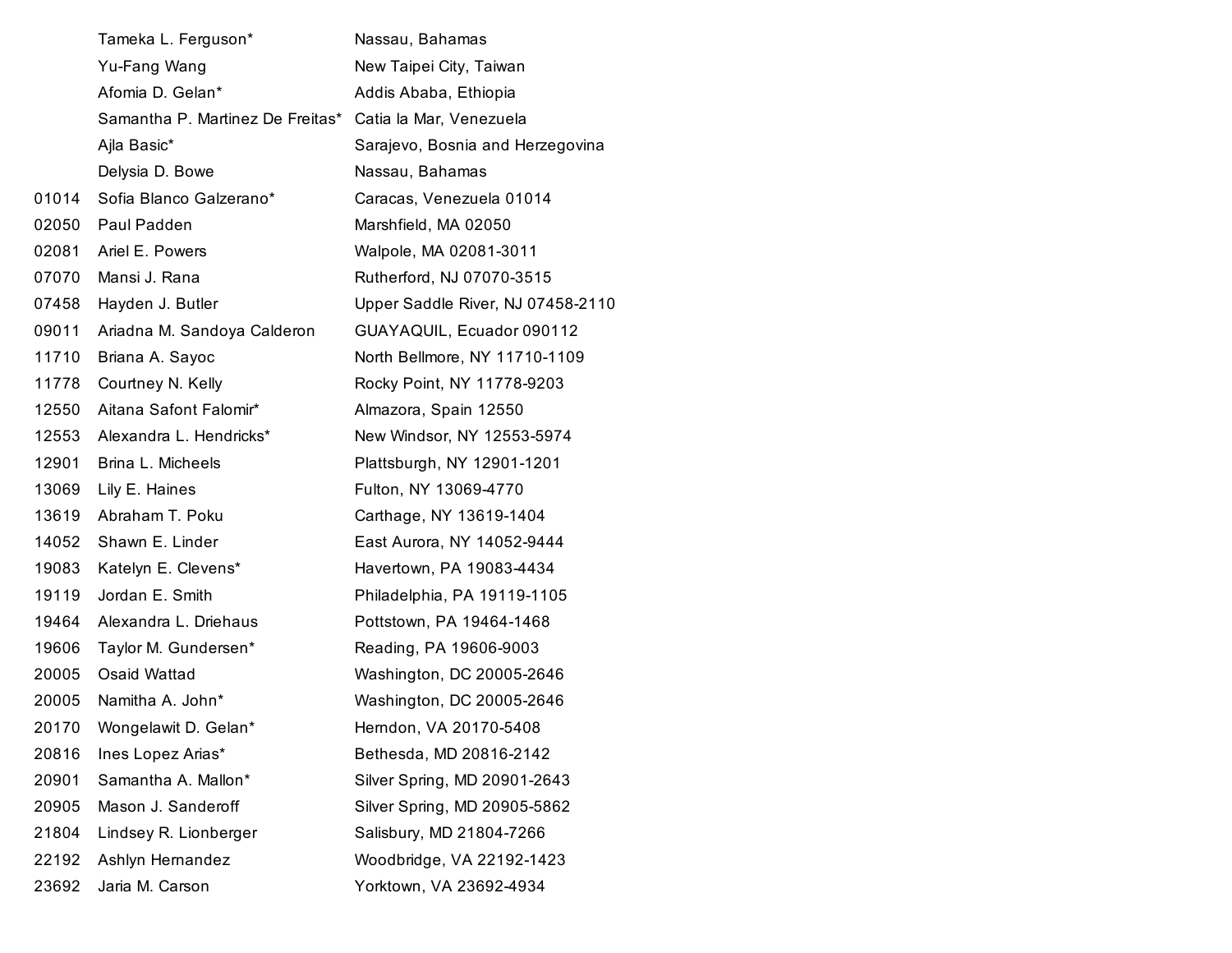| 24073 | Samuel R. Tibbs*         | Christiansburg, VA 24073-7671   |
|-------|--------------------------|---------------------------------|
| 24174 | James M. Grassano        | Thaxton, VA 24174-0172          |
| 27330 | Jeremiah W. Jordan*      | Sanford, NC 27330-9302          |
| 27612 | Alexa C. Sewitsky        | Raleigh, NC 27612-7417          |
| 27612 | Connor T. Sewitsky       | Raleigh, NC 27612-7417          |
| 28173 | Jake P. Cameron*         | Waxhaw, NC 28173-6563           |
| 2830- | Ana Teresa L. Faustino   | BARREIRO, Portugal 2830-212     |
| 28422 | Paola A. Cortez Vargas*  | Cochabamba, Bolivia 28422       |
| 29078 | Elliott Pope*            | Lugoff, SC 29078-9306           |
| 29429 | Lauren M. Wood           | Mount Pleasant, SC 29429-4973   |
| 29445 | Zachary T. Kreider*      | Goose Creek, SC 29445-6252      |
| 29466 | Rachel H. Rich           | Mount Pleasant, SC 29466-7032   |
| 29670 | Taylor J. Moring         | Pendleton, SC 29670-9767        |
| 29681 | Shelby E. Phillips       | Simpsonville, SC 29681-5793     |
| 30041 | Kaitlyn P. Cook          | Cumming, GA 30041-7847          |
| 30041 | Kayla J. Kocon           | Cumming, GA 30041-1903          |
| 30046 | Malik K. Staples         | Lawrenceville, GA 30046-7717    |
| 30047 | Dean R. Shaffer*         | Lilburn, GA 30047-2567          |
| 30062 | Jacob R. Tenisci         | Marietta, GA 30062-1894         |
| 30062 | Jemma R. Lite*           | Marietta, GA 30062-5737         |
| 30062 | Parker E. O'Shaughnessy* | Marietta, GA 30062-5100         |
| 30064 | Connery J. Meyer         | Marietta, GA 30064-2078         |
| 30066 | Mackenzie A. Fleeman*    | Marietta, GA 30066-3060         |
| 30066 | Amy M. Pokorny           | Marietta, GA 30066-2111         |
| 30068 | Josie N. Burnette        | Marietta, GA 30068-3429         |
| 30068 | Shannon E. Maloney*      | Marietta, GA 30068-4125         |
| 30263 | Kayla N. Henry*          | Newnan, GA 30263-3349           |
| 30281 | Dante A. Whatley         | Stockbridge, GA 30281-5865      |
| 30350 | Maria C. Betz*           | Sandy Springs, GA 30350-1064    |
| 30571 | Cathryn D. Craig*        | Sautee Nacoochee, GA 30571-2547 |
| 30721 | Baileigh C. Smith        | Dalton, GA 30721-8355           |
| 30906 | Celine R. Sterett*       | Augusta, GA 30906-3056          |
| 30907 | Kanyon S. Tapp*          | Martinez, GA 30907-2640         |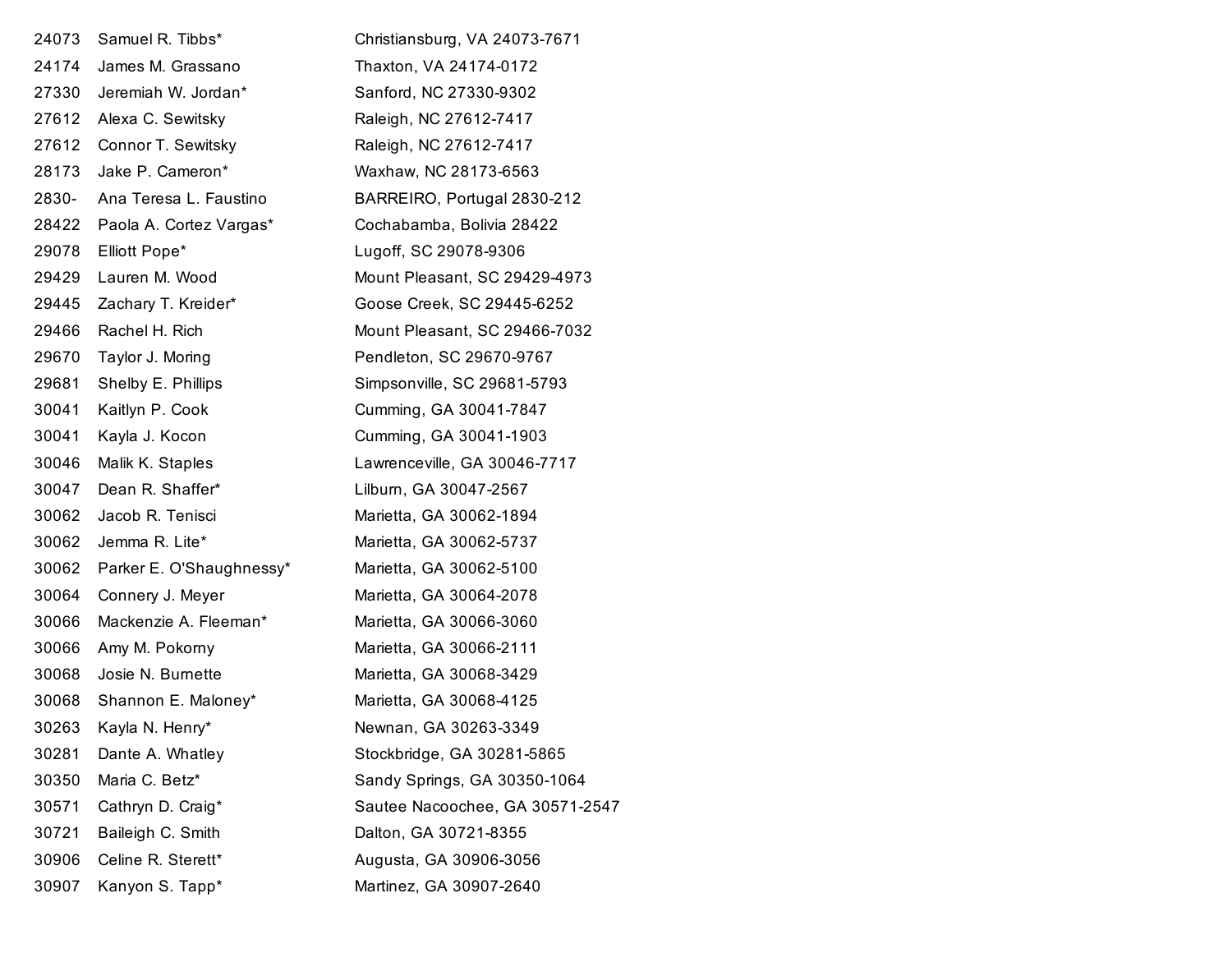| 31088 | Cory A. Munson         | Warner Robins, GA 31088-6400       |
|-------|------------------------|------------------------------------|
| 31522 | Skylyn T. Goldberg     | St Simons Island, GA 31522-5684    |
| 31522 | Thomas B. Hogan        | Saint Simons Island, GA 31522-2463 |
| 32505 | Kayla L. Johnson       | Pensacola, FL 32505-2629           |
| 32571 | Aidan M. Gilroy*       | Pace, FL 32571-6431                |
| 32713 | Gracie C. Humphrey*    | Debary, FL 32713-4904              |
| 32804 | Kate G. Busbee*        | Orlando, FL 32804-3453             |
| 32837 | Georgia M. Dezern      | Orlando, FL 32837-5130             |
| 33063 | Cameron K. Stage       | Margate, FL 33063-7202             |
| 33076 | Jordan C. Strauss*     | Parkland, FL 33076-3850            |
| 33155 | Antonina L. Clementi*  | Miami, FL 33155-1971               |
| 33433 | Eva Maria Zeidel       | Boca Raton, FL 33433-3312          |
| 33498 | Morgan O. Shane*       | Boca Raton, FL 33498-6375          |
| 33778 | Elizabeth A. Cheshire  | Seminole, FL 33778-3502            |
| 33913 | Megan J. Meunier       | Fort Myers, FL 33913-8318          |
| 33916 | Mikayla T. Ruzanski*   | Fort Myers, FL 33916-1859          |
| 34212 | Zachary J. Traeger*    | Bradenton, FL 34212-5597           |
| 34243 | Hope E. Marcum*        | Sarasota, FL 34243-2124            |
| 34429 | Spencer D. Parker*     | Crystal River, FL 34429-7505       |
| 34609 | Delaney H. Webb*       | Spring Hill, FL 34609-5750         |
| 34756 | Samantha L. Bates*     | Montverde, FL 34756-3217           |
| 35007 | Jackson S. Littleford* | Alabaster, AL 35007-8871           |
| 35007 | Kennedy L. Foote       | Alabaster, AL 35007-8552           |
| 35055 | Katie L. Smith*        | Cullman, AL 35055-9157             |
| 35209 | Jack E. Poole*         | Birmingham, AL 35209-5430          |
| 35603 | Jenna L. Walker        | Decatur, AL 35603-5426             |
| 35613 | Lillian M. Bradford    | Athens, AL 35613-4001              |
| 35756 | Ko Hung A. Cheng*      | Madison, AL 35756-4293             |
| 35756 | Emma M. Williams       | Madison, AL 35756-6410             |
| 35756 | Alissa G. Downing      | Madison, AL 35756-2607             |
| 35756 | Sarah A. Shirley*      | Madison, AL 35756-6411             |
| 35757 | Taylor N. Davis        | Madison, AL 35757-7546             |
| 35758 | Layla E. Dalton*       | Madison, AL 35758-6018             |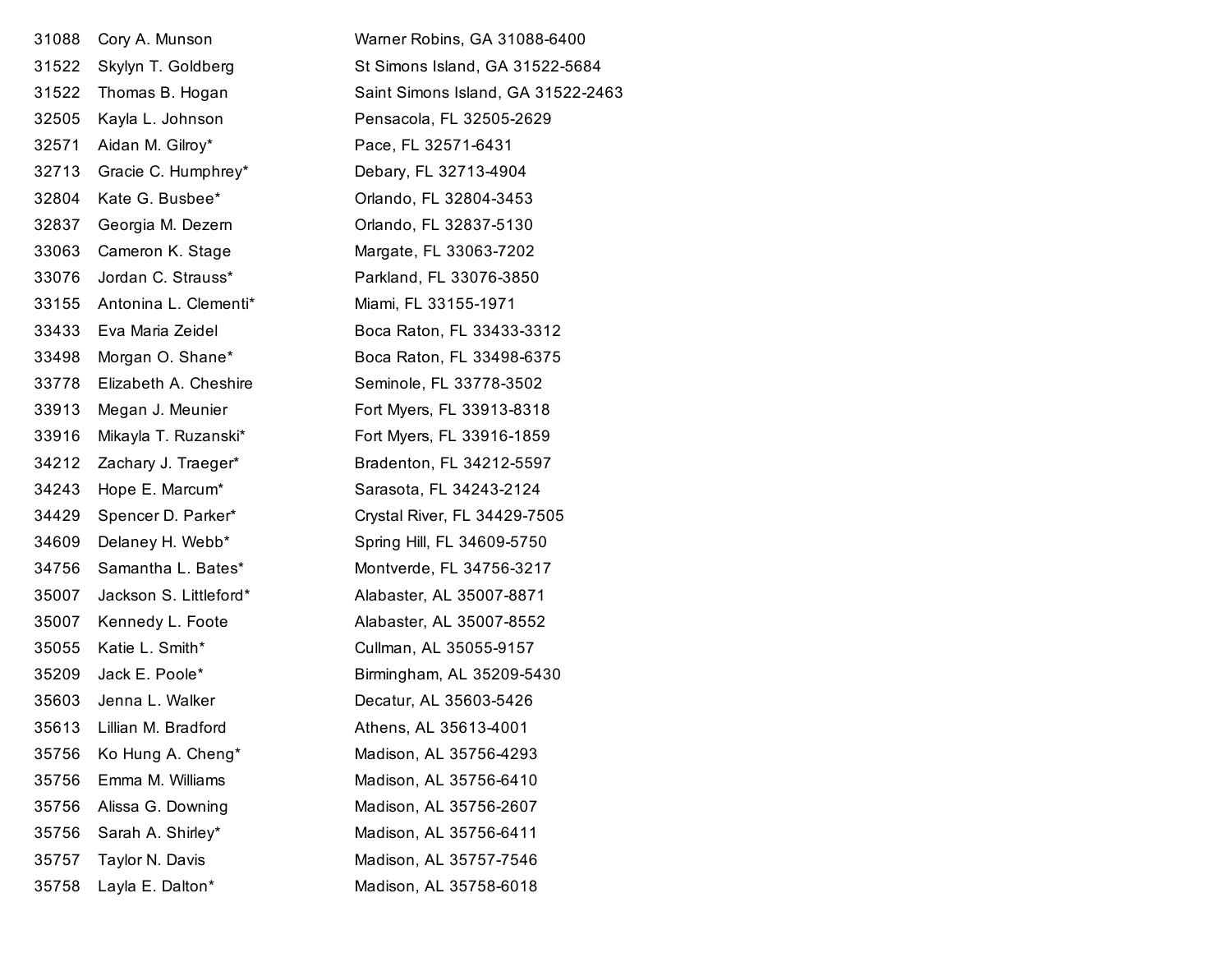| 35801 | Abigail H. Green*        | Huntsville, AL 35801-2201   |
|-------|--------------------------|-----------------------------|
| 35802 | Nicholas L. Constantine* | Huntsville, AL 35802-1909   |
| 35810 | Ananda L. Upshaw         | Huntsville, AL 35810-2507   |
| 35811 | Carson T. Voce           | Huntsville, AL 35811-8095   |
| 35967 | Tristan R. Dersham*      | Fort Payne, AL 35967-4038   |
| 36064 | Thomas D. Mesaris*       | Pike Road, AL 36064-3941    |
| 36352 | Taylor L. Brewer         | Newton, AL 36352-4145       |
| 36527 | Tia M. Hall*             | Spanish Fort, AL 36527-7015 |
| 37010 | Jason A. Herlick         | Adams, TN 37010-9035        |
| 37010 | Alexis E. Gaines*        | Adams, TN 37010-1404        |
| 37010 | Robert A. Bess           | Adams, TN 37010-8906        |
| 37010 | Kyndall F. Waller*       | Adams, TN 37010-9061        |
| 37013 | Olivia N. Blackmon       | Cane Ridge, TN 37013-5300   |
| 37013 | Mark M. Eric*            | Antioch, TN 37013-2699      |
| 37013 | Kellie N. Schuerman*     | Antioch, TN 37013-3917      |
| 37013 | Anna Purdy               | Antioch, TN 37013-3936      |
| 37013 | Kennedy S. Potter        | Antioch, TN 37013-5521      |
| 37013 | Jessie I. Onuobia        | Antioch, TN 37013-4115      |
| 37013 | Wanidda Kongsaysy*       | Antioch, TN 37013-3088      |
| 37013 | La'Seandra P. Douthard*  | Antioch, TN 37013-4412      |
| 37013 | Henok T. Sebesibe        | Antioch, TN 37013-1577      |
| 37014 | Peyton L. Smith*         | Arrington, TN 37014-4828    |
| 37014 | Jon C. Todd              | Arrington, TN 37014-1416    |
| 37015 | Helen E. Navarrete       | Ashland City, TN 37015-1467 |
| 37015 | Hailey S. Hackett        | Ashland City, TN 37015-2628 |
| 37022 | Abigail G. Noe           | Bethpage, TN 37022-8220     |
| 37022 | Kirstyn H. Graham*       | Bethpage, TN 37022-1909     |
| 37022 | Brenton N. Kennedy       | Bethpage, TN 37022-8410     |
| 37022 | Ashtyn R. Beasley        | Bethpage, TN 37022-8611     |
| 37027 | Emma G. Myers*           | Brentwood, TN 37027-2622    |
| 37027 | Trent S. McGrath*        | Brentwood, TN 37027-2610    |
| 37027 | Ashira E. Gibbs*         | Brentwood, TN 37027-7802    |
| 37027 | Jason K. Jones           | Brentwood, TN 37027-8425    |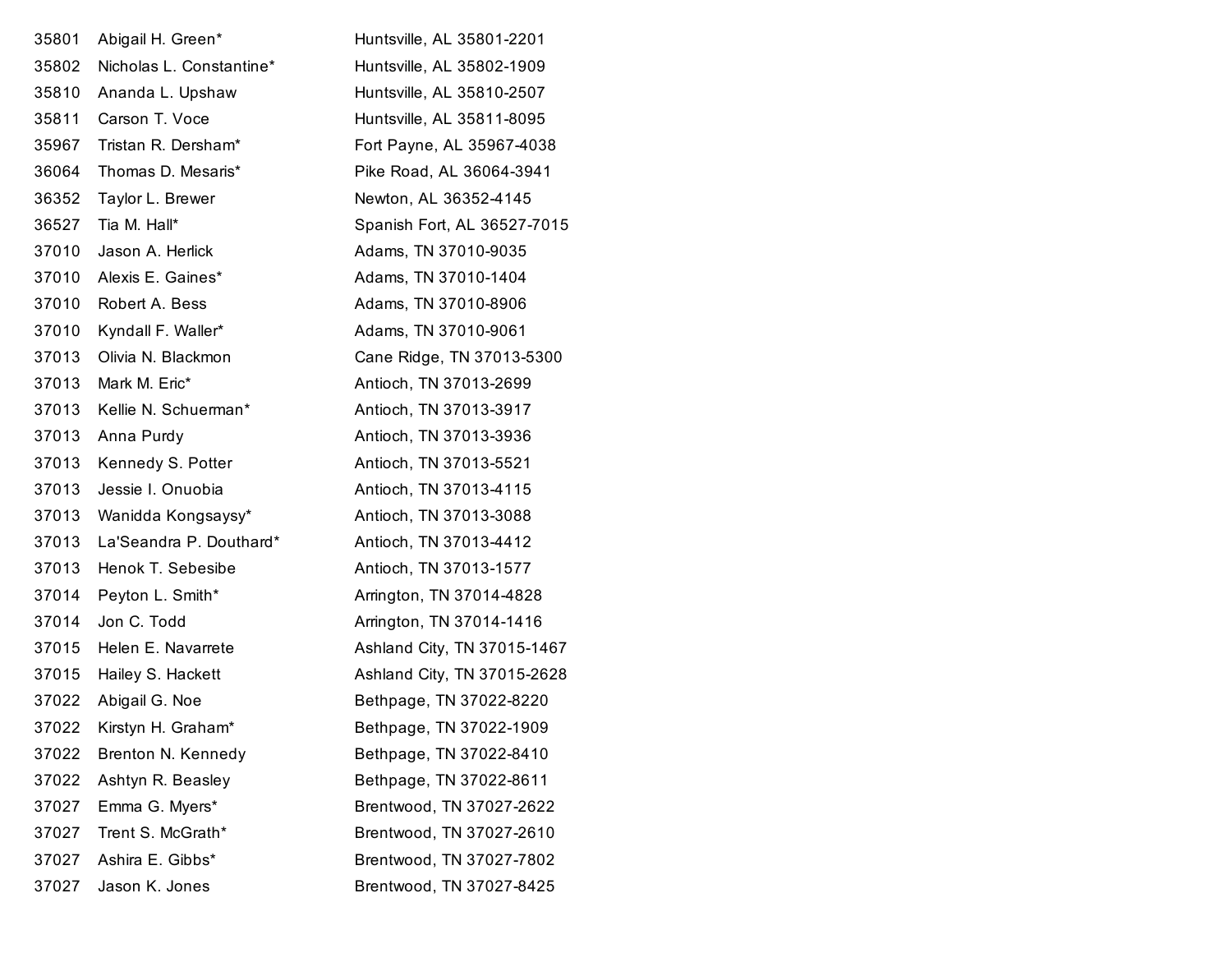| 37027 | Hannah G. Pickering*    | Brentwood, TN 37027-5422         |
|-------|-------------------------|----------------------------------|
| 37027 | Conner R. Pace          | Brentwood, TN 37027-8691         |
| 37027 | Caroline B. Hart        | Brentwood, TN 37027-6411         |
| 37027 | Riley J. Tagatz*        | Brentwood, TN 37027-8663         |
| 37027 | Adelle M. Honeck        | Brentwood, TN 37027-6113         |
| 37027 | Quinton F. Campbell*    | Brentwood, TN 37027-7353         |
| 37027 | Andrew J. Jewell        | Brentwood, TN 37027-8679         |
| 37027 | Tiffany R. Conrad*      | Brentwood, TN 37027-6105         |
| 37027 | Kathleen E. Braumiller* | Brentwood, TN 37027-3940         |
| 37029 | Luke S. Hayes           | Burns, TN 37029-9076             |
| 37029 | Cooper S. Steward       | Burns, TN 37029-5302             |
| 37031 | Shayla J. Lile*         | Castalian Springs, TN 37031-4783 |
| 37032 | Lauren R. Holman*       | Cedar Hill, TN 37032-5513        |
| 37032 | Jacob W. Arms           | Cedar Hill, TN 37032-4916        |
| 37036 | Kylie B. Morrison*      | Charlotte, TN 37036-5435         |
| 37037 | Langstone E. Harvey*    | Christiana, TN 37037-5939        |
| 37040 | Madeline G. Skau*       | Clarksville, TN 37040-5693       |
| 37040 | Kirstin E. Bobbitt*     | Clarksville, TN 37040-5624       |
| 37040 | Javien D. McAvoy        | Clarksville, TN 37040-6759       |
| 37040 | Lauren Summers*         | Clarksville, TN 37040-6528       |
| 37040 | Janice B. Kampsen       | Clarksville, TN 37040-5166       |
| 37040 | Karileigh M. Harris     | Clarksville, TN 37040-7120       |
| 37042 | Hannah D. Barry*        | Clarksville, TN 37042-1692       |
| 37042 | Jason W. Terry*         | Clarksville, TN 37042-4381       |
| 37042 | Jalene A. Lillie*       | Clarksville, TN 37042-7598       |
| 37042 | DanYelle P. Forrest     | Clarksville, TN 37042-9527       |
| 37042 | Aaron J. Beasley        | Clarksville, TN 37042-5934       |
| 37042 | Glorion H. Mack         | Clarksville, TN 37042-5282       |
| 37043 | Kylie L. Guzman*        | Clarksville, TN 37043-1444       |
| 37043 | Adriana A. Reyes*       | Clarksville, TN 37043-1586       |
| 37043 | Tyler R. Jones          | Clarksville, TN 37043-8253       |
| 37043 | Gillian T. Fields*      | Clarksville, TN 37043-4683       |
| 37043 | Anna-Nicole N. Travis*  | Clarksville, TN 37043-5991       |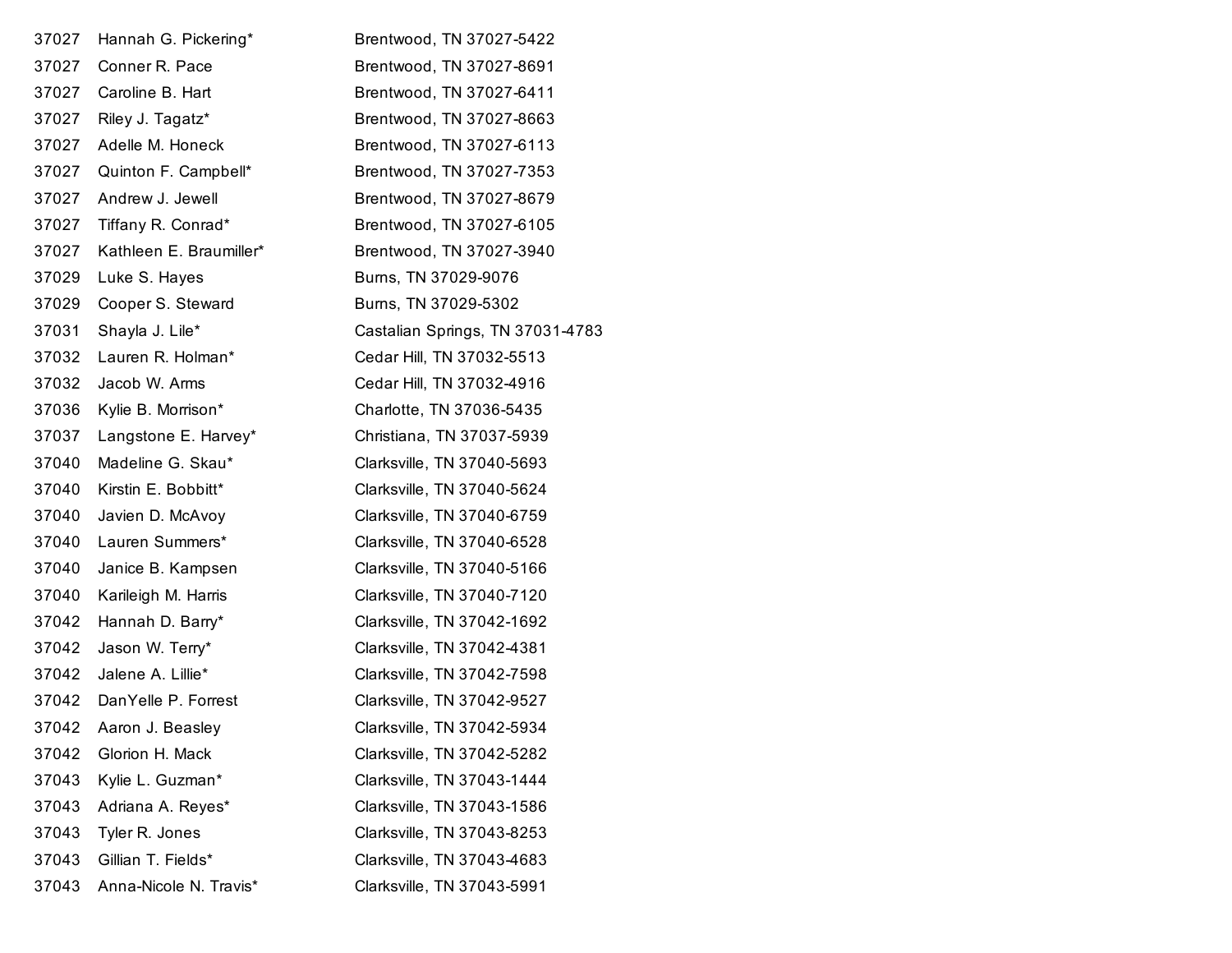| 37043 | Mallory G. Milliken*  | Clarksville, TN 37043-8233   |
|-------|-----------------------|------------------------------|
| 37043 | Adjete A. Tekoe*      | Clarksville, TN 37043-2582   |
| 37043 | Dalton W. Cantrell    | Clarksville, TN 37043-1445   |
| 37043 | Halee R. Brugge       | Clarksville, TN 37043-2004   |
| 37046 | Hanneh E. Kevorkian*  | College Grove, TN 37046-9211 |
| 37046 | Cade S. O'Neal*       | College Grove, TN 37046-9132 |
| 37046 | Dylan J. Carmona      | College Grove, TN 37046      |
| 37046 | Margaret R. Rakes*    | College Grove, TN 37046-9195 |
| 37046 | Catherine L. Mellish  | College Grove, TN 37046-4014 |
| 37048 | Emily T. Johnson      | Cottontown, TN 37048-4618    |
| 37048 | Dallas G. Grabher*    | Cottontown, TN 37048-9239    |
| 37048 | Amanda N. Pierson*    | Cottontown, TN 37048-5058    |
| 37048 | Morgan P. Linville    | Cottontown, TN 37048-4741    |
| 37048 | Katelynn M. Collins*  | Cottontown, TN 37048-4620    |
| 37048 | Jacob K. Runkle*      | Cottontown, TN 37048-5013    |
| 37048 | Frankie J. Davis      | Cottontown, TN 37048-4848    |
| 37048 | Kendra J. Marin       | Cottontown, TN 37048-4915    |
| 37048 | Zarafina N. Mckegney  | Cottontown, TN 37048-5106    |
| 37048 | Noah A. Faerber*      | Cottontown, TN 37048-9619    |
| 37048 | Layne M. Jenkins*     | Cottontown, TN 37048-4717    |
| 37048 | Nichole R. Daugherty* | Cottontown, TN 37048-4638    |
| 37049 | Kinsey C. Burchett*   | Cross Plains, TN 37049-4753  |
| 37049 | Hunter L. Mathis      | Cross Plains, TN 37049-8400  |
| 37055 | Lucy B. Rogers*       | Dickson, TN 37055-1220       |
| 37055 | Courtney N. Westcott  | Dickson, TN 37055-6049       |
| 37055 | Avery E. Barrett*     | Dickson, TN 37055-4181       |
| 37055 | Alexis R. McNabney    | Dickson, TN 37055-4126       |
| 37061 | Mary K. Lewis         | Erin, TN 37061-5562          |
| 37062 | Raeganne N. Travis    | Fairview, TN 37062-7348      |
| 37062 | Madisyn F. Thompson*  | Fairview, TN 37062-7247      |
| 37062 | Frankie P. Colfer     | Fairview, TN 37062-2005      |
| 37062 | Sydney A. Goldstein   | Fairview, TN 37062-8937      |
| 37062 | Cassidy H. Thompson*  | Fairview, TN 37062-7247      |
|       |                       |                              |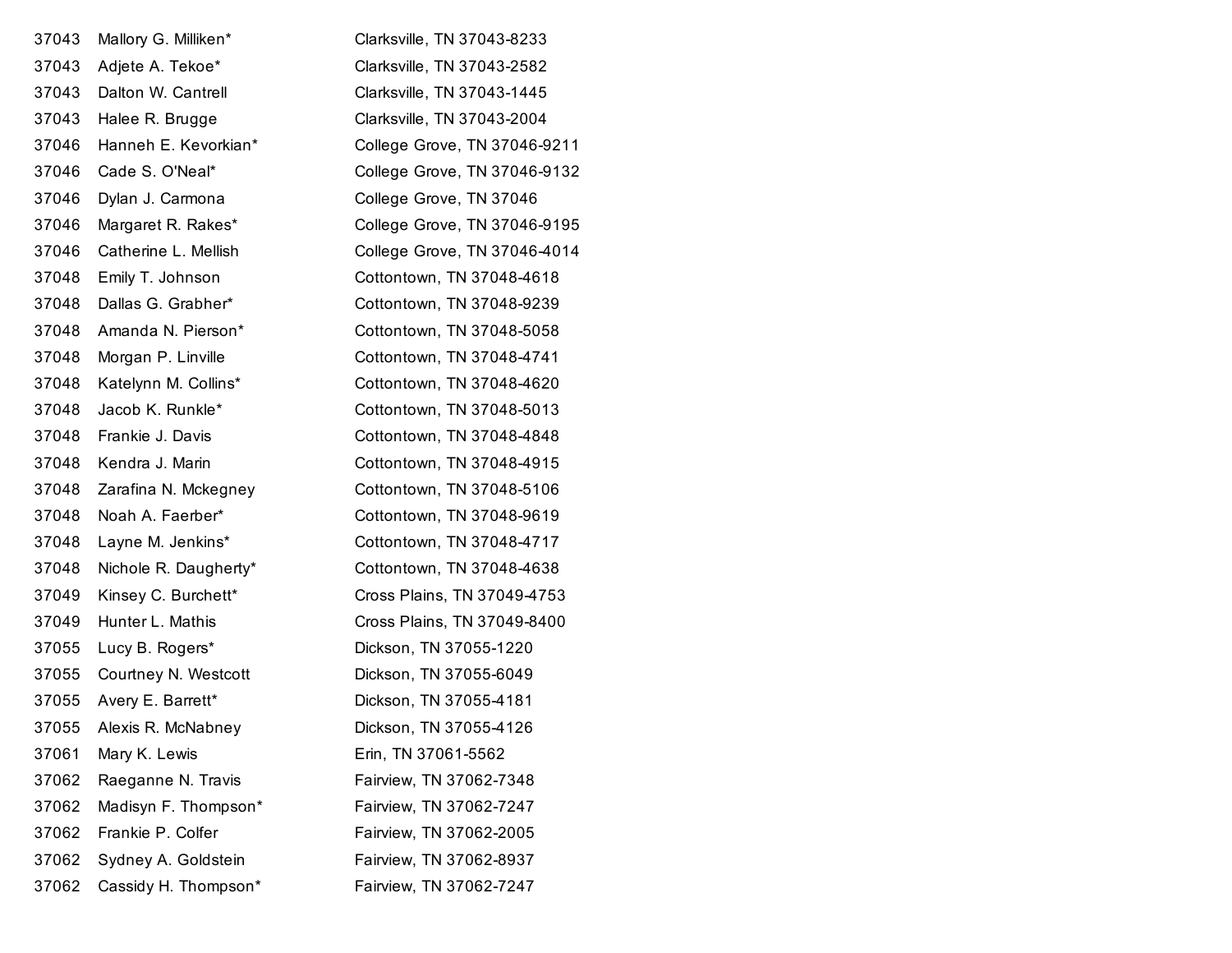| 37064 | Sarah K. Vlahakos*        | Franklin, TN 37064-1132 |
|-------|---------------------------|-------------------------|
| 37064 | Hayley M. Rutland         | Franklin, TN 37064-7727 |
| 37064 | Tyler K. Finley           | Franklin, TN 37064-2102 |
| 37064 | Renee G. Reinhardt*       | Franklin, TN 37064-6168 |
| 37064 | Kiley H. Wallwork*        | Franklin, TN 37064-5091 |
| 37064 | Katherine E. Stamper      | Franklin, TN 37064-6100 |
| 37064 | Sydney A. Blankenship*    | Franklin, TN 37064-4729 |
| 37064 | Nathan S. Burbank*        | Franklin, TN 37064-5757 |
| 37064 | Grant A. Boonstra*        | Franklin, TN 37064-6777 |
| 37064 | Sydney G. Anderson        | Franklin, TN 37064-5097 |
| 37064 | Gavin M. Haworth*         | Franklin, TN 37064-8655 |
| 37064 | Emily A. Harris           | Franklin, TN 37064-1489 |
| 37064 | Ashlan R. Panaia*         | Franklin, TN 37064      |
| 37064 | Alyssa G. Bates           | Franklin, TN 37064-1626 |
| 37064 | Lilyana M. Rummo*         | Franklin, TN 37064-9488 |
| 37064 | Jacqueline N. Butterfield | Franklin, TN 37064-0765 |
| 37064 | Hailey N. Galbreath*      | Franklin, TN 37064-3882 |
| 37064 | Courtney R. Kramer*       | Franklin, TN 37064-8335 |
| 37064 | Elizabeth Ann A. Ellison* | Franklin, TN 37064-6190 |
| 37064 | Megan J. Strei            | Franklin, TN 37064-3136 |
| 37064 | Jackson S. Ezell          | Franklin, TN 37064-8649 |
| 37064 | Cade L. Ashman            | Franklin, TN 37064-7639 |
| 37066 | Annclaire M. McGee*       | Gallatin, TN 37066-9146 |
| 37066 | Kirsten L. Homer*         | Gallatin, TN 37066-6028 |
| 37066 | Brianna M. Tomlinson*     | Gallatin, TN 37066-5908 |
| 37066 | Allison F. Glover*        | Gallatin, TN 37066-8747 |
| 37066 | Michael S. Bannister      | Gallatin, TN 37066      |
| 37066 | Kendal S. Kimbro          | Gallatin, TN 37066-7146 |
| 37066 | Diana P. Sierra Flores    | Gallatin, TN 37066-2526 |
| 37066 | Skylar L. Johnson*        | Gallatin, TN 37066-4045 |
| 37066 | Melissa M. Gionet*        | Gallatin, TN 37066      |
| 37066 | Autumn M. Howard*         | Gallatin, TN 37066-0016 |
| 37066 | Bristol T. Green          | Gallatin, TN 37066-6136 |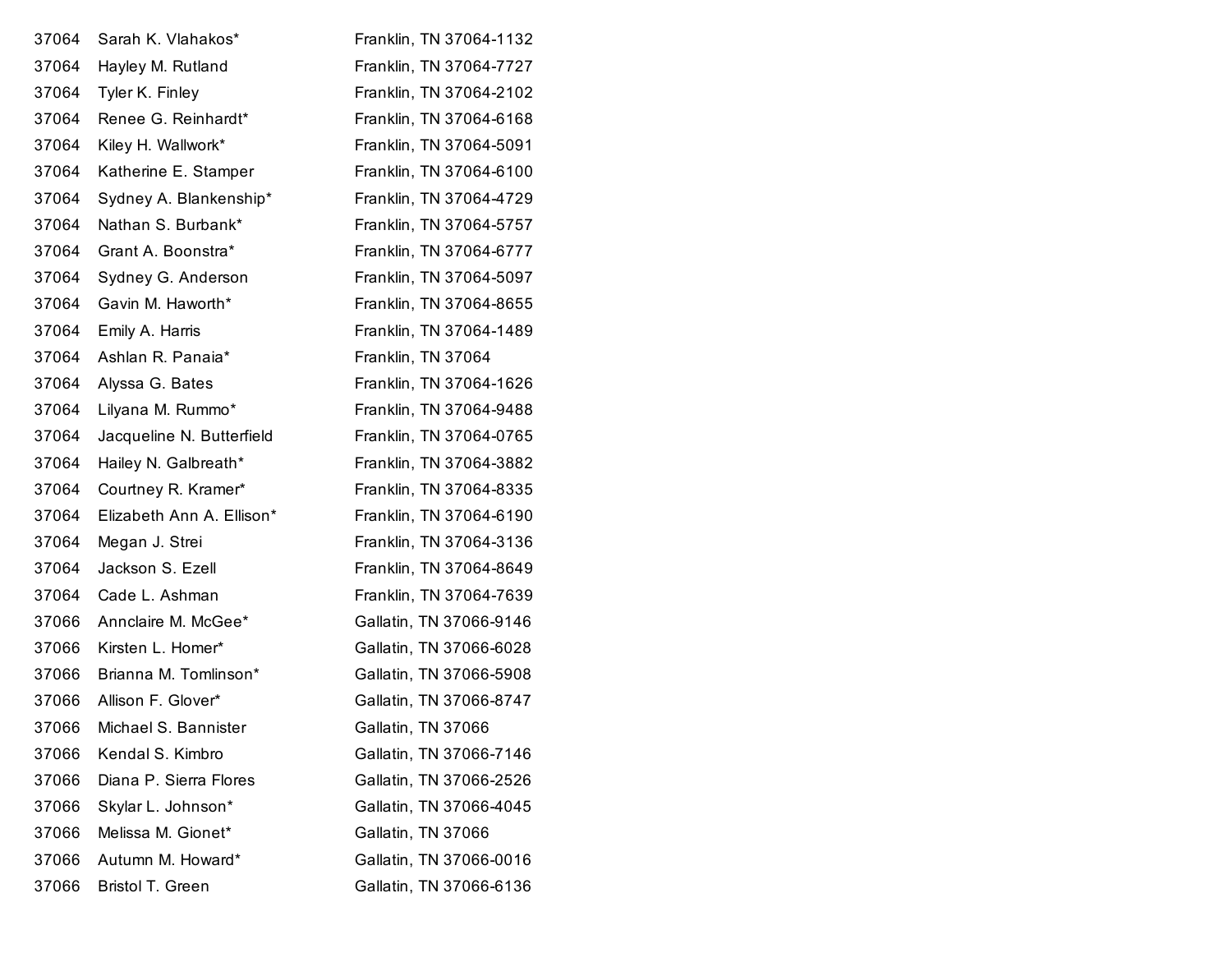| 37066 | Zachary B. Morrison*         | Gallatin, TN 37066-8556 |
|-------|------------------------------|-------------------------|
| 37066 | Kaitlyn R. Murphy            | Gallatin, TN 37066-3431 |
| 37066 | Morgan C. Smith              | Gallatin, TN 37066-4202 |
| 37066 | Logan B. Collins*            | Gallatin, TN 37066-6044 |
| 37066 | Natalie M. Schuch*           | Gallatin, TN 37066-4017 |
| 37066 | John A. Birdwell             | Gallatin, TN 37066-4650 |
| 37066 | Kalie A. Barnes              | Gallatin, TN 37066-5601 |
| 37066 | Jaclyn A. Stamps             | Gallatin, TN 37066-7543 |
| 37066 | Adam R. Crider               | Gallatin, TN 37066-7407 |
| 37066 | Jorge A. Betancourt Cosilion | Gallatin, TN 37066-2371 |
| 37066 | Megan G. McCormick*          | Gallatin, TN 37066-5648 |
| 37066 | Cirsten T. Brown*            | Gallatin, TN 37066-4444 |
| 37066 | Kayden T. Angell*            | Gallatin, TN 37066-9145 |
| 37066 | Xavier A. Shaw               | Gallatin, TN 37066-3592 |
| 37066 | Caitlin D. Lehtola           | Gallatin, TN 37066-2481 |
| 37066 | Christopher P. Muller*       | Gallatin, TN 37066-5665 |
| 37066 | Seiry D. Molina Lopez        | Gallatin, TN 37066-6669 |
| 37066 | Hayleigh E. Shelton*         | Gallatin, TN 37066-5203 |
| 37066 | Alexis S. Jarrett            | Gallatin, TN 37066-3601 |
| 37066 | Alyson K. Parker*            | Gallatin, TN 37066-1424 |
| 37066 | Kirsten M. Givens            | Gallatin, TN 37066-4486 |
| 37066 | Katie M. Pigg*               | Gallatin, TN 37066-8461 |
| 37066 | Elizabeth G. Estes           | Gallatin, TN 37066-8620 |
| 37066 | Elijah H. Hayes*             | Gallatin, TN 37066-4571 |
| 37066 | Michael B. Lynch             | Gallatin, TN 37066-8424 |
| 37066 | Olivia K. Marshall           | Gallatin, TN 37066-2668 |
| 37066 | Heaven L. Howard*            | Gallatin, TN 37066-0016 |
| 37066 | Jessica M. Ittel             | Gallatin, TN 37066-6722 |
| 37066 | Tuesday D. Grenead*          | Gallatin, TN 37066-5225 |
| 37066 | Lejla Guhdija*               | Gallatin, TN 37066-7402 |
| 37066 | Jace S. McGowan              | Gallatin, TN 37066-4119 |
| 37066 | Mary G. Stephens*            | Gallatin, TN 37066-5800 |
| 37066 | Gracie M. Havron             | Gallatin, TN 37066-4620 |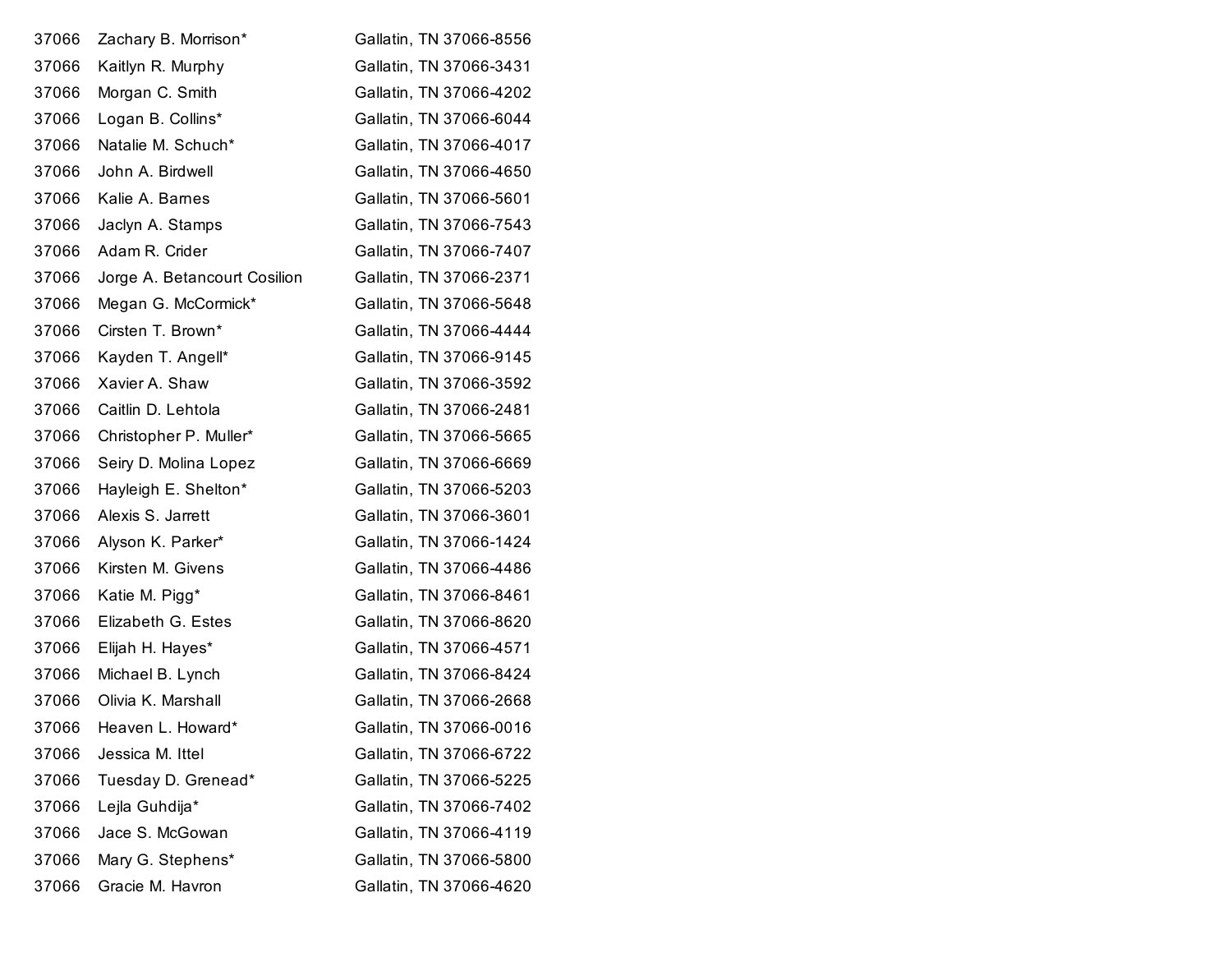| 37067 | Carly M. Combs       | Franklin, TN 37067-6513       |
|-------|----------------------|-------------------------------|
| 37067 | Daphne S. Pruitt     | Franklin, TN 37067-4015       |
| 37067 | Morgan E. Kalbfell   | Franklin, TN 37067-8679       |
| 37067 | Lauren E. Judy*      | Franklin, TN 37067-8576       |
| 37067 | Kaylee M. Contreras* | Franklin, TN 37067-5061       |
| 37067 | Sophie E. Pace       | Franklin, TN 37067-8587       |
| 37067 | Lorena C. Silva      | Franklin, TN 37067-5834       |
| 37067 | Grace A. Wofford     | Franklin, TN 37067-5009       |
| 37067 | Garrison N. Reed*    | Franklin, TN 37067-5859       |
| 37067 | Ellissa K. Pace*     | Franklin, TN 37067-8587       |
| 37067 | Charles G. Brooks    | Franklin, TN 37067-2606       |
| 37067 | Alecia F. Stroh*     | Franklin, TN 37067-1305       |
| 37067 | Kenya M. Barcus*     | Franklin, TN 37067-6532       |
| 37067 | Sara M. Parsley      | Franklin, TN 37067-6165       |
| 37069 | Katelin R. Alonzo*   | Franklin, TN 37069-1870       |
| 37069 | Cordelia R. Newton*  | Franklin, TN 37069-7132       |
| 37069 | Amanda S. Wehby      | Franklin, TN 37069-8416       |
| 37069 | Ryan C. Mayfield*    | Franklin, TN 37069-4358       |
| 37069 | Rachel E. Johnson*   | Franklin, TN 37069-4706       |
| 37069 | Emily G. Mayfield    | Franklin, TN 37069-4358       |
| 37069 | Aaron T. Shiflet*    | Franklin, TN 37069-7200       |
| 37069 | Joseph P. Cannon*    | Franklin, TN 37069-4195       |
| 37069 | Carly A. Pike        | Franklin, TN 37069-6406       |
| 37069 | Amanda N. Webb*      | Franklin, TN 37069-1415       |
| 37069 | Julia M. Healy       | Franklin, TN 37069-8429       |
| 37072 | Sydney A. Reeves     | Goodlettsville, TN 37072-3311 |
| 37072 | Tyree A. Dean*       | Goodlettsville, TN 37072-8465 |
| 37072 | Cassidy F. Moore*    | Goodlettsville, TN 37072-3350 |
| 37072 | John H. Lunday       | Goodlettsville, TN 37072-8972 |
| 37072 | Mia C. Dean*         | Goodlettsville, TN 37072-8465 |
| 37072 | Leanna G. Nesbitt*   | Goodlettsville, TN 37072-7053 |
| 37072 | Joseph V. Waller*    | Goodlettsville, TN 37072-4323 |
| 37072 | Caitlin A. Lamberth* | Goodlettsville, TN 37072-3311 |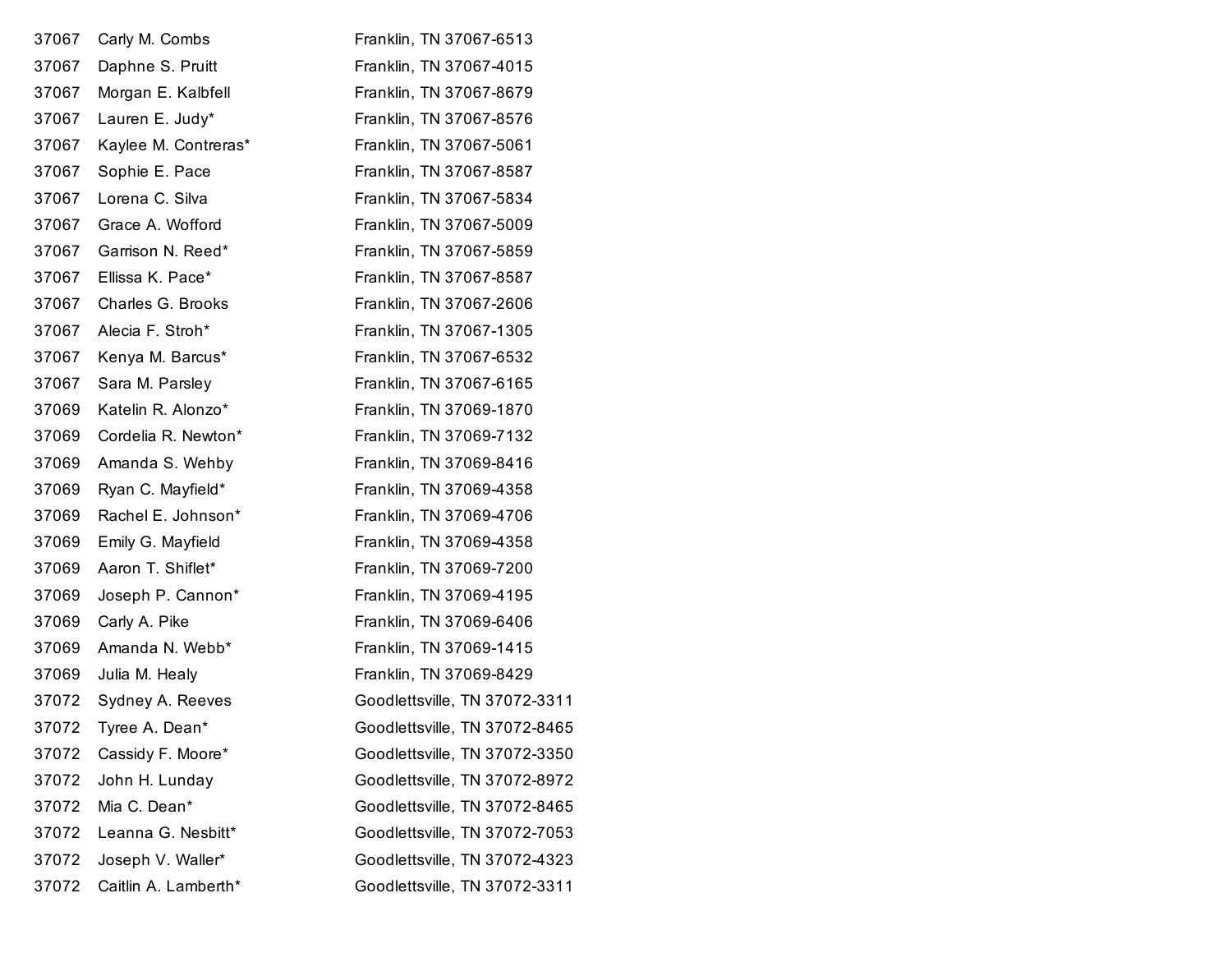| 37072 | Danielle L. Williams | Goodlettsville, TN 37072-8962 |
|-------|----------------------|-------------------------------|
| 37072 | Jenny E. Pedrero     | Goodlettsville, TN 37072-3160 |
| 37072 | John R. Durden       | Goodlettsville, TN 37072-1588 |
| 37072 | Ashley Alghatas      | Goodlettsville, TN 37072-1823 |
| 37072 | Sunnie A. Jett*      | Goodlettsville, TN 37072-3129 |
| 37072 | Bailey L. Bryant     | Goodlettsville, TN 37072-2119 |
| 37072 | Hannah M. Brown*     | Goodlettsville, TN 37072-8479 |
| 37072 | Ellen D. Henderson*  | Goodlettsville, TN 37072-3160 |
| 37072 | Kailey S. Binkley    | Goodlettsville, TN 37072-9607 |
| 37072 | Matthew T. Hulan     | Goodlettsville, TN 37072-8016 |
| 37072 | Sarah A. Hargis*     | Goodlettsville, TN 37072-9038 |
| 37072 | Jasmine E. Lively    | Goodlettsville, TN 37072-4171 |
| 37072 | Seth R. Meadows*     | Goodlettsville, TN 37072-9151 |
| 37072 | Laney G. Wheeler     | Goodlettsville, TN 37072-3150 |
| 37072 | Max K. Modrall*      | Goodlettsville, TN 37072-8466 |
| 37072 | Kaylor B. Chaffin*   | Goodlettsville, TN 37072-8841 |
| 37072 | Isabella R. Willis*  | Goodlettsville, TN 37072-1226 |
| 37073 | Preslee E. Nickens   | Greenbrier, TN 37073-4866     |
| 37073 | Jordi R. Fisher*     | Greenbrier, TN 37073-5707     |
| 37073 | Kaylee J. Walker     | Greenbrier, TN 37073-5756     |
| 37073 | Shelby L. Koonce*    | Greenbrier, TN 37073-5793     |
| 37073 | Jonathan L. Bryant   | Greenbrier, TN 37073-4866     |
| 37074 | Amy E. Hix           | Hartsville, TN 37074-3707     |
| 37074 | Michaela S. Kelly*   | Hartsville, TN 37074-2039     |
| 37075 | Lily A. Bergeron     | Hendersonville, TN 37075-5872 |
| 37075 | Evan M. Alexander    | Hendersonville, TN 37075-0301 |
| 37075 | Anne K. Matlock*     | Hendersonville, TN 37075-1409 |
| 37075 | Robert E. Christian* | Hendersonville, TN 37075      |
| 37075 | Marissa L. Burnside  | Hendersonville, TN 37075-6316 |
| 37075 | Robert C. Flatt*     | Hendersonville, TN 37075-5222 |
| 37075 | Samuel K. Kohl       | Hendersonville, TN 37075-8573 |
| 37075 | Elizabeth G. Hines*  | Hendersonville, TN 37075-6313 |
| 37075 | Avery N. Hoskins*    | Hendersonville, TN 37075-4902 |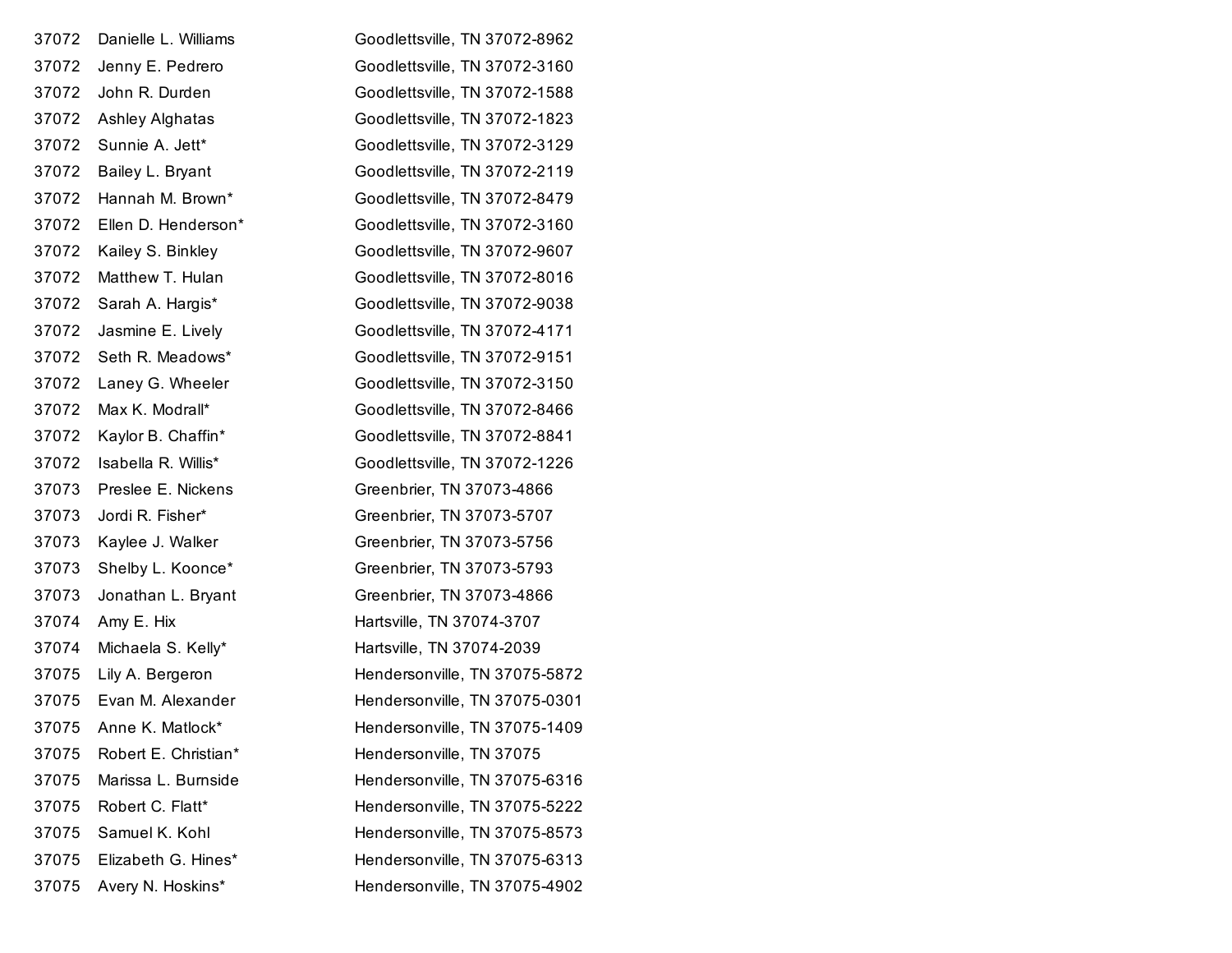| 37075 | Joshua T. Moake      | Hendersonville, TN 37075-2983 |
|-------|----------------------|-------------------------------|
| 37075 | Audrey C. Clark*     | Hendersonville, TN 37075-7009 |
| 37075 | Lisa R. Lanas        | Hendersonville, TN 37075-7083 |
| 37075 | Tristen L. Denton*   | Hendersonville, TN 37075-4369 |
| 37075 | Luke C. Clements*    | Hendersonville, TN 37075-4378 |
| 37075 | John M. O'Meara*     | Hendersonville, TN 37075-4311 |
| 37075 | Samantha E. Aldrich* | Hendersonville, TN 37075-7231 |
| 37075 | Ashton L. Hickam*    | Hendersonville, TN 37075-5144 |
| 37075 | Trent A. Sawyers     | Hendersonville, TN 37075-6743 |
| 37075 | Jeffrey R. Meyers*   | Hendersonville, TN 37075-7222 |
| 37075 | Jonathan S. Abbey*   | Hendersonville, TN 37075-9419 |
| 37075 | Sara M. Keck*        | Hendersonville, TN 37075-7202 |
| 37075 | Creeson M. Martin*   | Hendersonville, TN 37075-5019 |
| 37075 | Abbigail M. Nutter   | Hendersonville, TN 37075-2313 |
| 37075 | Anna M. Fly*         | Hendersonville, TN 37075-9406 |
| 37075 | Sarah K. Tinnin*     | Hendersonville, TN 37075-1216 |
| 37075 | Matthew A. Colter    | Hendersonville, TN 37075-1732 |
| 37075 | Audrey L. Baird*     | Hendersonville, TN 37075-7225 |
| 37075 | Grace A. Doucette    | Hendersonville, TN 37075-4873 |
| 37075 | Shelby B. Ragland*   | Hendersonville, TN 37075-6709 |
| 37075 | Destinee J. Williams | Hendersonville, TN 37075-8525 |
| 37075 | Alexandra M. Baird   | Hendersonville, TN 37075-7225 |
| 37075 | Robyn D. Atkins*     | Hendersonville, TN 37075-8796 |
| 37075 | Garrett D. Franklin  | Hendersonville, TN 37075-5226 |
| 37075 | Reilly L. Aldrich*   | Hendersonville, TN 37075-7231 |
| 37075 | William T. Preston   | Hendersonville, TN 37075-8727 |
| 37075 | Alexis I. Hunter     | Hendersonville, TN 37075-8523 |
| 37075 | Derek A. Mastin      | Hendersonville, TN 37075-6706 |
| 37075 | Mary L. Reamy        | Hendersonville, TN 37075-4432 |
| 37075 | Joseph B. Merritt*   | Hendersonville, TN 37075-4851 |
| 37075 | Khalil T. O'Neal     | Hendersonville, TN 37075-4046 |
| 37075 | Morgan K. Stansell*  | Hendersonville, TN 37075-6700 |
| 37075 | Christian M. Combs   | Hendersonville, TN 37075-2927 |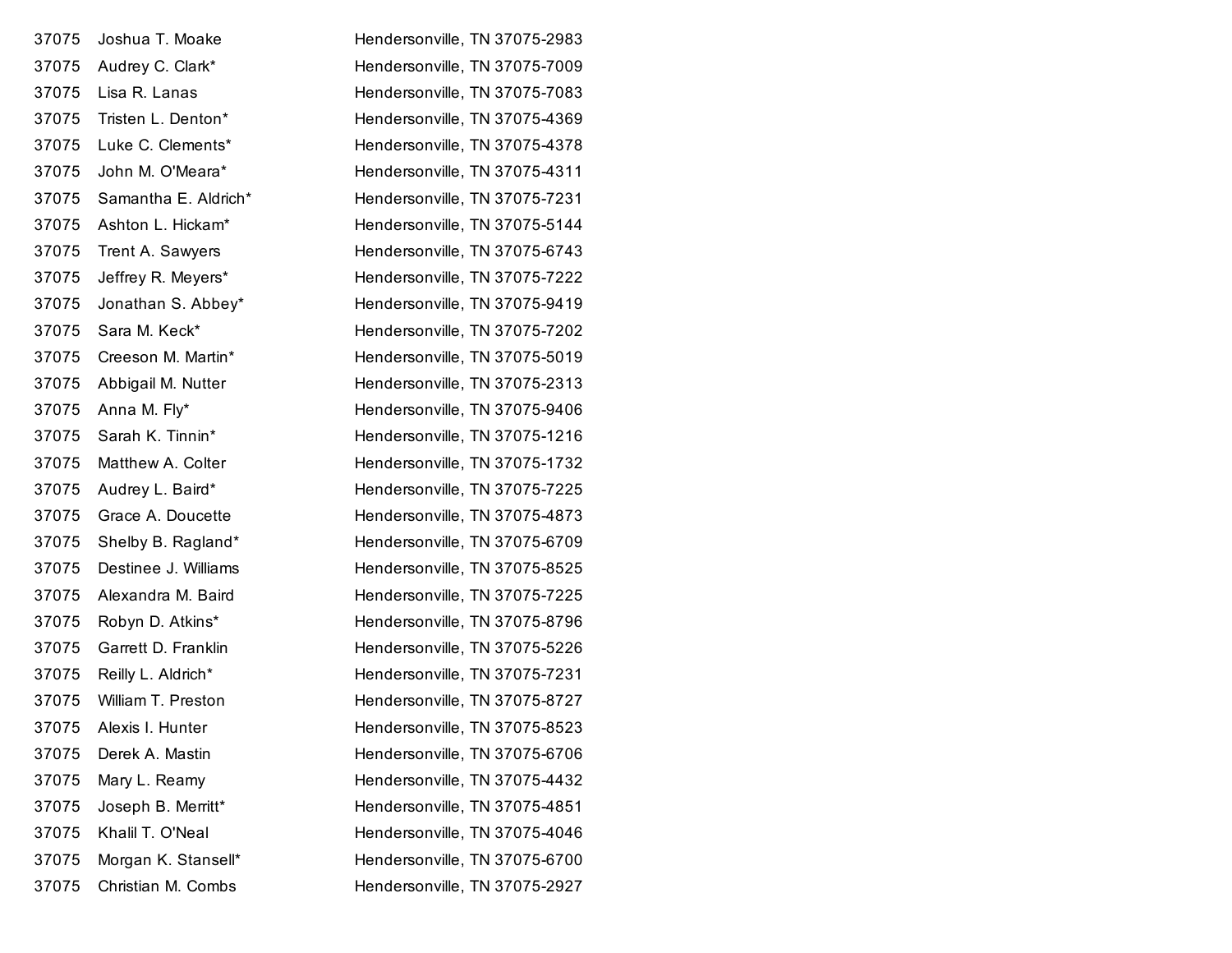| 37075 | Emily A. Keck        | Hendersonville, TN 37075-7202 |
|-------|----------------------|-------------------------------|
| 37075 | Payton C. Chreene*   | Hendersonville, TN 37075-5382 |
| 37075 | Lyric Weis*          | Hendersonville, TN 37075-3262 |
| 37075 | Alexis J. Estain     | Hendersonville, TN 37075-4863 |
| 37075 | Hayden M. Moore      | Hendersonville, TN 37075-8877 |
| 37075 | Ethan Werfelman*     | Hendersonville, TN 37075-1704 |
| 37075 | Cole H. Shimer       | Hendersonville, TN 37075-5521 |
| 37075 | Sam H. Rizor         | Hendersonville, TN 37075-9682 |
| 37075 | Alexis N. Conner     | Hendersonville, TN 37075-1732 |
| 37075 | Anna L. Henderson    | Hendersonville, TN 37075-6749 |
| 37075 | William C. Heath     | Hendersonville, TN 37075-8711 |
| 37075 | Alyson L. Smith      | Hendersonville, TN 37075-7202 |
| 37075 | Keegan M. Lampley*   | Hendersonville, TN 37075-9773 |
| 37075 | Hailey D. Marks      | Hendersonville, TN 37075-7001 |
| 37075 | Kendall B. Smith     | Hendersonville, TN 37075-8860 |
| 37075 | Zachary L. Weddle*   | Hendersonville, TN 37075-4327 |
| 37075 | Faith G. Edgerton    | Hendersonville, TN 37075-8581 |
| 37075 | Cole M. Bornefeld    | Hendersonvlle, TN 37075-4031  |
| 37075 | Alexander D. Bowen*  | Hendersonville, TN 37075-2004 |
| 37075 | Natalie Lankster*    | Hendersonville, TN 37075-8466 |
| 37075 | Riley A. Wills       | Hendersonville, TN 37075-8780 |
| 37075 | Kayla S. Minchey     | Hendersonville, TN 37075-4361 |
| 37075 | Rachel E. Treece     | Hendersonville, TN 37075-2093 |
| 37075 | Reanna A. Mcnair*    | Hendersonville, TN 37075-8504 |
| 37075 | Theresa F. Harper    | Hendersonville, TN 37075-6732 |
| 37075 | Bobby E. Winfrey*    | Hendersonville, TN 37075-1209 |
| 37075 | Jordyn L. Corder*    | Hendersonville, TN 37075-8780 |
| 37075 | Hannah E. Hooten     | Hendersonville, TN 37075-4508 |
| 37075 | Cassidy L. Booher    | Hendersonville, TN 37075-7202 |
| 37075 | Shelby C. Hahn*      | Hendersonville, TN 37075-6712 |
| 37075 | Elena H. Cruth       | Hendersonville, TN 37075-5427 |
| 37075 | Olivia G. Fitzgerald | Hendersonville, TN 37075-8599 |
| 37075 | Ryan L. Carneal*     | Hendersonville, TN 37075-8593 |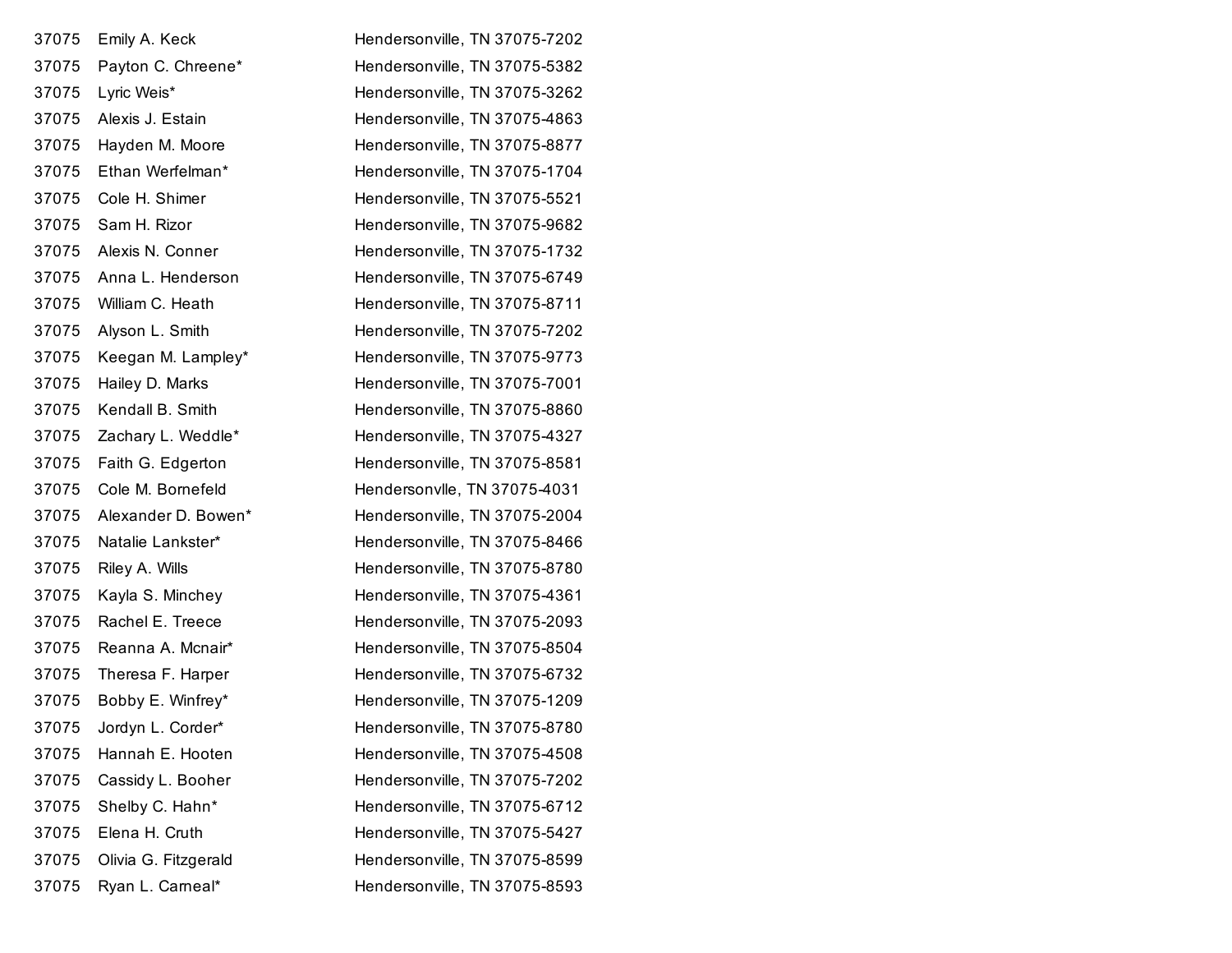| 37075 | Andrew W. Taylor        | Hendersonville, TN 37075-9768   |
|-------|-------------------------|---------------------------------|
| 37075 | Lauren M. Carneal*      | Hendersonville, TN 37075-8593   |
| 37075 | Mason L. Owen*          | Hendersonville, TN 37075-4112   |
| 37075 | Hailey M. Pace*         | Hendersonville, TN 37075-2410   |
| 37075 | Isaiah L. Alvarez*      | Hendersonville, TN 37075-1206   |
| 37075 | Leah S. Hunter          | Hendersonville, TN 37075-7006   |
| 37075 | Nicholas A. Kieser      | Hendersonville, TN 37075-4620   |
| 37075 | Aaron J. Kline          | Hendersonville, TN 37075-1702   |
| 37075 | Marissa V. Odom*        | Hendersonville, TN 37075-4374   |
| 37075 | Cullum W. Howard*       | Hendersonville, TN 37075-5500   |
| 37076 | Veronica M. Flores*     | Hermitage, TN 37076-2659        |
| 37076 | Katelyn H. Lane*        | Hermitage, TN 37076-3201        |
| 37076 | Chiamaka A. Diugu       | Hermitage, TN 37076-2803        |
| 37076 | Christy N. Brewer       | Hermitage, TN 37076-3627        |
| 37076 | Anderson R. Napier*     | Hermitage, TN 37076-3619        |
| 37076 | Claire M. Goff*         | Hermitage, TN 37076-3720        |
| 37076 | John S. Crouch          | Hermitage, TN 37076-3612        |
| 37079 | Alexandria J. Anderson* | Indian Mound, TN 37079-5223     |
| 37082 | Grant E. Patterson*     | Kingston Springs, TN 37082-2913 |
| 37083 | Kammie M. Yates*        | Lafayette, TN 37083-4830        |
| 37083 | Nicholas E. Hill*       | Lafayette, TN 37083-3314        |
| 37083 | Lucas G. Wisdom*        | Lafayette, TN 37083-3955        |
| 37083 | Sarai M. Miller*        | Lafayette, TN 37083-2202        |
| 37083 | Olivia R. Belton        | Lafayette, TN 37083-4943        |
| 37083 | Dylan C. Swindle        | Lafayette, TN 37083-3283        |
| 37083 | Vanessa L. May*         | Lafayette, TN 37083-2401        |
| 37085 | Annabelle C. Goodman*   | Lascassas, TN 37085-4512        |
| 37085 | Nora P. Markos          | Lascassas, TN 37085-4684        |
| 37087 | Mia F. Martin           | Lebanon, TN 37087-3446          |
| 37087 | Will F. Spruill         | Lebanon, TN 37087-3417          |
| 37087 | Amya S. Montgomery*     | Lebanon, TN 37087-9525          |
| 37087 | Savana B. King*         | Lebanon, TN 37087-1333          |
| 37087 | Tyler J. Garvin*        | Lebanon, TN 37087-7904          |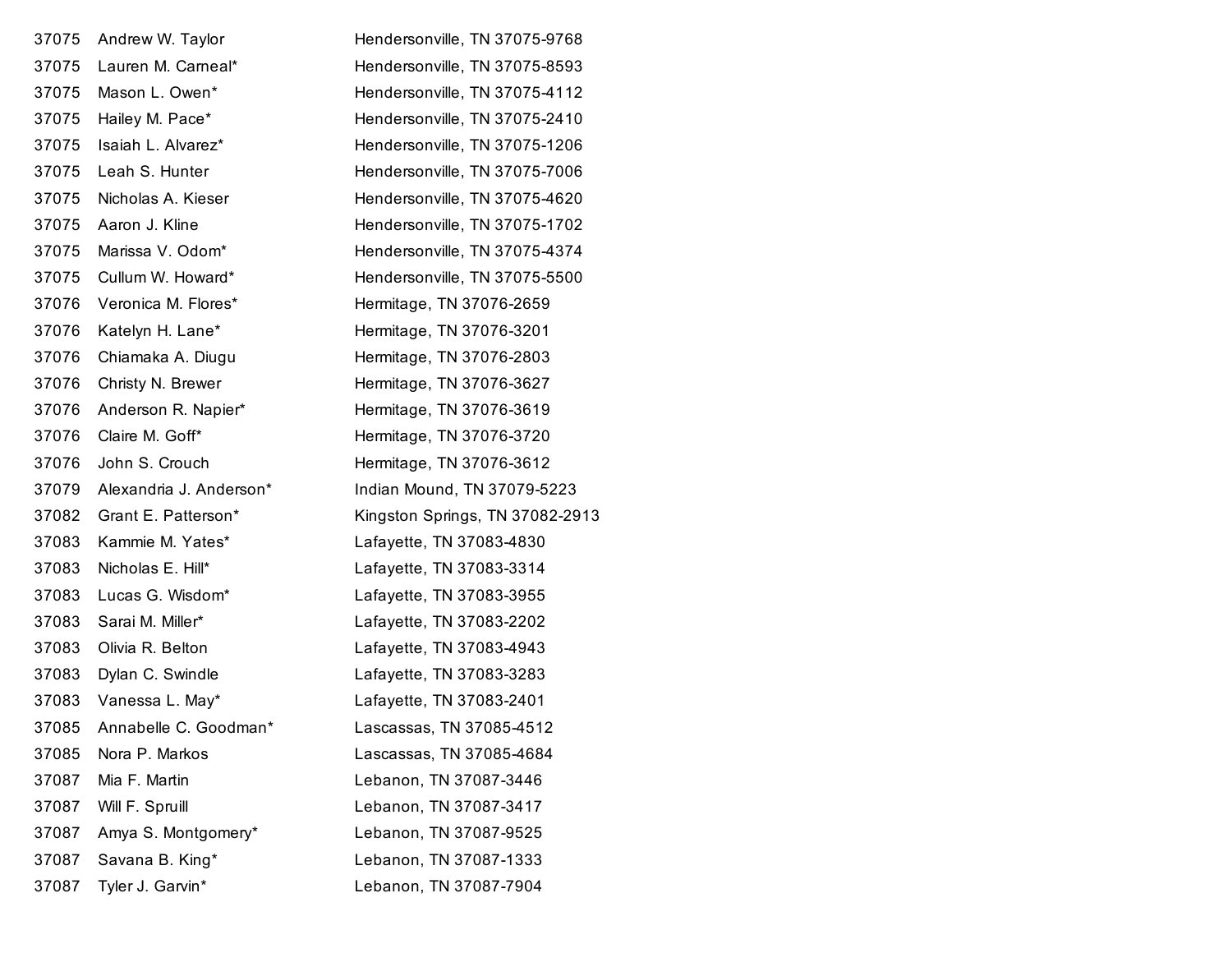| 37087 | Abbey C. Gore*        | Lebanon, TN 37087-1534      |
|-------|-----------------------|-----------------------------|
| 37087 | Lora R. Smith*        | Lebanon, TN 37087-4265      |
| 37087 | Kyleigh G. Roberts    | Lebanon, TN 37087-7235      |
| 37087 | Thomas J. Robertson*  | Lebanon, TN 37087-0601      |
| 37087 | Peter H. Lippincott*  | Lebanon, TN 37087-6546      |
| 37090 | Zion A. Person*       | Lebanon, TN 37090-5129      |
| 37090 | Carter W. Williams*   | Lebanon, TN 37090-8947      |
| 37115 | Michelle J. Arnold    | Madison, TN 37115-3853      |
| 37115 | Chelby S. Woods       | Madison, TN 37115-2314      |
| 37115 | Mya A. Rashada*       | Madison, TN 37115-2340      |
| 37115 | Takiyah A. White      | Madison, TN 37115-5330      |
| 37115 | Rayona A. Mann*       | Madison, TN 37115-2316      |
| 37122 | Makayla D. Bizzell    | Mount Juliet, TN 37122-3924 |
| 37122 | Benjamin T. Friddell  | Mount Juliet, TN 37122-3262 |
| 37122 | Lane H. Erickson      | Mount Juliet, TN 37122-4034 |
| 37122 | Sarah E. Terry*       | Mt Juliet, TN 37122-4633    |
| 37122 | Josiah A. Youngers*   | Mt Juliet, TN 37122-7504    |
| 37122 | Devon T. Smotherman   | Mount Juliet, TN 37122-4515 |
| 37122 | Jordan L. Hardy*      | Mt. Juliet, TN 37122        |
| 37122 | <b>Bethel Aklilu</b>  | Mount Juliet, TN 37122-7455 |
| 37122 | Devon B. Quirk        | Mount Juliet, TN 37122      |
| 37122 | Gentry A. Houston*    | Mt Juliet, TN 37122-7540    |
| 37122 | Mary K. Work*         | Mount Juliet, TN 37122-2720 |
| 37122 | Isabella M. Houston*  | Mount Juliet, TN 37122-7540 |
| 37122 | Lily A. Unick         | Mount Juliet, TN 37122-6716 |
| 37122 | Gabriel O. Heckerman* | Mount Juliet, TN 37122-4168 |
| 37122 | David H. Habashey     | Mount Juliet, TN 37122-8425 |
| 37122 | Richard M. Prybilla*  | Mount Juliet, TN 37122-3232 |
| 37122 | Grace E. Braswell*    | Mt Juliet, TN 37122-1313    |
| 37122 | Erin M. Dowling       | Mount Juliet, TN 37122-1327 |
| 37122 | Ashley C. Austin*     | Mt Juliet, TN 37122-3931    |
| 37122 | Sydney F. Drescher    | Mount Juliet, TN 37122-6331 |
| 37122 | Hope M. Smith         | Mount Juliet, TN 37122-2638 |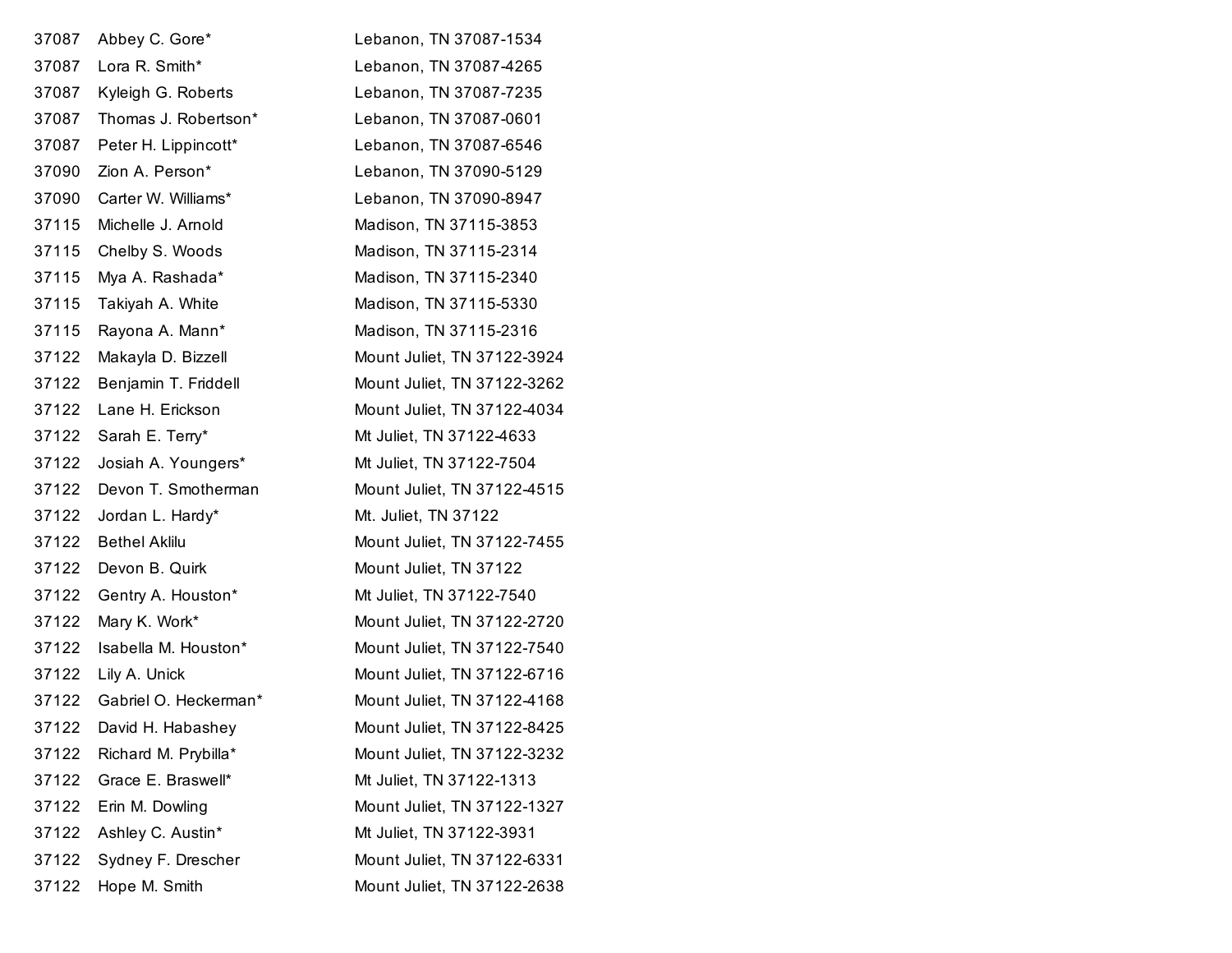| 37122 | Sydney C. Throneberry | Mt Juliet, TN 37122-2101    |
|-------|-----------------------|-----------------------------|
| 37122 | Gannon D. Stames      | Mt Juliet, TN 37122-3121    |
| 37122 | Taylor L. Wilson      | Mount Juliet, TN 37122-1004 |
| 37122 | Mia L. Snyder         | Mount Juliet, TN 37122-1303 |
| 37122 | Randall F. Dunham*    | Mount Juliet, TN 37122-3528 |
| 37127 | Elizabeth A. Roth*    | Murfreesboro, TN 37127-6537 |
| 37127 | Macy J. Murphy*       | Murfreesboro, TN 37127-7187 |
| 37128 | Brianna N. Freemon*   | Murfreesboro, TN 37128-6305 |
| 37128 | Claudia L. Cook       | Murfreesboro, TN 37128-1592 |
| 37128 | Nicole A. Froome      | Murfreesboro, TN 37128-5836 |
| 37128 | Alexis K. Marsh       | Murfreesboro, TN 37128-4198 |
| 37128 | Julia M. Davis        | Murfreesboro, TN 37128-6763 |
| 37128 | Bradley Rafn*         | Murfreesboro, TN 37128-3121 |
| 37128 | Destinee M. Sweat     | Murfreesboro, TN 37128-6264 |
| 37129 | Kendall S. Smith*     | Murfreesboro, TN 37129-3726 |
| 37129 | Hannah G. Adams       | Murfreesboro, TN 37129-1096 |
| 37129 | Tarien M. Harp        | Murfreesboro, TN 37129-8684 |
| 37129 | McKenna G. Tate*      | Murfreesboro, TN 37129-2604 |
| 37129 | Sydney K. Long        | Murfreesboro, TN 37129-2698 |
| 37129 | Julia N. Gragg        | Murfreesboro, TN 37129-5283 |
| 37130 | Laurel M. Vaught*     | Murfreesboro, TN 37130-1150 |
| 37130 | Madeline G. Poschke   | Murfreesboro, TN 37130-6640 |
| 37130 | Ella R. Clark*        | Murfreesboro, TN 37130-7184 |
| 37130 | Hallie C. Hawkins     | Murfreesboro, TN 37130-9545 |
| 37130 | Sierra M. Rucker      | Murfreesboro, TN 37130-9003 |
| 37135 | Hannah C. Boucher     | Nolensville, TN 37135-9483  |
| 37135 | Christi L. Wesson     | Nolensville, TN 37135-9576  |
| 37135 | Colby I. Alexander*   | Nolensville, TN 37135-8441  |
| 37135 | Alexandria S. Lahman* | Nolensville, TN 37135-9313  |
| 37135 | Samuel N. Boyd        | Nolensville, TN 37135-9746  |
| 37135 | Aubrey R. Ignatz*     | Nolensville, TN 37135-1218  |
| 37135 | Kaitlin M. Valentine* | Nolensville, TN 37135-9645  |
| 37135 | Riley E. Boudreau     | Nolensville, TN 37135-9407  |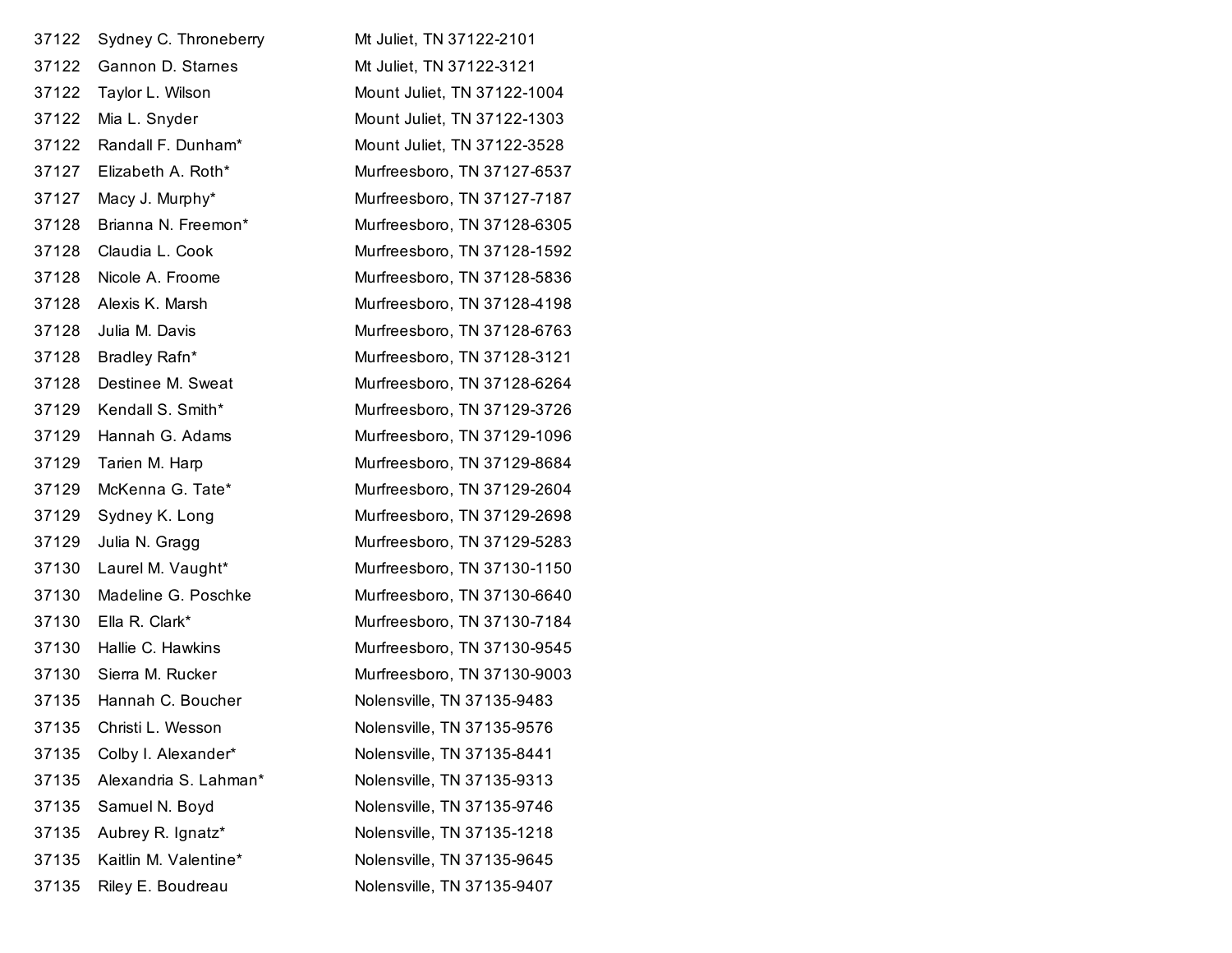| 37135 | Molly A. Sharpe*      | Nolensville, TN 37135-8436   |
|-------|-----------------------|------------------------------|
| 37138 | Chanell K. Ellis      | Old Hickory, TN 37138-1204   |
| 37138 | Emily K. Quince       | Old Hickory, TN 37138-1564   |
| 37138 | Elizabeth Long        | Old Hickory, TN 37138-1306   |
| 37138 | Addison M. Griggs     | Old Hickory, TN 37138-1626   |
| 37141 | Heather R. Forney*    | Orlinda, TN 37141-2117       |
| 37141 | Jared S. Ward         | Orlinda, TN 37141-2226       |
| 37143 | Ashley N. Rada*       | Pegram, TN 37143-2010        |
| 37143 | Brittany M. Pekara*   | Pegram, TN 37143-2001        |
| 37146 | Gatlyn M. Sain        | Pleasant View, TN 37146-5110 |
| 37146 | William W. Rucker*    | Pleasant View, TN 37146-0600 |
| 37146 | Loretta M. Newton     | Pleasant View, TN 37146-8067 |
| 37146 | Sydney A. Denney*     | Pleasant View, TN 37146-7019 |
| 37146 | Braden J. Brown*      | Pleasant View, TN 37146-8199 |
| 37146 | Sarah M. Britt        | Pleasant View, TN 37146-7155 |
| 37148 | Colin J. Rogers*      | Portland, TN 37148-5129      |
| 37148 | Diana F. Harrison*    | Portland, TN 37148-4242      |
| 37148 | Anaelesia B. Loza     | Portland, TN 37148-6202      |
| 37148 | Baleigh N. Bennett    | Portland, TN 37148-4628      |
| 37148 | Sarah R. Hanson*      | Portland, TN 37148-2032      |
| 37148 | Alexis Williams       | Portland, TN 37148-4665      |
| 37148 | Megan N. Todd*        | Portland, TN 37148-4975      |
| 37148 | Elianna E. Yankee*    | Portland, TN 37148-5087      |
| 37148 | Phillip R. Smith*     | Portland, TN 37148-2035      |
| 37148 | Scarlet R. Shetters   | Portland, TN 37148-1951      |
| 37148 | McKennah M. Brown*    | Portland, TN 37148-4737      |
| 37148 | Cheyla M. Ferguson*   | Portland, TN 37148-4845      |
| 37148 | Joshua E. Turpin      | Portland, TN 37148-4786      |
| 37148 | Lauren C. Dillard     | Portland, TN 37148-1909      |
| 37148 | Cassandra M. Duffy*   | Portland, TN 37148-4750      |
| 37148 | Christian L. Meguiar* | Portland, TN 37148-1655      |
| 37148 | Cheyenne A. Brush*    | Portland, TN 37148-4736      |
| 37148 | Sierra M. Austin*     | Portland, TN 37148-2035      |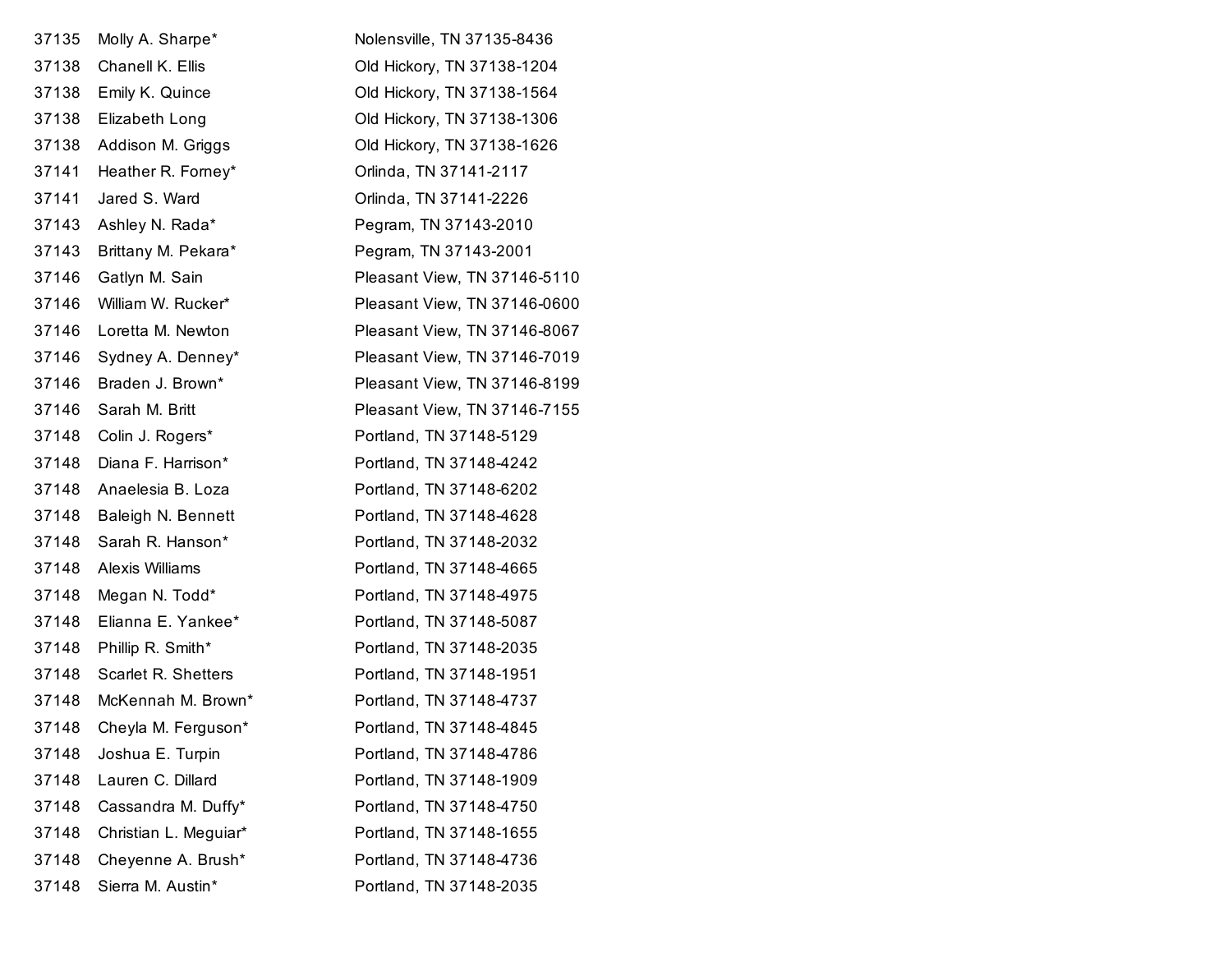| 37148 | Nicholas G. Halverson* | Portland, TN 37148-2429            |
|-------|------------------------|------------------------------------|
| 37148 | Aaron J. Steigauf      | Portland, TN 37148-1941            |
| 37148 | Houston P. Ellis       | Portland, TN 37148-1682            |
| 37148 | McKenzie D. Morris*    | Portland, TN 37148-5115            |
| 37148 | James R. Brewster      | Portland, TN 37148-5205            |
| 37148 | Austin L. Bonebrake    | Portland, TN 37148-2118            |
| 37148 | Andrew J. Koontz*      | Portland, TN 37148-4508            |
| 37148 | Devyn O. Fugua*        | Portland, TN 37148-1927            |
| 37148 | Keylee C. Hargis       | Portland, TN 37148-2053            |
| 37148 | Calista C. Foster*     | Portland, TN 37148-4434            |
| 37148 | John L. Woodall*       | Portland, TN 37148-2524            |
| 37150 | Kaitlyn D. Tuck*       | Red Boiling Springs, TN 37150-3577 |
| 37150 | Hannah L. Hudson*      | Red Boiling Springs, TN 37150-3214 |
| 37153 | Taylore A. Steagall*   | Rockvale, TN 37153-4153            |
| 37153 | Ella C. Graham*        | Rockvale, TN 37153-4631            |
| 37160 | Taylor J. Sanders*     | Shelbyville, TN 37160-5401         |
| 37167 | Keziah C. Monk         | Smyrna, TN 37167-5490              |
| 37167 | Chandler S. Thaden     | Smyrna, TN 37167-0627              |
| 37167 | Amelia L. Sullivan*    | Smyrna, TN 37167-6734              |
| 37167 | Mallory R. Collier     | Smyrna, TN 37167-9340              |
| 37167 | Grace M. Carter        | Smyrna, TN 37167-6751              |
| 37167 | Alexandra H. Emerton*  | Smyrna, TN 37167-0629              |
| 37172 | Abigail N. Wilkerson   | Springfield, TN 37172-6746         |
| 37172 | Dakota L. Jones*       | Springfield, TN 37172-6506         |
| 37172 | Molly B. Minnicks*     | Springfield, TN 37172-6301         |
| 37172 | Kayla B. Tejeda        | Springfield, TN 37172-7440         |
| 37172 | Braden A. Cowan*       | Springfield, TN 37172-9100         |
| 37172 | Sarah E. Holt          | Springfield, TN 37172-5636         |
| 37172 | Alexis P. Zeligman     | Springfield, TN 37172-6362         |
| 37172 | Demetria L. Ogburn*    | Springfield, TN 37172-3417         |
| 37172 | Addison C. Baker*      | Springfield, TN 37172-7032         |
| 37172 | Hannah M. Wilson       | Springfield, TN 37172-5888         |
| 37172 | Molly C. Abell*        | Springfield, TN 37172-7418         |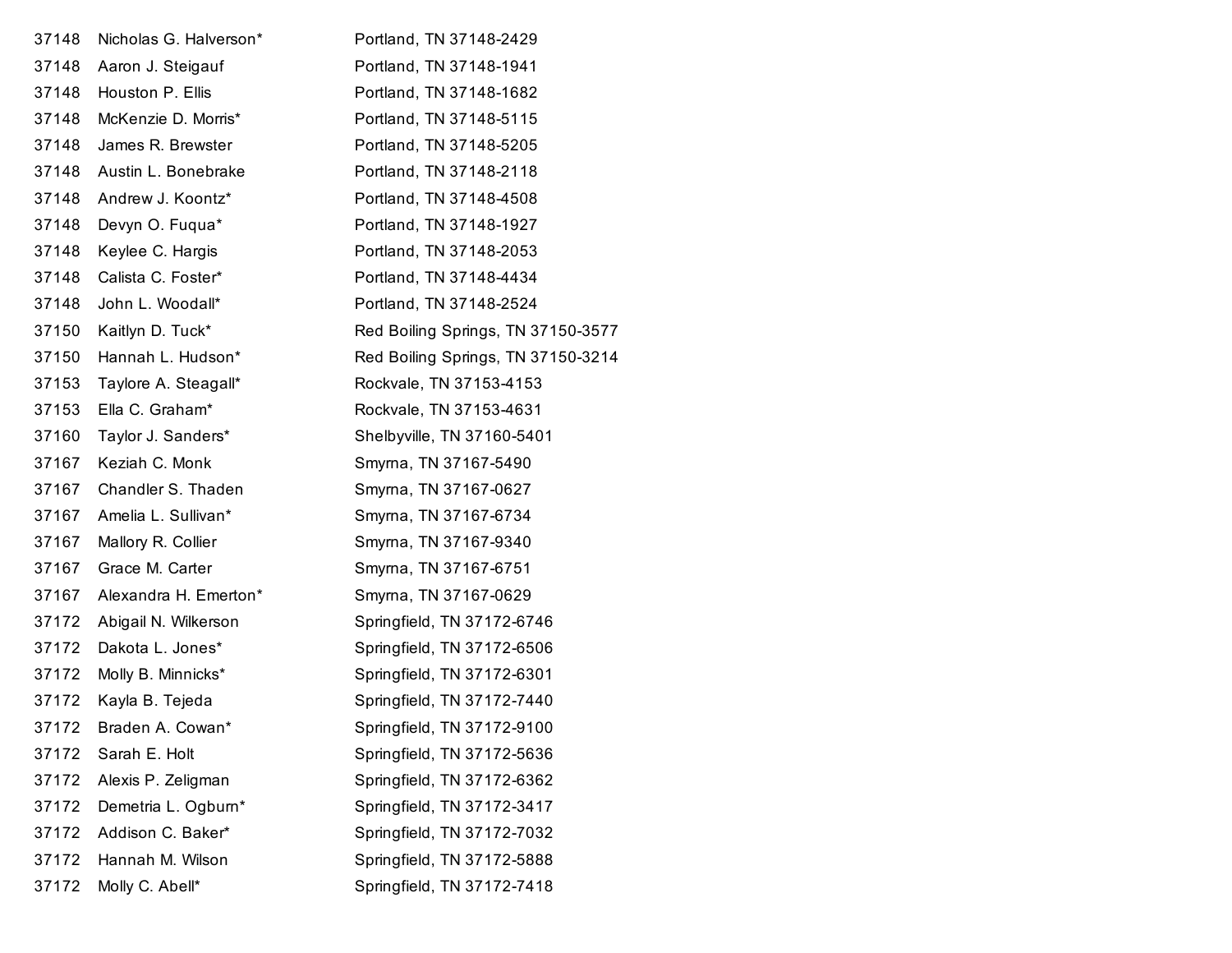| 37172 | Maria L. Lopez Ambrosio | Springfield, TN 37172-4120       |
|-------|-------------------------|----------------------------------|
| 37174 | Andrew J. Metzger*      | Spring Hill, TN 37174-6184       |
| 37174 | Adriane Leon            | Spring Hill, TN 37174-4421       |
| 37174 | Gwendolyn G. Lamb*      | Spring Hill, TN 37174-3199       |
| 37174 | Emma K. Bratton*        | Spring Hill, TN 37174-6183       |
| 37174 | Cade H. Morgan          | Spring Hill, TN 37174-7489       |
| 37174 | Callan H. Jones*        | Spring Hill, TN 37174-7421       |
| 37174 | Analiese C. Wooldridge* | Spring Hill, TN 37174-6175       |
| 37174 | Avri M. Davis           | Spring Hill, TN 37174-7194       |
| 37174 | Sierra M. Bailey*       | Spring Hill, TN 37174-8548       |
| 37174 | Andrew F. Ryan          | Spring Hill, TN 37174-9507       |
| 37174 | Hannah J. Herman        | Spring Hill, TN 37174-7154       |
| 37174 | Thomas W. Gomez         | Spring Hill, TN 37174-6238       |
| 37174 | Noah M. Clendenen       | Spring Hill, TN 37174-9265       |
| 37174 | Santina R. Santoro      | Spring Hill, TN 37174-7199       |
| 37174 | Kara E. Magochy*        | Spring Hill, TN 37174-3214       |
| 37174 | Jacob W. Downing        | Spring Hill, TN 37174-7155       |
| 37174 | Emma R. Sieverson*      | Spring Hill, TN 37174-7113       |
| 37174 | Ciara L. Davis          | Spring Hill, TN 37174-9502       |
| 37179 | Rebecca L. Hill         | Thompsons Station, TN 37179-5073 |
| 37179 | Ethan C. Ungerbuehler   | Thompsons Station, TN 37179-9739 |
| 37179 | Chance D. Brawders*     | Thompsons Station, TN 37179-5428 |
| 37179 | Sara-Grace Fulkerson*   | Thompsons Station, TN 37179-9603 |
| 37179 | Tayla A. Wright*        | Thompsons Station, TN 37179-2300 |
| 37186 | Alicia M. Mofield*      | Westmoreland, TN 37186-4719      |
| 37186 | Jamin B. Zeller         | Westmoreland, TN 37186-5365      |
| 37186 | Kourtney H. Clark*      | Westmoreland, TN 37186-2309      |
| 37186 | Darby C. Bowser*        | Westmoreland, TN 37186-2144      |
| 37186 | Caeley A. Bell*         | Westmoreland, TN 37186-5272      |
| 37186 | Taren H. Uldrich        | Westmoreland, TN 37186-2940      |
| 37186 | Kelsey B. Carter        | Westmoreland, TN 37186-4801      |
| 37186 | Megan D. Thornton*      | Westmoreland, TN 37186-5316      |
| 37186 | Charles R. Kelleher*    | Westmoreland, TN 37186-7213      |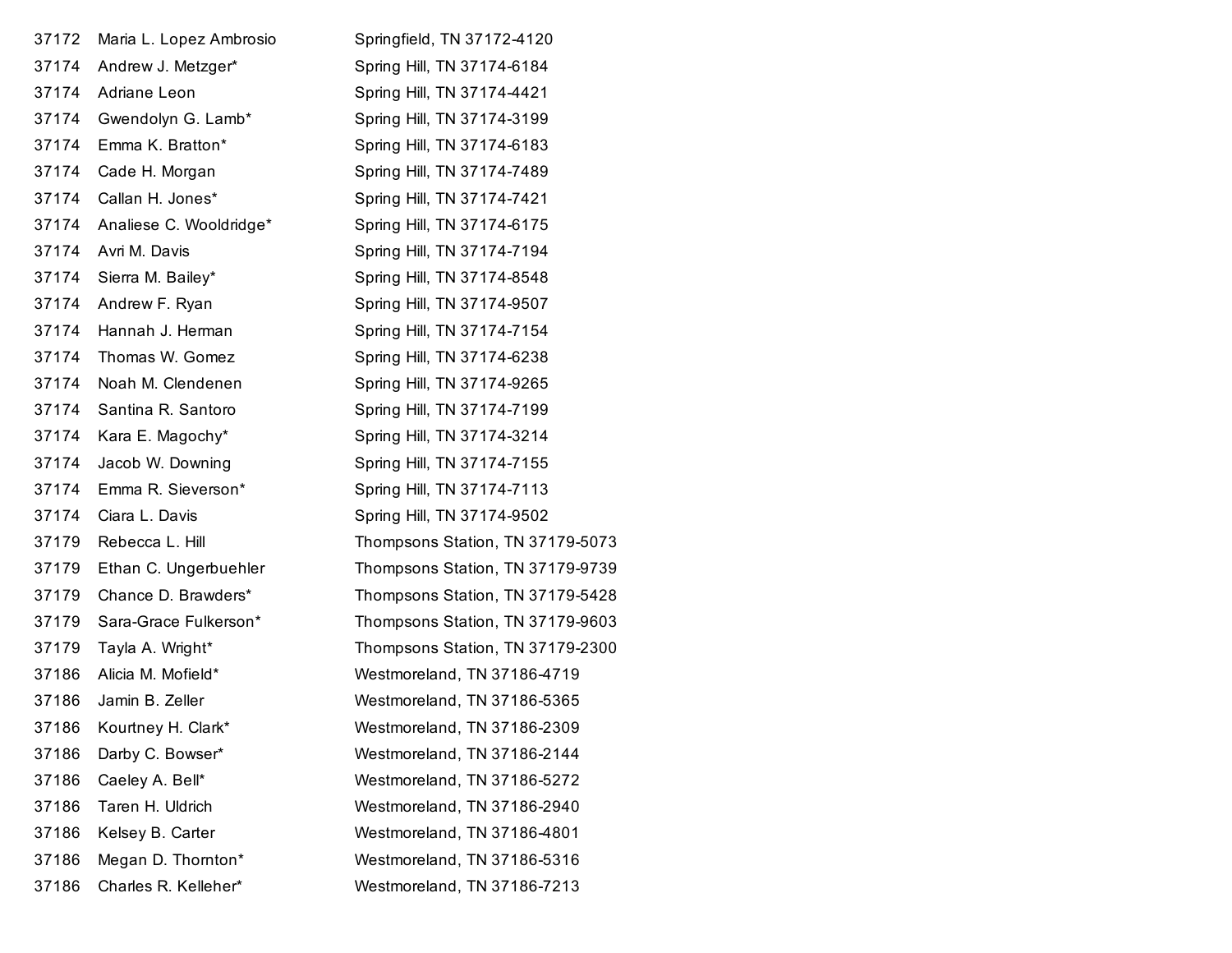| 37188 | Brianna L. Bozeman    | White House, TN 37188-9184 |
|-------|-----------------------|----------------------------|
| 37188 | Jared S. Burleson*    | White House, TN 37188-5208 |
| 37188 | Orey M. Fugate*       | White House, TN 37188-8989 |
| 37188 | Emilee M. Marshall*   | White House, TN 37188      |
| 37188 | Cameron S. Maynor*    | White House, TN 37188-8123 |
| 37188 | Lauren A. Bearry*     | White House, TN 37188-4069 |
| 37188 | Aleaha G. Chowning*   | White House, TN 37188      |
| 37188 | Rachael K. Gary*      | White House, TN 37188-8024 |
| 37188 | Reagan E. Bird        | White House, TN 37188-9001 |
| 37188 | Ryan L. Thomerson     | White House, TN 37188-7905 |
| 37188 | Jacob N. Abbott       | White House, TN 37188-9016 |
| 37188 | Aaron D. Neely        | White House, TN 37188-4085 |
| 37188 | Jacob A. Smith        | White House, TN 37188-5077 |
| 37188 | Bailey D. Hinton      | White House, TN 37188-9325 |
| 37188 | Caitlin M. Hicks*     | White House, TN 37188-9088 |
| 37188 | Sarah K. Bass*        | White House, TN 37188-9558 |
| 37188 | Meredith K. Rayburn*  | White House, TN 37188-8905 |
| 37188 | Cre'Ell T. Mccall*    | White House, TN 37188-8988 |
| 37188 | Ethan K. Smith*       | White House, TN 37188-8956 |
| 37188 | Cassidy L. Hunter     | White House, TN 37188-0702 |
| 37188 | Hailey N. Montgomery* | White House, TN 37188-9156 |
| 37188 | Brylee E. Starling    | White House, TN 37188-5119 |
| 37188 | Maggie E. Weber*      | White House, TN 37188-0729 |
| 37188 | Eimy V. Esparza*      | White House, TN 37188-8104 |
| 37204 | Gwynneth M. Turner    | Nashville, TN 37204-2001   |
| 37205 | Rachel M. Thompson    | Nashville, TN 37205-4428   |
| 37205 | Julia M. Cragon*      | Nashville, TN 37205-4109   |
| 37206 | Skylar R. Eggers*     | Nashville, TN 37206-1130   |
| 37207 | Imari E. Goodner      | Nashville, TN 37207-4907   |
| 37207 | Kendra J. Stevenson*  | Nashville, TN 37207-3101   |
| 37207 | Amanda Osborne*       | Nashville, TN 37207-2430   |
| 37207 | Tuyizere Yohana*      | Nashville, TN 37207-3224   |
| 37209 | Daniela A. Rosales*   | Nashville, TN 37209-1324   |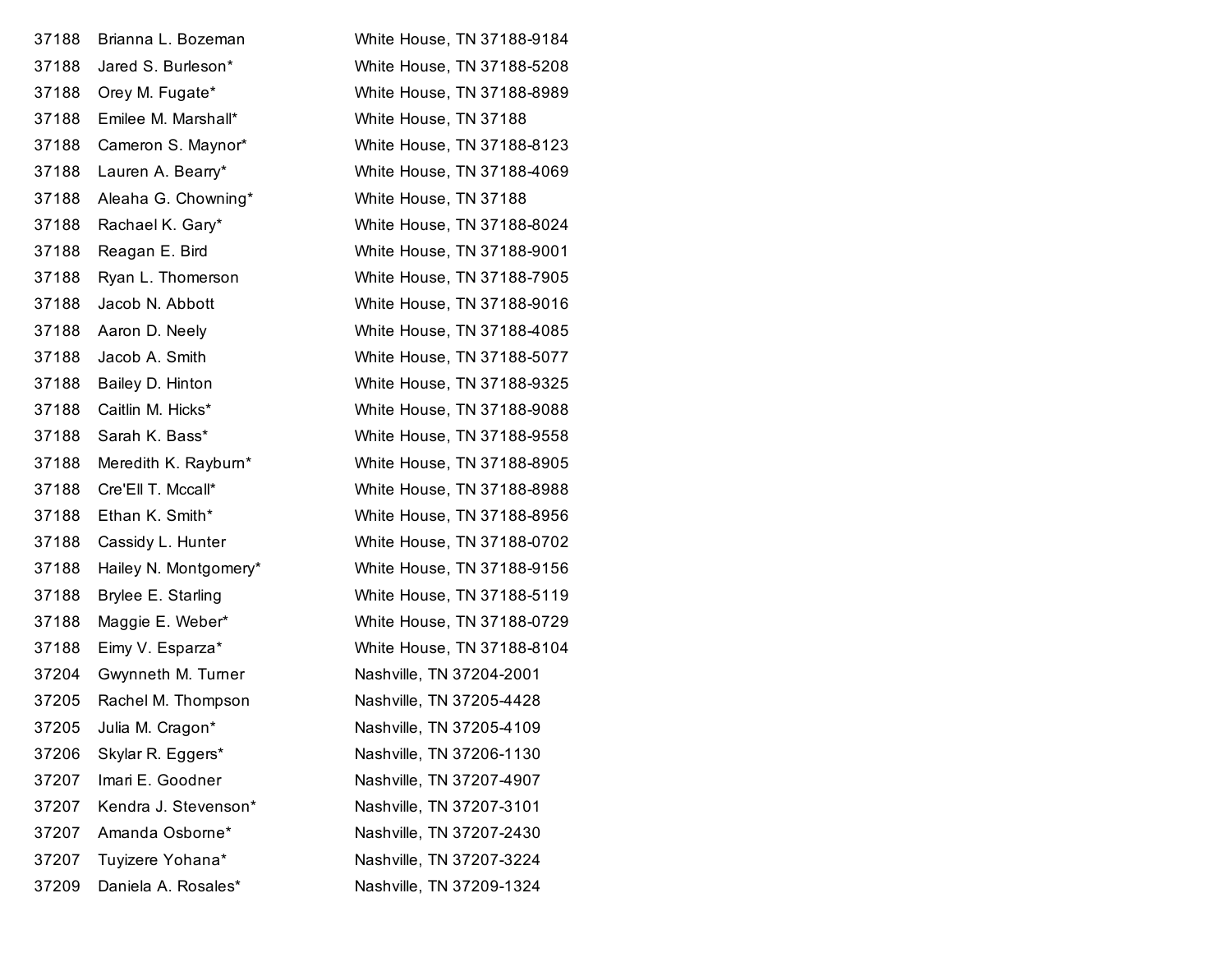|                        | Nashville, TN 37209-3229 |
|------------------------|--------------------------|
| Stephanie A. Sass*     | Nashville, TN 37209-2919 |
| James A. Hanley        | Nashville, TN 37209-4141 |
| Parker L. Brennan*     | Nashville, TN 37211-5710 |
| Hannah R. Crist        | Nashville, TN 37211-5375 |
| Savannah Myers         | Nashville, TN 37211-6238 |
| Mae V. Sanchez*        | Nashville, TN 37211-6221 |
| Arlo J. Neel*          | Nashville, TN 37211-6188 |
| Ariel N. Lowe          | Nashville, TN 37214-1139 |
| Brett M. McConnell*    | Nashville, TN 37214-3977 |
| Kalli G. Cobb*         | Nashville, TN 37214-2040 |
| Simon Confederat*      | Nashville, TN 37214-4319 |
| Virginia B. Sullivant* | Nashville, TN 37214-1909 |
| Lucy J. Rutherford*    | Nashville, TN 37216-2209 |
| Kiria M. Braden        | Nashville, TN 37216-3801 |
| Abigail R. Yarbrough   | Nashville, TN 37217-2341 |
| Skyler A. Washington   | Nashville, TN 37218-2813 |
| McKenzie J. Price*     | Nashville, TN 37218-3616 |
| Elyza C. Herring*      | Nashville, TN 37220-2041 |
| Leah C. Bowker*        | Nashville, TN 37221-2454 |
| Brittney A. Jasso*     | Nashville, TN 37221-4673 |
| Isabella G. Turner     | Nashville, TN 37221-3469 |
| Anlee H. Nguyen        | Nashville, TN 37221      |
| Aaron D. Spahic*       | Nashville, TN 37221-1351 |
| Emily F. Finchem*      | Nashville, TN 37221-2404 |
| Ruby L. Kinkel*        | Nashville, TN 37221-3410 |
| Analese R. Lytle       | Nashville, TN 37221-6521 |
| Megan R. Christensen   | Nashville, TN 37221-4091 |
| Mary J. Moles*         | Nashville, TN 37221-3516 |
| Ruby E. Chapdelaine*   | Nashville, TN 37221-2769 |
| Gabriella O. Surratt   | Nashville, TN 37221-6569 |
| Abigail F. Cox*        | Nashville, TN 37221-3946 |
|                        | Kennedy A. Palmer        |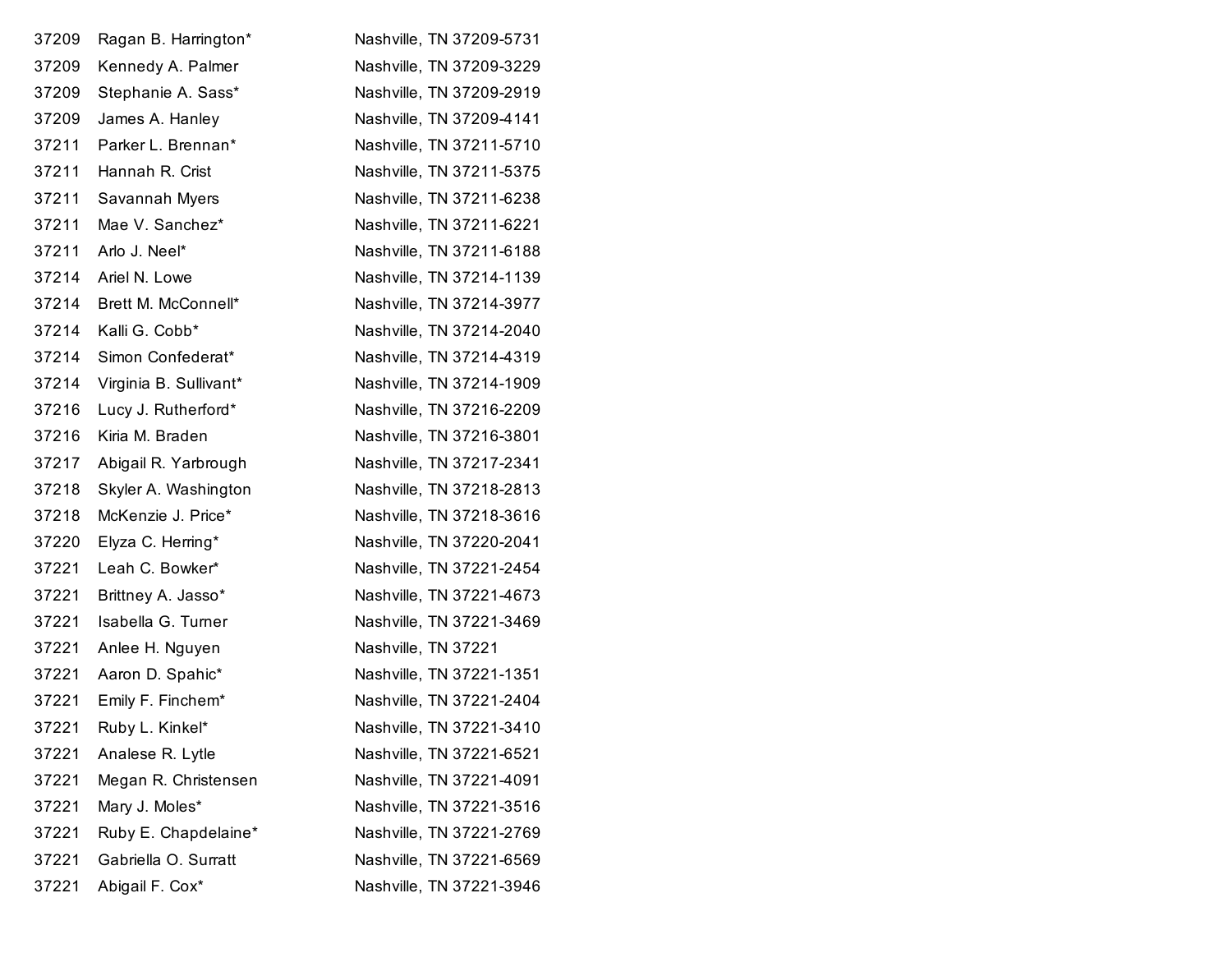| 37221 | Audrey C. Barber      | Nashville, TN 37221-4076    |
|-------|-----------------------|-----------------------------|
| 37221 | Elisabeth M. Sandahl* | Nashville, TN 37221-3340    |
| 37312 | Emma E. Brannen*      | Cleveland, TN 37312-6201    |
| 37342 | Haylee B. Guiher      | Hillsboro, TN 37342-3021    |
| 37343 | Rebecca K. Newby      | Hixson, TN 37343-1475       |
| 37343 | Sarah G. Badger       | Hixson, TN 37343-4120       |
| 37363 | Madeline R. Hester    | Ooltewah, TN 37363-5579     |
| 37421 | Margaret A. Henderson | Chattanooga, TN 37421-4805  |
| 37421 | Jesse M. Spencer*     | Chattanooga, TN 37421-3888  |
| 37421 | Sabrina P. Blair      | Chattanooga, TN 37421-4392  |
| 37601 | Isabel M. Tomita*     | Johnson City, TN 37601-2744 |
| 37721 | Wesley S. Dorsey      | Corryton, TN 37721-2900     |
| 37849 | Jenna F. Lett*        | Powell, TN 37849-3088       |
| 37890 | Randi N. Drinnon*     | White Pine, TN 37890-4300   |
| 37912 | Daniel B. Myers*      | Knoxville, TN 37912-2946    |
| 37918 | Harmony L. Guercio*   | Knoxville, TN 37918-9118    |
| 37919 | Shelby B. Beaty*      | Knoxville, TN 37919-6433    |
| 37920 | Isabelle L. Hannah*   | Knoxville, TN 37920-2707    |
| 37924 | Madeline M. Bunnell   | Knoxville, TN 37924-3439    |
| 37932 | Reece L. Gillespie*   | Knoxville, TN 37932-2468    |
| 37938 | Samantha R. Taylor*   | Knoxville, TN 37938-3237    |
| 38012 | Garrison J. Parker    | Brownsville, TN 38012-2450  |
| 38016 | Allie F. McDaniel*    | Cordova, TN 38016-8551      |
| 38017 | Ann M. Pakkala        | Collierville, TN 38017-1405 |
| 38017 | Megan E. Boshaw       | Collierville, TN 38017-3968 |
| 38018 | Jenna A. Clark*       | Cordova, TN 38018-6979      |
| 38024 | Emily J. Edington     | Dyersburg, TN 38024-2843    |
| 38108 | Ryann L. Gillespie    | Memphis, TN 38108-1836      |
| 38112 | Samuel R. Davidson    | Memphis, TN 38112-5217      |
| 38119 | Cayla D. Yancy*       | Memphis, TN 38119-8514      |
| 38119 | Brenna M. Pepke*      | Memphis, TN 38119-4957      |
| 38125 | Breyanne L. Billy     | Memphis, TN 38125-3768      |
| 38133 | Natalie F. Spiva*     | Bartlett, TN 38133-2859     |
|       |                       |                             |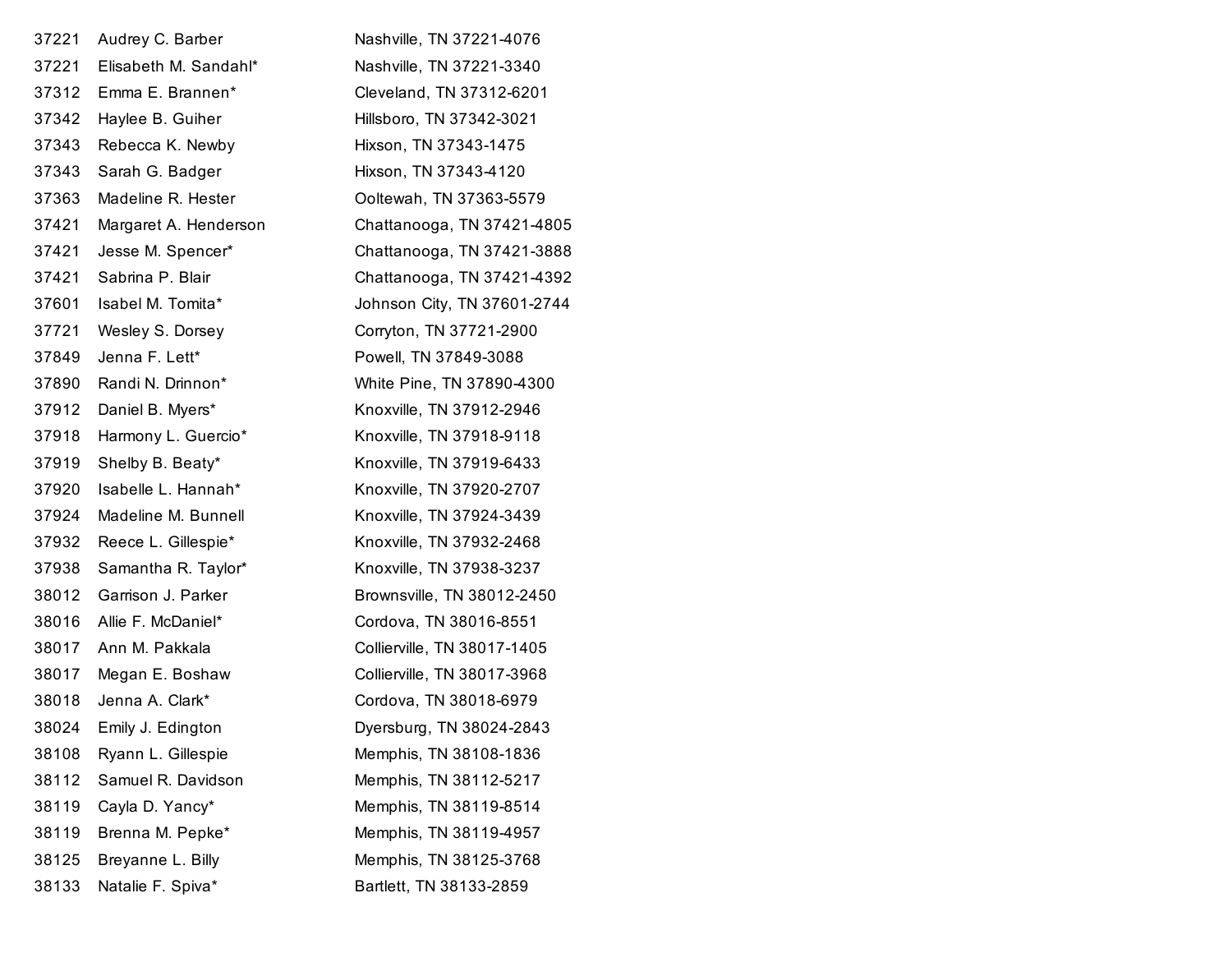| 38135 | McKenna E. Fleshman  | Bartlett, TN 38135-1305     |
|-------|----------------------|-----------------------------|
| 38138 | Alexis M. Oliver*    | Germantown, TN 38138-1626   |
| 38141 | Abigail N. James     | Memphis, TN 38141-7839      |
| 38242 | Ansley M. Cate*      | Paris, TN 38242-5609        |
| 38305 | Hannah N. Turner     | Jackson, TN 38305-1981      |
| 38321 | Hadley C. Smith*     | Cedar Grove, TN 38321-4093  |
| 38351 | Anna G. Sablan*      | Lexington, TN 38351-4745    |
| 38355 | Mallory L. Mayo*     | Medina, TN 38355-6893       |
| 38401 | Ryan A. Spychalski*  | Columbia, TN 38401-1398     |
| 38401 | Allie D. Click*      | Columbia, TN 38401-5211     |
| 38401 | Julia H. Johnson*    | Columbia, TN 38401-5327     |
| 38401 | Sydney G. McCloud    | Columbia, TN 38401-1685     |
| 38401 | Emily K. Middleton*  | Columbia, TN 38401-1587     |
| 38451 | Jaylin N. Smith*     | Culleoka, TN 38451-2158     |
| 38451 | McKinley T. Stovall* | Culleoka, TN 38451-2604     |
| 38464 | Benjamin L. Edwards  | Lawrenceburg, TN 38464-6167 |
| 38501 | Kira H. Gotcher*     | Cookeville, TN 38501-9354   |
| 38501 | Ashlynn F. Perssico* | Cookeville, TN 38501-9757   |
| 38506 | Brooke E. Larson*    | Cookeville, TN 38506-6127   |
| 38556 | Loran L. Tompkins*   | Jamestown, TN 38556-5531    |
| 38866 | Georgia M. Wood*     | Saltillo, MS 38866-9140     |
| 39042 | Savanah G. Allen     | Brandon, MS 39042-6021      |
| 39429 | Peyton E. Hales*     | Columbia, MS 39429-0222     |
| 40003 | Megan E. Aldridge    | Bagdad, KY 40003-6236       |
| 40004 | Reagan J. Phelps*    | Bardstown, KY 40004-9213    |
| 40004 | Kaylee A. Edelen*    | Bardstown, KY 40004-9302    |
| 40004 | Lillian F. Schuler*  | Bardstown, KY 40004-9084    |
| 40004 | Madison L. Brown*    | Bardstown, KY 40004-9084    |
| 40004 | Jack H. Henson       | Bardstown, KY 40004-9234    |
| 40004 | Travis E. Harrell*   | Bardstown, KY 40004-8801    |
| 40004 | Emma K. Settles*     | Bardstown, KY 40004-1827    |
| 40004 | John J. Kellogg*     | Bardstown, KY 40004-6802    |
| 40004 | Trey M. Crouch*      | Bardstown, KY 40004         |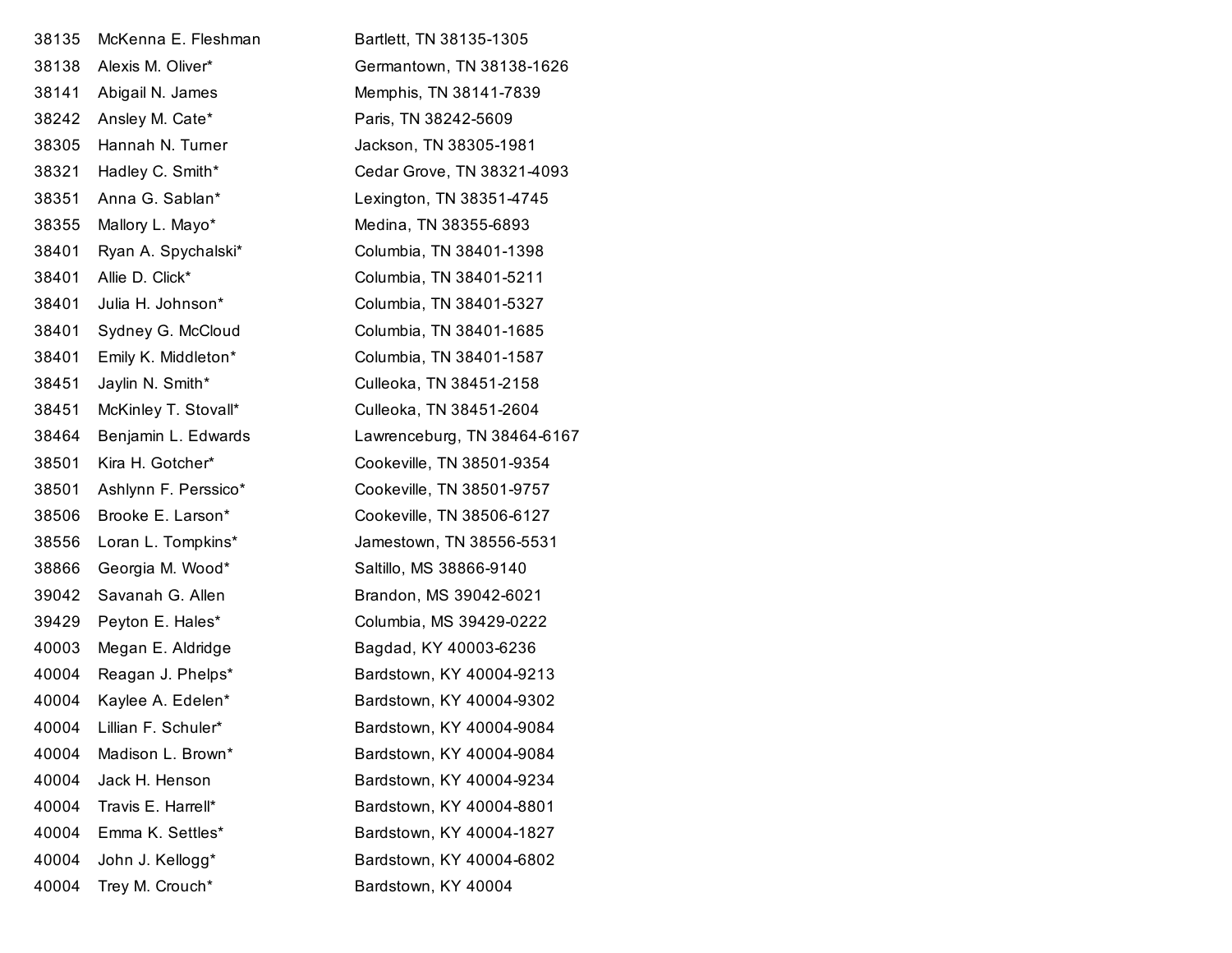| 40004 | Thorin Bowman         | Bardstown, KY 40004-7712     |
|-------|-----------------------|------------------------------|
| 40004 | Devan J. Garagnani*   | Bardstown, KY 40004-9430     |
| 40004 | Logan H. Festervan    | Bardstown, KY 40004-2351     |
| 40004 | Lakin P. Festervan*   | Bardstown, KY 40004-2351     |
| 40004 | Michael D. Thompson*  | Bardstown, KY 40004-8100     |
| 40004 | Rory O. Kiser*        | Bardstown, KY 40004-2513     |
| 40004 | Kennedy G. Mattingly* | Bardstown, KY 40004-1837     |
| 40004 | Hannah R. Smith*      | Bardstown, KY 40004-8739     |
| 40004 | Donovan P. Roswall    | Bardstown, KY 40004-9411     |
| 40004 | Amelia M. Hutchins*   | Bardstown, KY 40004-1792     |
| 40004 | Madelyn E. Washburn*  | Bardstown, KY 40004-9166     |
| 40004 | Ashton L. Lyvers*     | Bardstown, KY 40004-1837     |
| 40004 | Jenna D. Head*        | Bardstown, KY 40004-8355     |
| 40004 | Hannah G. Lanham*     | Bardstown, KY 40004-9356     |
| 40004 | Lauren M. Roby*       | Bardstown, KY 40004-2537     |
| 40004 | Elijah M. Hughes      | Bardstown, KY 40004-8113     |
| 40004 | Joseph M. Newton*     | Bardstown, KY 40004-3222     |
| 40004 | Mya N. Filiatreau     | Bardstown, KY 40004-9451     |
| 40004 | Grant K. Spalding*    | Bardstown, KY 40004-9151     |
| 40004 | Brett E. Phelps*      | Bardstown, KY 40004-9528     |
| 40006 | Jamin F. Tuttle*      | Bedford, KY 40006-8608       |
| 40006 | Keegan I. Congleton*  | Bedford, KY 40006-0261       |
| 40006 | Isabella M. Hines     | Bedford, KY 40006-8705       |
| 40006 | Lauren E. Perkinson   | Bedford, KY 40006-8604       |
| 40008 | Aaron T. Masden       | Bloomfield, KY 40008-7237    |
| 40008 | Benjamin T. Carter*   | Bloomfield, KY 40008-7030    |
| 40008 | John T. Steele*       | Bloomfield, KY 40008-7293    |
| 40010 | Emilie R. Kroboth*    | Buckner, KY 40010-8845       |
| 40010 | Aja S. Houlton*       | Buckner, KY 40010-8811       |
| 40010 | Carson D. Strunk*     | Buckner, KY 40010-8826       |
| 40011 | Taylor N. Whitaker    | Campbellsburg, KY 40011-7578 |
| 40011 | Eden E. Gruchala*     | Campbellsburg, KY 40011-9055 |
| 40011 | Emily P. Bratton      | Campbellsburg, KY 40011-7529 |
|       |                       |                              |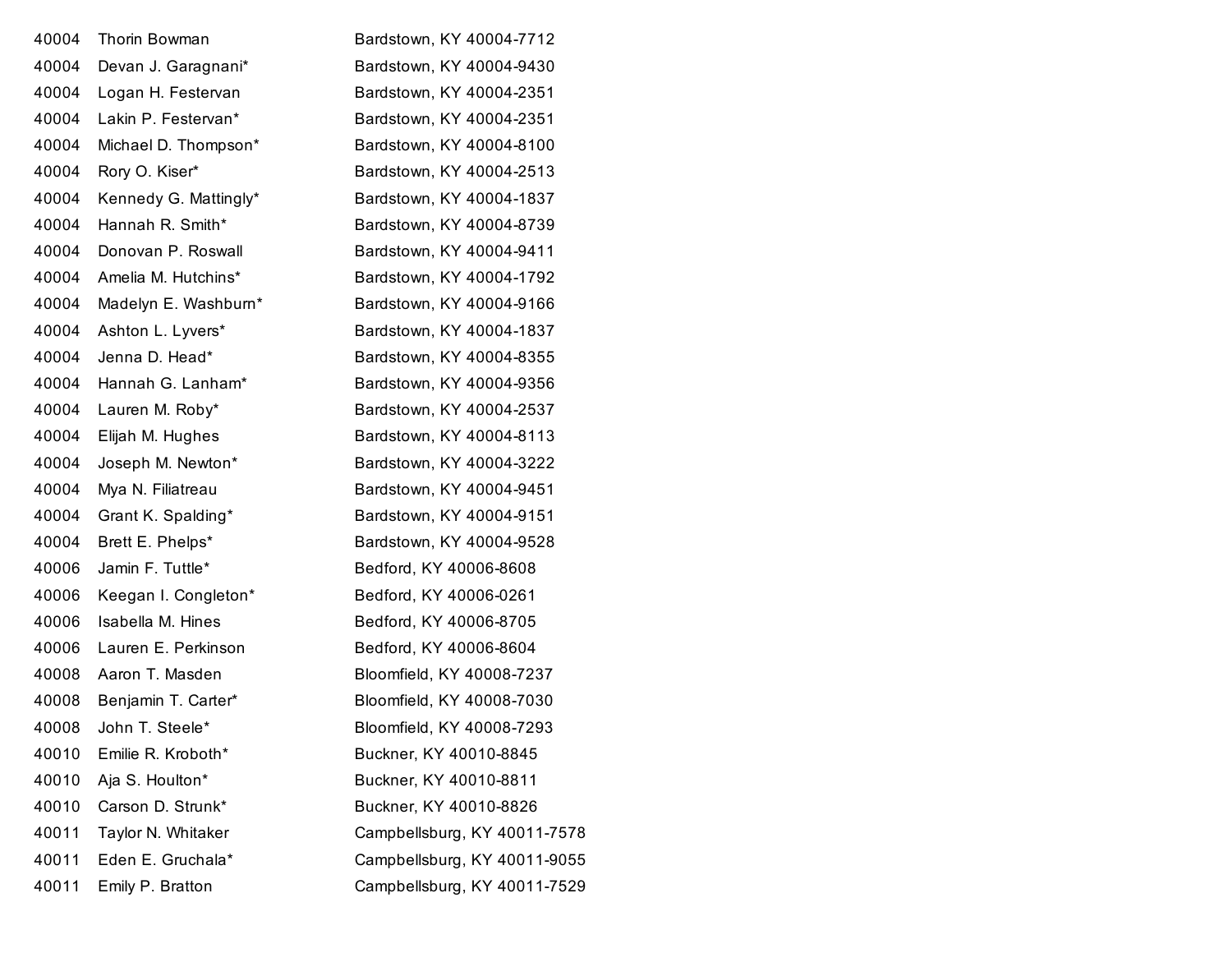| 40013 | Dominick E. Becker       | Coxs Creek, KY 40013-0028 |
|-------|--------------------------|---------------------------|
| 40013 | Joseph B. Pohlman        | Coxs Creek, KY 40013-5768 |
| 40013 | Mollie M. Ulrich*        | Coxs Creek, KY 40013-7445 |
| 40013 | Ethan A. Hagan           | Coxs Creek, KY 40013-7802 |
| 40014 | Olivia R. Shea           | Crestwood, KY 40014-8977  |
| 40014 | Joseph R. Montgomery*    | Crestwood, KY 40014-9669  |
| 40014 | Matthew M. Olson*        | Crestwood, KY 40014-7552  |
| 40014 | Alaina T. Thomas         | Crestwood, KY 40014-9604  |
| 40014 | Noah J. Griffin*         | Crestwood, KY 40014-9322  |
| 40014 | Dexter A. Vilt*          | Crestwood, KY 40014-9660  |
| 40014 | Trevor S. Bramblett      | Crestwood, KY 40014-9104  |
| 40014 | Peyton E. Ash*           | Crestwood, KY 40014-9538  |
| 40014 | Mark N. Clark*           | Crestwood, KY 40014-9705  |
| 40014 | Aidan G. Kolb            | Crestwood, KY 40014-8866  |
| 40014 | Miranda J. Stengel       | Crestwood, KY 40014-9785  |
| 40014 | Matthew C. Rafla*        | Crestwood, KY 40014-8955  |
| 40014 | Richard G. Garrison      | Crestwood, KY 40014-9780  |
| 40014 | Sarah M. Burkhead        | Crestwood, KY 40014-8491  |
| 40014 | Allison M. Reed*         | Crestwood, KY 40014-8544  |
| 40014 | Cameron B. Wilson        | Crestwood, KY 40014-9683  |
| 40014 | Audrey C. Plescia*       | Crestwood, KY 40014-8950  |
| 40014 | Claire M. Thomas*        | Crestwood, KY 40014-9097  |
| 40014 | Emily J. Moore           | Crestwood, KY 40014-8848  |
| 40014 | Alyssa M. Gordon*        | Crestwood, KY 40014-7565  |
| 40014 | Amelia R. Evers          | Crestwood, KY 40014-8564  |
| 40014 | Ryan R. Caskey*          | Crestwood, KY 40014-7018  |
| 40014 | Sidney M. Traxler*       | Crestwood, KY 40014-9192  |
| 40014 | Sydney D. Windhorst*     | Crestwood, KY 40014-7502  |
| 40014 | Jason B. King*           | Crestwood, KY 40014-8960  |
| 40014 | Chloe C. Corbett         | Crestwood, KY 40014-8664  |
| 40014 | Holden M. Schroeder*     | Crestwood, KY 40014-9055  |
| 40014 | Jake P. Barman*          | Crestwood, KY 40014-8209  |
| 40014 | Charlotte N. Couvillion* | Crestwood, KY 40014-6780  |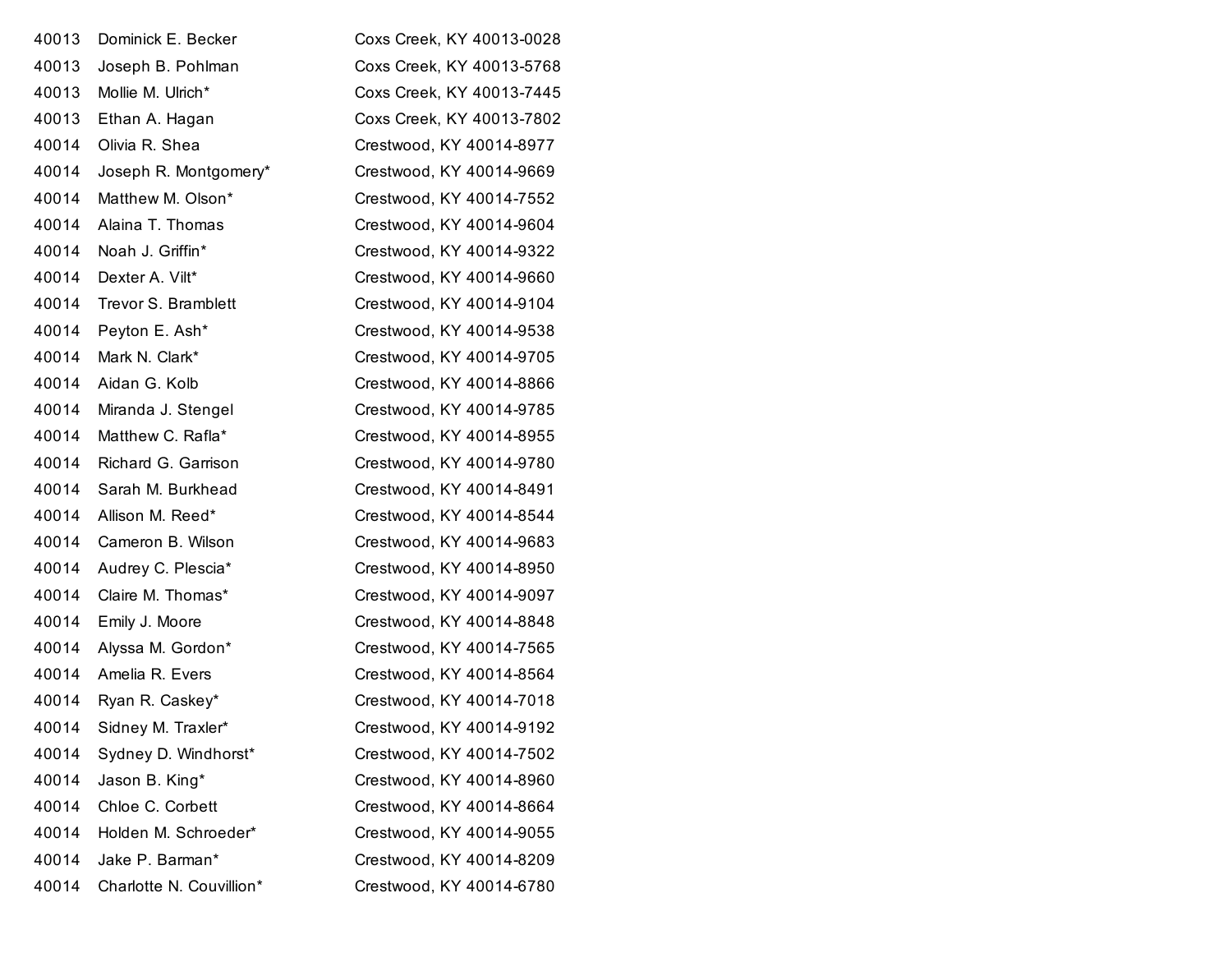| 40014 | Alexander F. Feldman   | Crestwood, KY 40014-8414   |
|-------|------------------------|----------------------------|
| 40014 | Olivia C. Laws*        | Crestwood, KY 40014-8565   |
| 40014 | Gabriella L. O'Daniel* | Crestwood, KY 40014-7734   |
| 40014 | Christian J. Harper    | Crestwood, KY 40014-9795   |
| 40014 | Emily G. Buesking*     | Crestwood, KY 40014-9447   |
| 40014 | Mason A. Whatley       | Crestwood, KY 40014-7231   |
| 40014 | Gregory J. Hall        | Crestwood, KY 40014-7733   |
| 40014 | Lillian G. Forseth*    | Crestwood, KY 40014-7605   |
| 40014 | Andrew S. Park*        | Crestwood, KY 40014-7022   |
| 40014 | Lauren E. Heelan*      | Crestwood, KY 40014-6563   |
| 40014 | Taylor R. Salmon*      | Crestwood, KY 40014-9596   |
| 40014 | Katelyn M. Brussell    | Crestwood, KY 40014-8848   |
| 40014 | Madison L. Johnson*    | Crestwood, KY 40014-7746   |
| 40018 | Jake E. Greene*        | Eastwood, KY 40018-0077    |
| 40018 | Andy R. Greene*        | Eastwood, KY 40018-0077    |
| 40019 | Bryanna M. Imel*       | Eminence, KY 40019-5412    |
| 40022 | Lucas O. Smith*        | Finchville, KY 40022-5719  |
| 40022 | Lauren P. Thieneman    | Finchville, KY 40022-5726  |
| 40023 | Lindsey E. Robinson    | Fisherville, KY 40023-7786 |
| 40023 | Garrett A. Baum        | Fisherville, KY 40023-7748 |
| 40023 | Jillian R. Lyons       | Fisherville, KY 40023-8481 |
| 40023 | Kaylee G. Waldridge    | Fisherville, KY 40023-6449 |
| 40023 | Morgan R. Haseker*     | Fisherville, KY 40023-6490 |
| 40023 | Macy M. Ward*          | Fisherville, KY 40023-0071 |
| 40023 | Aaron J. Price*        | Fisherville, KY 40023-8756 |
| 40023 | Zachary W. Grant*      | Fisherville, KY 40023-6490 |
| 40023 | Jared A. Davis         | Fisherville, KY 40023-9787 |
| 40023 | Felicity B. Mcdonald*  | Fisherville, KY 40023-8407 |
| 40023 | Dylan J. Smalley-Woods | Fisherville, KY 40023-5408 |
| 40026 | Sean B. Denham         | Goshen, KY 40026-9531      |
| 40026 | Miles T. Moskwa        | Goshen, KY 40026-9536      |
| 40026 | Caitlin A. Haden       | Goshen, KY 40026-9424      |
| 40026 | Sara R. Christ*        | Goshen, KY 40026-9527      |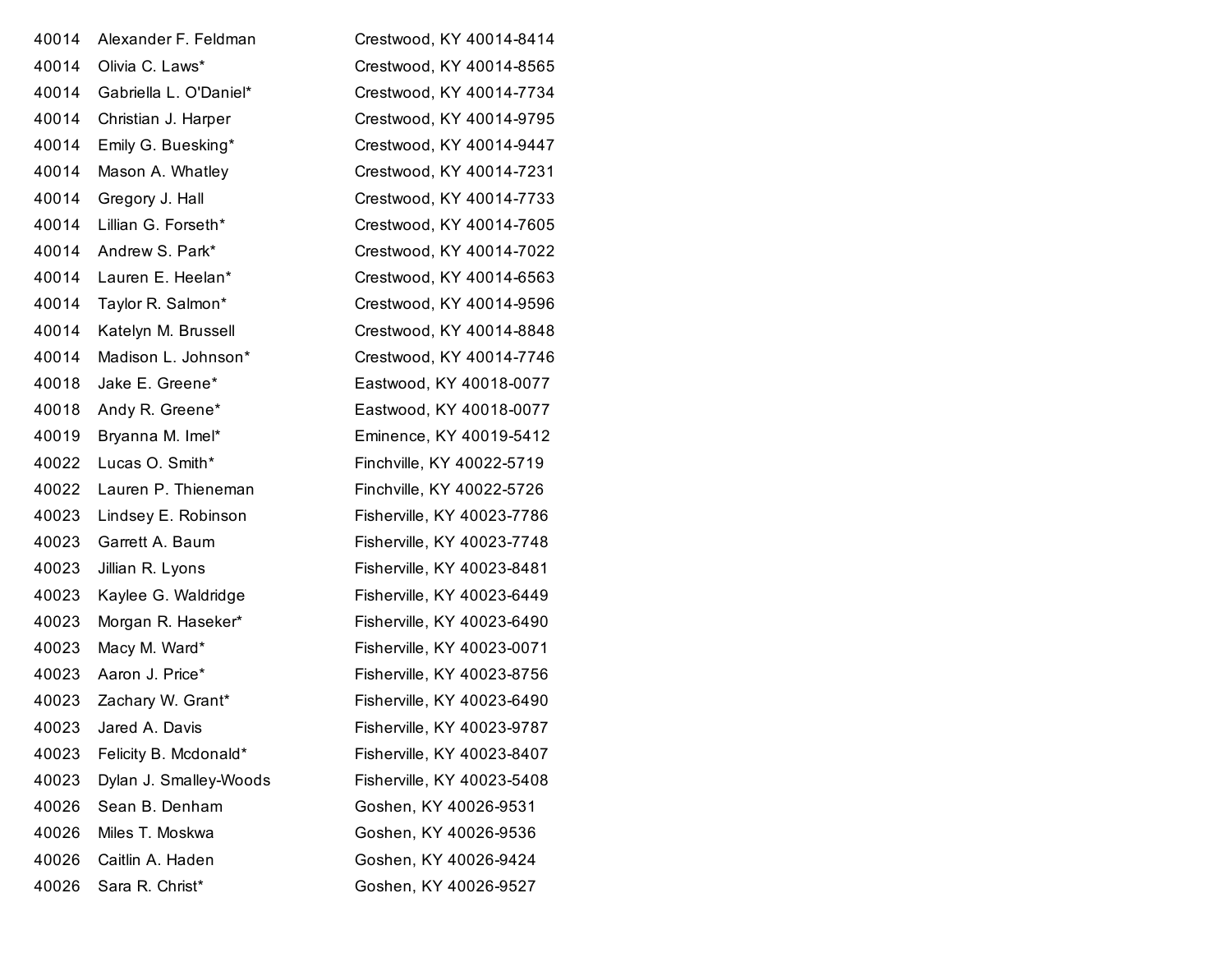| 40026 | Sophia N. Hale*          | Goshen, KY 40026-9796    |
|-------|--------------------------|--------------------------|
| 40026 | Meredith E. Neltner*     | Goshen, KY 40026-9546    |
| 40026 | Kenneth M. Stuart        | Goshen, KY 40026-9434    |
| 40026 | Leela E. Angal           | Goshen, KY 40026-9565    |
| 40026 | Joshua A. Pitchford*     | Goshen, KY 40026-9520    |
| 40026 | Madison B. Haden         | Goshen, KY 40026-9424    |
| 40026 | Isabel M. Shingleton*    | Goshen, KY 40026-9541    |
| 40031 | Lilly G. Johnson*        | LaGrange, KY 40031-9691  |
| 40031 | Cassandra D. Barrett*    | La Grange, KY 40031-7594 |
| 40031 | Josephine M. Williamson* | LaGrange, KY 40031-9029  |
| 40031 | Marguerite A. Reisch     | LaGrange, KY 40031-1295  |
| 40031 | Ayden K. Quiram          | LaGrange, KY 40031-9323  |
| 40031 | John L. Stewart*         | La Grange, KY 40031-1325 |
| 40031 | Violet A. Magsig*        | LaGrange, KY 40031-8714  |
| 40031 | Evan S. Baker            | La Grange, KY 40031-9322 |
| 40031 | Marie E. Johnson         | LaGrange, KY 40031-8073  |
| 40031 | Cameron D. Taylor*       | La Grange, KY 40031-9651 |
| 40031 | Allison G. Florence*     | LaGrange, KY 40031-6923  |
| 40031 | Delaney P. Langston*     | La Grange, KY 40031-7594 |
| 40031 | Piper K. Scannell        | LaGrange, KY 40031-6722  |
| 40031 | Kara A. Zarotny*         | Lagrange, KY 40031-6722  |
| 40031 | McKenzie M. Turner*      | LaGrange, KY 40031-8716  |
| 40031 | Julia R. Steinmetz*      | Lagrange, KY 40031-8311  |
| 40031 | Donovan G. Marcum*       | Lagrange, KY 40031-8229  |
| 40031 | Brandon D. Crase         | LaGrange, KY 40031-9612  |
| 40031 | Chloe N. Marcum          | LaGrange, KY 40031-8229  |
| 40031 | Madison J. Sackella      | LaGrange, KY 40031-8959  |
| 40031 | Anna Grace M. Castor*    | La Grange, KY 40031-8241 |
| 40033 | Connor G. Johnson        | Lebanon, KY 40033-8649   |
| 40033 | Seth C. Caldwell*        | Lebanon, KY 40033-9286   |
| 40033 | Taylor S. Richardson*    | Lebanon, KY 40033-1848   |
| 40033 | George M. Mattingly      | Lebanon, KY 40033-1936   |
| 40033 | Laurel S. Brahm*         | Lebanon, KY 40033-9259   |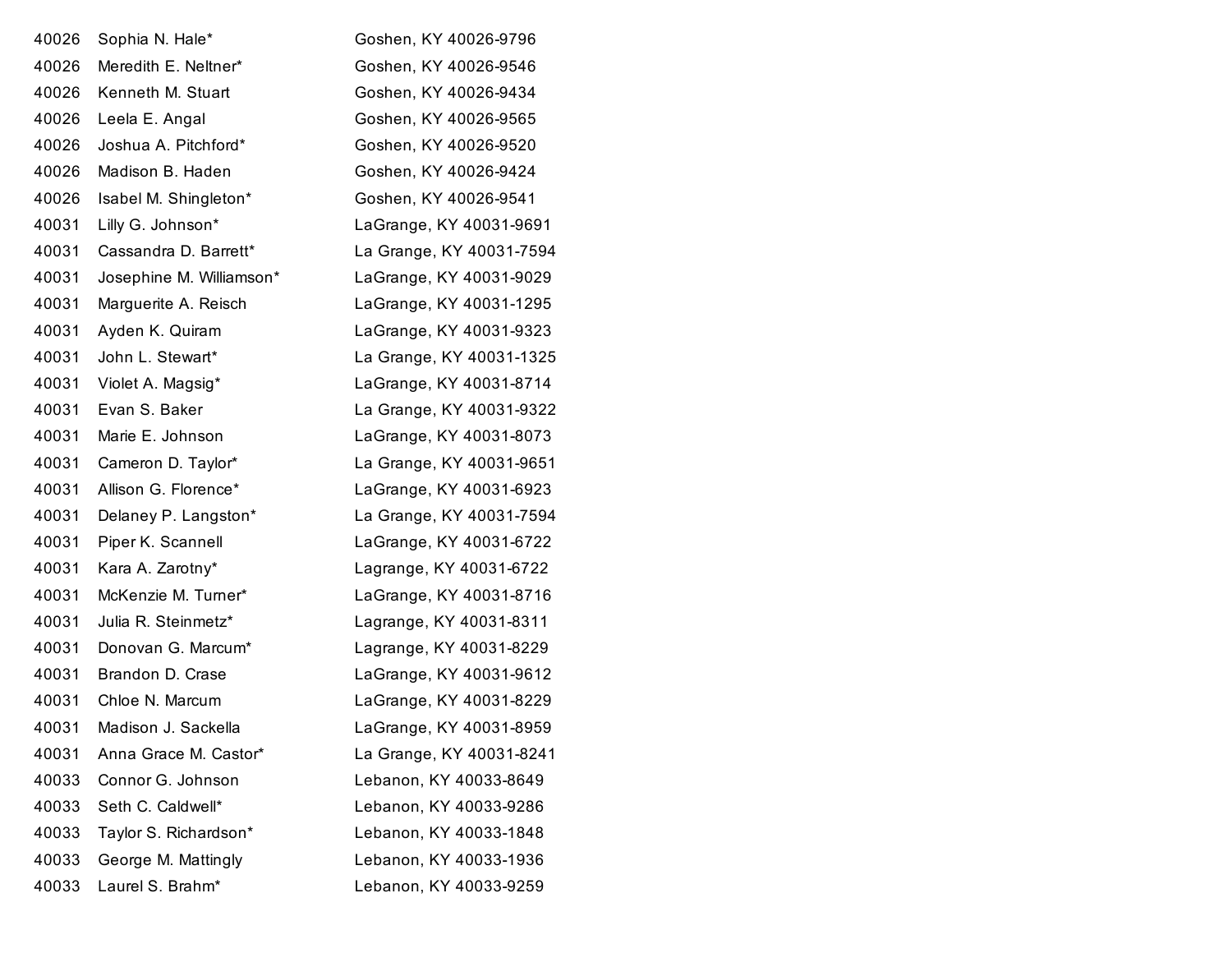| 40033 | Mary A. May*             | Lebanon, KY 40033-8138          |
|-------|--------------------------|---------------------------------|
| 40033 | Shaija N. Camp*          | Lebanon, KY 40033-1157          |
| 40033 | Olivia G. Ballard        | Lebanon, KY 40033-5043          |
| 40033 | Anna K. Hardin*          | Lebanon, KY 40033-1171          |
| 40033 | Alice M. Farmer*         | Lebanon, KY 40033-9215          |
| 40033 | Sydney R. Reisinger*     | Lebanon, KY 40033-9632          |
| 40033 | Sarah M. Odaniel         | Lebanon, KY 40033-8130          |
| 40033 | Tessa M. Hillman         | Lebanon, KY 40033-1221          |
| 40033 | Chloe M. Mattingly*      | Lebanon, KY 40033-9246          |
| 40037 | Isaac N. Ballard         | Loretto, KY 40037-7080          |
| 40045 | Brooklyn L. Sachleben*   | Milton, KY 40045-8396           |
| 40045 | Kyle D. Jones            | Milton, KY 40045-1520           |
| 40046 | Zachary C. Labhart       | Mount Eden, KY 40046-9505       |
| 40046 | Cody J. Humphrey*        | Mount Eden, KY 40046-7016       |
| 40047 | lan R. Anderson*         | Mt Washington, KY 40047-6211    |
| 40047 | Evan S. Wright           | Mount Washington, KY 40047-7204 |
| 40047 | Elizabeth R. Woods       | Mount Washington, KY 40047-5821 |
| 40047 | Madison N. Reading*      | Mount Washington, KY 40047-5806 |
| 40047 | Jackson L. Payne         | Mt Washington, KY 40047-6837    |
| 40047 | Megan E. Lafalce*        | Mount Washington, KY 40047-6522 |
| 40047 | Brooke A. Hatfield*      | Mt Washington, KY 40047-7776    |
| 40047 | Cameron J. Dunn          | Mount Washington, KY 40047-7237 |
| 40047 | Kaleb L. Faust           | Mount Washington, KY 40047-6511 |
| 40047 | Chloe L. Gray            | Mt Washington, KY 40047-6139    |
| 40047 | Katherine G. Vanderpool* | Mt Washington, KY 40047-7409    |
| 40047 | Lanse W. Milburn*        | Mount Washington, KY 40047-7009 |
| 40047 | Ainsley E. Gordon        | Mt Washington, KY 40047-6834    |
| 40047 | Kevin R. Zygmunt         | Mt Washington, KY 40047-5845    |
| 40047 | Addison H. Pruitt*       | Mount Washington, KY 40047-6207 |
| 40047 | Valerie S. King          | Mount Washington, KY 40047-5758 |
| 40047 | Carly L. Morris          | Mt Washington, KY 40047-6820    |
| 40047 | Jes L. Milburn*          | Mount Washington, KY 40047-7009 |
| 40047 | Summer P. Barr*          | Mt Washington, KY 40047-5218    |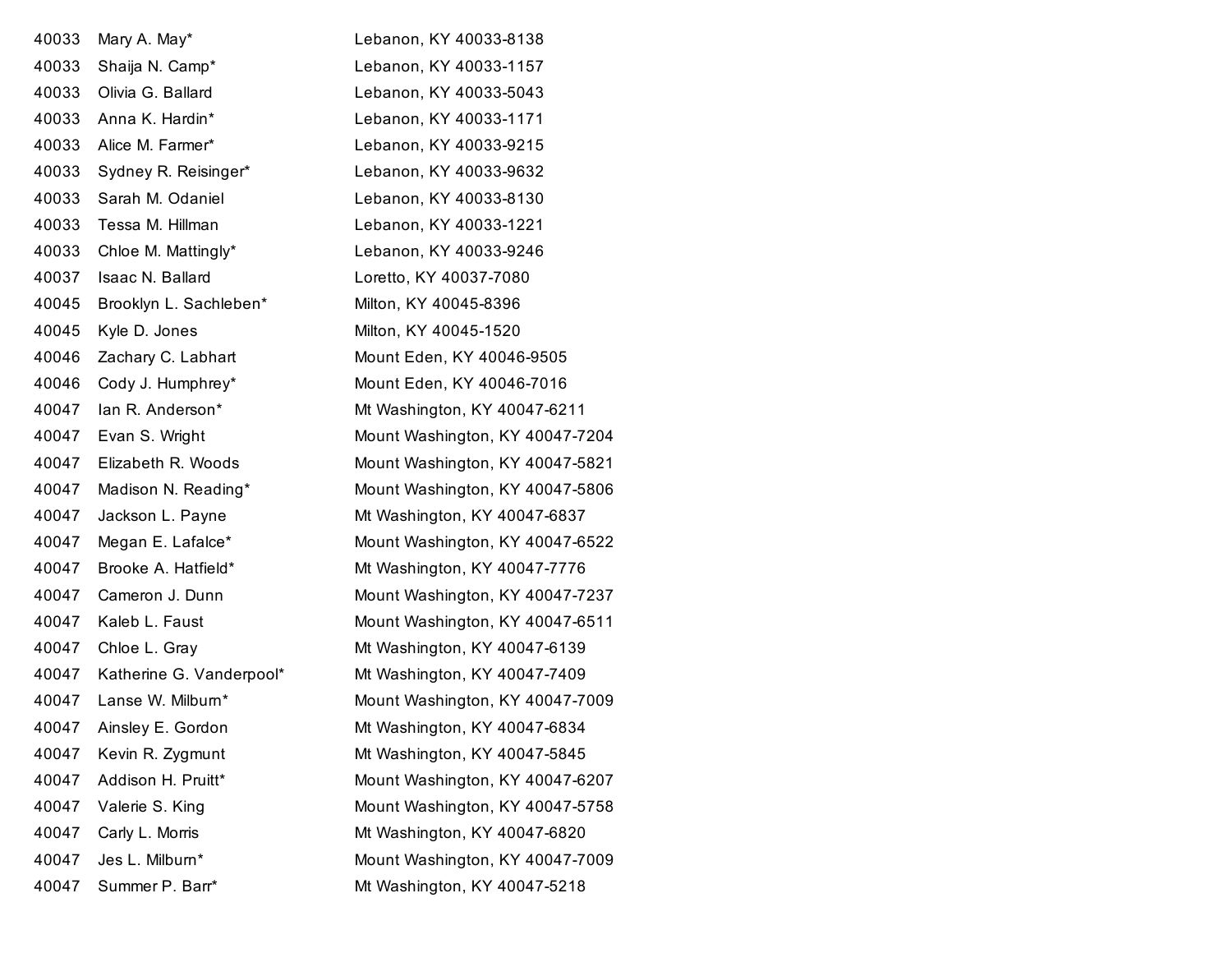| 40047 | William A. Goodman       | Mt Washington, KY 40047-7359    |
|-------|--------------------------|---------------------------------|
| 40047 | David A. Vinson*         | Mt Washington, KY 40047-6458    |
| 40047 | Marcus C. Phelps*        | Mount Washington, KY 40047-7778 |
| 40050 | Noah A. McGhee           | New Castle, KY 40050-2504       |
| 40051 | Maria C. Cecil*          | Howardstown, KY 40051-6538      |
| 40051 | John K. Mahoney*         | New Haven, KY 40051-5026        |
| 40051 | Lily J. Donahue          | New Haven, KY 40051-5113        |
| 40051 | Kristen A. Boone*        | New Haven, KY 40051-8707        |
| 40051 | Caroline S. Boone        | New Haven, KY 40051-5225        |
| 40051 | Amanda B. Weakley*       | New Haven, KY 40051-6141        |
| 40051 | Olivea G. Smallwood*     | New Haven, KY 40051-5136        |
| 40052 | Danielle L. Owen         | New Hope, KY 40052-6947         |
| 40055 | Deidra A. Sipes          | Pendleton, KY 40055-9615        |
| 40056 | Jessica E. Grant*        | Pewee Valley, KY 40056-9123     |
| 40056 | Logan Jaggers T. Jaggers | Pewee Valley, KY 40056-9069     |
| 40056 | Alaina G. Scott*         | Pewee Valley, KY 40056-9026     |
| 40056 | Ellen M. Cantrell        | Pewee Valley, KY 40056-9080     |
| 40056 | Mason E. Alexander       | Pewee Valley, KY 40056-9109     |
| 40056 | Tyler A. Wisner          | Pewee Valley, KY 40056-9118     |
| 40059 | <b>Emmaline Crawford</b> | Prospect, KY 40059-9242         |
| 40059 | Reagan L. Sosnowski*     | Prospect, KY 40059-8560         |
| 40059 | Kyle J. Hodes*           | Prospect, KY 40059-9178         |
| 40059 | Andrew D. Pike           | Prospect, KY 40059-9066         |
| 40059 | Katherine L. Bollinger*  | Prospect, KY 40059-9343         |
| 40059 | Benjamin A. Uhls         | Prospect, KY 40059-7138         |
| 40059 | Satyasree Vangoor*       | Prospect, KY 40059-8599         |
| 40059 | Mya M. Kimberling*       | Prospect, KY 40059-9599         |
| 40059 | Caroline G. Combs*       | Prospect, KY 40059-9176         |
| 40059 | Tyler E. Wiseman*        | Prospect, KY 40059-8608         |
| 40059 | Jackson K. Kuhn          | Prospect, KY 40059-8103         |
| 40059 | Cady E. Farmer           | Prospect, KY 40059-9341         |
| 40059 | Rachel A. Coyle          | Prospect, KY 40059-9407         |
| 40059 | Hailey J. Stapleton*     | Prospect, KY 40059-7514         |
|       |                          |                                 |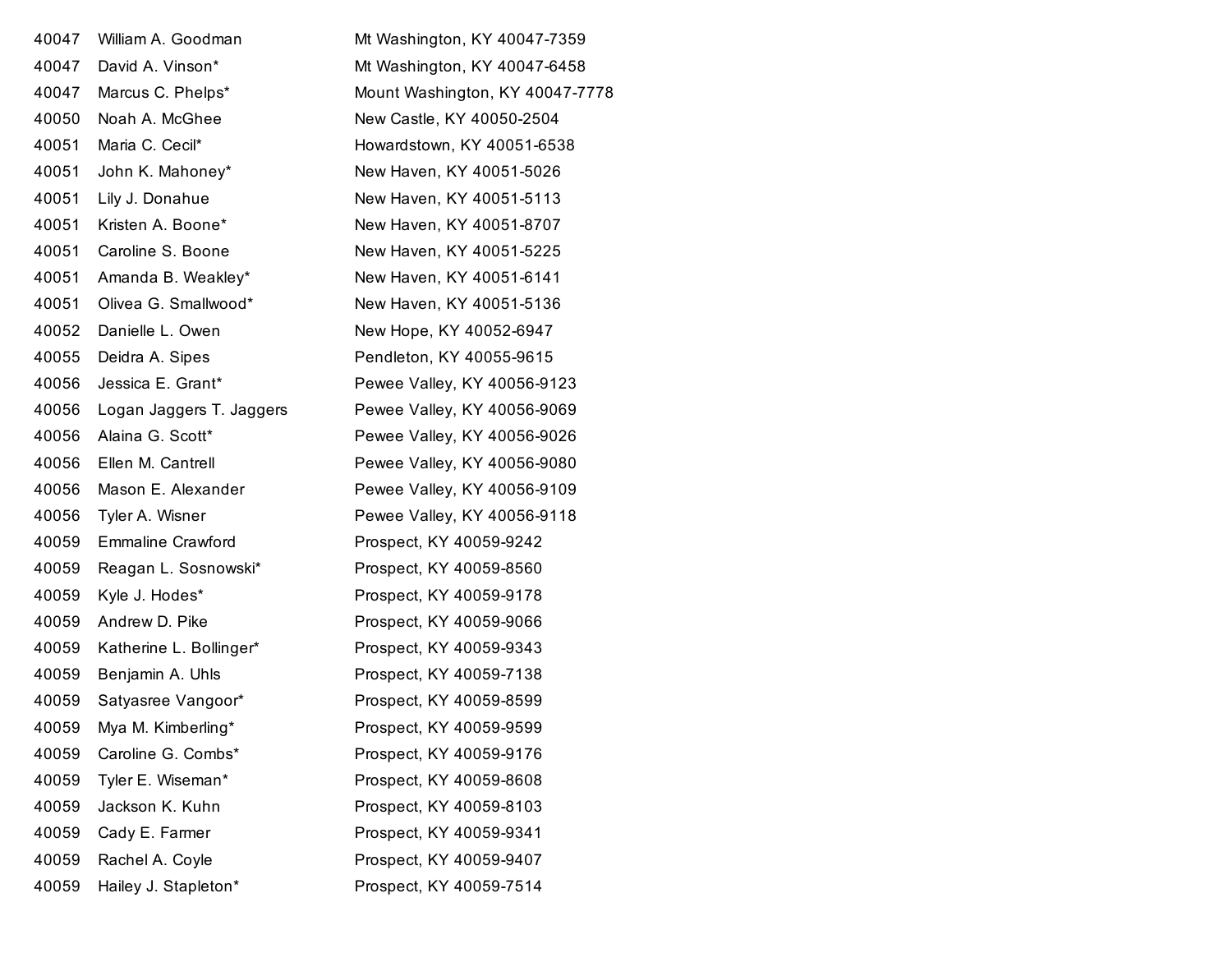| 40059 | Summer A. Slaughter*       | Prospect, KY 40059-7134    |
|-------|----------------------------|----------------------------|
| 40059 | Sara I. Sparling*          | Prospect, KY 40059-9458    |
| 40059 | Erika M. Puhakka           | Prospect, KY 40059-8138    |
| 40059 | Aubree R. Underwood        | Prospect, KY 40059-9175    |
| 40059 | Margaret E. Becka          | Prospect, KY 40059-7121    |
| 40059 | Kirsten S. Alexa*          | Prospect, KY 40059-7568    |
| 40059 | Cameron B. Yson            | Prospect, KY 40059-9388    |
| 40059 | Brockman W. Bell*          | Prospect, KY 40059-9543    |
| 40059 | Christian P. Sander*       | Prospect, KY 40059-9086    |
| 40059 | Julia B. Duggins*          | Prospect, KY 40059-9669    |
| 40059 | Katherine J. Clifford      | Prospect, KY 40059-8584    |
| 40060 | Lance K. Thomas            | Raywick, KY 40060-7645     |
| 40060 | Abby E. Scott*             | Raywick, KY 40060-7646     |
| 40060 | Morgan P. Wilson           | Raywick, KY 40060-7528     |
| 40065 | Molly C. Shannon           | Shelbyville, KY 40065-9632 |
| 40065 | Abigail M. VandeVelde*     | Shelbyville, KY 40065-7740 |
| 40065 | Audrey K. Hinkle           | Shelbyville, KY 40065-8319 |
| 40065 | Jessica B. Carter Collins* | Shelbyville, KY 40065-9059 |
| 40065 | John A. Spugnardi          | Shelbyville, KY 40065-9041 |
| 40065 | Brandon W. Kaelin*         | Shelbyville, KY 40065-8080 |
| 40065 | Johnathan R. Tobbe         | Shelbyville, KY 40065-9515 |
| 40065 | Amelia K. Stewart*         | Shelbyville, KY 40065-7320 |
| 40065 | Chesta M. Slaughter*       | Shelbyville, KY 40065      |
| 40065 | David J. Webb              | Shelbyville, KY 40065-8392 |
| 40065 | Lillie M. Wood             | Shelbyville, KY 40065-9348 |
| 40065 | Benjamin C. Betts*         | Shelbyville, KY 40065-1626 |
| 40065 | Emma G. Wakeman*           | Shelbyville, KY 40065-1977 |
| 40065 | Lauren E. Owens            | Shelbyville, KY 40065-7394 |
| 40065 | Daniel T. Glass            | Shelbyville, KY 40065-1943 |
| 40065 | Mary H. Malone*            | Shelbyville, KY 40065-7315 |
| 40065 | Mackenzie H. Carrender     | Shelbyville, KY 40065-8092 |
| 40065 | Braylyn D. Beckley*        | Shelbyville, KY 40065-8875 |
| 40065 | Emily R. Lowery*           | Shelbyville, KY 40065-7343 |
|       |                            |                            |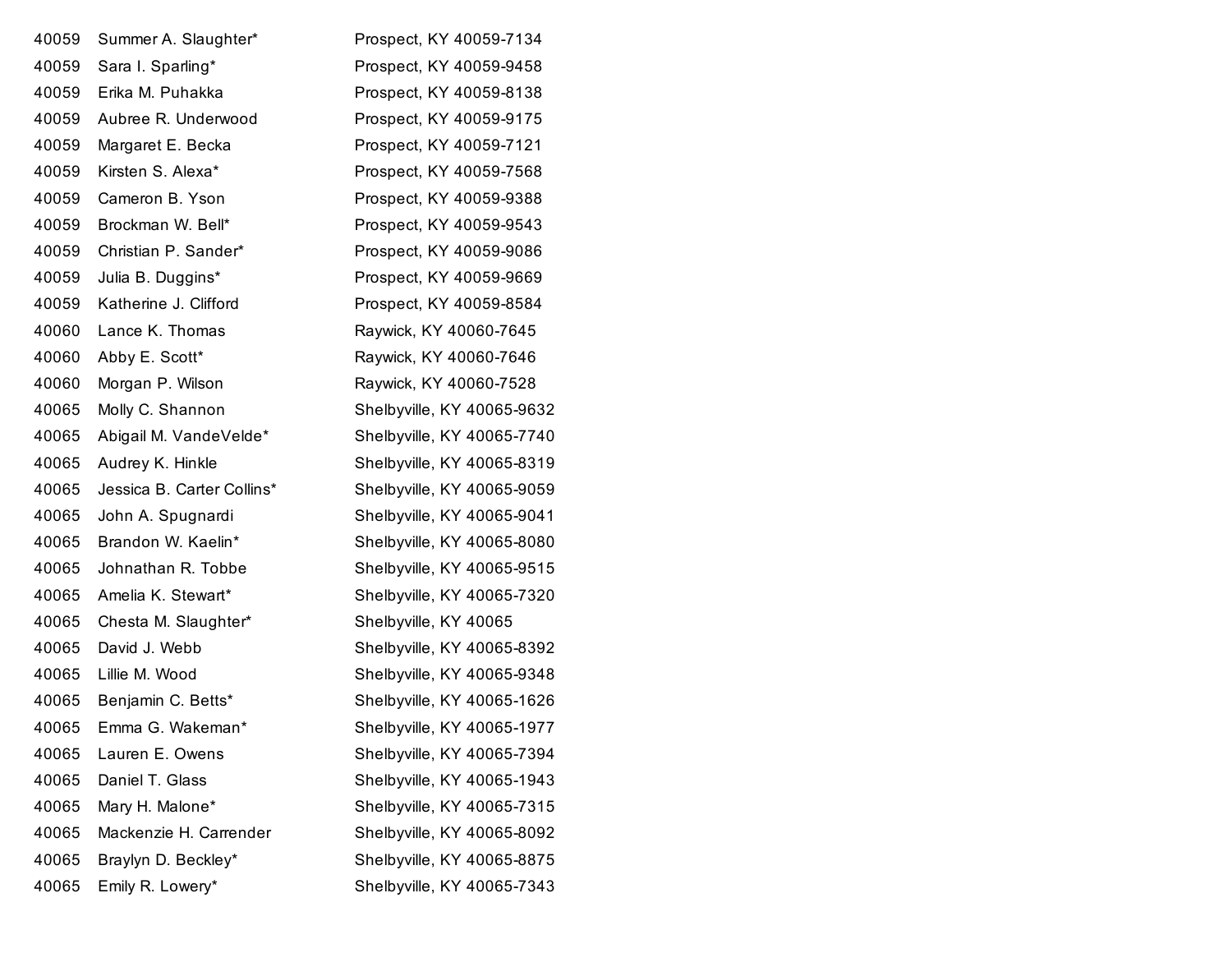| 40065 | Edwin P. Wilborn*              | Shelbyville, KY 40065-8961  |
|-------|--------------------------------|-----------------------------|
| 40065 | Taylor R. Burton               | Shelbyville, KY 40065-8388  |
| 40065 | Thomas C. Donnell*             | Shelbyville, KY 40065-9630  |
| 40065 | Bailey M. White*               | Shelbyville, KY 40065-9735  |
| 40065 | Madeline T. Petty*             | Shelbyville, KY 40065-9728  |
| 40065 | Treyden H. Stansfield*         | Shelbyville, KY 40065-8092  |
| 40065 | Ethan S. Yount                 | Shelbyville, KY 40065-1522  |
| 40065 | Hannah A. West*                | Shelbyville, KY 40065-8908  |
| 40065 | Ethan L. Wilborn*              | Shelbyville, KY 40065-8961  |
| 40065 | Kayla J. Spears*               | Shelbyville, KY 40065-8062  |
| 40065 | Gracie K. Scrogham*            | Shelbyville, KY 40065-8800  |
| 40065 | Natasha A. Otieno              | Shelbyville, KY 40065-7315  |
| 40065 | Henry D. Hood                  | Shelbyville, KY 40065-9083  |
| 40066 | Mulamba Nestor Ezekiel Salama* | Shelbyville, KY 40066-0981  |
| 40067 | Elizabeth M. Hammond           | Simpsonville, KY 40067-6665 |
| 40067 | Sarah G. Garner                | Simpsonville, KY 40067-6551 |
| 40067 | Ella H. Staples                | Simpsonville, KY 40067-6439 |
| 40067 | Erin G. McCurdy*               | Simpsonville, KY 40067-6566 |
| 40067 | Stephanie B. Crouch            | Simpsonville, KY 40067      |
| 40067 | Haylee M. Renfro               | Simpsonville, KY 40067-5410 |
| 40068 | Caitlyn M. Baker               | Smithfield, KY 40068-6801   |
| 40068 | Jackson D. McCoun*             | Smithfield, KY 40068-7896   |
| 40068 | Emily G. Jaggers*              | Smithfield, KY 40068-7977   |
| 40069 | Chassity L. Warner*            | Springfield, KY 40069-8615  |
| 40069 | Madeline M. Pettus*            | Springfield, KY 40069-1332  |
| 40069 | Rachel C. Begley*              | Springfield, KY 40069-9575  |
| 40069 | Mary I. Begley*                | Springfield, KY 40069-9576  |
| 40069 | Michelle M. Hardin*            | Springfield, KY 40069-9214  |
| 40069 | Abigail M. Mattingly           | Springfield, KY 40069       |
| 40069 | Brendan G. Satterly            | Springfield, KY 40069-8500  |
| 40071 | John H. Glauber*               | Taylorsville, KY 40071-7905 |
| 40071 | Devon R. Price*                | Taylorsville, KY 40071-7945 |
| 40071 | Lucas W. Maddox                | Taylorsville, KY 40071-8758 |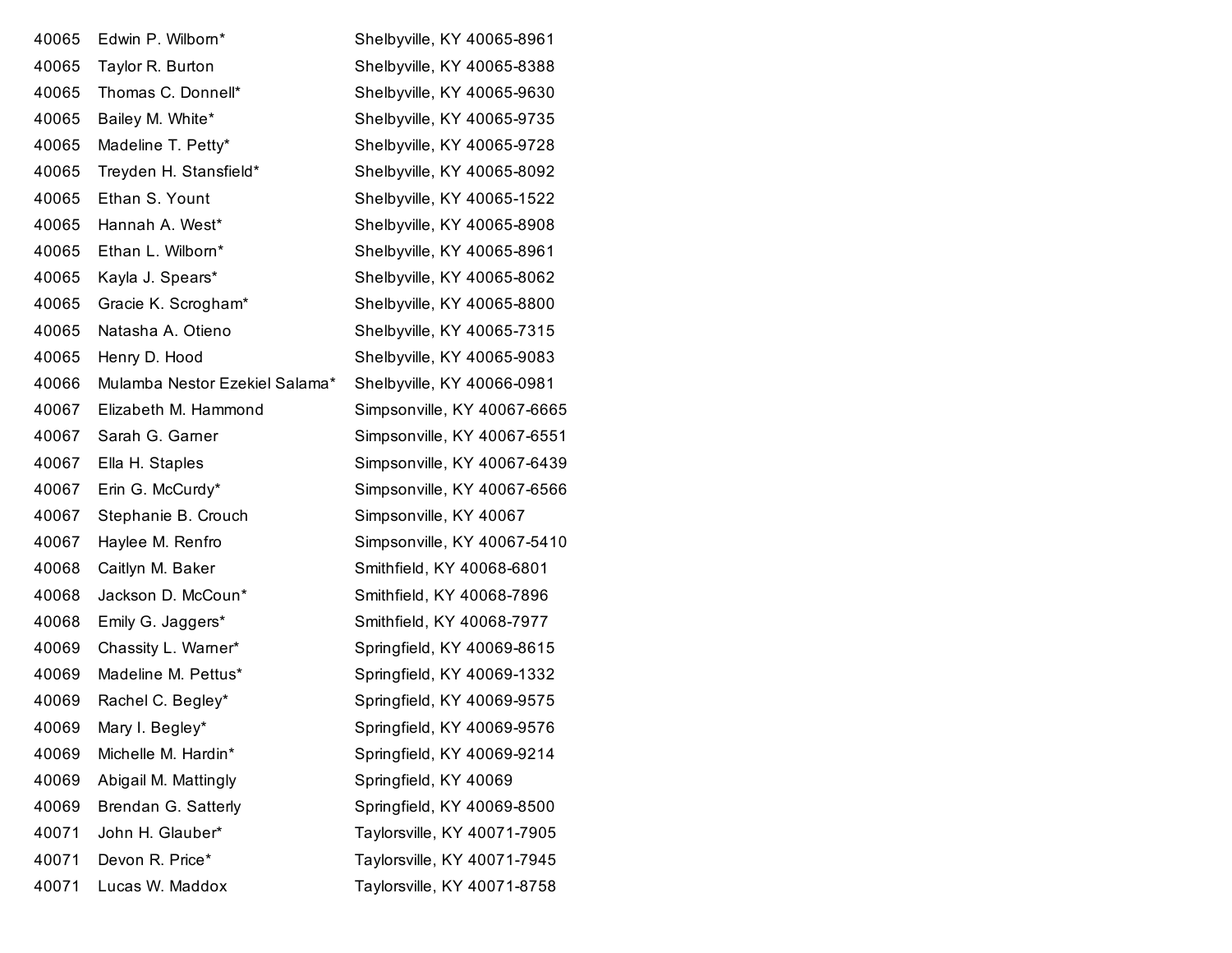| Kelsey E. Lear        | Taylorsville, KY 40071-6624   |
|-----------------------|-------------------------------|
| Melody R. Maddix      | Taylorsville, KY 40071-7915   |
| Jackson Z. Coale      | Taylorsville, KY 40071-9120   |
| Pandora A. Booth*     | Taylorsville, KY 40071-9246   |
| Kaitlyn A. Reynolds   | Taylorsville, KY 40071-7995   |
| Kristina M. Chesser   | Taylorsville, KY 40071-6676   |
| Makenna L. Cox        | Taylorsville, KY 40071-9197   |
| Brittany M. Wiseman*  | Taylorsville, KY 40071-8771   |
| Kaylee E. Monroe      | Taylorsville, KY 40071-9689   |
| Katelyn D. Mattingly  | Taylorsville, KY 40071-9157   |
| Olivia R. Coffey*     | Waddy, KY 40076-6015          |
| Madison B. Bodine*    | Willisburg, KY 40078-8027     |
| Alaina M. Hess*       | Willisburg, KY 40078-8212     |
| Cailee M. Thomas*     | Battletown, KY 40104-8204     |
| Hailee E. Risen       | Battletown, KY 40104-8122     |
| Kailee S. Miller*     | Boston, KY 40107-8175         |
| Mary J. White*        | Boston, KY 40107-8312         |
| Owen R. Honaker*      | Brandenburg, KY 40108-9731    |
| Ashley R. Craft*      | Brandenburg, KY 40108-9453    |
| Lucas C. Allen        | Brandenburg, KY 40108-8601    |
| Clay J. Barley        | Brandenburg, KY 40108-9713    |
| Thomas E. Desurne     | Brandenburg, KY 40108-7020    |
| Kaylee E. Mattingly*  | Brandenburg, KY 40108-9692    |
| <b>Katie Dowell</b>   | Brandenburg, KY 40108-9276    |
| Christopher J. Welch* | Brooks, KY 40109-5246         |
| Paul T. Cliburn       | Cloverport, KY 40111-1146     |
| Alex L. Burke*        | Cloverport, KY 40111-5062     |
| Ashby R. Weatherholt* | Cloverport, KY 40111-5235     |
| Hailey J. Stinnett*   | Custer, KY 40115-5030         |
| Cole S. Miller*       | Ekron, KY 40117-8607          |
| Gabrielle N. Kitchen  | Ekron, KY 40117-8685          |
| Trinity M. Smith      | Fairdale, KY 40118-8138       |
| Allison L. Daugherty* | Falls of Rough, KY 40119-6529 |
|                       |                               |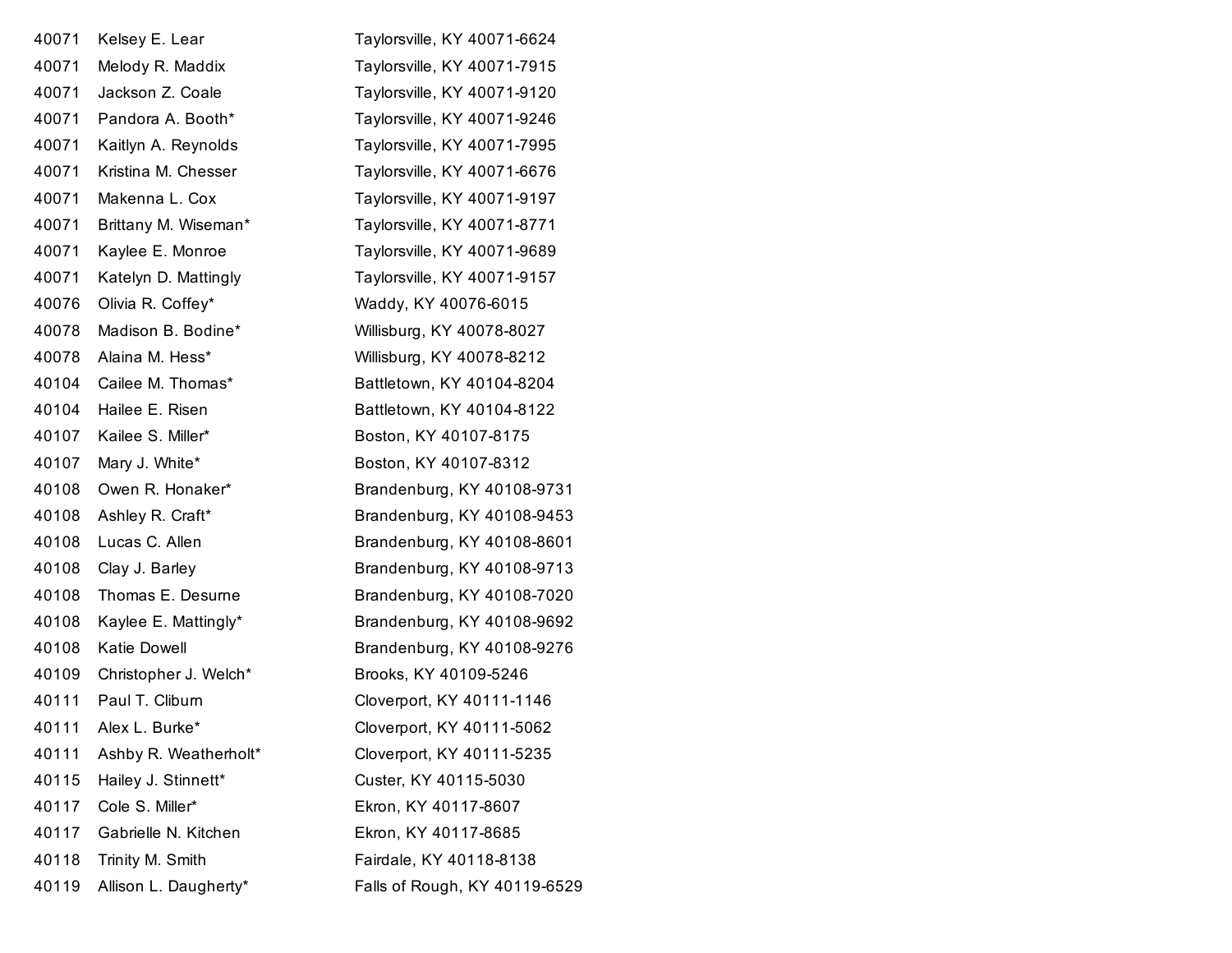| 40119 | Danielle L. Cummings   | Falls of Rough, KY 40119-6920   |
|-------|------------------------|---------------------------------|
| 40119 | Shawn A. DeRossett     | Falls of Rough, KY 40119-7592   |
| 40119 | Austin M. Killen*      | Falls of Rough, KY 40119-6624   |
| 40119 | Katie L. Dudgeon*      | Falls of Rough, KY 40119-6922   |
| 40121 | Anna Cruz              | Fort Knox, KY 40121-2006        |
| 40121 | Lorie A. Williams*     | Fort Knox, KY 40121-2221        |
| 40121 | Isabel J. Ocegueda*    | Fort Knox, KY 40121-3308        |
| 40140 | Elijah C. Milburn      | Garfield, KY 40140-5236         |
| 40140 | Jennay E. Leslie*      | Garfield, KY 40140-5055         |
| 40142 | Christopher H. Biddle* | Guston, KY 40142-7003           |
| 40142 | Gavin W. Ray           | Guston, KY 40142-7110           |
| 40142 | James W. House*        | Guston, KY 40142-7135           |
| 40142 | MaKayla R. Lee*        | Guston, KY 40142-7116           |
| 40142 | Jaycie F. Barger       | Guston, KY 40142-7020           |
| 40143 | Andrew T. Tate*        | Hardinsburg, KY 40143-4776      |
| 40143 | Taylor M. Hines        | Hardinsburg, KY 40143-2550      |
| 40143 | Tiffany P. Dowell*     | Hardinsburg, KY 40143-4265      |
| 40143 | Rebecca G. Walz        | Hardinsburg, KY 40143-0944      |
| 40143 | Camryn T. Tipton*      | Hardinsburg, KY 40143-6656      |
| 40143 | Cameron S. Shaw*       | Hardinsburg, KY 40143-2649      |
| 40143 | Kallie L. Jarboe       | Hardinsburg, KY 40143-4457      |
| 40143 | Haley B. Masterson     | Hardinsburg, KY 40143-3623      |
| 40143 | Jackson L. Powers*     | Hardinsburg, KY 40143-2692      |
| 40146 | Evan H. Aulbach*       | Irvington, KY 40146-5932        |
| 40146 | Sydney E. Bruner*      | Irvington, KY 40146-5789        |
| 40150 | Hope M. Streble        | Lebanon Junction, KY 40150-8228 |
| 40152 | Tyler G. Laslie        | Mc Daniels, KY 40152-7274       |
| 40157 | Paul G. Compton*       | Payneville, KY 40157-7521       |
| 40157 | Josie L. Deibler*      | Payneville, KY 40157-7669       |
| 40160 | Margaret C. Haynes*    | Radcliff, KY 40160-1954         |
| 40160 | Bailey B. Burroughs    | Radcliff, KY 40160-9307         |
| 40160 | Robert D. McMillen*    | Radcliff, KY 40160-9029         |
| 40160 | Brianna M. Passarell   | Radcliff, KY 40160-9750         |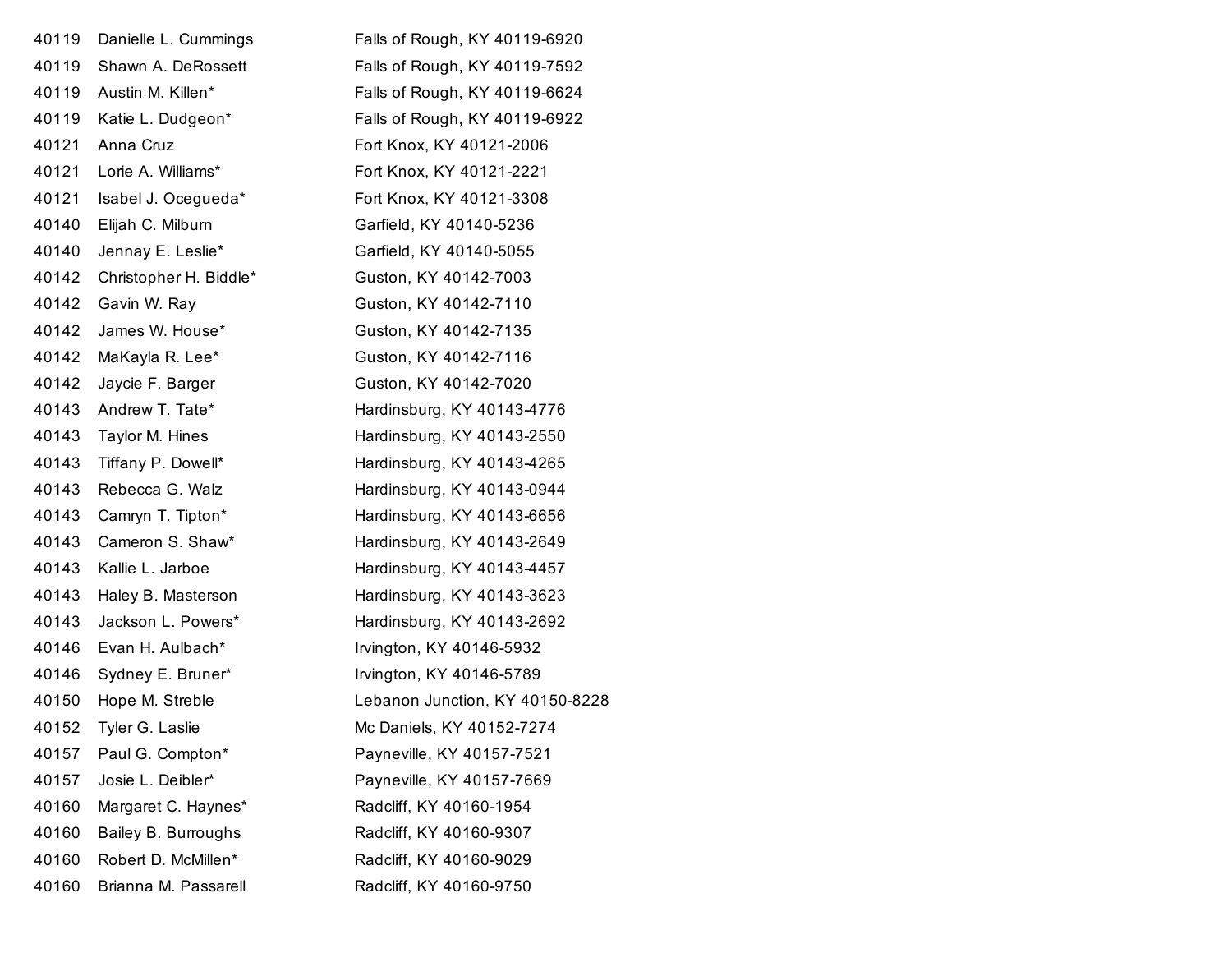| 40160 | Danielle J. Moore-Galley* | Radcliff, KY 40160-8933       |
|-------|---------------------------|-------------------------------|
| 40160 | Isiah K. Watts            | Radcliff, KY 40160-1990       |
| 40160 | Sierra A. Lutz*           | Radcliff, KY 40160-9029       |
| 40160 | Marcellos D. Jackson*     | Radcliff, KY 40160-9536       |
| 40160 | Hannah R. Monteneri       | Radcliff, KY 40160-8905       |
| 40160 | Matiana L. Ruttley-Isby*  | Radcliff, KY 40160-9188       |
| 40160 | Fatima I. Garcia Galvan   | Radcliff, KY 40160-8929       |
| 40160 | Wyatt H. Lang*            | Radcliff, KY 40160-2321       |
| 40160 | William J. Baker*         | Radcliff, KY 40160-1445       |
| 40162 | Hudson R. Harner          | Rineyville, KY 40162-9448     |
| 40162 | Christopher A. Baldwin    | Rineyville, KY 40162-9677     |
| 40162 | Heather Keen*             | Rineyville, KY 40162-9324     |
| 40162 | Brandon M. Dunn           | Rineyville, KY 40162-9573     |
| 40162 | Georgiana Crittenden*     | Rineyville, KY 40162-9747     |
| 40162 | Emerson D. Harner         | Rineyville, KY 40162-9448     |
| 40162 | Jenson K. Hamer*          | Rineyville, KY 40162-9448     |
| 40162 | Adam R. Grunch            | Rineyville, KY 40162-9428     |
| 40162 | Bobbie J. Wiseman*        | Rineyville, KY 40162-8727     |
| 40162 | Autumn H. Cunningham      | Rineyville, KY 40162-9755     |
| 40162 | Jessica M. Brandt         | Rineyville, KY 40162-9564     |
| 40162 | Blake W. Ryan             | Rineyville, KY 40162-9767     |
| 40162 | Brenton J. Ryan*          | Rineyville, KY 40162-9767     |
| 40162 | Steven J. Keen            | Rineyville, KY 40162-9324     |
| 40162 | Allie A. Blair            | Rineyville, KY 40162-9726     |
| 40165 | Anthony T. Harris         | Shepherdsville, KY 40165-8926 |
| 40165 | Dailin M. Morris*         | Shepherdsville, KY 40165-8712 |
|       | 40165 Leah M. Mitchell    | Shepherdsvlle, KY 40165-8710  |
| 40165 | Brianna N. Lahmayer       | Shepherdsville, KY 40165-8684 |
| 40165 | Zachary D. Greenwell*     | Shepherdsville, KY 40165-7609 |
| 40165 | Isabel R. Hart            | Shepherdsville, KY 40165-5763 |
| 40165 | Hannah N. Kingrey         | Shepherdsville, KY 40165-7689 |
| 40165 | Emma J. Maddox*           | Shepherdsville, KY 40165-8128 |
| 40165 | Millie D. Stone*          | Shepherdsville, KY 40165-5320 |
|       |                           |                               |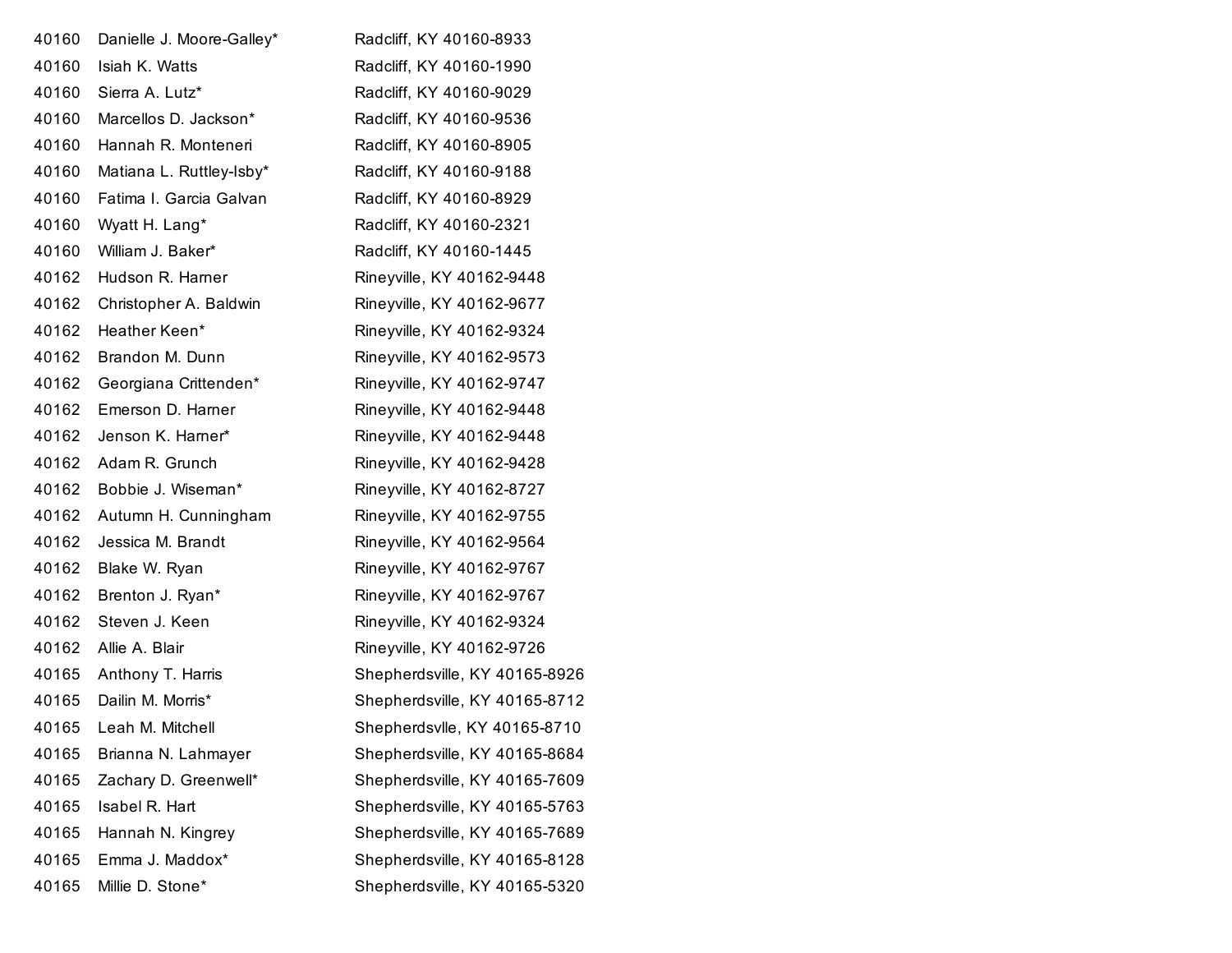| 40165 | James A. Sizemore*   | Shepherdsville, KY 40165-8324 |
|-------|----------------------|-------------------------------|
| 40165 | Matthew B. Brown*    | Shepherdsville, KY 40165-6519 |
| 40165 | Margaret D. Lewis*   | Shepherdsville, KY 40165-8850 |
| 40165 | Tayler A. Stevens*   | Shepherdsvlle, KY 40165-8693  |
| 40165 | Colton D. Hasting    | Shepherdsville, KY 40165-8099 |
| 40165 | Jacob M. Hall        | Shepherdsville, KY 40165-6841 |
| 40165 | Abigail N. Steinmetz | Shepherdsville, KY 40165-7021 |
| 40165 | Dillan C. Robison*   | Shepherdsville, KY 40165-6951 |
| 40165 | Kayla M. Koch*       | Shepherdsville, KY 40165-5644 |
| 40165 | Madison B. Carter*   | Shepherdsville, KY 40165-6106 |
| 40165 | Nathan R. Creamer    | Shepherdsville, KY 40165-7831 |
| 40165 | Haley A. Glass*      | Shepherdsville, KY 40165-9616 |
| 40165 | Garrett T. Alvey*    | Shepherdsville, KY 40165-9589 |
| 40170 | Cassidy X. McDaniel  | Stephensport, KY 40170-6038   |
| 40175 | Andrew D. Johnson    | Vine Grove, KY 40175-9651     |
| 40175 | Kyle C. Wood         | Vine Grove, KY 40175-6609     |
| 40175 | Tansley S. Blair     | Vine Grove, KY 40175-6655     |
| 40175 | Erica R. Ryan        | Vine Grove, KY 40175-9642     |
| 40175 | Ashley M. Smith*     | Vine Grove, KY 40175-1150     |
| 40175 | Joseph R. Howard*    | Vine Grove, KY 40175-8419     |
| 40175 | Logan A. Hall        | Vine Grove, KY 40175-6147     |
| 40175 | Cierra E. Pegg*      | Vine Grove, KY 40175-8406     |
| 40175 | Matthew K. Muse      | Vine Grove, KY 40175-9762     |
| 40175 | Neel H. Patel        | Vine Grove, KY 40175-9670     |
| 40175 | MaKayla A. Gray      | Vine Grove, KY 40175-8407     |
| 40175 | Jessica Kees         | Vine Grove, KY 40175-9415     |
| 40175 | Abriana D. Sanchez   | Vine Grove, KY 40175-1252     |
| 40175 | Jamie L. Smith*      | Vine Grove, KY 40175-7301     |
| 40175 | William J. Langley   | Vine Grove, KY 40175-1443     |
| 40175 | Katherine R. Howard  | Vine Grove, KY 40175-1341     |
| 40175 | Aaron L. Heck        | Vine Grove, KY 40175-6006     |
| 40175 | Amy B. Garcia*       | Vine Grove, KY 40175-6149     |
| 40175 | Cheyenne H. Jackson  | Vine Grove, KY 40175-6388     |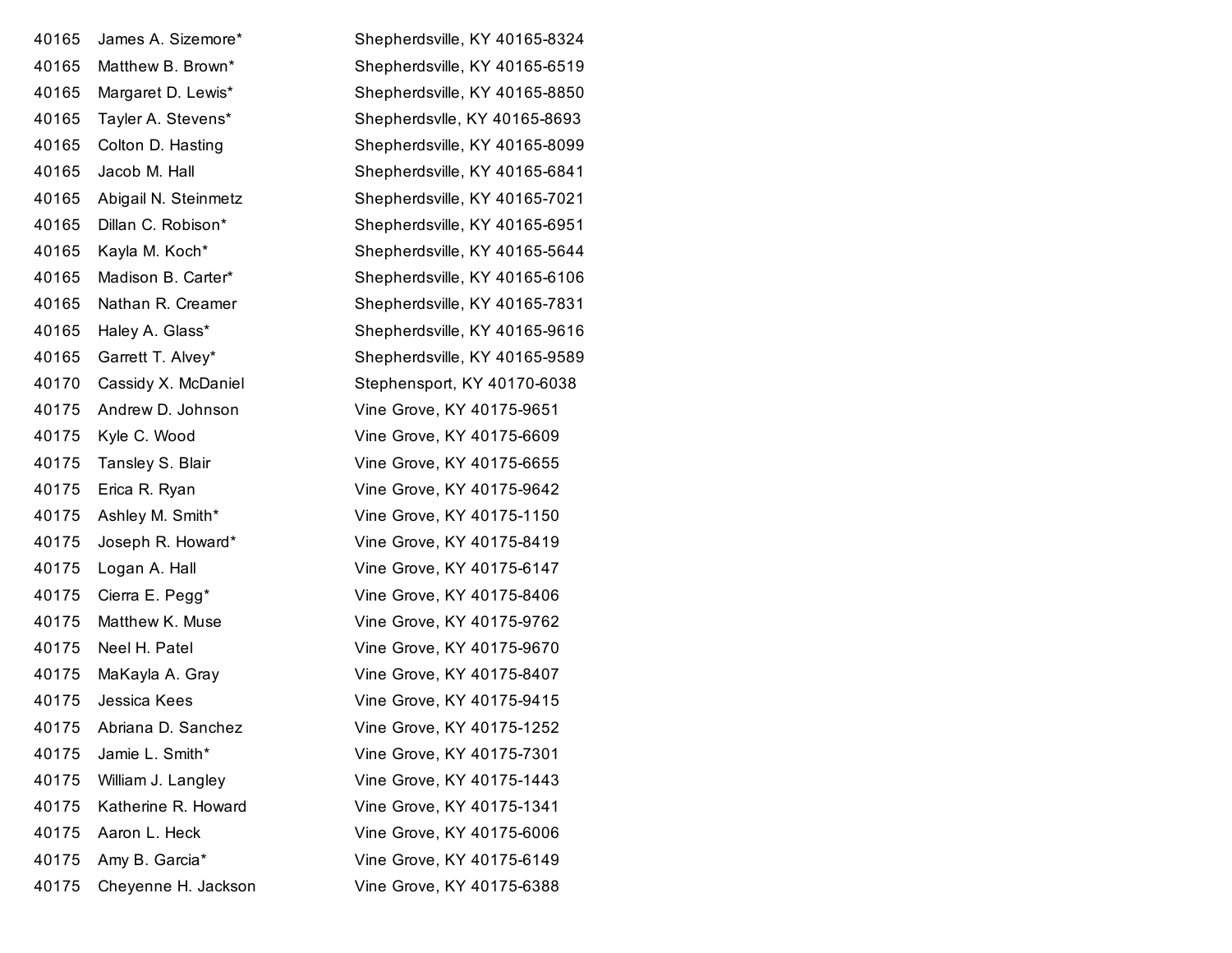| 40175 | Samantha A. Dejaynes*    | Vine Grove, KY 40175-9449 |
|-------|--------------------------|---------------------------|
| 40175 | Michael P. Hubbard*      | Vine Grove, KY 40175-9757 |
| 40175 | Scott A. Nelson*         | Vine Grove, KY 40175-9697 |
| 40175 | Jordan C. Stallings      | Vine Grove, KY 40175-9453 |
| 40175 | Brooke A. Bonifield      | Vine Grove, KY 40175-9659 |
| 40175 | Neah P. Howard           | Vine Grove, KY 40175-1341 |
| 40175 | Caraline A. New          | Vine Grove, KY 40175-1051 |
| 40175 | Jayla S. Sharp           | Vine Grove, KY 40175-8690 |
| 40175 | Brendan M. Allison*      | Vine Grove, KY 40175-7652 |
| 40175 | Benjamin J. Querry       | Vine Grove, KY 40175-6593 |
| 40176 | Amber S. McQuillen*      | Webster, KY 40176-5137    |
| 40177 | James T. Mullen          | West Point, KY 40177-1133 |
| 40178 | Miah B. Glenn            | Westview, KY 40178-5039   |
| 40203 | Bryanne S. Reed*         | Louisville, KY 40203-1562 |
| 40203 | Jada M. Jackson          | Louisville, KY 40203-3353 |
| 40204 | Isa A. Farrer*           | Louisville, KY 40204-2339 |
| 40205 | Mary K. Dilamarter*      | Louisville, KY 40205-1320 |
| 40205 | Catarina Biek*           | Louisville, KY 40205-2115 |
| 40205 | Sean P. Mcinnis          | Louisville, KY 40205-2333 |
| 40205 | Rhiannon E. Johnston*    | Louisville, KY 40205-2105 |
| 40205 | Josephine M. Druffel     | Louisville, KY 40205-1108 |
| 40205 | Konnor B. Groemling*     | Louisville, KY 40205-1822 |
| 40205 | Haley M. Gildehaus       | Louisville, KY 40205-3333 |
| 40205 | Abigail M. Brown*        | Louisville, KY 40205-2914 |
| 40205 | Alexis M. Stratman       | Louisville, KY 40205-3001 |
| 40205 | Lauren R. Glover         | Louisville, KY 40205-2614 |
| 40205 | Lillian K. Hargesheimer* | Louisville, KY 40205-1436 |
| 40205 | Camille T. Chandler      | Louisville, KY 40205-1005 |
| 40205 | Brittany A. Lamon*       | Louisville, KY 40205-3108 |
| 40205 | Clara E. Kaelin          | Louisville, KY 40205-2525 |
| 40205 | Adison E. Schanie*       | Louisville, KY 40205-2135 |
| 40205 | Morgan L. Rogers Daub    | Louisville, KY 40205-1152 |
| 40205 | Evan L. Holmes           | Louisville, KY 40205-3005 |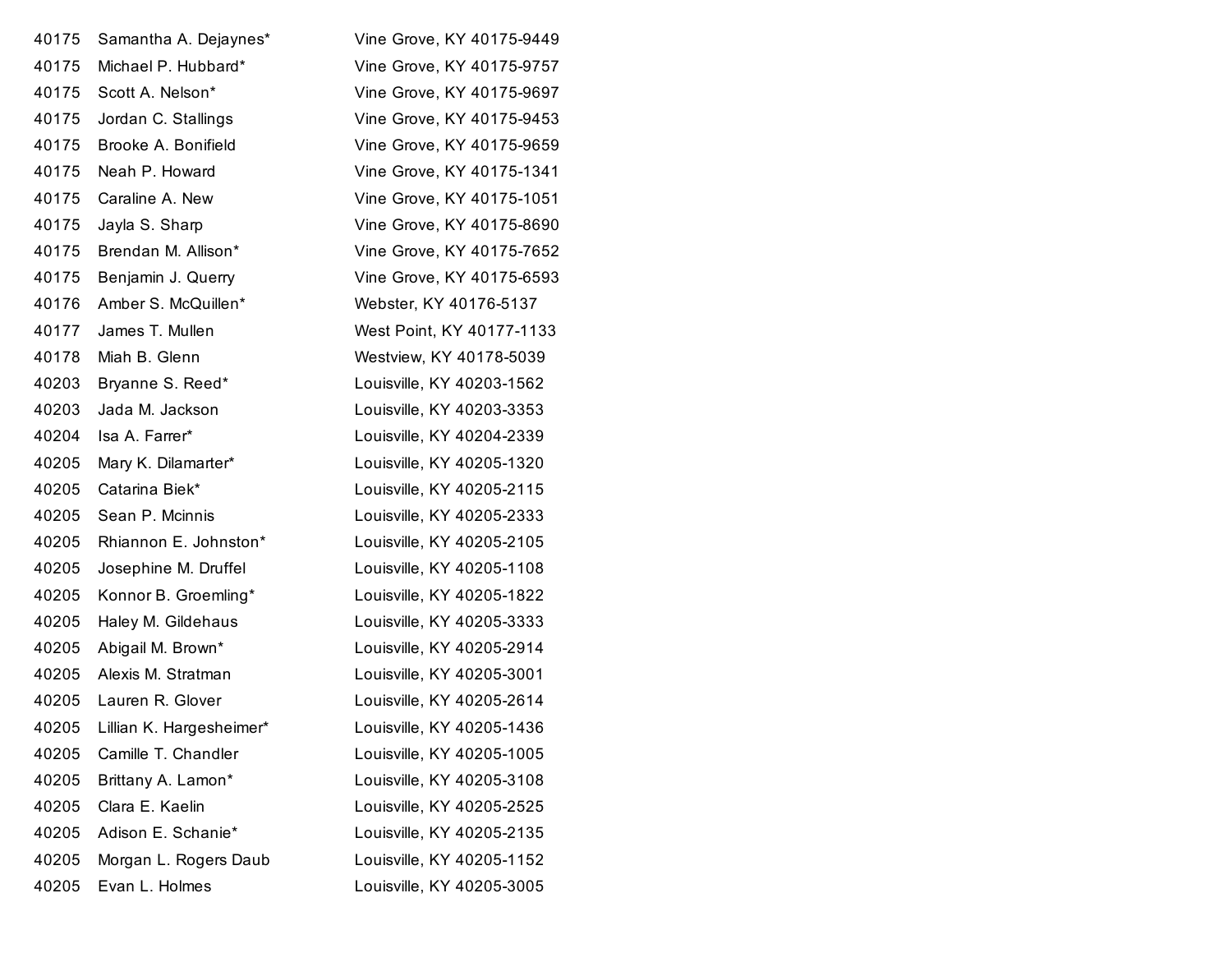| 40205 | Gretchen L. Frommeyer* | Louisville, KY 40205-1857 |
|-------|------------------------|---------------------------|
| 40206 | Susanna K. Leachman    | Louisville, KY 40206-1524 |
| 40206 | Zachary M. Smith*      | Louisville, KY 40206-2707 |
| 40206 | Joseph M. Harvey       | Louisville, KY 40206-1967 |
| 40206 | Cory Jennings*         | Louisville, KY 40206-2730 |
| 40207 | Elizabeth A. Allen     | Louisville, KY 40207-2219 |
| 40207 | Chloe N. Corso*        | Louisville, KY 40207      |
| 40207 | Riley M. Richardson*   | Louisville, KY 40207-1035 |
| 40207 | Justin C. Gilbert*     | Louisville, KY 40207-2273 |
| 40207 | Megan B. Farmer        | Louisville, KY 40207-2310 |
| 40207 | William A. Perrone     | Louisville, KY 40207-1502 |
| 40207 | Joseph P. Schmidt*     | Louisville, KY 40207-3543 |
| 40207 | Samuel R. Lynch        | Louisville, KY 40207-3746 |
| 40207 | Cameron J. Mosley      | Louisville, KY 40207-2274 |
| 40207 | Micah M. Treves*       | Louisville, KY 40207-2943 |
| 40207 | Quillan G. Wilson*     | Louisville, KY 40207-2921 |
| 40207 | Catherine E. Norman    | Louisville, KY 40207-3435 |
| 40207 | Thomas J. Kolb*        | Louisville, KY 40207-4342 |
| 40207 | Zachary T. Raque*      | Louisville, KY 40207-4433 |
| 40207 | Jarrett J. Packwood*   | Louisville, KY 40207-4305 |
| 40207 | Charlotte M. Bariteau* | Louisville, KY 40207-2712 |
| 40207 | Caroline L. Logsdon    | Louisville, KY 40207-4520 |
| 40207 | Samuel P. Batcheldor*  | Louisville, KY 40207-4091 |
| 40207 | Bryce P. Jones         | Louisville, KY 40207-3402 |
| 40207 | Zackery A. Martinez    | Louisville, KY 40207-4506 |
| 40207 | Elena C. Brownlee*     | Louisville, KY 40207-4323 |
| 40207 | Carol A. McCarthy*     | Louisville, KY 40207-2369 |
| 40208 | Anna C. Whaley*        | Louisville, KY 40208-1940 |
| 40208 | Ashley D. White        | Louisville, KY 40208-1194 |
| 40208 | Savannah L. Keen*      | Louisville, KY 40208-1363 |
| 40210 | Dominique L. Rice      | Louisville, KY 40210-1943 |
| 40210 | Makila M. Hill         | Louisville, KY 40210-1924 |
| 40210 | A Nyah C. Jones        | Louisville, KY 40210-2007 |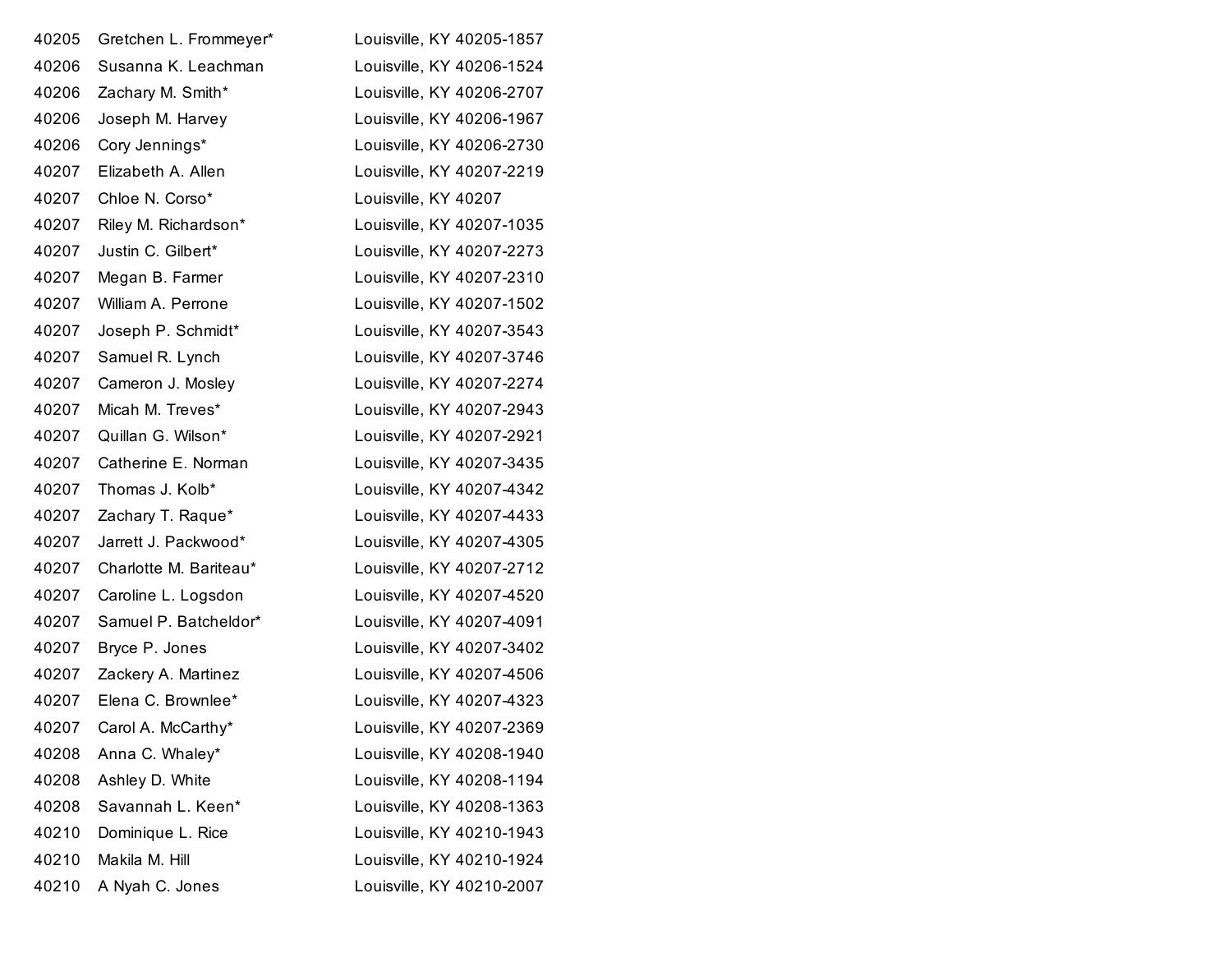| 40210 | Lilneshia M. Stephenson | Louisville, KY 40210-2485 |
|-------|-------------------------|---------------------------|
| 40212 | Jayla M. Ransom         | Louisville, KY 40212-2519 |
| 40213 | Emma N. Bayens          | Louisville, KY 40213-1312 |
| 40214 | Phalemon T. Pham-Ayers* | Louisville, KY 40214-2104 |
| 40214 | Shea N. Ryan-Kessler    | Louisville, KY 40214-1505 |
| 40214 | Christina T. Tran       | Louisville, KY 40214-5913 |
| 40214 | Stacy C. Hamilton       | Louisville, KY 40214-3312 |
| 40214 | Carson D. Cummings      | Louisville, KY 40214-6520 |
| 40214 | Natalie J. Cushman*     | Louisville, KY 40214-3565 |
| 40214 | Jennifer Zaragoza       | Louisville, KY 40214-2649 |
| 40214 | Nolan C. Cotton*        | Louisville, KY 40214-4969 |
| 40214 | Cloe L. Gailor          | Louisville, KY 40214-4362 |
| 40214 | Patrice A. Powell       | Louisville, KY 40214-1063 |
| 40214 | Jakayla R. Reid         | Louisville, KY 40214-6202 |
| 40214 | Natalie J. Schneider    | Louisville, KY 40214-3537 |
| 40214 | Dannae E. Ryan-Kessler  | Louisville, KY 40214-1505 |
| 40214 | Hayley A. Portman       | Louisville, KY 40214-1912 |
| 40215 | Sankita C. Green        | Louisville, KY 40215-1001 |
| 40216 | Andre D. Haynes*        | Louisville, KY 40216-5478 |
| 40216 | Emily L. Simmons        | Louisville, KY 40216-3728 |
| 40216 | Kylee P. Beck*          | Louisville, KY 40216-1926 |
| 40216 | Kiara E. Pitts          | Louisville, KY 40216-4949 |
| 40216 | Nailah A. Weller        | Louisville, KY 40216-1125 |
| 40216 | Nicole E. Murphy        | Louisville, KY 40216-1605 |
| 40216 | Jaedyn T. Embry         | Louisville, KY 40216-2790 |
| 40216 | Shelby C. Triplett      | Louisville, KY 40216-3970 |
| 40216 | Re'Anna L. Calloway*    | Louisville, KY 40216-4335 |
| 40216 | Anthony J. Harvell      | Louisville, KY 40216-2933 |
| 40216 | Kiah D. Grier           | Louisville, KY 40216-3866 |
| 40216 | Tabatha N. Hurt*        | Louisville, KY 40216-1829 |
| 40216 | Jaden M. Averette-Bush  | Louisville, KY 40216-1269 |
| 40216 | Josh H. Thomson*        | Louisville, KY 40216-3066 |
| 40216 | Natalee A. Mackin*      | Louisville, KY 40216-1468 |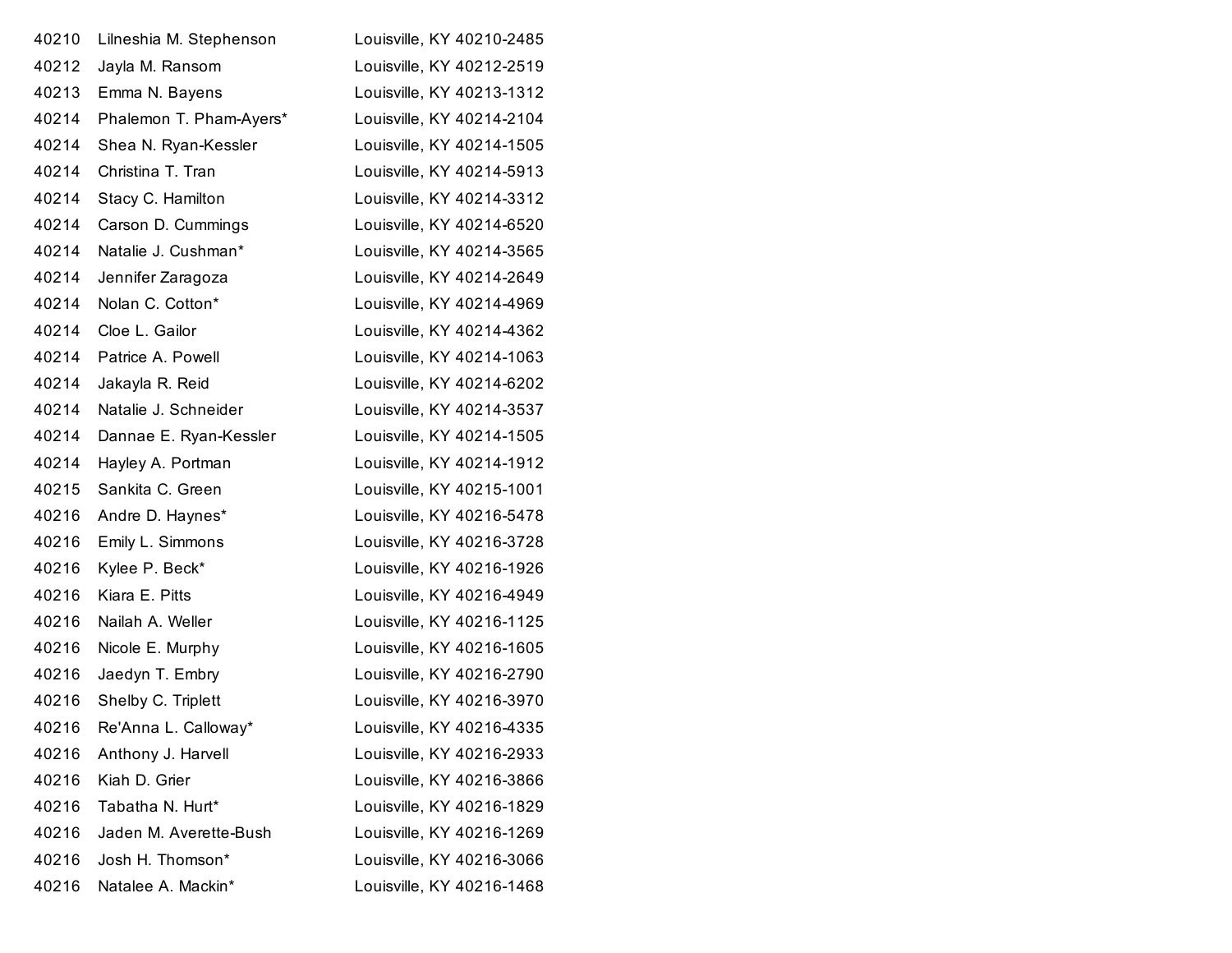| 40216 | Mary E. Dye               | Louisville, KY 40216-4742 |
|-------|---------------------------|---------------------------|
| 40216 | Audrey V. Puckett         | Louisville, KY 40216-3922 |
| 40216 | Carolyn Castellanos Reyes | Louisville, KY 40216-3970 |
| 40217 | Evelynn A. Cecil*         | Louisville, KY 40217-1941 |
| 40217 | Katie M. Strothman*       | Louisville, KY 40217-2276 |
| 40217 | Claire E. Dozer           | Louisville, KY 40217-2411 |
| 40217 | Morgan L. Porter*         | Louisville, KY 40217-1504 |
| 40218 | Giovanni B. Ruppert*      | Louisville, KY 40218-1547 |
| 40218 | Mary E. Lincoln           | Louisville, KY 40218-3224 |
| 40218 | Sydney N. Hennemann*      | Louisville, KY 40218-2129 |
| 40218 | Jonathan P. Sutphin*      | Louisville, KY 40218-3411 |
| 40218 | Anna L. Schmidt*          | Louisville, KY 40218-4731 |
| 40218 | Bridget M. Beavin*        | Louisville, KY 40218-2870 |
| 40218 | Elizabeth K. Metzmeier*   | Louisville, KY 40218-1625 |
| 40218 | Kayla Anderson*           | Louisville, KY 40218-6603 |
| 40218 | Robert S. Stearman*       | Louisville, KY 40218-4733 |
| 40218 | George Victor R. Payocong | Louisville, KY 40218-2315 |
| 40218 | Gatara L. Townsend        | Louisville, KY 40218-4161 |
| 40218 | Courtney E. Thomas        | Louisville, KY 40218-4703 |
| 40218 | Kate C. Gagel             | Louisville, KY 40218-2621 |
| 40218 | Jaden E. Cochran          | Louisville, KY 40218-2138 |
| 40218 | Summer C. Gary*           | Louisville, KY 40218-2135 |
| 40218 | Michael A. Netherton      | Louisville, KY 40218-1271 |
| 40218 | Davon E. Taylor*          | Louisville, KY 40218-1227 |
| 40219 | Trevor A. Harry*          | Louisville, KY 40219-5238 |
| 40219 | Diamond L. Morrison       | Louisville, KY 40219-1925 |
| 40219 | Shawna L. Whitlock        | Louisville, KY 40219-2602 |
| 40219 | Gianna K. Cecil           | Louisville, KY 40219-4901 |
| 40219 | Jason T. Higdon           | Louisville, KY 40219-4903 |
| 40219 | Taylor Smith*             | Louisville, KY 40219-4149 |
| 40219 | Trevor A. Burns           | Louisville, KY 40219-4102 |
| 40219 | Aniya R. Johnson          | Louisville, KY 40219-1216 |
| 40219 | Aronie H. Aboah           | Louisville, KY 40219-5180 |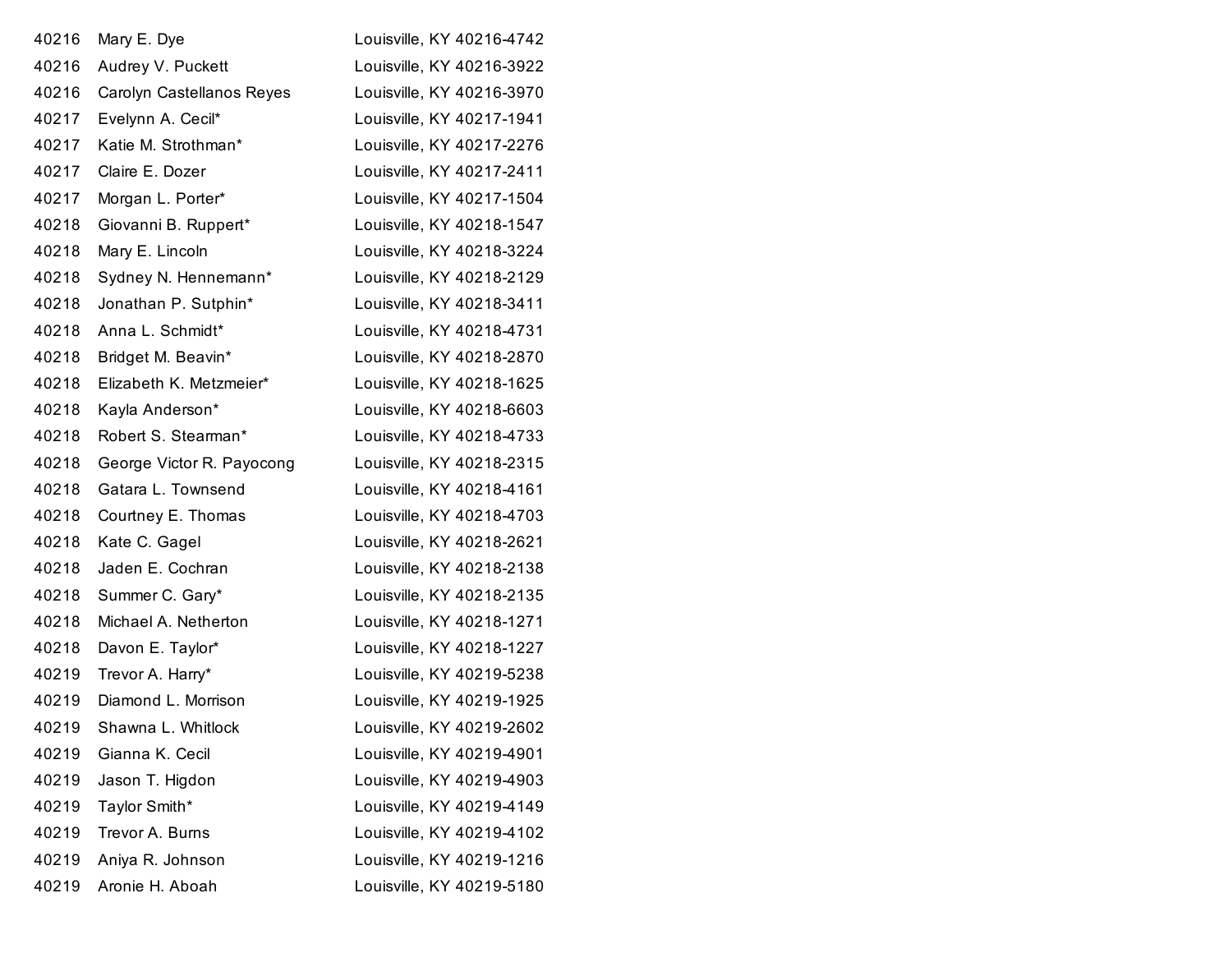| 40219 | Taylor N. Land*        | Louisville, KY 40219-4404 |
|-------|------------------------|---------------------------|
| 40219 | Alex Almaguer*         | Louisville, KY 40219-4113 |
| 40219 | Kelsey N. Moon*        | Louisville, KY 40219-1501 |
| 40219 | RoDijett C. Jones*     | Louisville, KY 40219-2134 |
| 40219 | Michael R. Bratcher    | Louisville, KY 40219-4338 |
| 40220 | Megan A. Zabel*        | Louisville, KY 40220-1066 |
| 40220 | Hannah E. Balthrop     | Louisville, KY 40220-1040 |
| 40220 | Kelsi L. Mattingly*    | Louisville, KY 40220-1581 |
| 40220 | Dale M. Magre*         | Louisville, KY 40220-5703 |
| 40220 | Trinity G. Dudley      | Louisville, KY 40220-3308 |
| 40220 | Mollie J. McMillen     | Louisville, KY 40220-2224 |
| 40220 | Morgan G. Mcmillen*    | Louisville, KY 40220-2224 |
| 40220 | Eve C. Payton*         | Louisville, KY 40220-3522 |
| 40220 | Francis J. Booker      | Louisville, KY 40220-1102 |
| 40220 | Matthew O. Gadd*       | Louisville, KY 40220-5036 |
| 40220 | Eva E. Engelland-Spohn | Louisville, KY 40220-3502 |
| 40220 | Christopher A. Vessels | Louisville, KY 40220-1342 |
| 40220 | Keeley M. Lesch        | Louisville, KY 40220-5609 |
| 40220 | Abigail N. Childress*  | Louisville, KY 40220-3271 |
| 40220 | Jae D. Morris*         | Louisville, KY 40220-1021 |
| 40220 | Cameron V. Clarkson    | Louisville, KY 40220-2421 |
| 40220 | MaKayla K. Burrell     | Louisville, KY 40220-2626 |
| 40222 | Molly E. Shreve*       | Louisville, KY 40222-4531 |
| 40222 | Noah P. Lyons          | Louisville, KY 40222-6536 |
| 40222 | Bhavya V. Vyas         | Louisville, KY 40222-7209 |
| 40222 | Kennedy E. Neal*       | Louisville, KY 40222-6164 |
| 40222 | Logan T. Struck        | Louisville, KY 40222-6490 |
| 40222 | Alexandra M. Cissell*  | Louisville, KY 40222-6523 |
| 40222 | Emerson R. Wells*      | Louisville, KY 40222-3943 |
| 40222 | Victoria E. Minteer*   | Louisville, KY 40222-4464 |
| 40222 | Emily G. Gillis*       | Louisville, KY 40222-5505 |
| 40222 | Skyler T. Markwell*    | Louisville, KY 40222-6261 |
| 40222 | Sean M. Ackerman       | Louisville, KY 40222-4164 |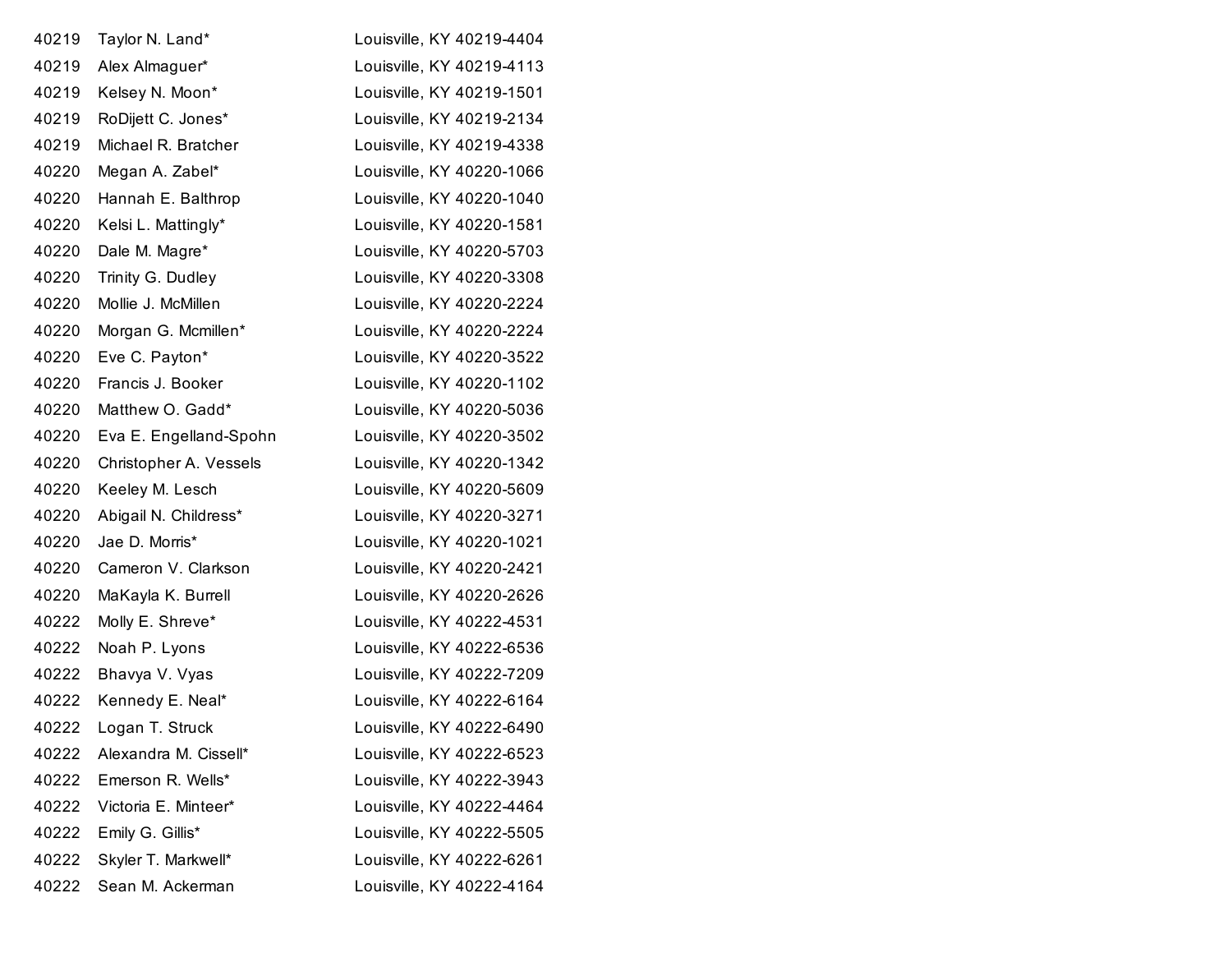| 40222 | Emmy A. Hamilton*    | Louisville, KY 40222-6039 |
|-------|----------------------|---------------------------|
| 40222 | Erin H. Lang*        | Louisville, KY 40222-3938 |
| 40222 | Avery C. Travis      | Louisville, KY 40222-4153 |
| 40222 | Eli M. Goodaker      | Louisville, KY 40222-6504 |
| 40222 | Kadietwo Fahnbulleh* | Louisville, KY 40222-4602 |
| 40222 | Donte E. Mcgee*      | Louisville, KY 40222-6517 |
| 40222 | Skylar C. Sherwood*  | Louisville, KY 40222-4790 |
| 40222 | Davis L. Money*      | Louisville, KY 40222-4866 |
| 40223 | Anna C. Moock*       | Louisville, KY 40223-2458 |
| 40223 | Kaelin M. Gregory*   | Louisville, KY 40223-3205 |
| 40223 | David A. Davies      | Louisville, KY 40223-1153 |
| 40223 | Maria E. Julian*     | Louisville, KY 40223-5594 |
| 40223 | Margaret P. Glaser*  | Louisville, KY 40223-2163 |
| 40223 | Ellen C. Kiefer      | Louisville, KY 40223-2856 |
| 40223 | Sahil N. Krishnani*  | Louisville, KY 40223-2309 |
| 40223 | Aidan L. Kash        | Louisville, KY 40223-2439 |
| 40223 | Alayna L. Breslin*   | Louisville, KY 40223-6110 |
| 40223 | Paulina R. Rendeiro  | Louisville, KY 40223-5594 |
| 40223 | Kaylee B. Coleman*   | Louisville, KY 40223-3481 |
| 40223 | Jacob L. Sutherland  | Louisville, KY 40223-3758 |
| 40223 | Sara K. Kerpestein   | Louisville, KY 40223-2161 |
| 40223 | Evalyn B. Head*      | Louisville, KY 40223-3739 |
| 40223 | Mary O. Pullen       | Louisville, KY 40223-2300 |
| 40223 | Kayleigh O. Worth*   | Louisville, KY 40223-3304 |
| 40223 | Anna L. Zoph         | Louisville, KY 40223-2434 |
| 40223 | Paige A. Paxton*     | Louisville, KY 40223-2693 |
| 40228 | Arion M. Ford        | Louisville, KY 40228-2823 |
| 40228 | Isaac C. Teske*      | Louisville, KY 40228-1768 |
| 40228 | Ryan S. Wethington   | Louisville, KY 40228-2159 |
| 40228 | Kendahl L. Broyles*  | Louisville, KY 40228-4222 |
| 40228 | Jacob A. Graham      | Louisville, KY 40228-2539 |
| 40228 | Virginia K. Crowe*   | Louisville, KY 40228-2458 |
| 40228 | Matthew D. Caldwell* | Louisville, KY 40228-2383 |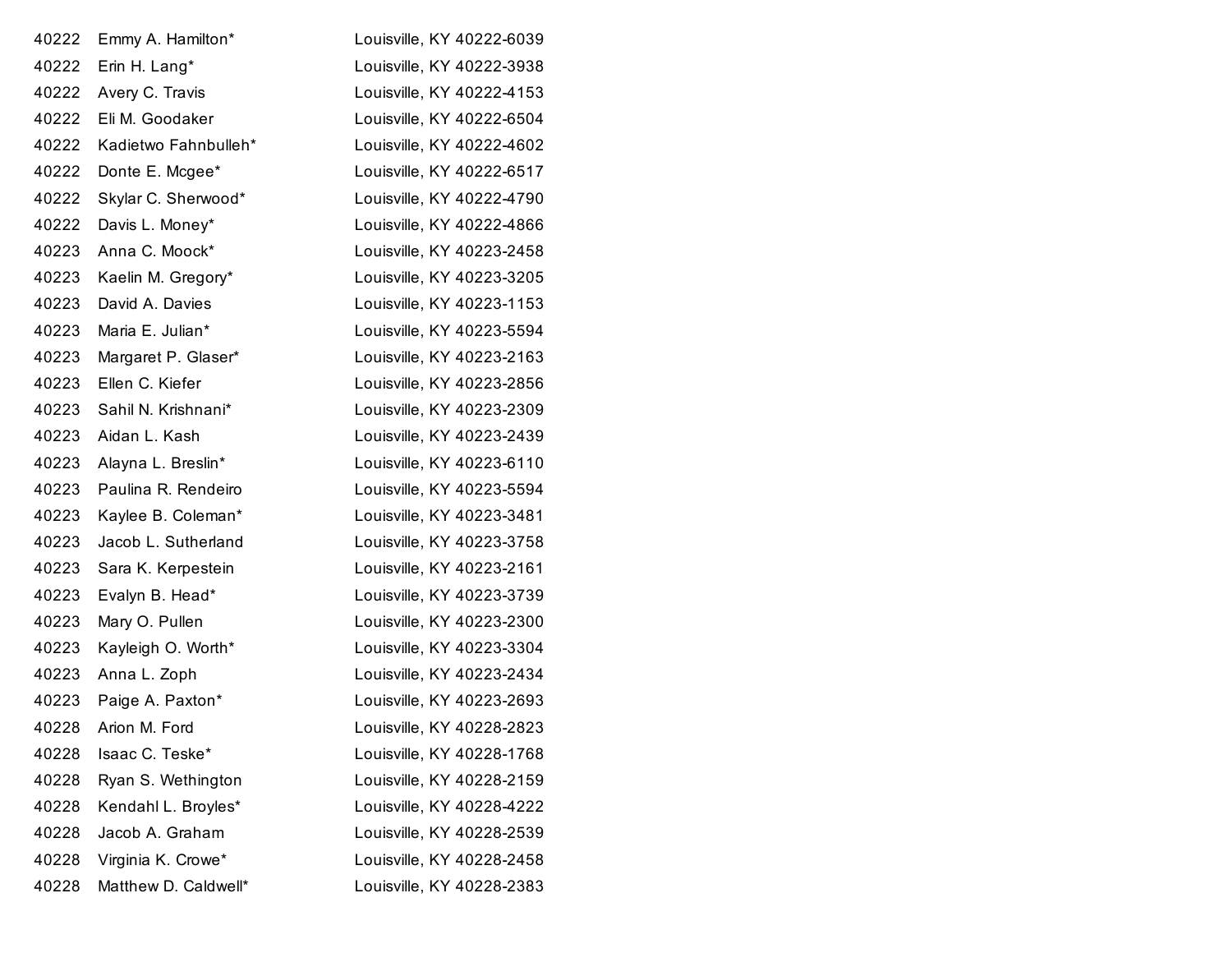| 40228 | Conner D. Grimes*     | Louisville, KY 40228-1845 |
|-------|-----------------------|---------------------------|
| 40228 | Dasia A. Finch*       | Louisville, KY 40228-1400 |
| 40228 | Darren A. Griggs      | Louisville, KY 40228-1272 |
| 40229 | Allison M. Francis*   | Louisville, KY 40229-2221 |
| 40229 | Kendra L. Payne       | Louisville, KY 40229-3081 |
| 40229 | Kenneth Potter*       | Louisville, KY 40229-5537 |
| 40229 | Sarah E. Ennis        | Louisville, KY 40229-2303 |
| 40229 | Divine E. Lokuku      | Louisville, KY 40229-5500 |
| 40229 | Kaitlyn T. Kot*       | Louisville, KY 40229-3440 |
| 40229 | Tresor K. Nzengu      | Louisville, KY 40229-2592 |
| 40229 | Abigail R. Whitlow*   | Louisville, KY 40229-2426 |
| 40229 | Kennedy M. Higdon     | Louisville, KY 40229-3061 |
| 40229 | Brandon M. Alexander  | Louisville, KY 40229-1490 |
| 40229 | Derek W. Farley       | Louisville, KY 40229-3089 |
| 40229 | Shane N. Murphy       | Louisville, KY 40229-5537 |
| 40229 | Hailey A. Robertson*  | Louisville, KY 40229-4485 |
| 40241 | Richard B. Taylor     | Louisville, KY 40241-1053 |
| 40241 | Lauren E. Kelly       | Louisville, KY 40241-2704 |
| 40241 | Emma C. Wesley*       | Louisville, KY 40241-3128 |
| 40241 | Joshua A. Snipes*     | Louisville, KY 40241-2191 |
| 40241 | Jacob T. Staley*      | Louisville, KY 40241-3022 |
| 40241 | Trinton F. Rasey      | Louisville, KY 40241-5501 |
| 40241 | Addison R. Falkner*   | Louisville, KY 40241-3124 |
| 40241 | Lilian S. Lange       | Louisville, KY 40241-1714 |
| 40241 | Kayla P. Worden*      | Louisville, KY 40241-1287 |
| 40241 | Ciana M. Sosa Vicario | Louisville, KY 40241-1289 |
| 40241 | Sentyaset Rodriguez   | Louisville, KY 40241-3493 |
| 40241 | Rylie O. McDonald     | Louisville, KY 40241-1628 |
| 40241 | Emma M. Lomax*        | Louisville, KY 40241-3126 |
| 40241 | Alexis J. Elder*      | Louisville, KY 40241-1796 |
| 40241 | Veronica C. Johnson   | Louisville, KY 40241-2106 |
| 40241 | Ryan C. Biddle        | Louisville, KY 40241-5878 |
| 40241 | Jackson R. Ansari*    | Louisville, KY 40241-1564 |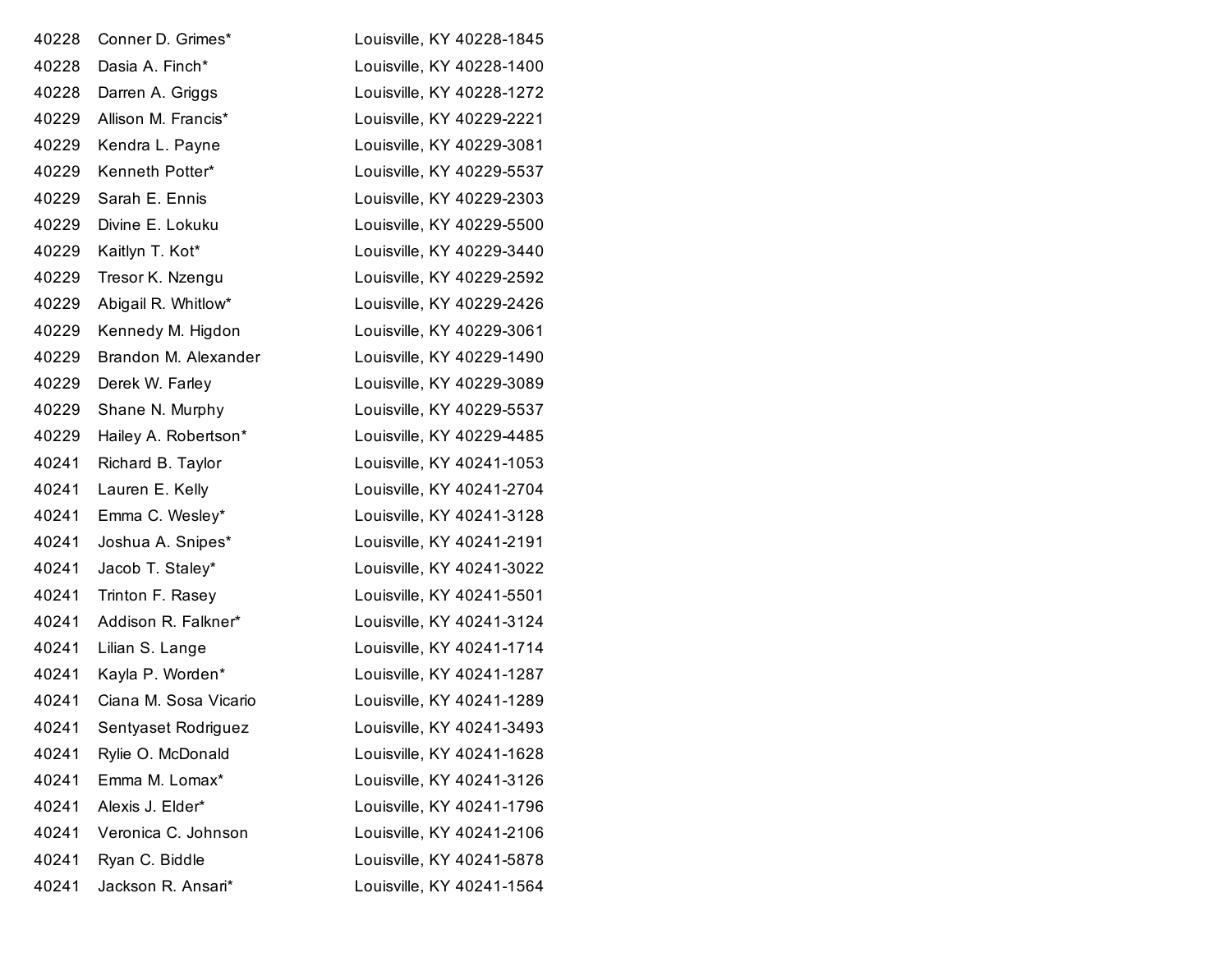| 40241 | Kylie R. Abernathy*    | Louisville, KY 40241-1269 |
|-------|------------------------|---------------------------|
| 40241 | Linda Lan              | Louisville, KY 40241-1118 |
| 40241 | Madeline B. Miller*    | Louisville, KY 40241-2740 |
| 40241 | Cole H. Taylor*        | Louisville, KY 40241      |
| 40241 | Abby G. Hoelscher      | Louisville, KY 40241-3055 |
| 40241 | Olivia P. Dawson       | Louisville, KY 40241-2725 |
| 40241 | Noah P. Dentinger*     | Louisville, KY 40241-1702 |
| 40241 | Kaylee R. Tribolet*    | Louisville, KY 40241-1636 |
| 40241 | Elizabeth J. Hext      | Louisville, KY 40241-4183 |
| 40241 | Claire E. Kaelin       | Louisville, KY 40241-3127 |
| 40241 | Michael J. Calderon    | Louisville, KY 40241-3060 |
| 40241 | Ashlyn E. Vale         | Louisville, KY 40241-1614 |
| 40241 | Sean M. Dillon         | Louisville, KY 40241-2708 |
| 40241 | Kelly R. Stewart*      | Louisville, KY 40241-4837 |
| 40241 | Lea V. Schenk*         | Louisville, KY 40241-2842 |
| 40241 | Clay H. Grant          | Louisville, KY 40241-5519 |
| 40241 | Sophie E. Shaheen      | Louisville, KY 40241-6283 |
| 40242 | Harrison H. Boso*      | Louisville, KY 40242-3337 |
| 40242 | Jacob N. Weller*       | Louisville, KY 40242-3463 |
| 40242 | Rachel E. Kramer       | Louisville, KY 40242-2932 |
| 40242 | Blake C. Mitchell*     | Louisville, KY 40242-4067 |
| 40242 | Corey R. Taylor*       | Louisville, KY 40242-3544 |
| 40242 | Brooke E. Mitchell     | Louisville, KY 40242-4067 |
| 40242 | Savannah M. Heckman    | Louisville, KY 40242-2316 |
| 40242 | David H. Hartlage*     | Louisville, KY 40242-2921 |
| 40242 | Terry C. Niestadt*     | Louisville, KY 40242-3629 |
| 40242 | Kate M. Wilson         | Louisville, KY 40242-7930 |
| 40243 | Alex C. Clark          | Louisville, KY 40243-1334 |
| 40243 | Lily K. Breitenstein*  | Louisville, KY 40243-1711 |
| 40243 | Kylie A. Clark*        | Louisville, KY 40243-1334 |
| 40243 | Maya C. Dobelstein     | Louisville, KY 40243-1236 |
| 40243 | Brenna M. Poiles       | Louisville, KY 40243-1246 |
| 40243 | Kaaustaaub S. Shankar* | Louisville, KY 40243-1848 |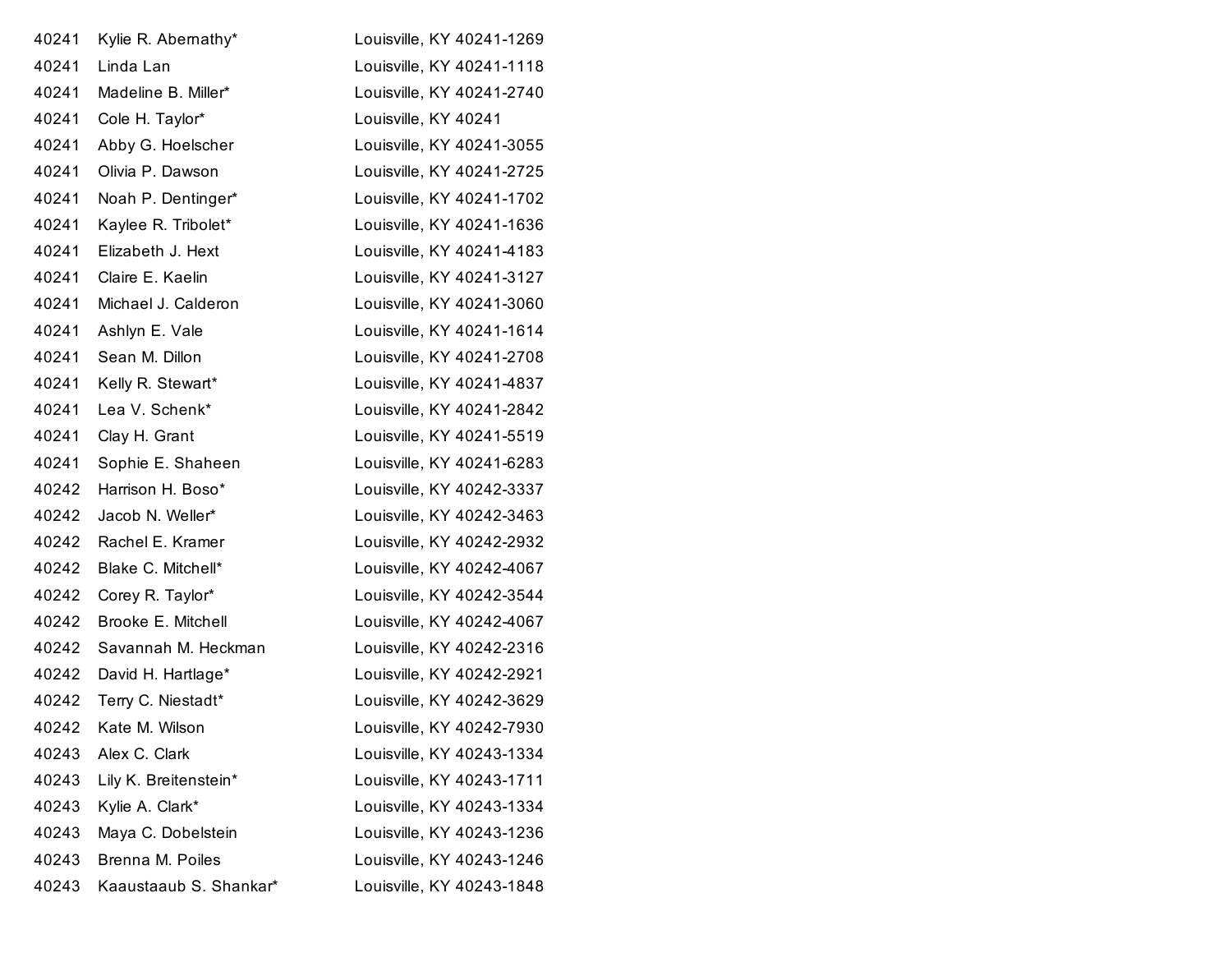| 40243 | Abigail E. Board      | Louisville, KY 40243-1910 |
|-------|-----------------------|---------------------------|
| 40243 | Isaac J. Nelson       | Louisville, KY 40243-1730 |
| 40243 | Chase B. Winemiller   | Louisville, KY 40243-2053 |
| 40243 | Sara-Kate Wiseman*    | Louisville, KY 40243-1236 |
| 40243 | Kathryn S. Johns      | Louisville, KY 40243-2129 |
| 40243 | Theodore J. Bates     | Louisville, KY 40243-1811 |
| 40243 | Patrick J. Wallace    | Louisville, KY 40243-2107 |
| 40243 | Will D. Gerber*       | Louisville, KY 40243-1477 |
| 40243 | Carleigh N. Riddle    | Louisville, KY 40243-1641 |
| 40243 | Jennifer Y. Worley*   | Louisville, KY 40243-1209 |
| 40243 | Corey A. Jones*       | Louisville, KY 40243-1145 |
| 40243 | Alex J. Geoghegan     | Louisville, KY 40243-1035 |
| 40243 | Jack E. Galloway*     | Louisville, KY 40243-2122 |
| 40245 | Savana P. Day         | Louisville, KY 40245-6409 |
| 40245 | Mia E. Cole*          | Louisville, KY 40245-4434 |
| 40245 | Thomas C. Schmidt*    | Louisville, KY 40245-5713 |
| 40245 | Erin E. Rowland*      | Louisville, KY 40245-5255 |
| 40245 | Lily A. Ackermann     | Louisville, KY 40245-1981 |
| 40245 | Samantha K. Moore*    | Louisville, KY 40245-4310 |
| 40245 | Olivia A. Day         | Louisville, KY 40245-6409 |
| 40245 | Hannah M. Antkies*    | Louisville, KY 40245-7783 |
| 40245 | Robert C. Stacy*      | Louisville, KY 40245-7537 |
| 40245 | Shylin S. Jordan      | Louisville, KY 40245-1838 |
| 40245 | Lauren I. Weaver      | Louisville, KY 40245-5402 |
| 40245 | Kayla A. Burnam*      | Louisville, KY 40245-2100 |
| 40245 | Avery K. Leachman*    | Louisville, KY 40245-6209 |
| 40245 | Abigail V. Fitzgibbon | Louisville, KY 40245-3950 |
| 40245 | Samantha L. Campbell* | Louisville, KY 40245-5747 |
| 40245 | Chad N. Strother      | Louisville, KY 40245-1980 |
| 40245 | Andrew M. Brumfield   | Louisville, KY 40245-1996 |
| 40245 | Averi N. Bishop*      | Louisville, KY 40245-8426 |
| 40245 | Carson A. Roberts*    | Louisville, KY 40245-4166 |
| 40245 | Ella B. Schleuning    | Louisville, KY 40245-4910 |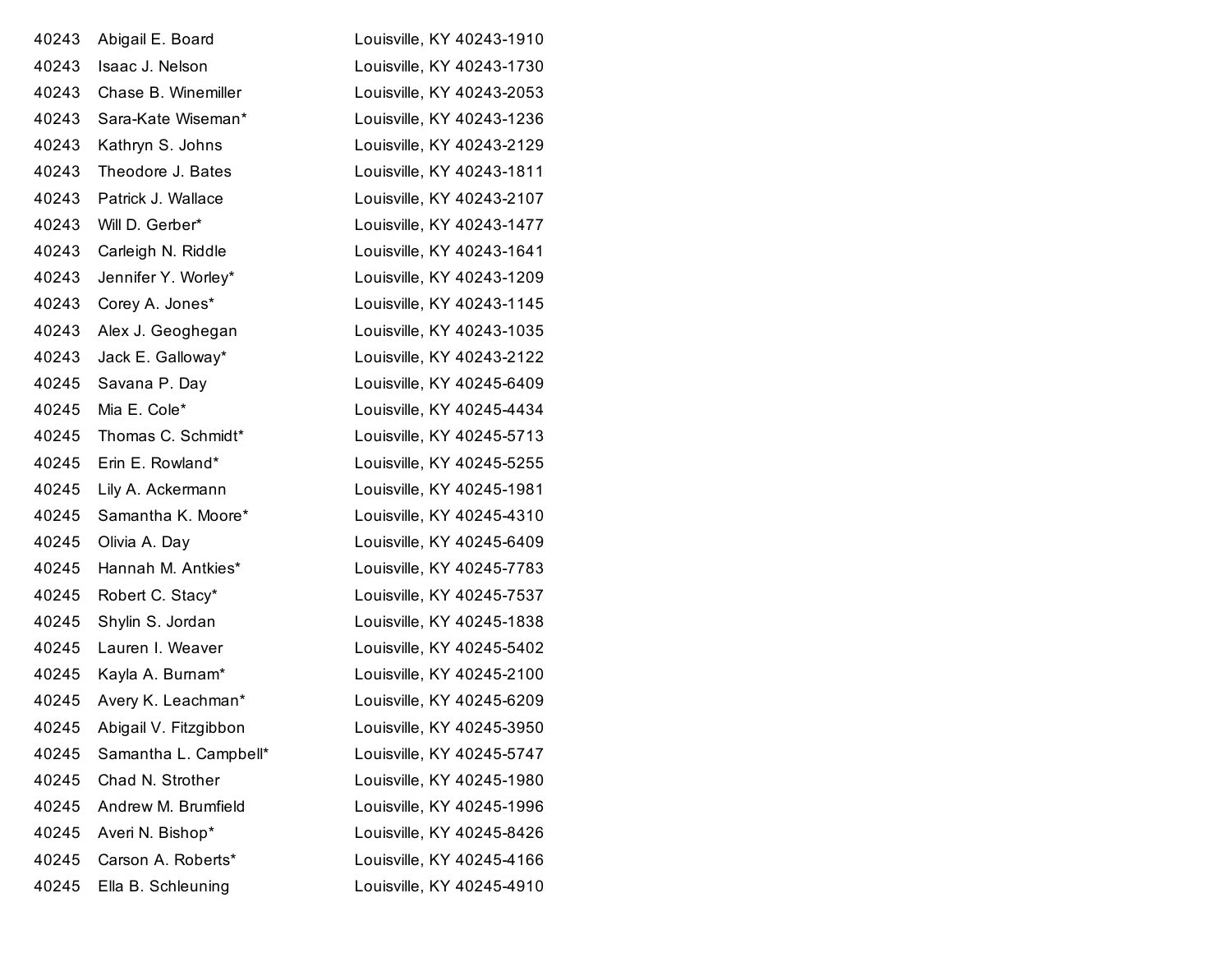| 40245 | Zachary W. Bell        | Louisville, KY 40245-5218 |
|-------|------------------------|---------------------------|
| 40245 | Molly K. Glass*        | Louisville, KY 40245-3988 |
| 40245 | Sydney E. Moore*       | Louisville, KY 40245-3949 |
| 40245 | Katherine V. Crable    | Louisville, KY 40245-8476 |
| 40245 | Rylie M. Fletcher      | Louisville, KY 40245-5161 |
| 40245 | Charles J. Moore       | Louisville, KY 40245-4310 |
| 40245 | Logan W. Hale*         | Louisville, KY 40245-4596 |
| 40245 | Elizabeth M. Delozier* | Louisville, KY 40245-6506 |
| 40245 | Maggie F. Smith        | Louisville, KY 40245-2084 |
| 40245 | Jenna L. Tabbutt*      | Louisville, KY 40245-1818 |
| 40245 | Sarisha S. Lohano*     | Louisville, KY 40245-4584 |
| 40245 | Andie J. Helton        | Louisville, KY 40245-8405 |
| 40245 | Ashton Nein*           | Louisville, KY 40245-5408 |
| 40245 | Michaela N. Snyder*    | Louisville, KY 40245-5472 |
| 40245 | Marisa J. Horner       | Louisville, KY 40245-5521 |
| 40245 | Raegan M. Frye         | Louisville, KY 40245-6292 |
| 40245 | Samantha N. Hynes      | Louisville, KY 40245-4476 |
| 40245 | Aiden R. Carter        | Louisville, KY 40245-3213 |
| 40245 | Emily L. Porter*       | Louisville, KY 40245-8406 |
| 40245 | Cayla M. Prather       | Louisville, KY 40245-5040 |
| 40245 | Benjamin D. Riddle*    | Louisville, KY 40245-7478 |
| 40245 | Lyric J. Campbell      | Louisville, KY 40245-3603 |
| 40245 | Lalla-Rose G. Stanley* | Louisville, KY 40245-7201 |
| 40245 | Blake H. Crosley       | Louisville, KY 40245-6220 |
| 40245 | Alexandra L. Cox*      | Louisville, KY 40245-6303 |
| 40245 | Madelyn K. West*       | Louisville, KY 40245-1979 |
| 40245 | Samantha R. Weaver*    | Louisville, KY 40245-5226 |
| 40245 | Ryan B. Greenwood*     | Louisville, KY 40245-5259 |
| 40245 | Joel A. Hornback*      | Louisville, KY 40245-6222 |
| 40245 | Jason T. Bruner        | Louisville, KY 40245-5345 |
| 40245 | Alexandra S. Miller*   | Louisville, KY 40245-5610 |
| 40245 | Leo V. Bertucci        | Louisville, KY 40245-4913 |
| 40245 | Derek W. Woodruff*     | Louisville, KY 40245-6533 |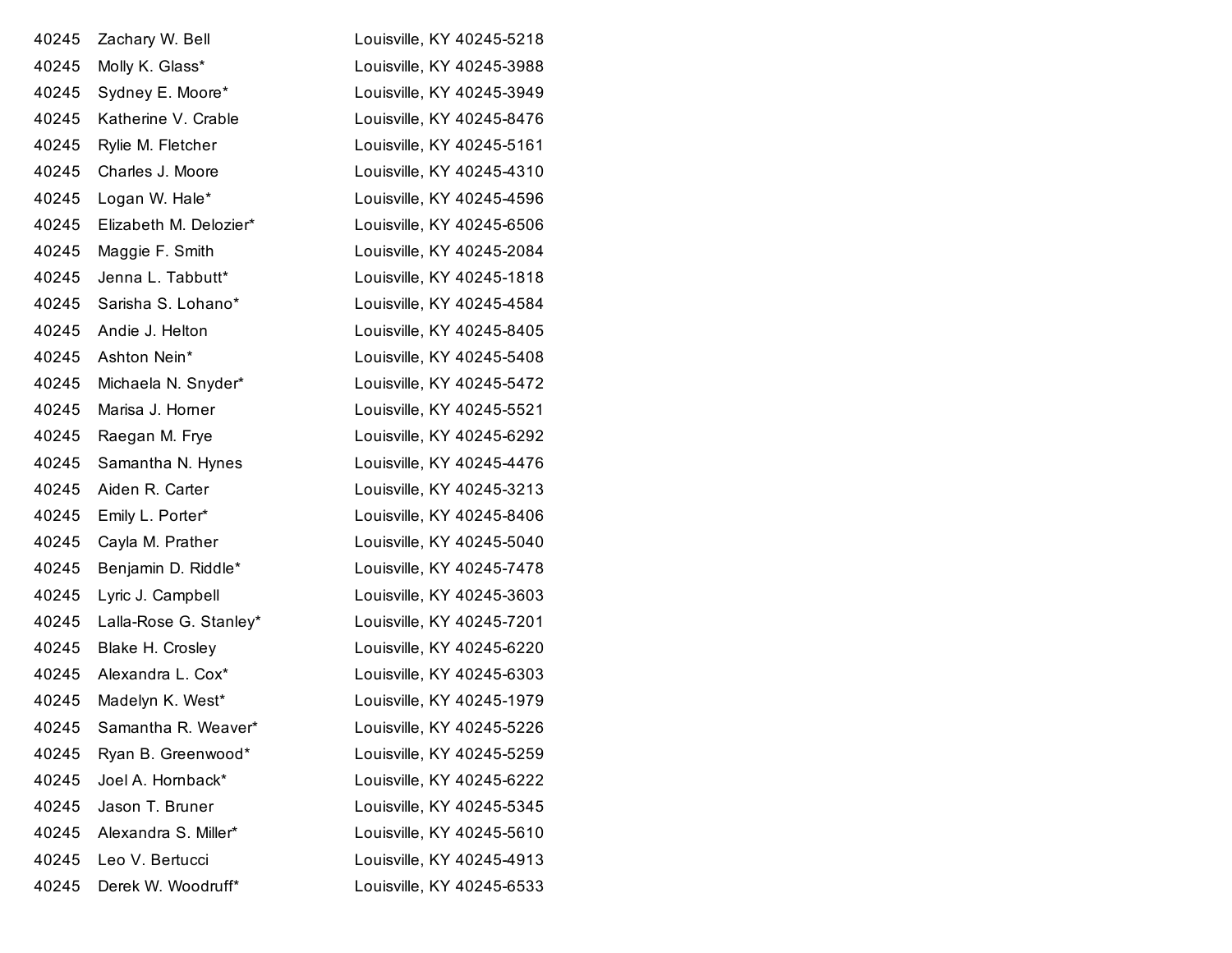| 40245 | Nichlas B. Stauble     | Louisville, KY 40245-1973 |
|-------|------------------------|---------------------------|
| 40245 | Cassidy A. Manwell*    | Louisville, KY 40245-4348 |
| 40245 | Mattie R. Wimsatt      | Louisville, KY 40245-5453 |
| 40245 | Skylar-Blu A. Starmer* | Louisville, KY 40245-7463 |
| 40245 | Lydia Matis*           | Louisville, KY 40245-8498 |
| 40245 | Katherine E. Erwin*    | Louisville, KY 40245-5404 |
| 40245 | Carey A. Bonura*       | Louisville, KY 40245-5202 |
| 40245 | Hailey M. Baumann*     | Louisville, KY 40245-6440 |
| 40245 | Chloe A. Hill*         | Louisville, KY 40245-5749 |
| 40245 | Ryan J. Reynolds*      | Louisville, KY 40245-4659 |
| 40245 | Addison P. Daugherty   | Louisville, KY 40245-6221 |
| 40245 | Sarah R. Malone*       | Louisville, KY 40245-7209 |
| 40245 | Brooke A. Koenig       | Louisville, KY 40245-1919 |
| 40245 | Cambria R. Anderson*   | Louisville, KY 40245-5177 |
| 40245 | Giavanna M. Grisofe*   | Louisville, KY 40245-4460 |
| 40245 | Sidney E. Leichhardt*  | Louisville, KY 40245-6250 |
| 40245 | Rasesh M. Desai        | Louisville, KY 40245-4287 |
| 40245 | Slone M. Pfeiffer*     | Louisville, KY 40245-7469 |
| 40245 | Chandler O. Miller*    | Louisville, KY 40245-5610 |
| 40245 | Amy M. Patel*          | Louisville, KY 40245-5877 |
| 40245 | Colin M. Weaver        | Louisville, KY 40245-5402 |
| 40245 | Julia M. Fry*          | Louisville, KY 40245-5407 |
| 40256 | Alexis J. Watkins      | Louisville, KY 40256-0636 |
| 40258 | Courtney L. Calhoun*   | Louisville, KY 40258-2376 |
| 40258 | Kenna N. Carman*       | Louisville, KY 40258-1557 |
| 40258 | Taylor E. Vibbert*     | Louisville, KY 40258-2774 |
| 40258 | Debra M. Murray        | Louisville, KY 40258-3132 |
| 40272 | Avery L. Hoover*       | Louisville, KY 40272-2818 |
| 40272 | Victoria R. Harned     | Louisville, KY 40272-1132 |
| 40272 | Karlee F. Stevenson*   | Louisville, KY 40272-2797 |
| 40272 | Dillon M. Weaver*      | Louisville, KY 40272-3504 |
| 40272 | Julia R. Kirchner      | Louisville, KY 40272-3075 |
| 40272 | Angela D. Frazier      | Louisville, KY 40272-3517 |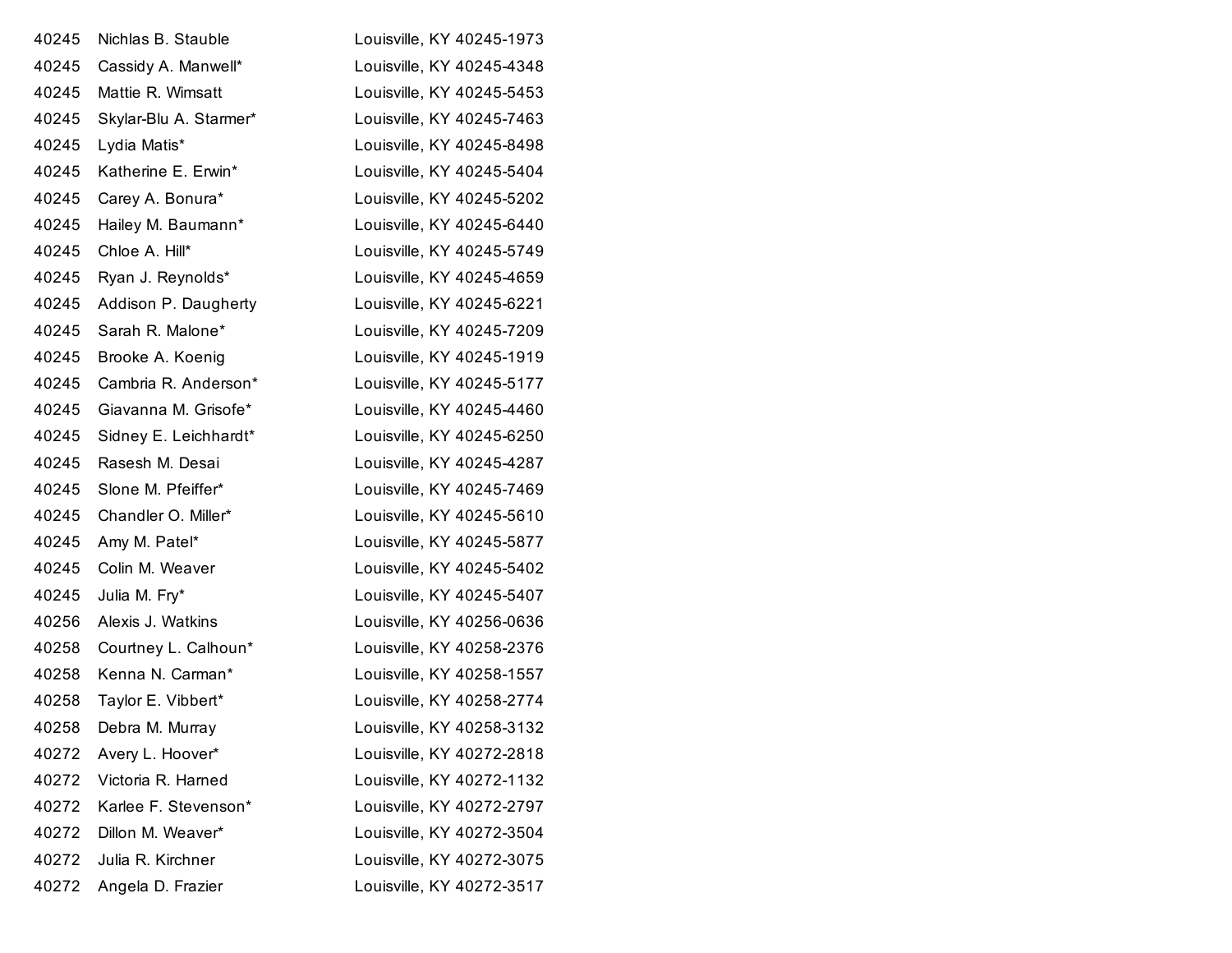| 40272 | Kynlee H. Stevenson    | Louisville, KY 40272-2797 |
|-------|------------------------|---------------------------|
| 40272 | Lindsay N. Tucker      | Louisville, KY 40272-4324 |
| 40272 | Kaitlyn E. Bobb*       | Louisville, KY 40272-2971 |
| 40272 | Tessa A. Carby*        | Louisville, KY 40272-2725 |
| 40272 | Makayla J. Stone*      | Louisville, KY 40272-2603 |
| 40291 | Andrea K. Gagliardi    | Louisville, KY 40291-1822 |
| 40291 | Emma M. Steffen        | Louisville, KY 40291-4131 |
| 40291 | Lauren E. Lane*        | Louisville, KY 40291-2421 |
| 40291 | Emily R. Jacobson*     | Louisville, KY 40291-4038 |
| 40291 | Kimberly M. Lanham     | Louisville, KY 40291-3635 |
| 40291 | Angela M. Santoro      | Louisville, KY 40291-3584 |
| 40291 | Martina L. Frank*      | Louisville, KY 40291-6709 |
| 40291 | Trenton N. Thieneman*  | Louisville, KY 40291-2449 |
| 40291 | Matthew K. Poynter*    | Louisville, KY 40291-5148 |
| 40291 | Meagan E. Pulford*     | Louisville, KY 40291-3674 |
| 40291 | Madeline Ford          | Louisville, KY 40291-5082 |
| 40291 | Grace A. Becker*       | Louisville, KY 40291-5090 |
| 40291 | Michelle C. Krejci     | Louisville, KY 40291-1718 |
| 40291 | Kaley A. Bell*         | Louisville, KY 40291-1718 |
| 40291 | Jacob L. Geoghegan     | Louisville, KY 40291-5337 |
| 40291 | Kennedy G. Williams    | Louisville, KY 40291-4115 |
| 40291 | Savannah R. Foster*    | Louisville, KY 40291-3773 |
| 40291 | Nicholas M. Lamattina  | Louisville, KY 40291-4036 |
| 40291 | Samantha S. Bodemann*  | Louisville, KY 40291-2458 |
| 40291 | Sydnee P. Hogan*       | Louisville, KY 40291-5082 |
| 40291 | William E. Herrensmith | Louisville, KY 40291-1089 |
| 40291 | Madison H. Pohlmann*   | Louisville, KY 40291-3670 |
| 40291 | Hannah E. Miller       | Louisville, KY 40291-5077 |
| 40291 | Nicholas L. Geoghegan* | Louisville, KY 40291-5337 |
| 40291 | Gavin R. Morris*       | Louisville, KY 40291-1149 |
| 40291 | Kelsey L. Darbro*      | Louisville, KY 40291-4442 |
| 40291 | Zoe E. Young           | Louisville, KY 40291-3066 |
| 40291 | Abby J. McGinnis*      | Louisville, KY 40291-3190 |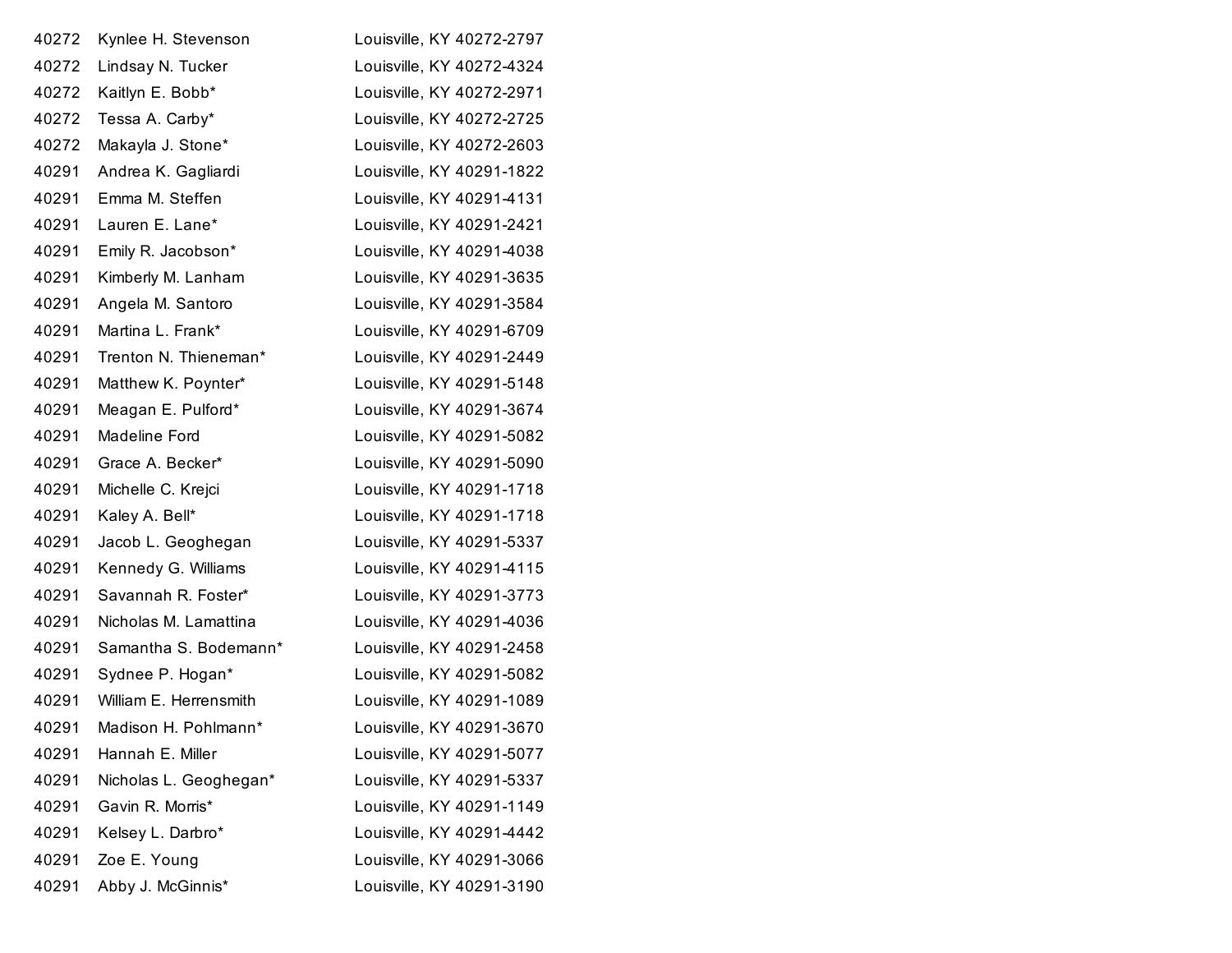| 40291 | Madeline M. Powell*        | Louisville, KY 40291-6780    |
|-------|----------------------------|------------------------------|
| 40291 | Ian M. Burkhead Cunningham | Louisville, KY 40291-5126    |
| 40291 | Alyssa N. Gorman*          | Louisville, KY 40291-2751    |
| 40299 | Grant W. Horlander         | Louisville, KY 40299-4660    |
| 40299 | Colin J. Meurer            | Louisville, KY 40299         |
| 40299 | Makenna L. Fisher*         | Louisville, KY 40299-8379    |
| 40299 | Jordan M. Ridge*           | Louisville, KY 40299-3499    |
| 40299 | Margaret S. Ray            | Louisville, KY 40299-6508    |
| 40299 | Caitlin P. Licciardi*      | Louisville, KY 40299-1065    |
| 40299 | Katie Phillips*            | Louisville, KY 40299-1745    |
| 40299 | Ashley K. Hodge            | Louisville, KY 40299-4267    |
| 40299 | James W. Jackson*          | Louisville, KY 40299-4383    |
| 40299 | Laila L. Randolph          | Louisville, KY 40299-6074    |
| 40299 | Kailyn M. Hines            | Louisville, KY 40299-1416    |
| 40299 | Jonah R. Gelhaus*          | Louisville, KY 40299-4579    |
| 40299 | Isaac D. Essa*             | Louisville, KY 40299-3125    |
| 40299 | Jack A. Leffert            | Louisville, KY 40299-4392    |
| 40299 | Kyle A. Nutgrass*          | Louisville, KY 40299-5224    |
| 40299 | Justin B. Gelhaus          | Louisville, KY 40299-4579    |
| 40299 | Caroline M. Kremer         | Louisville, KY 40299-1210    |
| 40299 | Sofia E. Clements*         | Louisville, KY 40299-6906    |
| 40299 | Claire E. Linder           | Louisville, KY 40299-8329    |
| 40299 | Travis B. Vance            | Louisville, KY 40299-7527    |
| 40299 | Alana V. Arnold*           | Louisville, KY 40299-4102    |
| 40299 | Jayla L. Grigsby           | Louisville, KY 40299-3941    |
| 40299 | Peter W. Hall*             | Jeffersontown, KY 40299-4592 |
| 40299 | Jay A. Jenkins*            | Louisville, KY 40299-4375    |
| 40299 | Rachel L. Black*           | Louisville, KY 40299-6226    |
| 40299 | Julia M. Connelly*         | Louisville, KY 40299-4376    |
| 40299 | KeiLi S. Grauer*           | Louisville, KY 40299-5525    |
| 40299 | Caroline E. Weickel        | Louisville, KY 40299-1343    |
| 40299 | Katherine T. Mann          | Louisville, KY 40299-8330    |
| 40299 | Katelyn J. Fisher          | Louisville, KY 40299-7121    |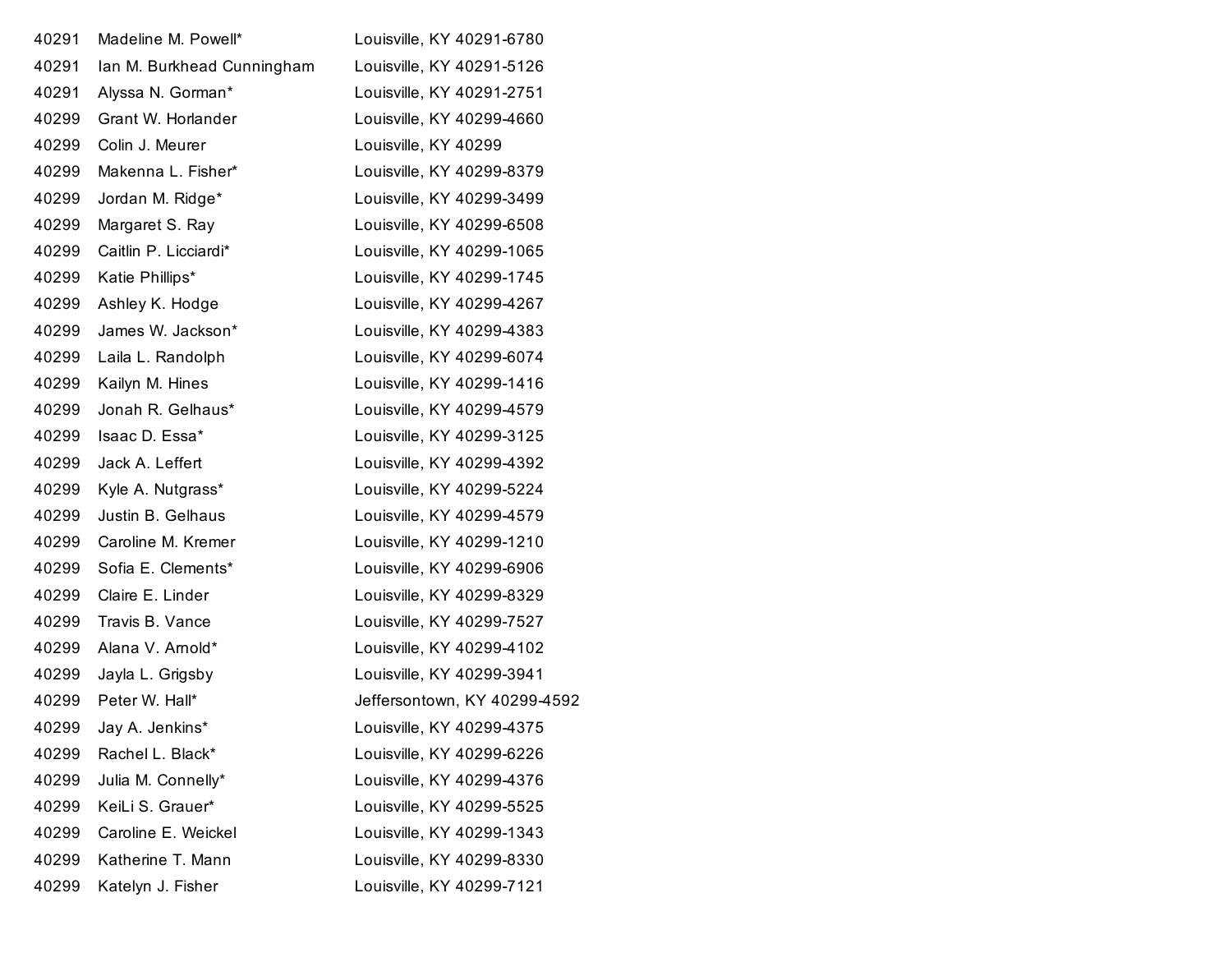| 40299 | Callie A. DeMasters*    | Louisville, KY 40299-6222 |
|-------|-------------------------|---------------------------|
| 40299 | Megann M. Bruckert*     | Louisville, KY 40299-8306 |
| 40299 | Jacob T. Conrad         | Louisville, KY 40299-7407 |
| 40299 | Anna B. Brodzik         | Louisville, KY 40299-4218 |
| 40299 | Grant M. Largen*        | Louisville, KY 40299-4577 |
| 40299 | Preston A. Romanov      | Louisville, KY 40299-7358 |
| 40299 | Breeann L. Gravatte     | Louisville, KY 40299-5716 |
| 40299 | Samantha A. Metzgar*    | Louisville, KY 40299-4886 |
| 40299 | Allyson A. Hodge        | Louisville, KY 40299-4267 |
| 40299 | Matthew R. Quinn        | Louisville, KY 40299-8331 |
| 40299 | Cassidy A. Given        | Louisville, KY 40299-4242 |
| 40299 | Riley J. Sexton         | Louisville, KY 40299-5291 |
| 40299 | Alyssa S. Eibel         | Louisville, KY 40299-8448 |
| 40299 | Madison J. Cummins      | Louisville, KY 40299-1171 |
| 40299 | Jessica E. Baird*       | Louisville, KY 40299-1272 |
| 40299 | Megan D. Perry*         | Louisville, KY 40299-7012 |
| 40299 | Kirsten N. Butler*      | Louisville, KY 40299-3474 |
| 40299 | Emily E. Allen          | Louisville, KY 40299-5019 |
| 40299 | Shyanne N. Williams     | Louisville, KY 40299-4275 |
| 40299 | Jolie G. Rayome         | Louisville, KY 40299-8352 |
| 40299 | Hannah E. Rapp          | Louisville, KY 40299-1450 |
| 40299 | Nykia E. Smith*         | Louisville, KY 40299-4589 |
| 40299 | Jackson M. McArthur     | Louisville, KY 40299-4376 |
| 40299 | Cole C. Stewart*        | Louisville, KY 40299-5164 |
| 40311 | Melanie Y. Evans*       | Carlisle, KY 40311-8029   |
| 40312 | Amanda DeVine*          | Clay City, KY 40312-9628  |
|       | 40313 Alyssa P. Thomas* | Clearfield, KY 40313-9746 |
| 40324 | Alexander J. LeQueux    | Georgetown, KY 40324-1504 |
| 40324 | Justine E. Davis*       | Georgetown, KY 40324-8660 |
| 40324 | Kaci N. Carter*         | Georgetown, KY 40324-8081 |
| 40324 | Morgan T. Deatley       | Georgetown, KY 40324-2816 |
| 40324 | Christi N. Zimmerman*   | Georgetown, KY 40324-8649 |
| 40324 | Tara L. Defoor*         | Georgetown, KY 40324-9070 |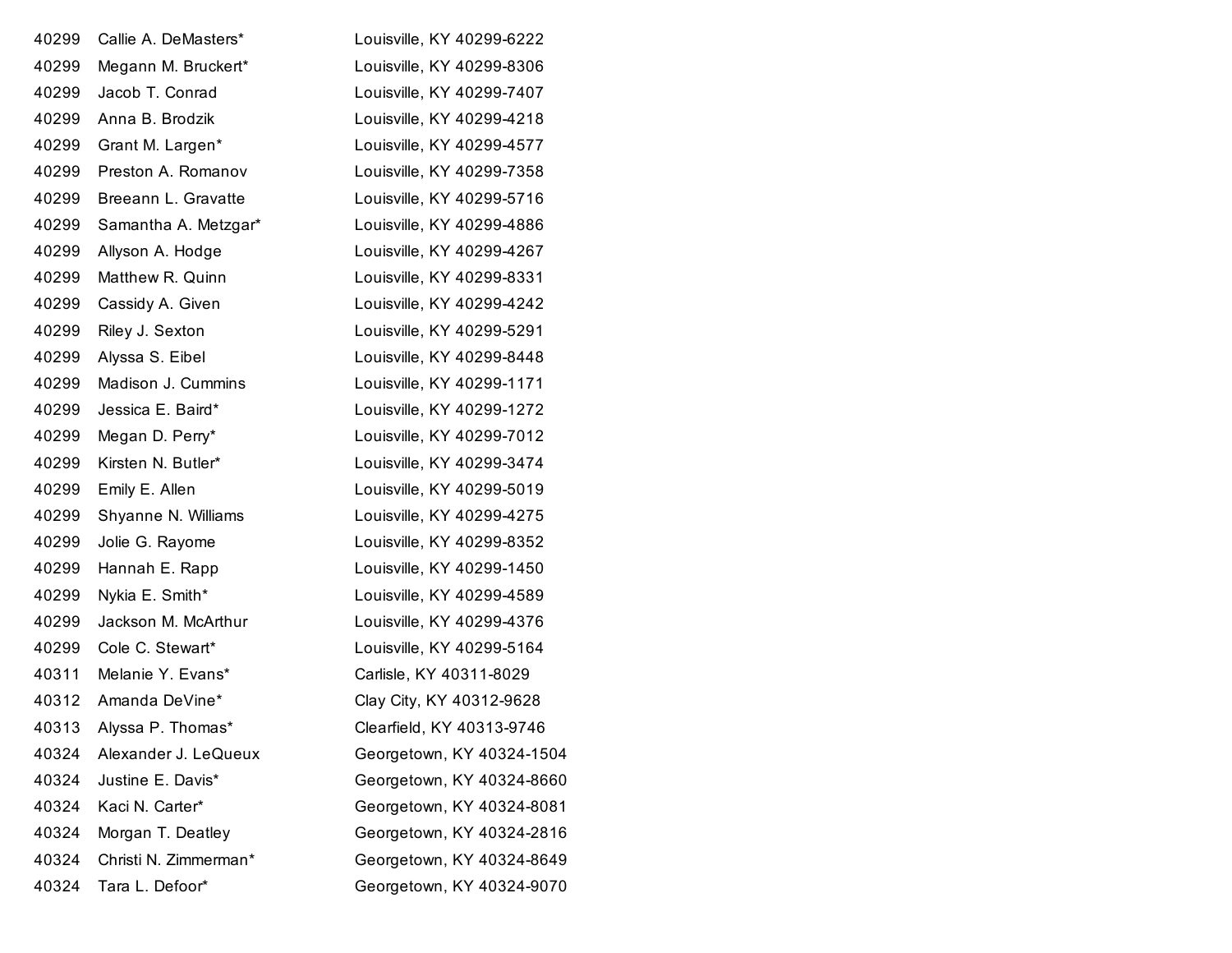| 40324 | Kaylie B. Wise*          | Georgetown, KY 40324-9772   |
|-------|--------------------------|-----------------------------|
| 40324 | Tyler R. Leahy           | Georgetown, KY 40324-8784   |
| 40324 | Brannon L. Spalding*     | Georgetown, KY 40324-2150   |
| 40324 | John C. Patton*          | Georgetown, KY 40324-8690   |
| 40324 | Caitlynn S. Parker*      | Georgetown, KY 40324-2094   |
| 40324 | Skylar M. Perry*         | Georgetown, KY 40324-8443   |
| 40324 | Sage D. Osborn*          | Georgetown, KY 40324-9437   |
| 40324 | Jamacia R. Neal          | Georgetown, KY 40324-9688   |
| 40324 | Caroline E. Burton*      | Georgetown, KY 40324-8836   |
| 40324 | MacKenzie E. Hall        | Georgetown, KY 40324-6160   |
| 40324 | Mallory B. Glowatz*      | Georgetown, KY 40324-9102   |
| 40324 | Juniper S. Parker*       | Georgetown, KY 40324-2094   |
| 40324 | Linda J. Giddings Reyes* | Georgetown, KY 40324-0500   |
| 40324 | Benjamin H. Brooks*      | Georgetown, KY 40324-9688   |
| 40324 | Benjamin P. Schindler    | Georgetown, KY 40324-8690   |
| 40324 | Raegan A. Steffey*       | Georgetown, KY 40324-8427   |
| 40324 | Calloway S. Porter       | Georgetown, KY 40324-8624   |
| 40324 | Austin B. Hayes          | Georgetown, KY 40324-2329   |
| 40330 | Madison A. Ford          | Harrodsburg, KY 40330-7506  |
| 40330 | Luke A. Dean             | Harrodsburg, KY 40330-8756  |
| 40330 | Eliza D. Marsh*          | Harrodsburg, KY 40330-9741  |
| 40330 | Collin M. Mcglone*       | Harrodsburg, KY 40330-9638  |
| 40330 | Chelsea T. Moore*        | Harrodsburg, KY 40330-7904  |
| 40330 | Calicia C. Smith         | Harrodsburg, KY 40330-2302  |
| 40330 | Elizabeth G. Caton*      | Harrodsburg, KY 40330-7903  |
| 40330 | Gracie K. Goode          | Harrodsburg, KY 40330-2131  |
| 40336 | Hannah K. Adams*         | Irvine, KY 40336-0853       |
| 40342 | Marcus T. Miller*        | Lawrenceburg, KY 40342-1825 |
| 40342 | David J. Bierly*         | Lawrenceburg, KY 40342-9316 |
| 40342 | Nicholas P. Breiner*     | Lawrenceburg, KY 40342-9152 |
| 40342 | McKenna A. McPhail       | Lawrenceburg, KY 40342-9064 |
| 40342 | Ross P. Ratliff*         | Lawrenceburg, KY 40342-1651 |
| 40342 | Roston T. Young*         | Lawrenceburg, KY 40342-1819 |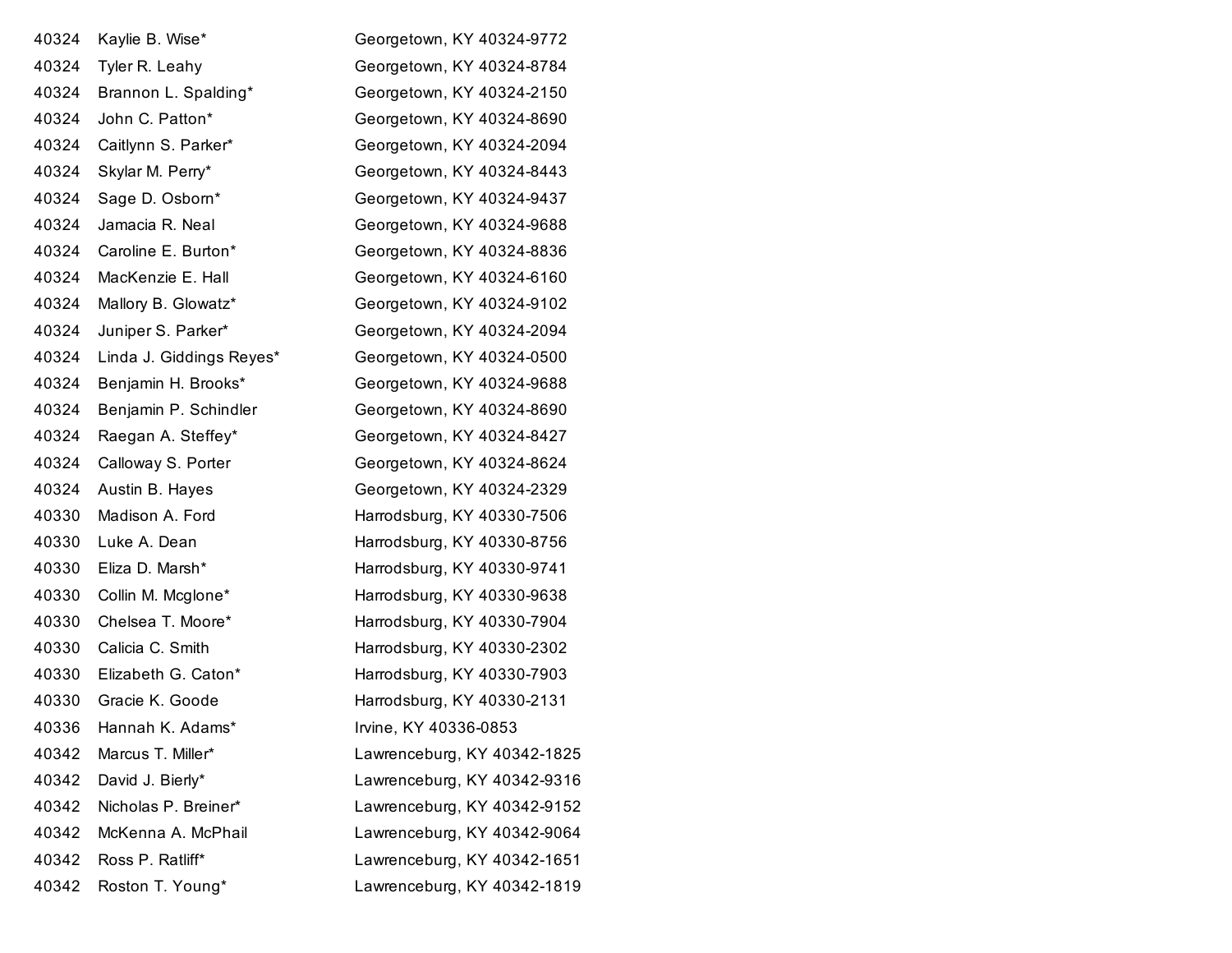| 40342 | Kallie J. Smith        | Lawrenceburg, KY 40342-9639   |
|-------|------------------------|-------------------------------|
| 40342 | Haley B. Abell         | Lawrenceburg, KY 40342-1829   |
| 40342 | Mason B. Eichhorn*     | Lawrenceburg, KY 40342-1518   |
| 40342 | Hannah G. Whitaker*    | Lawrenceburg, KY 40342-9126   |
| 40342 | Rebecca L. Hawkins*    | Lawrenceburg, KY 40342-9615   |
| 40342 | Elissa D. Akers*       | Lawrenceburg, KY 40342-9708   |
| 40342 | Jaclyn L. Montgomery   | Lawrenceburg, KY 40342-9092   |
| 40342 | Spencer D. Davis       | Lawrenceburg, KY 40342-9007   |
| 40347 | Amelia G. Wilson       | Midway, KY 40347-8004         |
| 40347 | Katherine E. Helmond   | Midway, KY 40347-9718         |
| 40351 | Helen M. Xu*           | Morehead, KY 40351-2002       |
| 40351 | Luke A. Gagliano       | Morehead, KY 40351-1650       |
| 40351 | Xander M. Jarvis       | Morehead, KY 40351-8825       |
| 40353 | Janna C. Godby         | Mount Sterling, KY 40353-1706 |
| 40353 | Lorisa A. Arnold       | Mount Sterling, KY 40353-9369 |
| 40353 | Jillian G. Kohr        | Mt Sterling, KY 40353-1040    |
| 40353 | Laura R. Gay           | Mount Sterling, KY 40353-8404 |
| 40353 | Shalen L. McRoberts*   | Mount Sterling, KY 40353-8126 |
| 40356 | Alanna R. Creekmore*   | Nicholasville, KY 40356-9526  |
| 40356 | Faith M. Cheatham*     | Nicholasville, KY 40356-7115  |
| 40356 | Jonathan E. Prince     | Nicholasville, KY 40356-2607  |
| 40356 | Laura L. Harasimo*     | Nicholasville, KY 40356-2914  |
| 40356 | Jada A. Scott          | Nicholasville, KY 40356-7016  |
| 40356 | Lauren E. Gore*        | Nicholasville, KY 40356-2959  |
| 40356 | Julia E. Woolums       | Nicholasville, KY 40356-8903  |
| 40356 | Jacob H. Skillman*     | Nicholasville, KY 40356-9774  |
| 40356 | Zachary S. Skillman*   | Nicholasville, KY 40356-9774  |
| 40356 | Yulia J. Mishchuk*     | Nicholasville, KY 40356-1397  |
| 40356 | Galen G. Fletcher*     | Nicholasville, KY 40356-8738  |
| 40356 | Ama O. Boateng*        | Nicholasville, KY 40356-1950  |
| 40356 | Breanna G. Creekmore   | Nicholasville, KY 40356-9526  |
| 40356 | Kimberlee A. Barnhardt | Nicholasville, KY 40356-1054  |
| 40356 | Isabelle M. Blackman   | Nicholasville, KY 40356-9232  |
|       |                        |                               |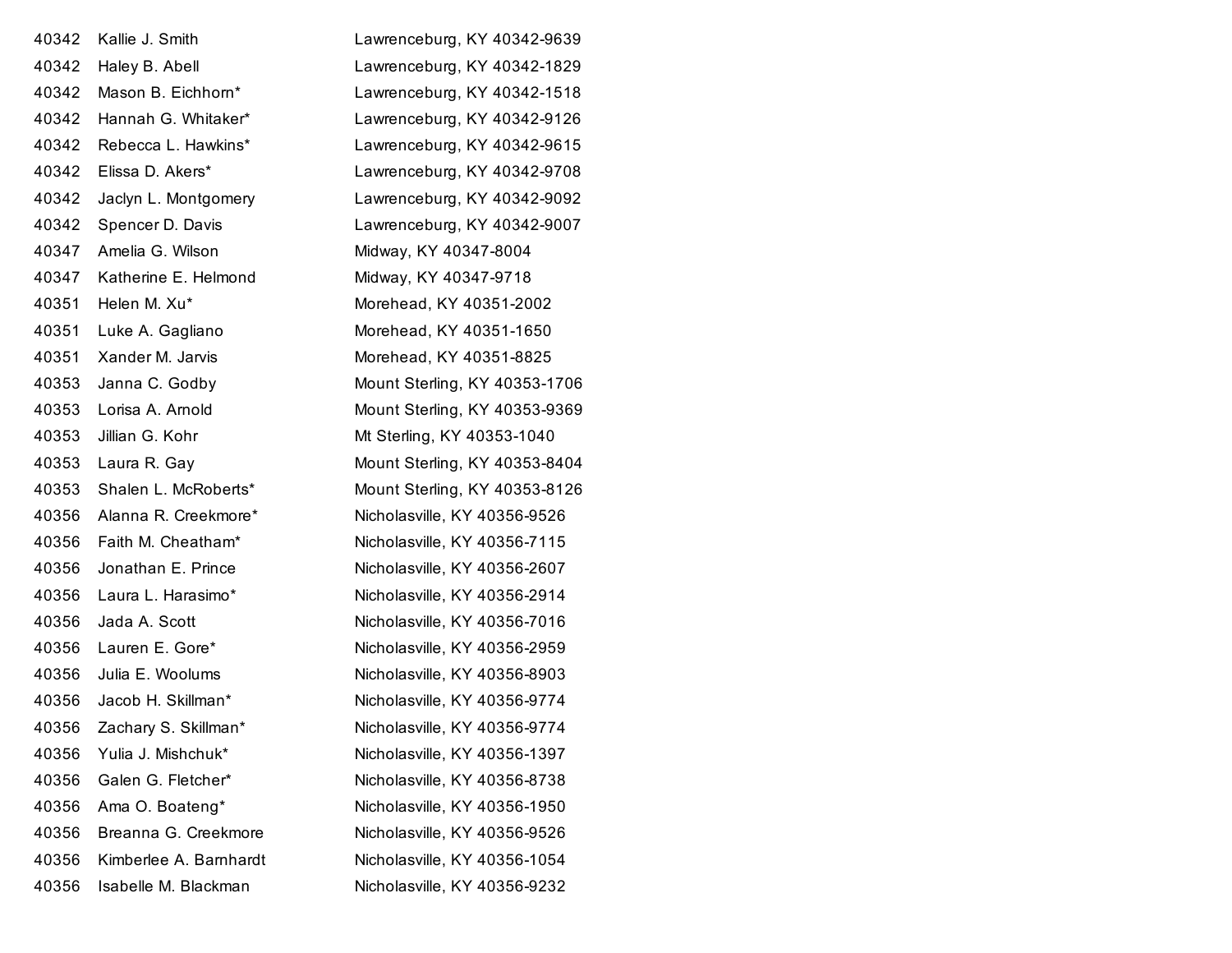| 40356 | Victoria P. Knight      | Nicholasville, KY 40356-8115   |
|-------|-------------------------|--------------------------------|
| 40356 | Grace O. Harvey         | Nicholasville, KY 40356-0009   |
| 40356 | Elise M. Demers         | Nicholasville, KY 40356-8619   |
| 40356 | Brennan A. McElfresh*   | Nicholasville, KY 40356-8887   |
| 40356 | Tommi Ann A. Beers*     | Nicholasville, KY 40356-2602   |
| 40356 | Gavin N. Carr*          | Nicholasville, KY 40356-8046   |
| 40359 | Cailey F. Stedam*       | Owenton, KY 40359-8232         |
| 40361 | Hannah L. Hamelback*    | Paris, KY 40361-2705           |
| 40361 | Lyndsay G. Johnson      | Paris, KY 40361-1712           |
| 40370 | Alexander C. Smith*     | Sadieville, KY 40370-9738      |
| 40370 | Brianna D. Hamilton*    | Sadieville, KY 40370-9709      |
| 40372 | Madeline E. Nichols*    | Salvisa, KY 40372-9729         |
| 40372 | Carter J. Edelen        | Salvisa, KY 40372-9740         |
| 40372 | Matthew L. Steele       | Salvisa, KY 40372-9302         |
| 40372 | Brianna R. Kostenbader* | Salvisa, KY 40372-9708         |
| 40374 | Morgan A. Overbee       | Sharpsburg, KY 40374-9401      |
| 40379 | Sydney E. Lewis         | Stamping Ground, KY 40379-9102 |
| 40379 | Regan V. Gregory*       | Stamping Ground, KY 40379-9504 |
| 40380 | Moriah J. Turner*       | Stanton, KY 40380-9266         |
| 40383 | Caleb S. May*           | Versailles, KY 40383-1224      |
| 40383 | Allison L. Birch        | Versailles, KY 40383-8663      |
| 40383 | Piper E. Mccoun*        | Versailles, KY 40383-8691      |
| 40383 | Josie E. Coyle*         | Versailles, KY 40383-8920      |
| 40383 | Justin C. Geilear*      | Versailles, KY 40383-8641      |
| 40383 | Turner D. Reynolds*     | Versailles, KY 40383-9696      |
| 40383 | Mason C. Coburn*        | Versailles, KY 40383-8691      |
| 40383 | Shawn M. Woodside*      | Versailles, KY 40383-9779      |
| 40383 | Morgan C. Murray*       | Versailles, KY 40383-8628      |
| 40383 | Zachary C. Lee          | Versailles, KY 40383-9381      |
| 40383 | Ryan S. Alvey           | Versailles, KY 40383-1545      |
| 40383 | Harrison P. Raybourne*  | Versailles, KY 40383-8532      |
| 40383 | Kiana J. Jackson-Banks  | Versailles, KY 40383-9539      |
| 40383 | Kaitlyn E. Gray*        | Versailles, KY 40383-8798      |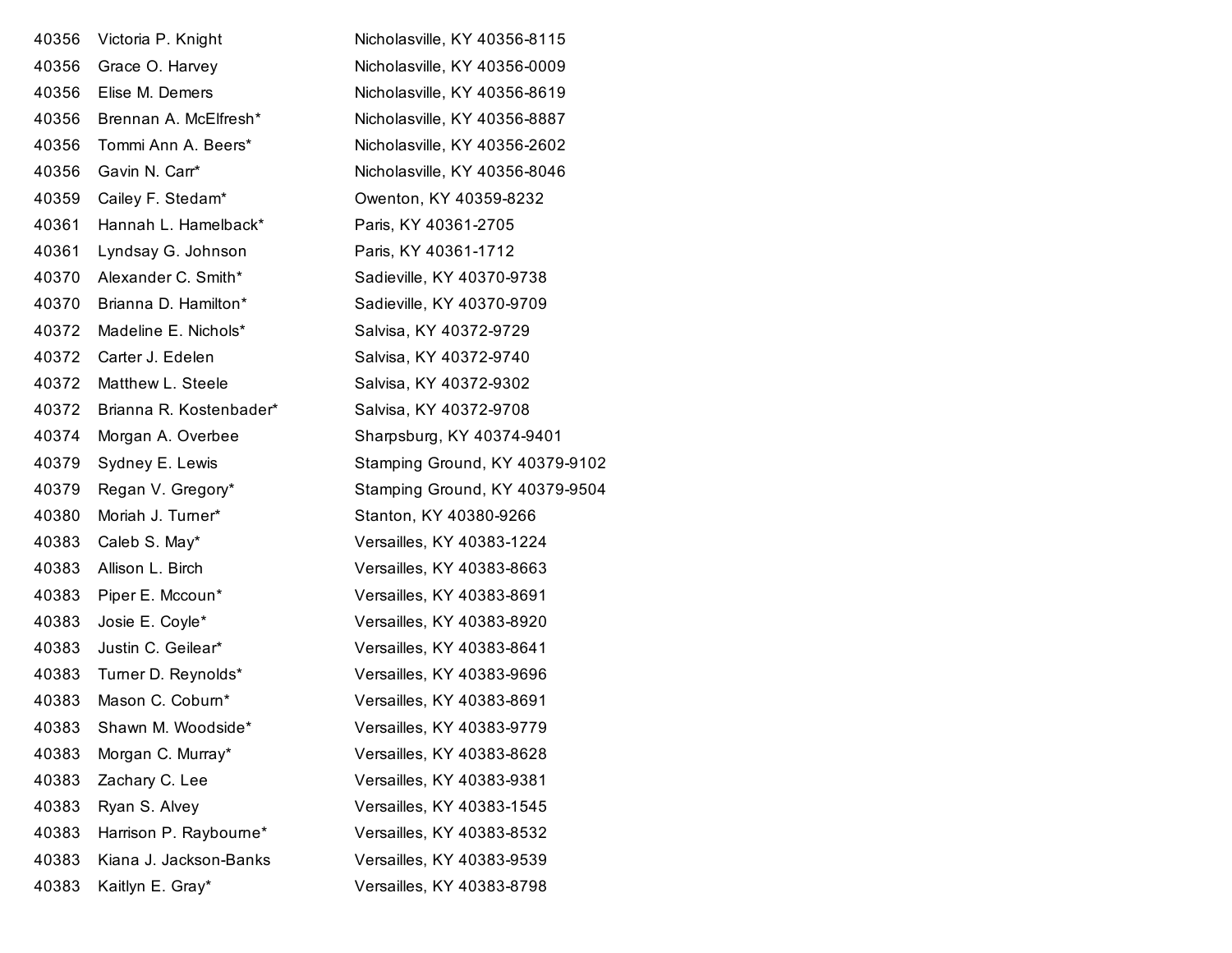| 40383 | Alexis N. Brock*       | Versailles, KY 40383-8696   |
|-------|------------------------|-----------------------------|
| 40383 | Elizabeth A. Stanley*  | Versailles, KY 40383-9082   |
| 40385 | Lesley P. Reynolds*    | Waco, KY 40385-9530         |
| 40390 | Shane J. Stryker       | Wilmore, KY 40390-8019      |
| 40390 | Cole E. Young          | Wilmore, KY 40390-1601      |
| 40390 | Kayleigh A. Carper*    | Wilmore, KY 40390-9723      |
| 40390 | Anna V. Disponette     | Wilmore, KY 40390-9794      |
| 40390 | Kyla E. Winter         | Wilmore, KY 40390-1238      |
| 40390 | Michael W. Bondarenko* | Wilmore, KY 40390-1135      |
| 40391 | Mia E. Sword*          | Winchester, KY 40391-1842   |
| 40391 | Jared P. Brown*        | Winchester, KY 40391-8485   |
| 40391 | Shelby L. Summers*     | Winchester, KY 40391-9267   |
| 40391 | Andrew M. McCord*      | Winchester, KY 40391-2922   |
| 40391 | Emilie A. Stevenson    | Winchester, KY 40391-1728   |
| 40391 | Jiali D. Graham        | Winchester, KY 40391-9304   |
| 40391 | Ethan H. Huff          | Winchester, KY 40391-8565   |
| 40391 | Paityn C. Palmer*      | Winchester, KY 40391-8200   |
| 40402 | Autumn K. Jones        | Annville, KY 40402-8445     |
| 40402 | Emily J. Tutt*         | Annville, KY 40402-8157     |
| 40402 | Tyrah A. Jones*        | Annville, KY 40402-8445     |
| 40403 | Baylor S. Hill*        | Berea, KY 40403-1067        |
| 40403 | Logan P. Fields        | Berea, KY 40403-8773        |
| 40403 | Chloe D. Osborn        | Berea, KY 40403-9469        |
| 40403 | Calleigh D. Powell*    | Berea, KY 40403-8752        |
| 40403 | Kierstin D. Shaffer    | Berea, KY 40403-2103        |
| 40403 | Adelle F. Reyes        | Berea, KY 40403-1717        |
| 40403 | Joseph B. Pickle*      | Berea, KY 40403-8446        |
| 40403 | Marietta M. McGaha     | Berea, KY 40403-1004        |
| 40403 | Keyara M. Savia        | Berea, KY 40403-1138        |
| 40403 | Brent H. Robinson*     | Berea, KY 40403-1318        |
| 40409 | Alexa M. Bussell*      | Brodhead, KY 40409-0745     |
| 40419 | Jenna P. Wells*        | Crab Orchard, KY 40419-9067 |
| 40419 | Laura E. Ferguson      | Crab Orchard, KY 40419-8773 |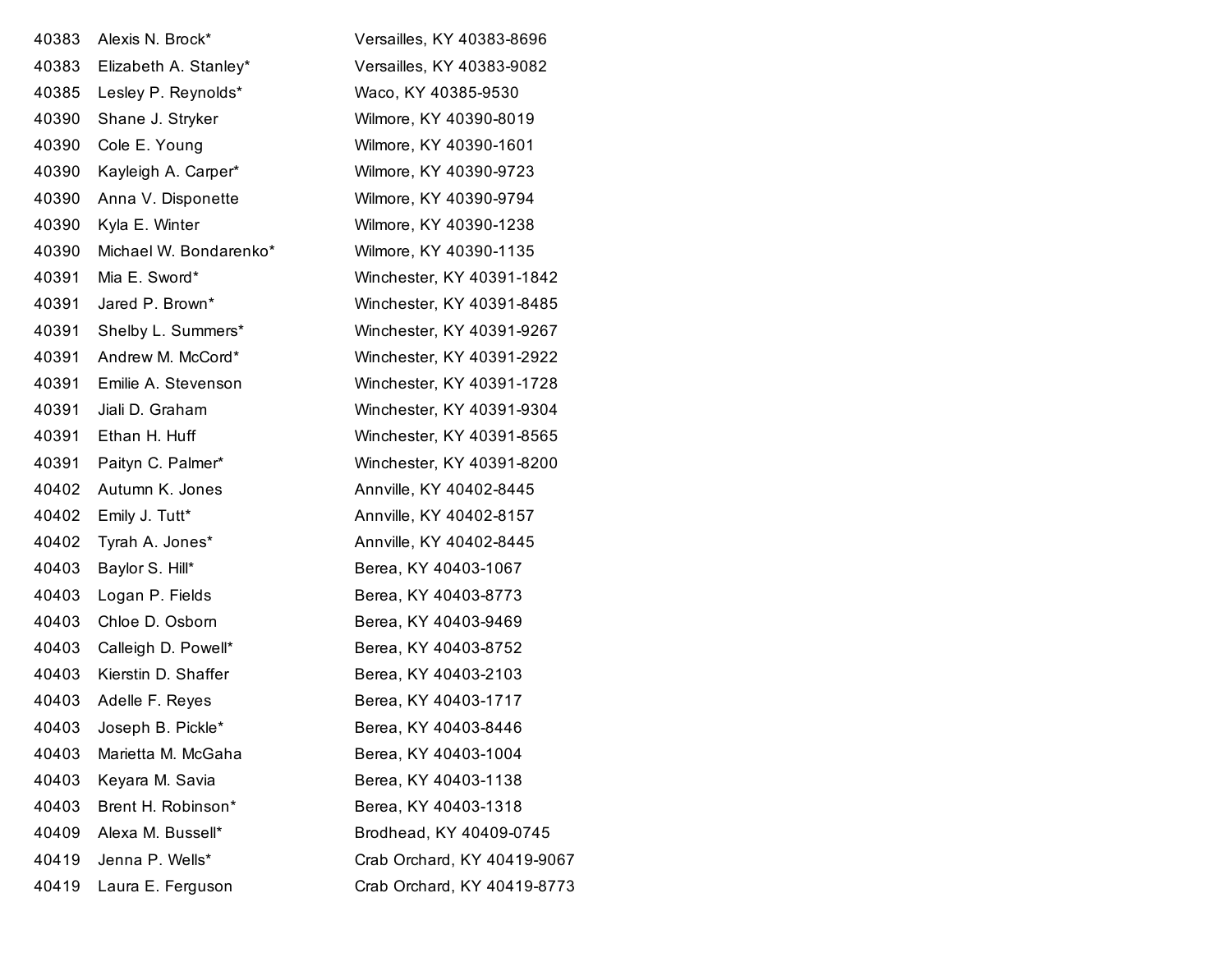| 40422 | Adaline G. Hogue*     | Danville, KY 40422-9393      |
|-------|-----------------------|------------------------------|
| 40422 | Jacob P. Lassiter*    | Danville, KY 40422-8802      |
| 40422 | Keeley A. McKnight*   | Danville, KY 40422-2250      |
| 40422 | Sabree R. Norris      | Danville, KY 40422-9790      |
| 40422 | Leah T. Stewart       | Danville, KY 40422-3214      |
| 40422 | Evelyn M. Lackney*    | Danville, KY 40422-1781      |
| 40422 | Madison E. Terrell*   | Danville, KY 40422-1520      |
| 40422 | Henry J. Helmers*     | Danville, KY 40422-1124      |
| 40422 | Coleman T. Clark*     | Danville, KY 40422-9030      |
| 40422 | Alana M. Lassiter*    | Danville, KY 40422-8802      |
| 40422 | Riley H. Cocanougher* | Danville, KY 40422-9257      |
| 40422 | Madelyn P. Mullins    | Danville, KY 40422-1083      |
| 40422 | Trinity A. Sinkhorn   | Danville, KY 40422-9765      |
| 40422 | Rylee C. Thomas*      | Danville, KY 40422-9686      |
| 40422 | Daniel W. Ungs        | Danville, KY 40422-9300      |
| 40422 | Timothy M. Oxley*     | Danville, KY 40422-1754      |
| 40422 | Bailey K. Alexander*  | Danville, KY 40422-8915      |
| 40422 | Holly-Ann A. Carter   | Danville, KY 40422-1570      |
| 40437 | Robert C. Phillips    | Hustonville, KY 40437-0378   |
| 40440 | Jewell A. Koppel      | Junction City, KY 40440-8580 |
| 40442 | Karissa A. McLaren*   | Kings Mountain, KY 40442     |
| 40444 | Kelsie L. Steber*     | Lancaster, KY 40444-6807     |
| 40444 | Claire Z. Grecco*     | Lancaster, KY 40444-1043     |
| 40447 | Kelcee R. Gabbard     | McKee, KY 40447-9053         |
| 40456 | Logan N. Taylor       | Mount Vernon, KY 40456-6233  |
| 40468 | Jaelyn M. Young*      | Perryville, KY 40468-9063    |
| 40475 | Kaitlyn R. Weitlauf*  | Richmond, KY 40475-8829      |
| 40475 | Mercedes B. Smith     | Richmond, KY 40475-1334      |
| 40475 | Brianna L. Bierbaum   | Richmond, KY 40475-1268      |
| 40475 | Serena M. White       | Richmond, KY 40475-2232      |
| 40475 | Mason L. Neal         | Richmond, KY 40475-8675      |
| 40475 | Meredith E. Meeker*   | Richmond, KY 40475-3826      |
| 40475 | Amelia E. Barracca*   | Richmond, KY 40475-2224      |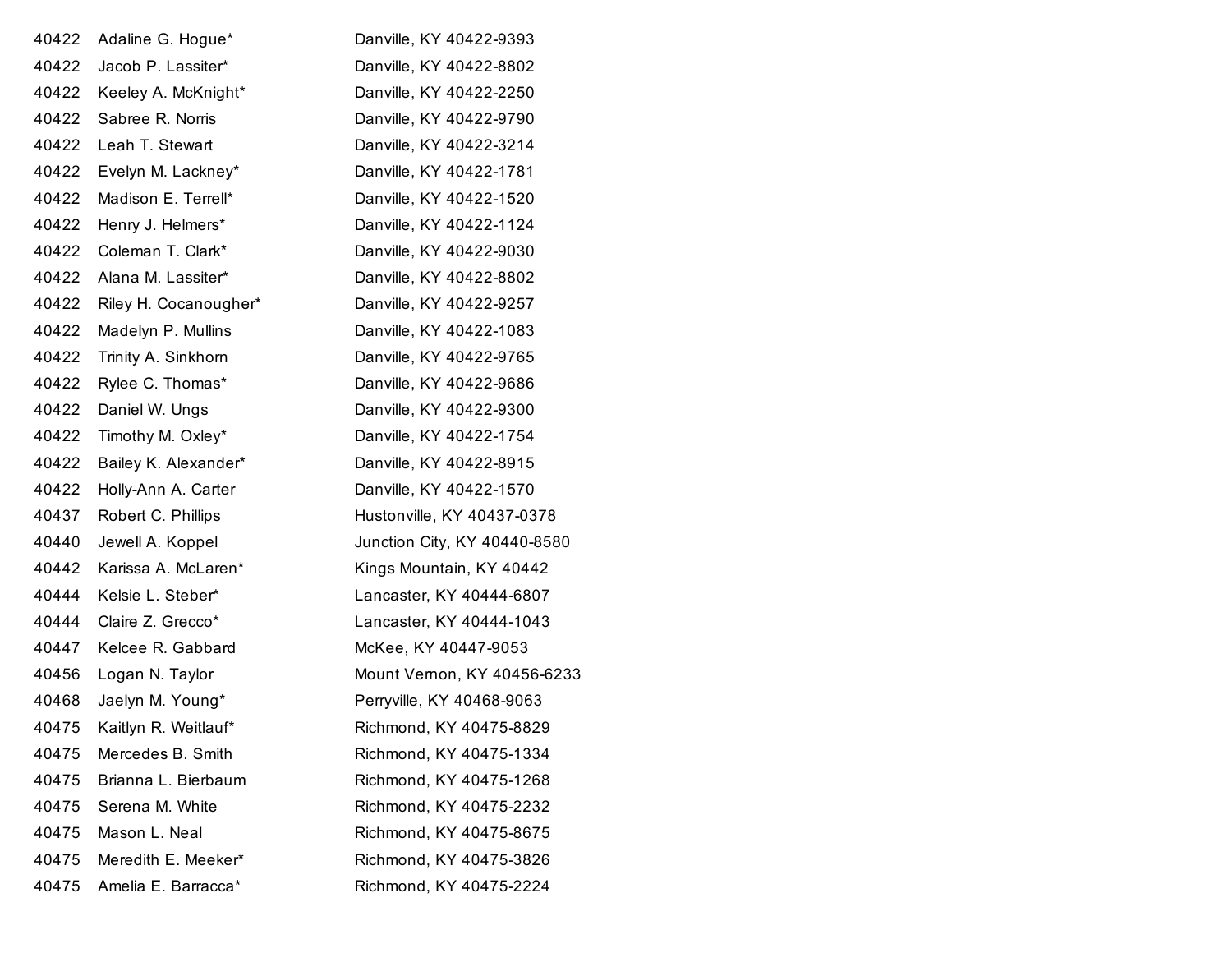| 40475 | Isabel M. Fonticiella   | Richmond, KY 40475-9197  |
|-------|-------------------------|--------------------------|
| 40475 | Emerson P. Taulbee      | Richmond, KY 40475-2104  |
| 40475 | Cole B. Taylor*         | Richmond, KY 40475-8829  |
| 40475 | Sophie M. Austin*       | Richmond, KY 40475-2659  |
| 40475 | Abigail L. Maple        | Richmond, KY 40475-3845  |
| 40475 | Tyler B. Dedic*         | Richmond, KY 40475-9365  |
| 40475 | Isabella J. Martino*    | Richmond, KY 40475-8677  |
| 40475 | Alex E. VonHalle        | Richmond, KY 40475-8904  |
| 40475 | Edward A. Woolery*      | Richmond, KY 40475-8639  |
| 40475 | Caden J. Childers       | Richmond, KY 40475-6523  |
| 40475 | Chelsea Kidd            | Richmond, KY 40475-1632  |
| 40475 | Lauren C. Sotingeanu    | Richmond, KY 40475-8938  |
| 40475 | Gretchen E. Hammitt*    | Richmond, KY 40475-8837  |
| 40475 | Sarah M. Soard*         | Richmond, KY 40475-8668  |
| 40475 | Levi J. Mckay*          | Richmond, KY 40475-7922  |
| 40475 | Shelbi R. Morrison      | Richmond, KY 40475-1061  |
| 40484 | Emma C. Kaiser          | Stanford, KY 40484-7520  |
| 40484 | Kelvin R. Morris*       | Stanford, KY 40484-8535  |
| 40484 | Jonathan C. Story*      | Stanford, KY 40484-7520  |
| 40484 | Alexandria R. House*    | Stanford, KY 40484-8730  |
| 40502 | Myles B. Hamill         | Lexington, KY 40502-2405 |
| 40502 | Ethan J. Hanssen        | Lexington, KY 40502-1921 |
| 40502 | Mason J. Ross*          | Lexington, KY 40502-3114 |
| 40503 | Sehara M. Breneman*     | Lexington, KY 40503-6347 |
| 40503 | Allen R. Ross*          | Lexington, KY 40503-1734 |
| 40503 | Emily R. Smith*         | Lexington, KY 40503-1035 |
| 40503 | Elizabeth K. Shainfeld* | Lexington, KY 40503-2836 |
| 40503 | Kaylen P. Jasper*       | Lexington, KY 40503-3416 |
| 40503 | Madeline K. DeJesus*    | Lexington, KY 40503-4164 |
| 40503 | Griffin C. Coffey       | Lexington, KY 40503-4148 |
| 40503 | Molly K. Cornett*       | Lexington, KY 40503-1316 |
| 40503 | Patrick J. Carey*       | Lexington, KY 40503-3439 |
| 40503 | Abigail J. Weitekamp*   | Lexington, KY 40503-3729 |
|       |                         |                          |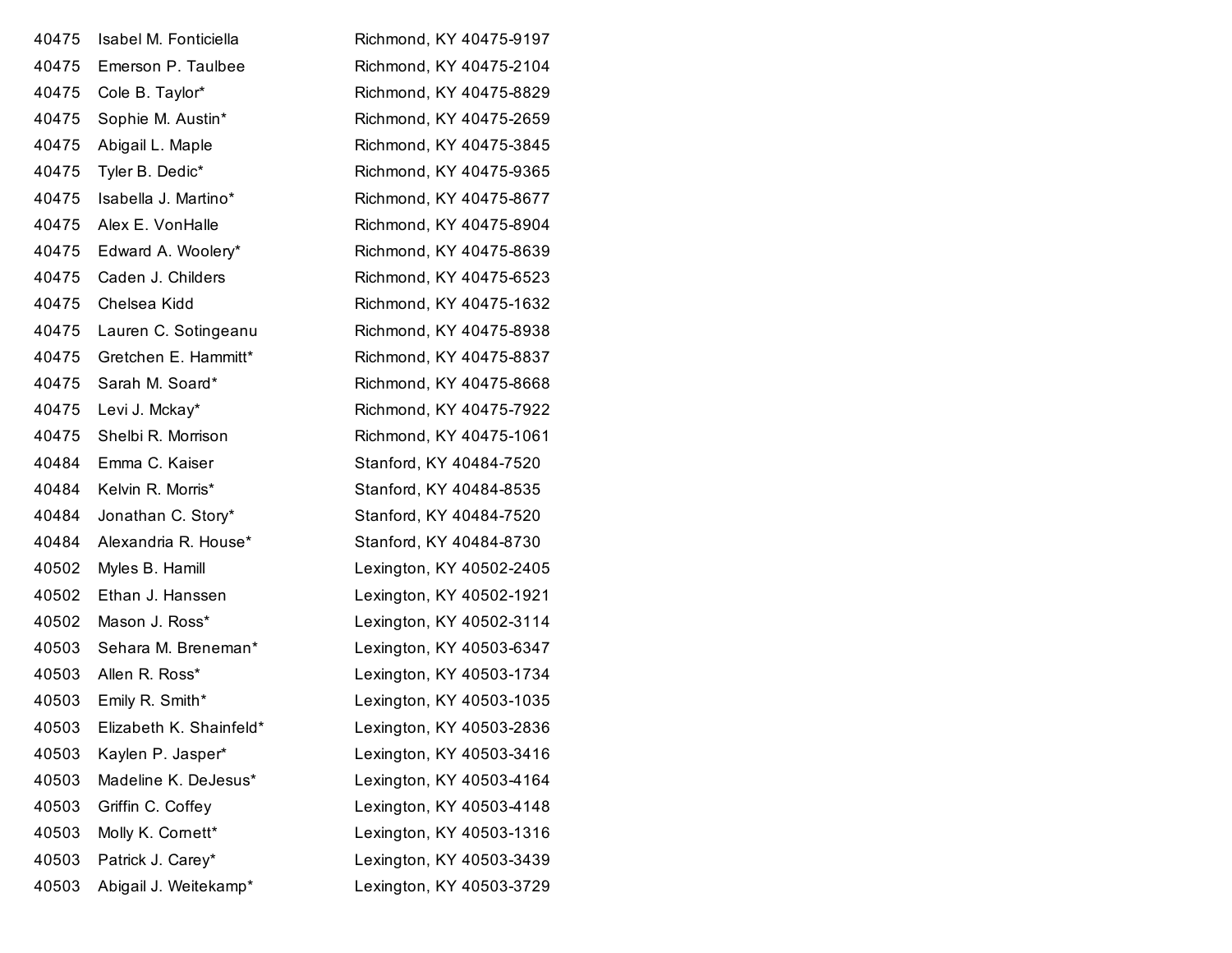| 40503 | Blake L. Kendrick*     | Lexington, KY 40503-5458 |
|-------|------------------------|--------------------------|
| 40503 | Gavin A. Hall          | Lexington, KY 40503-6322 |
| 40503 | David W. Medina        | Lexington, KY 40503-6322 |
| 40503 | Alexandra B. Smith*    | Lexington, KY 40503-2209 |
| 40503 | Mallory A. Crouch*     | Lexington, KY 40503-1235 |
| 40503 | Jackson P. Quinn       | Lexington, KY 40503-4130 |
| 40504 | Kera Smyth             | Lexington, KY 40504-2576 |
| 40504 | Jairus W. Davenport    | Lexington, KY 40504-3031 |
| 40504 | Holly A. Katte         | Lexington, KY 40504-1697 |
| 40504 | Rhayna K. Bailey       | Lexington, KY 40504-3234 |
| 40504 | Savannah L. Whitt      | Lexington, KY 40504-2343 |
| 40504 | Benjamin L. Fuller     | Lexington, KY 40504-2002 |
| 40504 | Rachael M. Prewitt     | Lexington, KY 40504-1688 |
| 40504 | Kaden L. Gaylord-Day*  | Lexington, KY 40504-1319 |
| 40505 | Emily J. Johns         | Lexington, KY 40505-2233 |
| 40505 | Jordan K. Coleman      | Lexington, KY 40505-4108 |
| 40505 | Lauren E. Fields*      | Lexington, KY 40505-2020 |
| 40505 | Jermaine M. Cole       | Lexington, KY 40505-3314 |
| 40507 | Brianna N. Harden*     | Lexington, KY 40507-1590 |
| 40508 | Paige E. Wells         | Lexington, KY 40508-1639 |
| 40508 | Sada Hussein           | Lexington, KY 40508-1015 |
| 40509 | Nathan C. Baldwin      | Lexington, KY 40509-1989 |
| 40509 | Savannah M. Stevens*   | Lexington, KY 40509-4433 |
| 40509 | Braden B. Francis      | Lexington, KY 40509-2000 |
| 40509 | Leah G. Jacoby         | Lexington, KY 40509-8526 |
| 40509 | Caroline K. Morrison*  | Lexington, KY 40509-8479 |
| 40509 | Margaret L. Rothchild* | Lexington, KY 40509-9401 |
| 40509 | Hydia R. Jackson*      | Lexington, KY 40509-1831 |
| 40509 | Kathryn C. Nash        | Lexington, KY 40509-8357 |
| 40509 | Caitlyn R. Frederick*  | Lexington, KY 40509-4502 |
| 40509 | Abbigail G. Phelps     | Lexington, KY 40509-9088 |
| 40509 | Jonathan M. Jordan*    | Lexington, KY 40509-9526 |
| 40509 | Jared R. Kunish        | Lexington, KY 40509-9080 |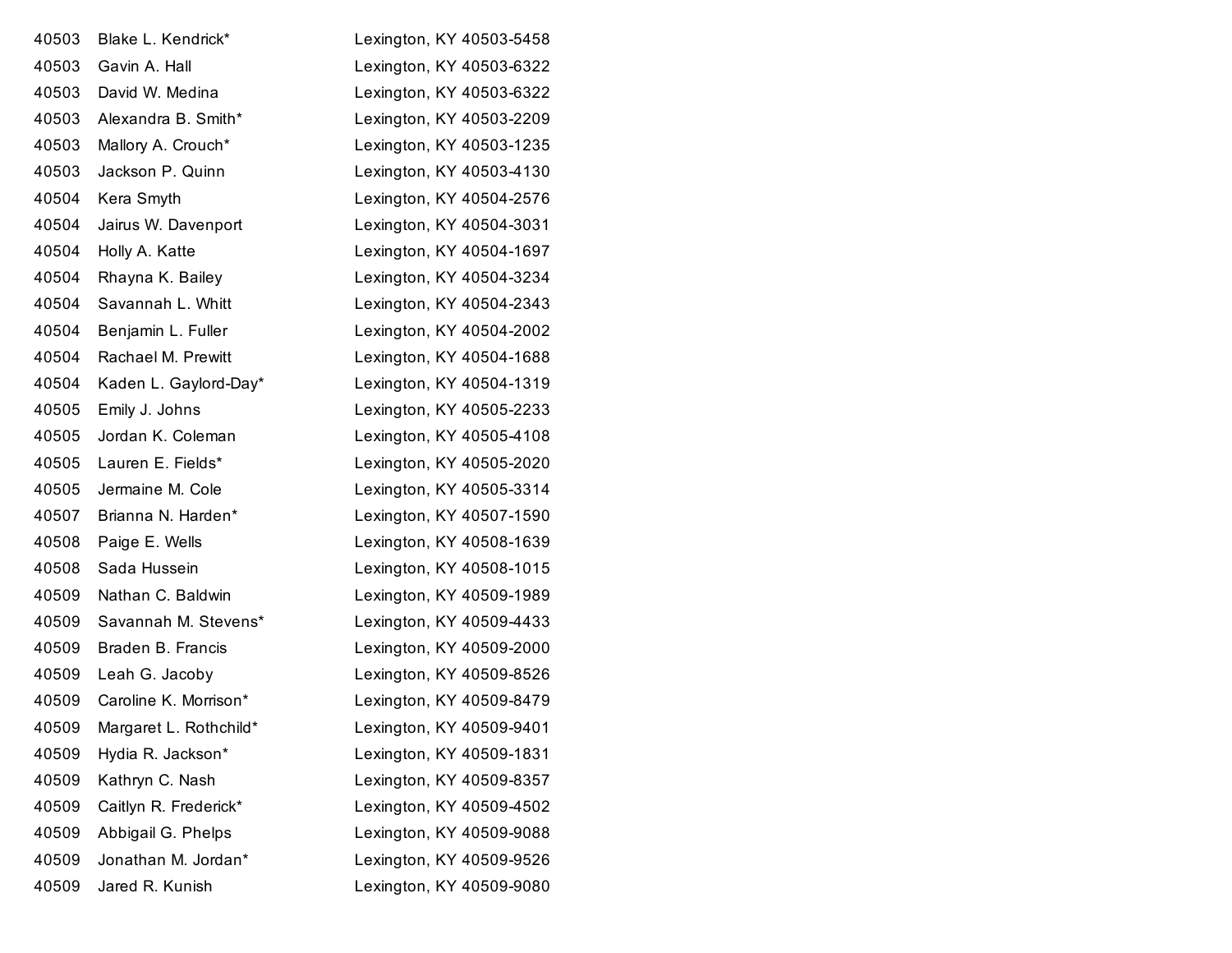| 40509 | Grant C. Atwell            | Lexington, KY 40509-9711 |
|-------|----------------------------|--------------------------|
| 40509 | Lindy G. Fischer*          | Lexington, KY 40509-8550 |
| 40511 | John P. Whittle*           | Lexington, KY 40511-8879 |
| 40511 | Thomas J. Pabin            | Lexington, KY 40511-8826 |
| 40511 | Bryce A. Bussell           | Lexington, KY 40511-8824 |
| 40511 | Ahria A. Dunn              | Lexington, KY 40511-1703 |
| 40513 | Jaime L. Heckler           | Lexington, KY 40513-1912 |
| 40513 | Luis L. Hernandez-Byrne    | Lexington, KY 40513-1616 |
| 40513 | Avagail J. Chen*           | Lexington, KY 40513-1839 |
| 40513 | Ashley R. Wilson           | Lexington, KY 40513-1215 |
| 40513 | Jessica B. Sandfoss*       | Lexington, KY 40513-1407 |
| 40513 | Katelyn R. O'Hara*         | Lexington, KY 40513-1112 |
| 40514 | Haven Gabrielle V. Romero* | Lexington, KY 40514-1781 |
| 40514 | Grace E. Bertrand*         | Lexington, KY 40514-1314 |
| 40514 | Robert L. Pugh*            | Lexington, KY 40514-1416 |
| 40514 | Alden W. Short*            | Lexington, KY 40514-4061 |
| 40514 | Clara E. Hall              | Lexington, KY 40514-5907 |
| 40514 | Kelsey F. Smith            | Lexington, KY 40514-1093 |
| 40514 | Ashton T. Pugh             | Lexington, KY 40514-1416 |
| 40514 | Jacob T. Humes             | Lexington, KY 40514-1826 |
| 40514 | Caitlin M. Hinds*          | Lexington, KY 40514-1301 |
| 40514 | Tyler J. Renfro            | Lexington, KY 40514-1451 |
| 40514 | Richard W. Sallee          | Lexington, KY 40514-1834 |
| 40514 | Zach Benedict V. Romero    | Lexington, KY 40514-1781 |
| 40514 | Weston M. Holloman         | Lexington, KY 40514-2213 |
| 40515 | Alexis L. Kilgore*         | Lexington, KY 40515-6435 |
| 40515 | Hallie B. Shelton*         | Lexington, KY 40515-1013 |
| 40515 | Samantha R. Levine*        | Lexington, KY 40515-1305 |
| 40515 | Jordyn E. Hurley*          | Lexington, KY 40515-6472 |
| 40515 | Zachary M. Taluskie*       | Lexington, KY 40515-6472 |
| 40515 | Rebekah F. Taylor*         | Lexington, KY 40515-9089 |
| 40515 | Rebecca H. Eltzroth*       | Lexington, KY 40515-1136 |
| 40515 | Isabella M. Hunter         | Lexington, KY 40515-1207 |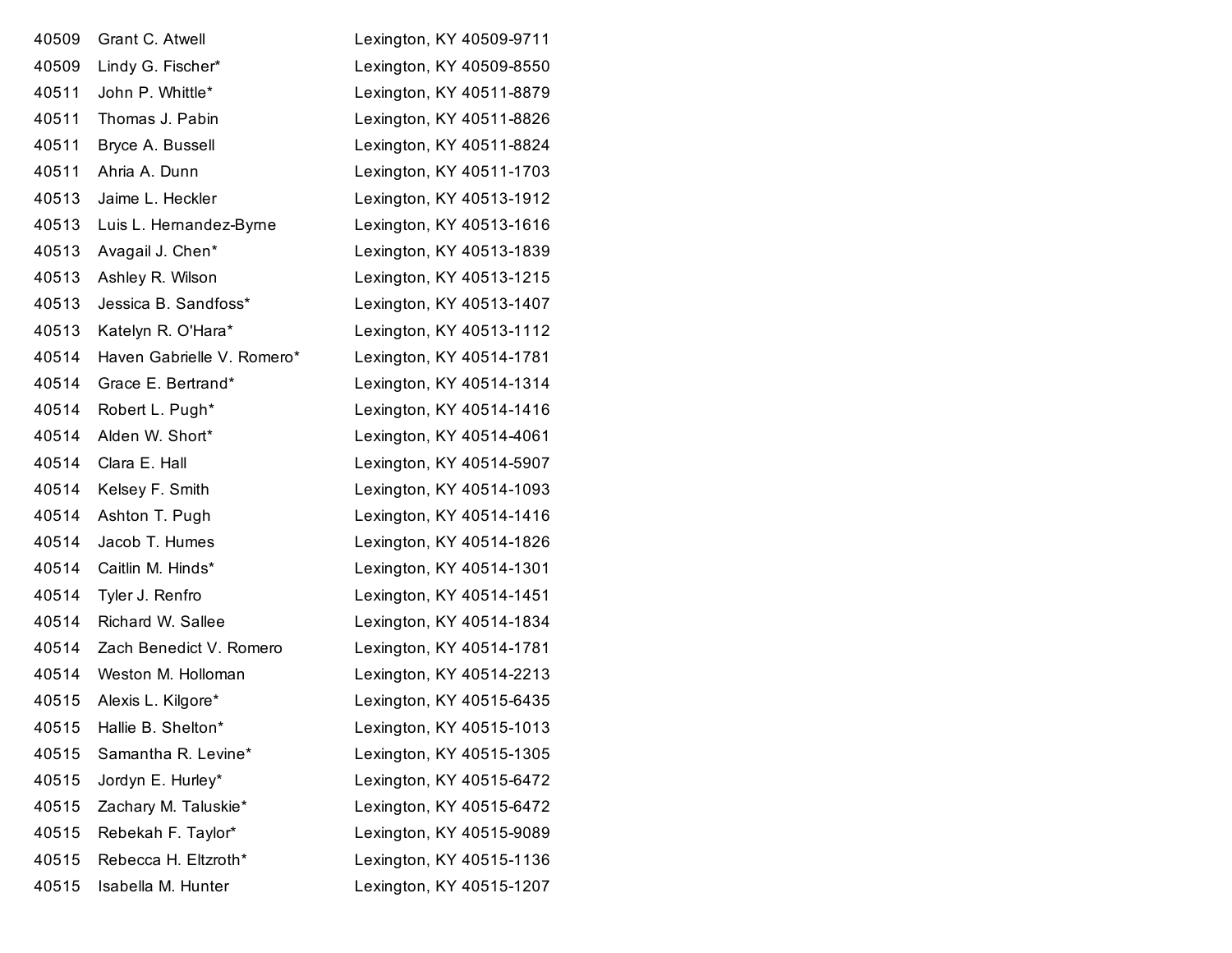| 40515 | Amelia J. Hunter*     | Lexington, KY 40515-1207 |
|-------|-----------------------|--------------------------|
| 40515 | Emily P. Caldwell*    | Lexington, KY 40515-1260 |
| 40515 | Hannah C. Roth        | Lexington, KY 40515-1145 |
| 40515 | Emma P. Koerner*      | Lexington, KY 40515-9306 |
| 40515 | Nicole M. Massarone*  | Lexington, KY 40515-4822 |
| 40515 | Kama N. Labbe*        | Lexington, KY 40515-5119 |
| 40515 | Lindsey J. Fannin*    | Lexington, KY 40515-1281 |
| 40515 | Wyatt C. Ingram*      | Lexington, KY 40515-4831 |
| 40515 | Allison M. Eckmann*   | Lexington, KY 40515-6021 |
| 40515 | MacKenzie A. Varble   | Lexington, KY 40515-6460 |
| 40515 | Elliott G. Bryant     | Lexington, KY 40515-5086 |
| 40515 | Sofia E. Allan*       | Lexington, KY 40515-2008 |
| 40515 | Taylor N. Carrico     | Lexington, KY 40515-1250 |
| 40515 | Hayley M. Hostetter   | Lexington, KY 40515-1251 |
| 40515 | Kennedy G. Gayheart*  | Lexington, KY 40515-1418 |
| 40515 | Seth A. Brown*        | Lexington, KY 40515-6295 |
| 40516 | Madelyn A. Groth      | Lexington, KY 40516-9697 |
| 40517 | Kendall C. McCormick  | Lexington, KY 40517-2910 |
| 40517 | Lauren R. Hurt*       | Lexington, KY 40517-3814 |
| 40517 | Emma G. Wimsatt*      | Lexington, KY 40517-8319 |
| 40601 | John T. Martin        | Frankfort, KY 40601-7838 |
| 40601 | Anna G. Keeling*      | Frankfort, KY 40601-3847 |
| 40601 | Sydney L. Cheshire*   | Frankfort, KY 40601-8468 |
| 40601 | Callie I. Stempa*     | Frankfort, KY 40601-8642 |
| 40601 | Kaetlyn R. Jeffries*  | Frankfort, KY 40601-3801 |
| 40601 | Nikhil Akula*         | Frankfort, KY 40601-8597 |
| 40601 | Anish V. Penmecha*    | Frankfort, KY 40601-4851 |
| 40601 | William P. Rudder     | Frankfort, KY 40601-8407 |
| 40601 | Nihar B. Turlapati    | Frankfort, KY 40601-8451 |
| 40601 | Mason T. Wooldridge*  | Frankfort, KY 40601-7638 |
| 40601 | Mary N. Okocha        | Frankfort, KY 40601-2624 |
| 40601 | Veronica P. Aldridge* | Frankfort, KY 40601-8956 |
| 40601 | Sahil P. Shaik*       | Frankfort, KY 40601-7686 |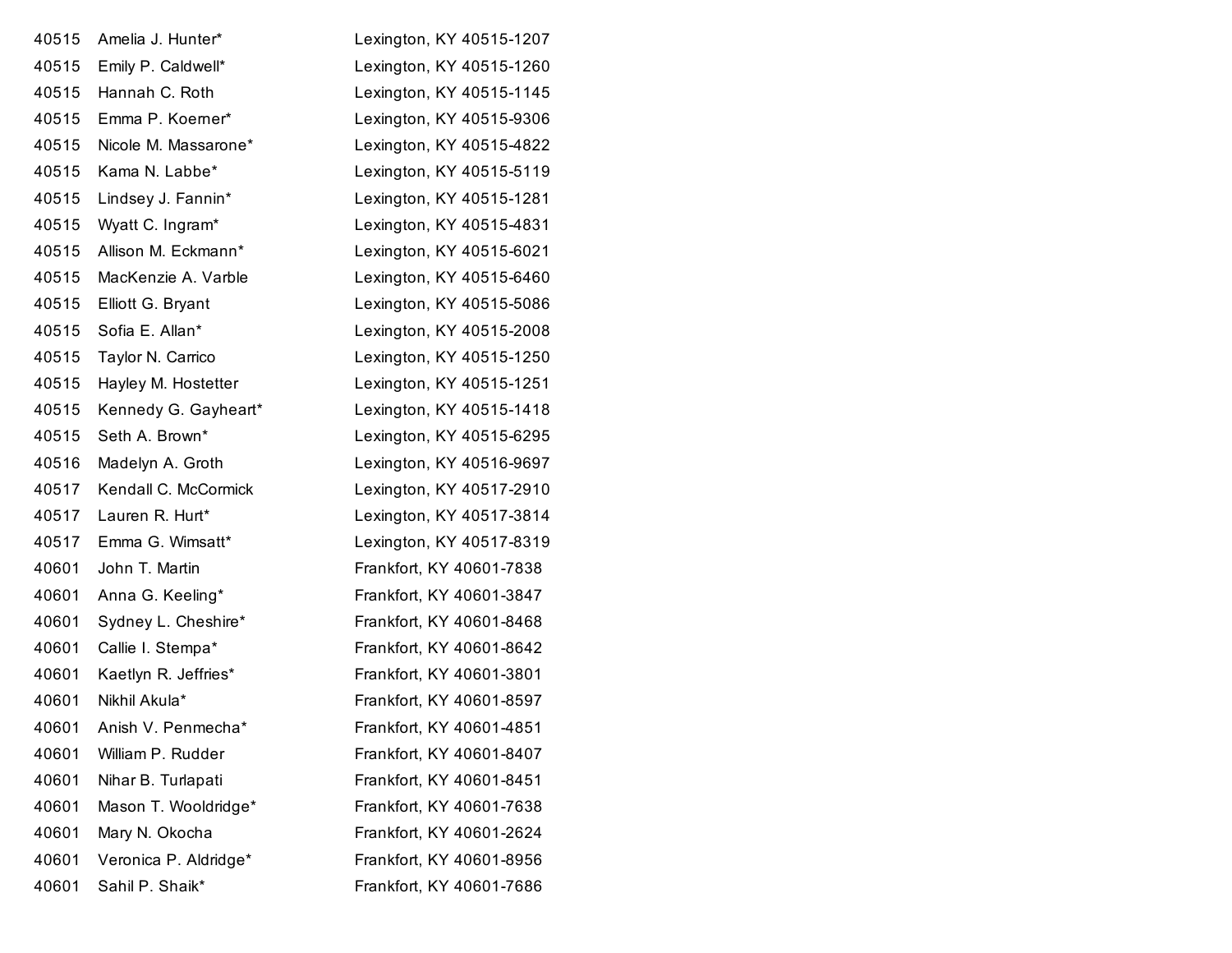| Jaden N. Anderson     | Frankfort, KY 40601-1586 |
|-----------------------|--------------------------|
| Mason C. Satterley    | Frankfort, KY 40601-8376 |
| Assumpta C. Okocha    | Frankfort, KY 40601-2624 |
| Amy N. Winans*        | Frankfort, KY 40601-8556 |
| Addison L. McCoun*    | Frankfort, KY 40601-5306 |
| Mason R. Parritt*     | Frankfort, KY 40601-5400 |
| Sam M. Feldman        | Frankfort, KY 40601-3789 |
| Clara L. Bradley      | Frankfort, KY 40601-4522 |
| Chloe B. Murphy*      | Frankfort, KY 40601-8874 |
| Kristen A. Sprouse*   | Frankfort, KY 40601-8909 |
| Abigail C. Willhoite  | Frankfort, KY 40601-1625 |
| Noah B. Lyles         | Frankfort, KY 40601-1714 |
| Lexie A. Moore        | Frankfort, KY 40601-9470 |
| Jonah B. Adams*       | Frankfort, KY 40601-9759 |
| Madeline L. Baute*    | Frankfort, KY 40601-2762 |
| Theresa I. Jaminet*   | Frankfort, KY 40601-8361 |
| Dawson T. McCoun*     | Frankfort, KY 40601-5306 |
| Felicia D. McCroskey* | Frankfort, KY 40601-3053 |
| Katelyn S. Bennett*   | Frankfort, KY 40601-6589 |
| Elijah D. Cossel      | Frankfort, KY 40601-1018 |
| Sydney P. Vest        | Frankfort, KY 40601-8908 |
| Hithan R. Garla       | Frankfort, KY 40601-7001 |
| Olufemi O. Obielodan* | Frankfort, KY 40601-8098 |
| Charles J. Lewis      | Frankfort, KY 40601-9345 |
| Elizabeth G. Mika     | Frankfort, KY 40601-8674 |
| Austin I. Roehrich*   | Corbin, KY 40701-4736    |
| Arynn L. Hickman*     | Corbin, KY 40701-8435    |
| Lewis A. Storms       | Corbin, KY 40701-2151    |
| Jaden S. Harp         | Corbin, KY 40701-8951    |
| Christopher B. Ingle  | Corbin, KY 40701-9581    |
|                       |                          |
| Matthew L. Hawkins*   | Corbin, KY 40701-6298    |
| Aaliyah F. Van*       | Corbin, KY 40701-6324    |
|                       |                          |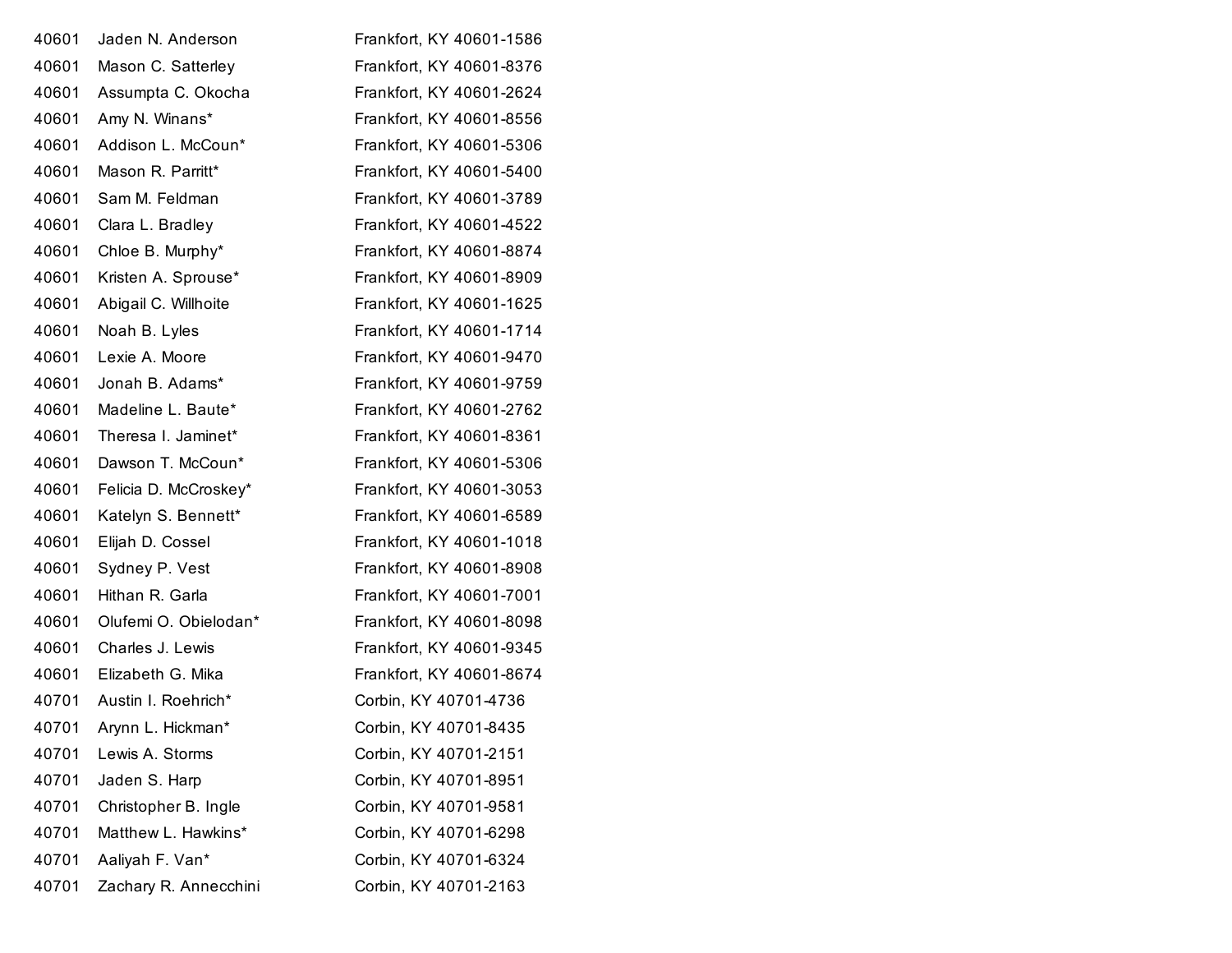| 40701 | Joseth B. Marcum           | Corbin, KY 40701-4143         |
|-------|----------------------------|-------------------------------|
| 40701 | Alexis N. Mayne            | Corbin, KY 40701-2240         |
| 40701 | Emily C. Schupanitz        | Corbin, KY 40701-8558         |
| 40701 | Brooke E. Litteral*        | Corbin, KY 40701-4446         |
| 40701 | Abbey C. Norvell*          | Corbin, KY 40701-2851         |
| 40701 | Anna E. Storms*            | Corbin, KY 40701-2151         |
| 40729 | Hannah M. Holt*            | East Bernstadt, KY 40729-7346 |
| 40729 | William C. Hellard         | East Bernstadt, KY 40729-6744 |
| 40729 | Eliza G. Keyton*           | East Bernstadt, KY 40729-7453 |
| 40734 | Joshua P. Oliver*          | Gray, KY 40734-6559           |
| 40734 | Caleb A. Middleton*        | Gray, KY 40734-6559           |
| 40741 | Daria M. Casey             | London, KY 40741-8842         |
| 40741 | Alyssa R. Smith            | London, KY 40741-6743         |
| 40741 | Aaron C. Kirby             | London, KY 40741-9594         |
| 40741 | Madison C. Broyles         | London, KY 40741-4038         |
| 40741 | Jake H. Robinson           | London, KY 40741-6098         |
| 40741 | Naman Rao                  | London, KY 40741-8146         |
| 40741 | Isabel A. Gray*            | London, KY 40741-8693         |
| 40741 | Taryn K. Fields*           | London, KY 40741-1704         |
| 40744 | Haley A. Amburgey*         | London, KY 40744-8528         |
| 40744 | Jeremy L. Rice*            | London, KY 40744-8552         |
| 40744 | Benjamin J. Herald*        | London, KY 40744-6929         |
| 40744 | Nathaniel G. Bruner        | London, KY 40744-8692         |
| 40744 | Kayleigh J. Hauser         | London, KY 40744-5404         |
| 40744 | Brooklynne T. Messer*      | London, KY 40744              |
| 40744 | Jonna B. Noland*           | London, KY 40744-5401         |
| 40744 | Amie L. Cross              | London, KY 40744-9161         |
| 40744 | Joaquin Santiago C. Pauig* | London, KY 40744-8498         |
| 40759 | Allison P. Jackson         | Rockholds, KY 40759-9503      |
| 40769 | Logan B. Lambdin           | Williamsburg, KY 40769-9709   |
| 40769 | Emma M. Zehr               | Williamsburg, KY 40769-1635   |
| 40806 | Kilian D. Ledford          | Baxter, KY 40806-8325         |
| 40815 | Allison N. Cook*           | Cawood, KY 40815-5229         |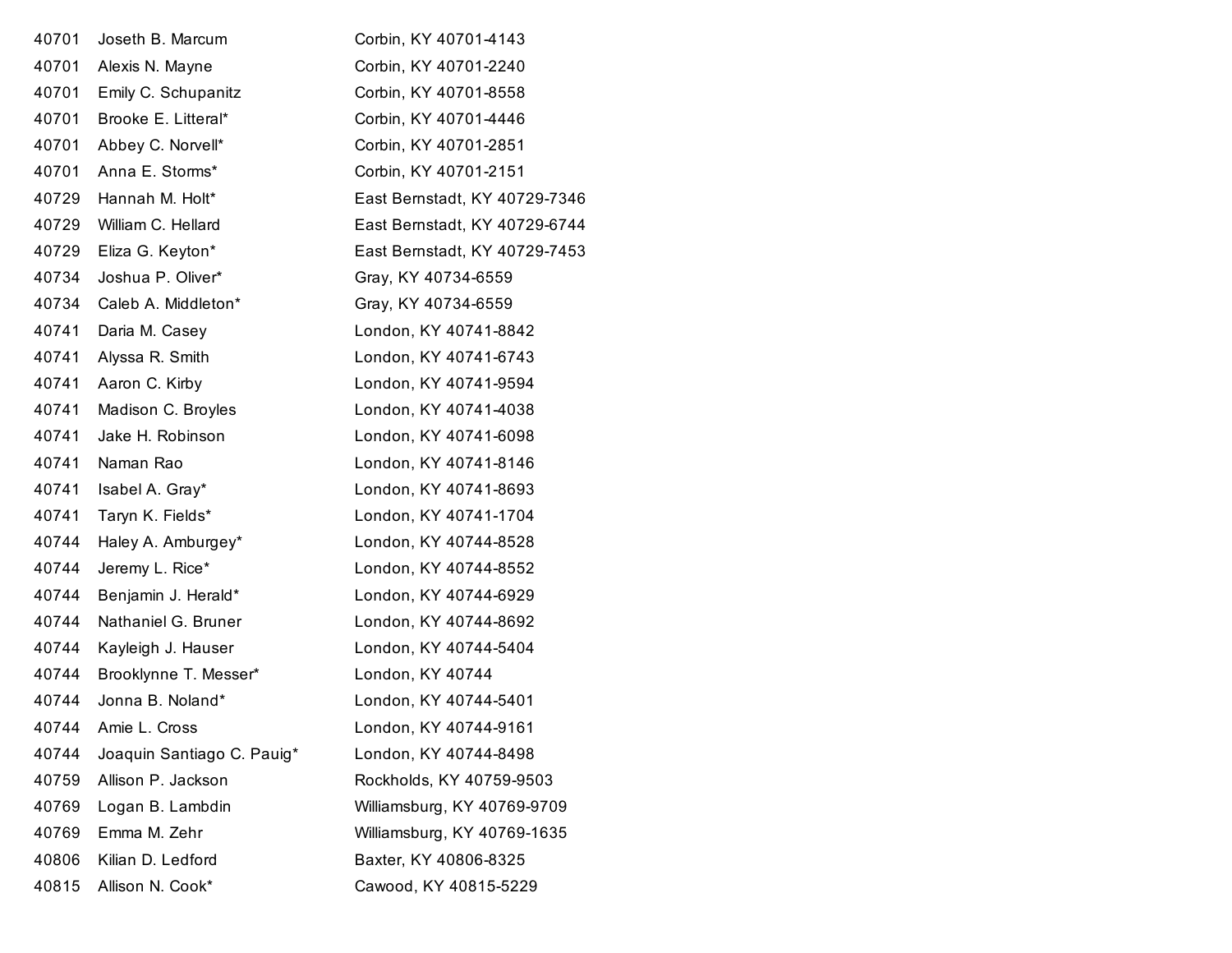| 40819 | Joshua J. Hall*        | Coldiron, KY 40819-9028      |
|-------|------------------------|------------------------------|
| 40831 | Jacob D. McCurry*      | Harlan, KY 40831-7263        |
| 40831 | Rebecca L. Hall*       | Harlan, KY 40831-9718        |
| 40906 | Macy L. Whitehead*     | Barbourville, KY 40906-1374  |
| 40906 | Nathanael C. Partin    | Barbourville, KY 40906-7534  |
| 40906 | Kaylee B. Smith*       | Barbourville, KY 40906-1129  |
| 40906 | Lynnsey K. Cole*       | Barbourville, KY 40906-7817  |
| 40906 | Emily M. Bolinger*     | Barbourville, KY 40906-1518  |
| 40906 | Cassidy E. West        | Barbourville, KY 40906-7466  |
| 40906 | Jonica N. Brown        | Barbourville, KY 40906-7540  |
| 40915 | Anna B. Callihan*      | Bimble, KY 40915-6119        |
| 40921 | Cody A. Wilkerson      | Bryants Store, KY 40921-6200 |
| 40921 | Hannah M. Gregory      | Bryants Store, KY 40921-6228 |
| 40949 | Madison P. Payne*      | Heidrick, KY 40949-0374      |
| 40962 | Destiny L. Deaton      | Manchester, KY 40962-5748    |
| 40962 | Billy C. Garrison      | Manchester, KY 40962-5818    |
| 40962 | Emily G. Whittle       | Manchester, KY 40962-7211    |
| 40977 | Travis J. Mills        | Pineville, KY 40977-8117     |
| 41001 | Dunil D. Kasturiratna* | Alexandria, KY 41001-9050    |
| 41001 | Brooke M. Pruetz*      | Alexandria, KY 41001-4316    |
| 41001 | Ryan Z. Mains*         | Alexandria, KY 41001-1307    |
| 41001 | Jennifer Melton        | Alexandria, KY 41001-1447    |
| 41001 | Christian E. Blair*    | Alexandria, KY 41001-8505    |
| 41001 | Isabella J. McIntosh*  | Alexandria, KY 41001-8532    |
| 41005 | William A. Brunt*      | Burlington, KY 41005-7808    |
| 41005 | Lauren F. Bahl*        | Burlington, KY 41005-7790    |
| 41005 | Noelle L. Fleek*       | Burlington, KY 41005-9281    |
| 41005 | Jessie M. Arlinghaus*  | Burlington, KY 41005-6900    |
| 41005 | Michael A. Knab        | Burlington, KY 41005-7799    |
| 41005 | Delaney B. Jennings    | Burlington, KY 41005-8455    |
| 41005 | Hannah N. Hagins*      | Burlington, KY 41005-9037    |
| 41005 | Lauren G. Mays*        | Burlington, KY 41005-7738    |
| 41005 | Alexis R. Courtenay    | Burlington, KY 41005-6800    |
|       |                        |                              |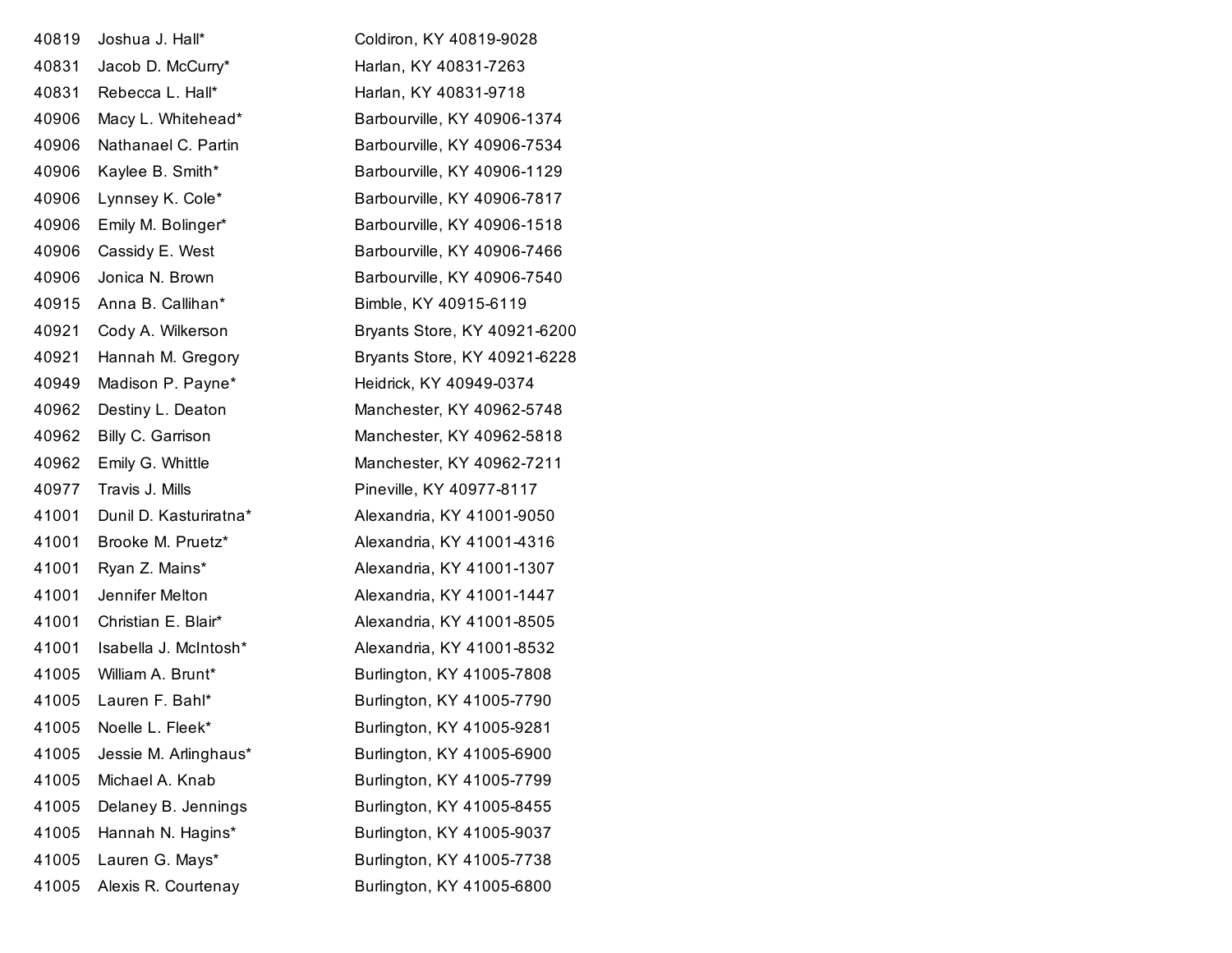| 41005 | Samuel J. Schroeder*    | Burlington, KY 41005-7940       |
|-------|-------------------------|---------------------------------|
| 41005 | Vivian M. Rivera*       | Burlington, KY 41005-7965       |
| 41005 | James D. Meyer          | Burlington, KY 41005-7769       |
| 41005 | Ashley M. Fortner*      | Burlington, KY 41005-8477       |
| 41005 | Alyssa N. Land*         | Burlington, KY 41005-7783       |
| 41005 | Lauren E. Helmle*       | Burlington, KY 41005-7929       |
| 41005 | Crystal M. Bufano*      | Burlington, KY 41005-6562       |
| 41006 | Daniel L. Dietrich      | Butler, KY 41006-8705           |
| 41006 | Kaitlyn R. Mains*       | Butler, KY 41006-8394           |
| 41008 | Autumn M. Adams*        | Carrollton, KY 41008-1432       |
| 41011 | Ella G. David*          | Covington, KY 41011-1126        |
| 41011 | Annemarie G. Mcclurg*   | Ft Wright, KY 41011-1865        |
| 41011 | Jack E. Lord            | Park Hills, KY 41011-2709       |
| 41011 | Emma C. Lord*           | Park Hills, KY 41011-2709       |
| 41011 | Carmen M. Althoff*      | Park Hills, KY 41011-2811       |
| 41011 | Jillian R. Seither*     | Ft Wright, KY 41011-3700        |
| 41015 | Morgan L. Wagner        | Taylor Mill, KY 41015-2120      |
| 41015 | Tressine T. Cox*        | Taylor Mill, KY 41015-2210      |
| 41015 | Skyler E. Alsip         | Covington, KY 41015-1531        |
| 41015 | Katherine G. Frantz*    | Taylor Mill, KY 41015-2118      |
| 41017 | James R. Kazmaier*      | Villa Hills, KY 41017-3824      |
| 41017 | Brennan J. Etler        | Crescent Springs, KY 41017-1460 |
| 41017 | Emily J. Parsons        | Villa Hills, KY 41017-3756      |
| 41017 | Molly O. Clements       | Fort Mitchell, KY 41017-2909    |
| 41017 | Justin M. Oleynik*      | Edgewood, KY 41017-3360         |
| 41017 | James T. Fussinger      | Lakeside Park, KY 41017-2208    |
| 41017 | Carolyn R. Brueggemann* | Edgewood, KY 41017-4800         |
| 41017 | Alexis C. Vandusen*     | Villa Hills, KY 41017-3784      |
| 41017 | Anna K. Tranter         | Edgewood, KY 41017-9620         |
| 41017 | Cassidy T. Day*         | Fort Mitchell, KY 41017-2709    |
| 41017 | Nathaniel A. Addington  | Covington, KY 41017-9766        |
| 41017 | Karli N. Fugate         | Edgewood, KY 41017-2652         |
| 41017 | Kyla C. Graves*         | Crescent Springs, KY 41017-4019 |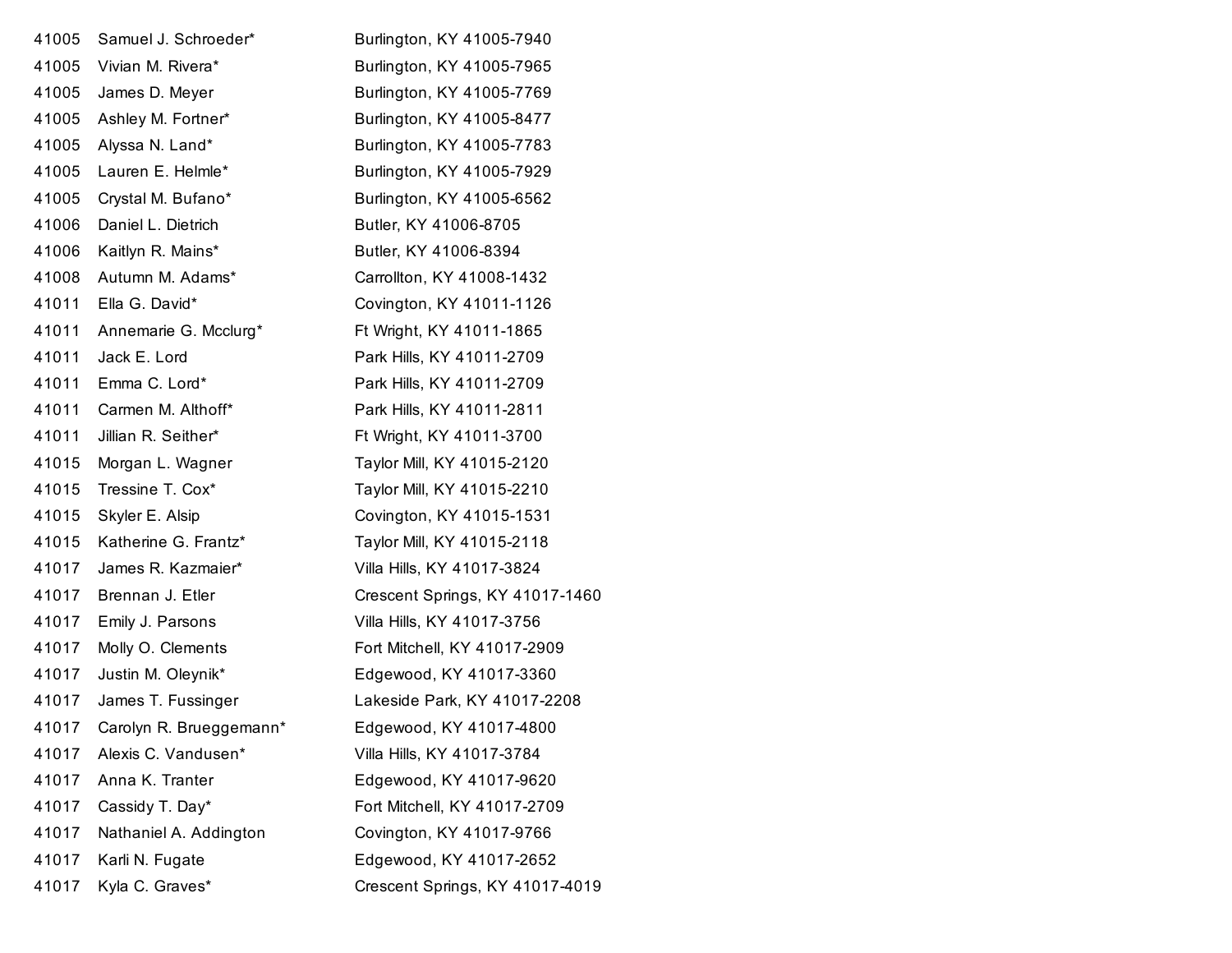| 41017 | Hope L. Evans         | Fort Mitchell, KY 41017-2811    |
|-------|-----------------------|---------------------------------|
| 41017 | Morgan J. Zalla       | Villa Hills, KY 41017-5369      |
| 41017 | Katelyn R. Noll       | Villa Hills, KY 41017-4454      |
| 41017 | Hannah R. Wirth       | Edgewood, KY 41017-3361         |
| 41017 | Olivia L. Marshall    | Fort Mitchell, KY 41017-9674    |
| 41017 | Abby C. Yelton        | Villa Hills, KY 41017-1123      |
| 41017 | Katherine M. Joyce*   | Crestview Hills, KY 41017-2518  |
| 41017 | Liliana M. Olt*       | Crescent Springs, KY 41017-5359 |
| 41017 | Summer Wei            | Ft Mitchell, KY 41017-2825      |
| 41017 | Anna B. Crimmins*     | Fort Mitchell, KY 41017-5638    |
| 41017 | Jessica M. Lee*       | Villa Hills, KY 41017-1125      |
| 41017 | Liza N. Rash*         | Fort Mitchell, KY 41017-5145    |
| 41017 | Kara A. Brunot*       | Edgewood, KY 41017-2635         |
| 41017 | Abigail C. Neltner    | Edgewood, KY 41017-8126         |
| 41018 | Van S. Zing           | Erlanger, KY 41018-2841         |
| 41018 | Margaret T. Fields    | Erlanger, KY 41018-3806         |
| 41018 | Evan D. Molitor       | Erlanger, KY 41018-1606         |
| 41018 | Matthew R. Straeffer  | Erlanger, KY 41018-2671         |
| 41018 | Delanee J. McCormick* | Erlanger, KY 41018-3809         |
| 41018 | Sydney L. Graham*     | Erlanger, KY 41018-2240         |
| 41018 | Gregory K. Long       | Erlanger, KY 41018-2976         |
| 41030 | Peyton E. Perry*      | Crittenden, KY 41030-7531       |
| 41031 | Marshall C. Canupp    | Cynthiana, KY 41031-1333        |
| 41031 | Addison H. Hoskins*   | Cynthiana, KY 41031-5900        |
| 41031 | Emily G. Davis*       | Cynthiana, KY 41031-6987        |
| 41031 | Keelin Northcutt      | Cynthiana, KY 41031-4930        |
| 41033 | Abigail S. Ridener*   | Demossville, KY 41033-9498      |
| 41039 | Kennedy B. Perkins    | Ewing, KY 41039-8204            |
| 41041 | Reanna J. Hester      | Flemingsburg, KY 41041-9279     |
| 41041 | John W. Cox           | Flemingsburg, KY 41041-7915     |
| 41042 | James C. Murray       | Florence, KY 41042-1532         |
| 41042 | Isaac M. Mason*       | Florence, KY 41042-8253         |
| 41042 | Josephine R. Kubala   | Florence, KY 41042-8946         |
|       |                       |                                 |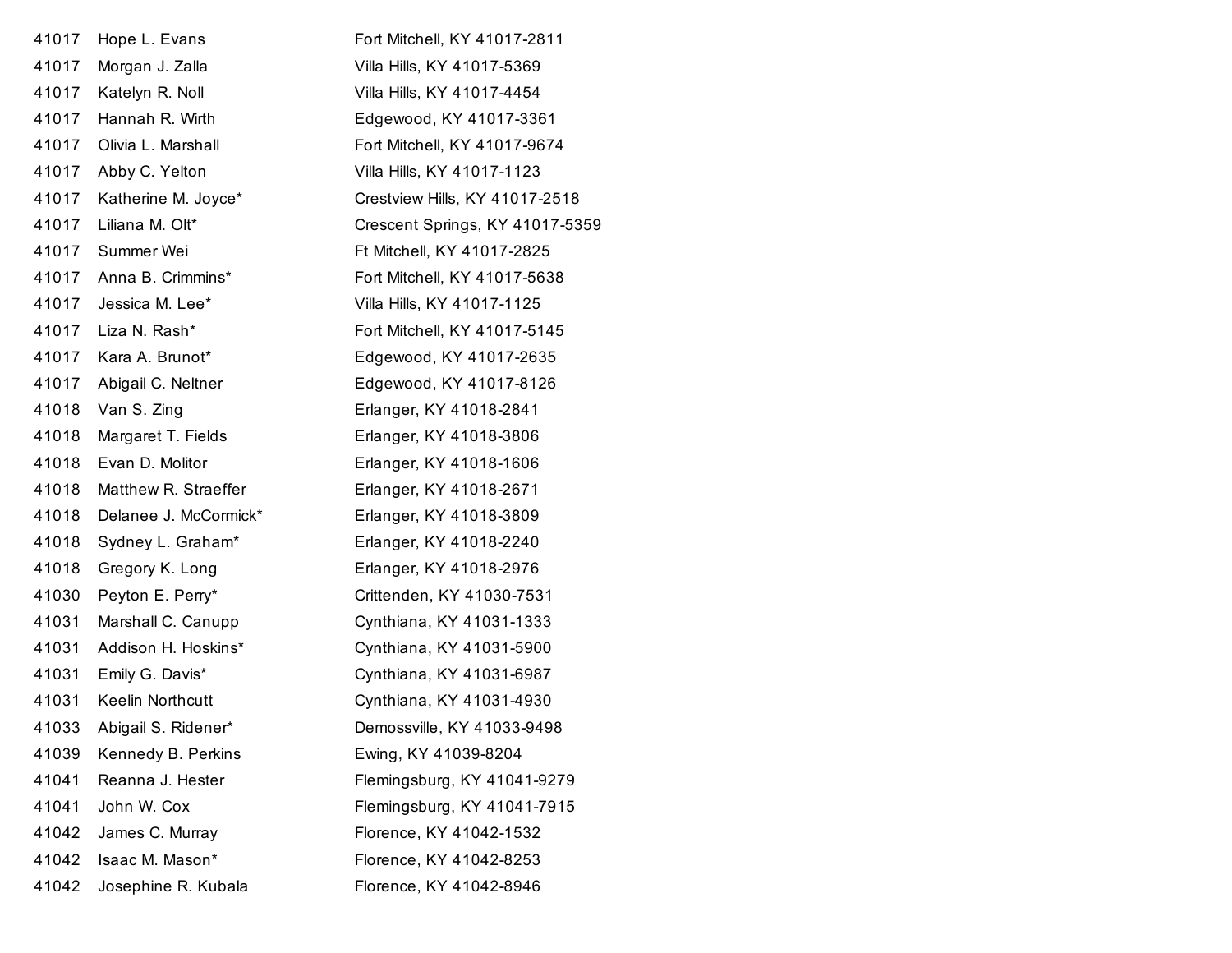| 41042 | Addyson G. Bednar    | Florence, KY 41042-8357     |
|-------|----------------------|-----------------------------|
| 41042 | Sophia G. Jones*     | Florence, KY 41042-7849     |
| 41042 | Elena S. Ley*        | Florence, KY 41042-7782     |
| 41042 | Avery J. Lenihan     | Florence, KY 41042-8403     |
| 41042 | Abigail M. Kubala    | Florence, KY 41042-8946     |
| 41042 | Natashja M. Gentry*  | Florence, KY 41042-7854     |
| 41042 | Claire E. Lusk*      | Florence, KY 41042-7854     |
| 41042 | Samantha G. Hodge*   | Florence, KY 41042-9319     |
| 41042 | Robyn N. Baute*      | Florence, KY 41042-8153     |
| 41042 | Mikayla E. Mattocks  | Florence, KY 41042-2034     |
| 41042 | Tyson D. Stewart     | Florence, KY 41042-4775     |
| 41042 | Emma E. Mcgee*       | Florence, KY 41042-8068     |
| 41042 | Brianna A. Manzella* | Florence, KY 41042-8238     |
| 41042 | Bethany M. Waddey*   | Florence, KY 41042-4716     |
| 41046 | Dylan R. Cobb        | Glencoe, KY 41046-2151      |
| 41048 | Tea C. Jones         | Hebron, KY 41048-7536       |
| 41048 | Aidan G. Stigall*    | Hebron, KY 41048-9659       |
| 41048 | Nishchal Y. Anekere* | Hebron, KY 41048-9188       |
| 41048 | Jessica M. Gruber*   | Hebron, KY 41048-7203       |
| 41048 | Anna J. Gaddie*      | Hebron, KY 41048-9525       |
| 41048 | Olivia L. Swaney*    | Hebron, KY 41048-1108       |
| 41048 | Connor D. Flick*     | Hebron, KY 41048-7209       |
| 41048 | Abigayle M. Bryant   | Hebron, KY 41048-8753       |
| 41048 | Clara D. Dusing*     | Hebron, KY 41048-8623       |
| 41048 | Abigail M. Brewer*   | Hebron, KY 41048-6727       |
| 41048 | Dustin B. Green*     | Hebron, KY 41048-7541       |
| 41048 | Emma M. Keller*      | Hebron, KY 41048-8482       |
| 41051 | Emmalina J. Horn*    | Independence, KY 41051-7721 |
| 41051 | Travis G. White*     | Independence, KY 41051-6925 |
| 41051 | Keegan M. Cundiff*   | Independence, KY 41051      |
| 41051 | Aubrey K. Nipper*    | Independence, KY 41051-9268 |
| 41051 | Lexie E. Patton*     | Independence, KY 41051-7599 |
| 41051 | Anna M. Spenlau*     | Independence, KY 41051-6944 |
|       |                      |                             |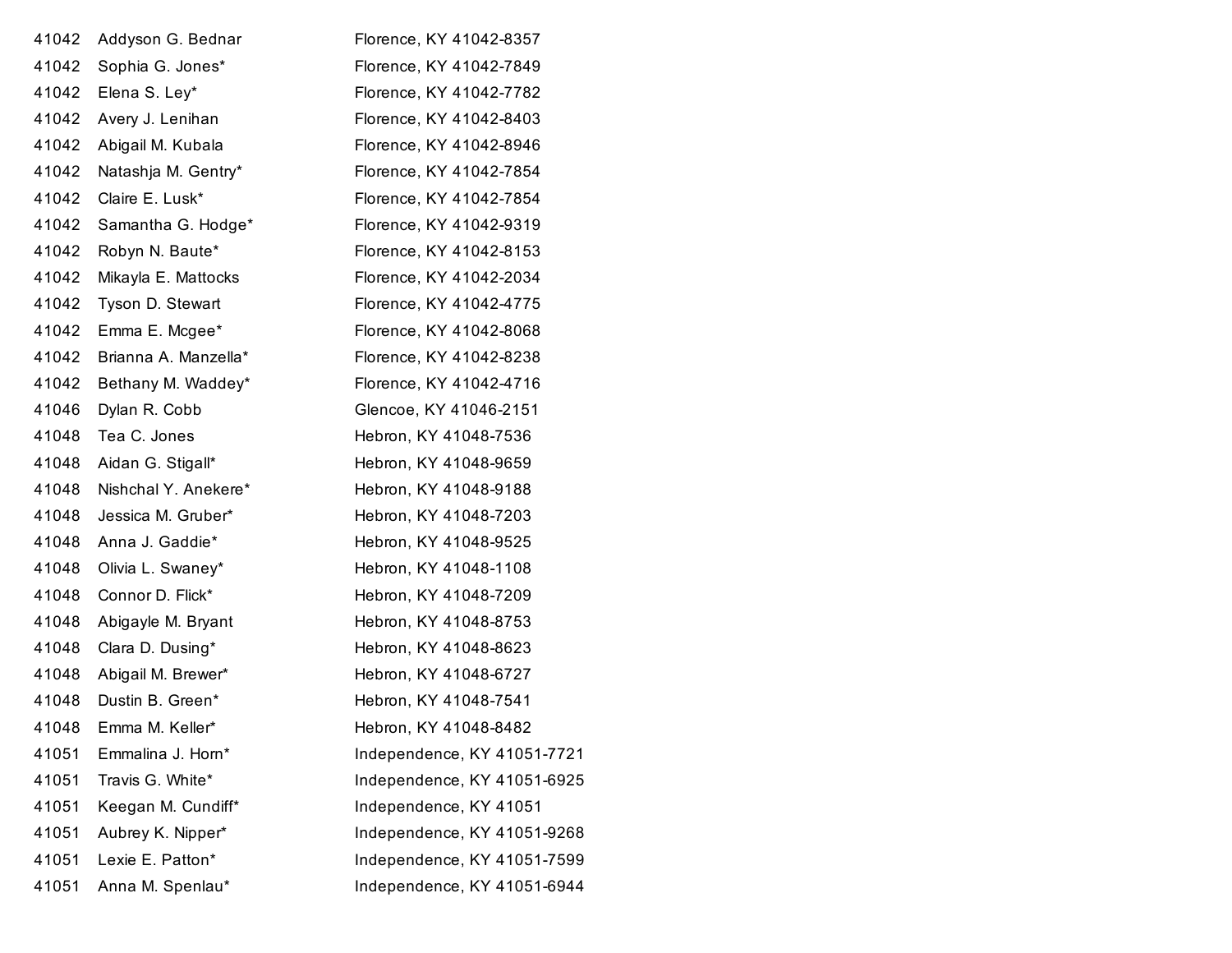| 41051 | Sydney L. Fisk*      | Independence, KY 41051-9302     |
|-------|----------------------|---------------------------------|
| 41056 | Rachel M. Payne*     | Maysville, KY 41056-8458        |
| 41056 | Anna M. Porter*      | Maysville, KY 41056-8478        |
| 41056 | Kaleigh E. Zeigler   | Maysville, KY 41056-8685        |
| 41063 | Sadie J. Sand*       | Morning View, KY 41063-8753     |
| 41063 | Victoria N. Iles*    | Morning View, KY 41063-8764     |
| 41071 | Sarah M. Krebs*      | Southgate, KY 41071-2858        |
| 41071 | Paul D. Maxwell      | Newport, KY 41071-2044          |
| 41073 | Austin J. Hazeres*   | Bellevue, KY 41073-1525         |
| 41075 | Jenna C. Sower*      | Fort Thomas, KY 41075-1619      |
| 41075 | Mary C. Redden*      | Fort Thomas, KY 41075-1622      |
| 41075 | Tessa N. Killen*     | Fort Thomas, KY 41075-1928      |
| 41075 | Emily M. Yeager*     | Fort Thomas, KY 41075-1037      |
| 41075 | Natalie M. Shearman  | Fort Thomas, KY 41075-2113      |
| 41075 | Isabella B. Moses*   | Fort Thomas, KY 41075-1900      |
| 41075 | Kierigan N. Bailey*  | Fort Thomas, KY 41075-2422      |
| 41075 | Jack T. Yeager       | Fort Thomas, KY 41075-1037      |
| 41075 | Sarah J. Ganote*     | Fort Thomas, KY 41075-2029      |
| 41075 | Emily E. Bunning*    | Fort Thomas, KY 41075-1009      |
| 41076 | Grace Z. Meiser*     | Wilder, KY 41076-1472           |
| 41076 | Natalie J. Sampson   | Highland Heights, KY 41076-1339 |
| 41076 | Sydney O. McKinney   | Cold Spring, KY 41076-8716      |
| 41080 | Dillon R. Bessler    | Petersburg, KY 41080-9330       |
| 41091 | Mikayla F. Mann      | Union, KY 41091-7686            |
| 41091 | Emma E. Muehlenkamp* | Union, KY 41091-8505            |
| 41091 | Christian F. Straub* | Union, KY 41091-7682            |
| 41091 | Allen Lin*           | Union, KY 41091-6932            |
| 41091 | Megan E. Hesse*      | Union, KY 41091-1290            |
| 41091 | Mary E. Kirby*       | Union, KY 41091-9558            |
| 41091 | Andrew W. Trapp*     | Union, KY 41091-7817            |
| 41091 | Sydney J. Bosway*    | Union, KY 41091-7450            |
| 41091 | Taylor M. Ford       | Union, KY 41091-9262            |
| 41091 | Kyara L. Bane        | Union, KY 41091-7008            |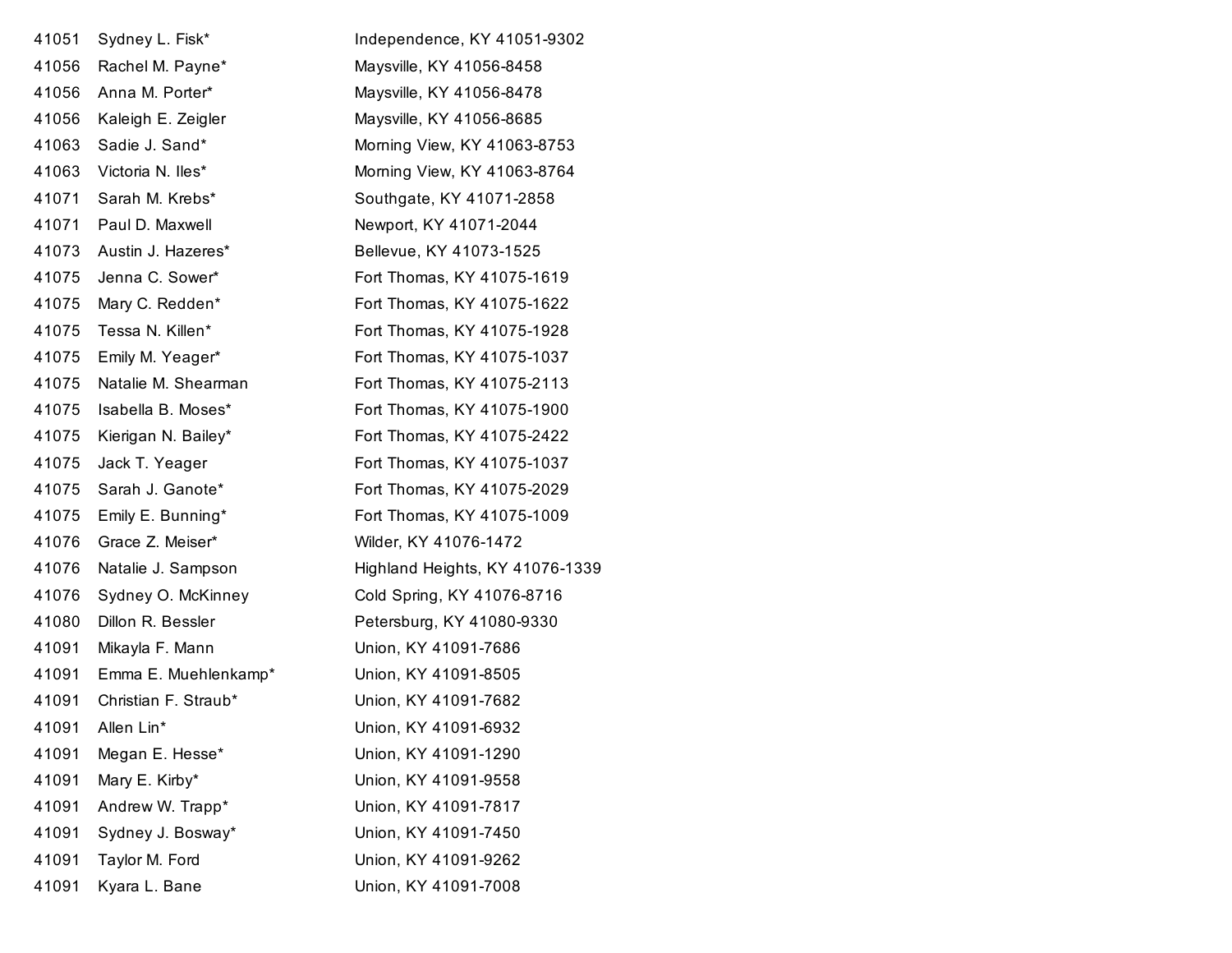| 41091 | Carelynn E. Hartmann*  | Union, KY 41091-3200        |
|-------|------------------------|-----------------------------|
| 41091 | Brooke E. Jacobs       | Union, KY 41091-8668        |
| 41091 | Kaleb E. Workman       | Union, KY 41091-8686        |
| 41091 | Wade A. Yates          | Union, KY 41091-8286        |
| 41091 | Kentaro Kawata*        | Union, KY 41091-7562        |
| 41091 | Brieauna E. Lacombe    | Union, KY 41091-8614        |
| 41092 | Andrew R. Brooks       | Verona, KY 41092-9313       |
| 41092 | Julia E. Rice*         | Verona, KY 41092-9304       |
| 41092 | Ellie K. Rice*         | Verona, KY 41092-9304       |
| 41093 | Devin L. Watson*       | Wallingford, KY 41093-7908  |
| 41094 | Kylie A. Howard*       | Walton, KY 41094-7007       |
| 41094 | Elizabeth G. Sandlin*  | Walton, KY 41094-8731       |
| 41094 | Abigail C. Daly*       | Walton, KY 41094-1005       |
| 41094 | Elliott P. Crouch      | Walton, KY 41094            |
| 41094 | Kayla B. Krohman*      | Walton, KY 41094-8738       |
| 41094 | Tristan J. Fuchs*      | Walton, KY 41094-7835       |
| 41094 | Ethan C. Crouch*       | Walton, KY 41094-1214       |
| 41097 | Emily D. Borish*       | Williamstown, KY 41097-4844 |
| 41097 | Kendall E. Clemons*    | Williamstown, KY 41097-7205 |
| 41098 | Mallory B. Hardesty*   | Worthville, KY 41098-9159   |
| 41102 | Hannah E. Laney*       | Ashland, KY 41102-6062      |
| 41143 | Nathaniel W. Gillispie | Grayson, KY 41143-7583      |
| 41143 | Shane Salley           | Grayson, KY 41143-7037      |
| 41143 | Samuel C. Sherrard*    | Grayson, KY 41143-1085      |
| 41144 | Sarah K. Boyles        | Greenup, KY 41144-8720      |
| 41164 | Caitlyn G. Bledsoe     | Olive Hill, KY 41164-7424   |
|       | 41183 Brooklyn J. Fox  | Worthington, KY 41183       |
| 41230 | Adrianna R. Burchett   | Louisa, KY 41230-7148       |
| 41230 | Mia G. West            | Louisa, KY 41230-6529       |
| 41301 | Cameron G. Caskey      | Campton, KY 41301-9126      |
| 41360 | Caitlyn C. Hollon*     | Pine Ridge, KY 41360-8026   |
| 41397 | Hannah J. Ross*        | Zoe, KY 41397               |
| 41540 | Hannah D. Bevins       | Lick Creek, KY 41540-0262   |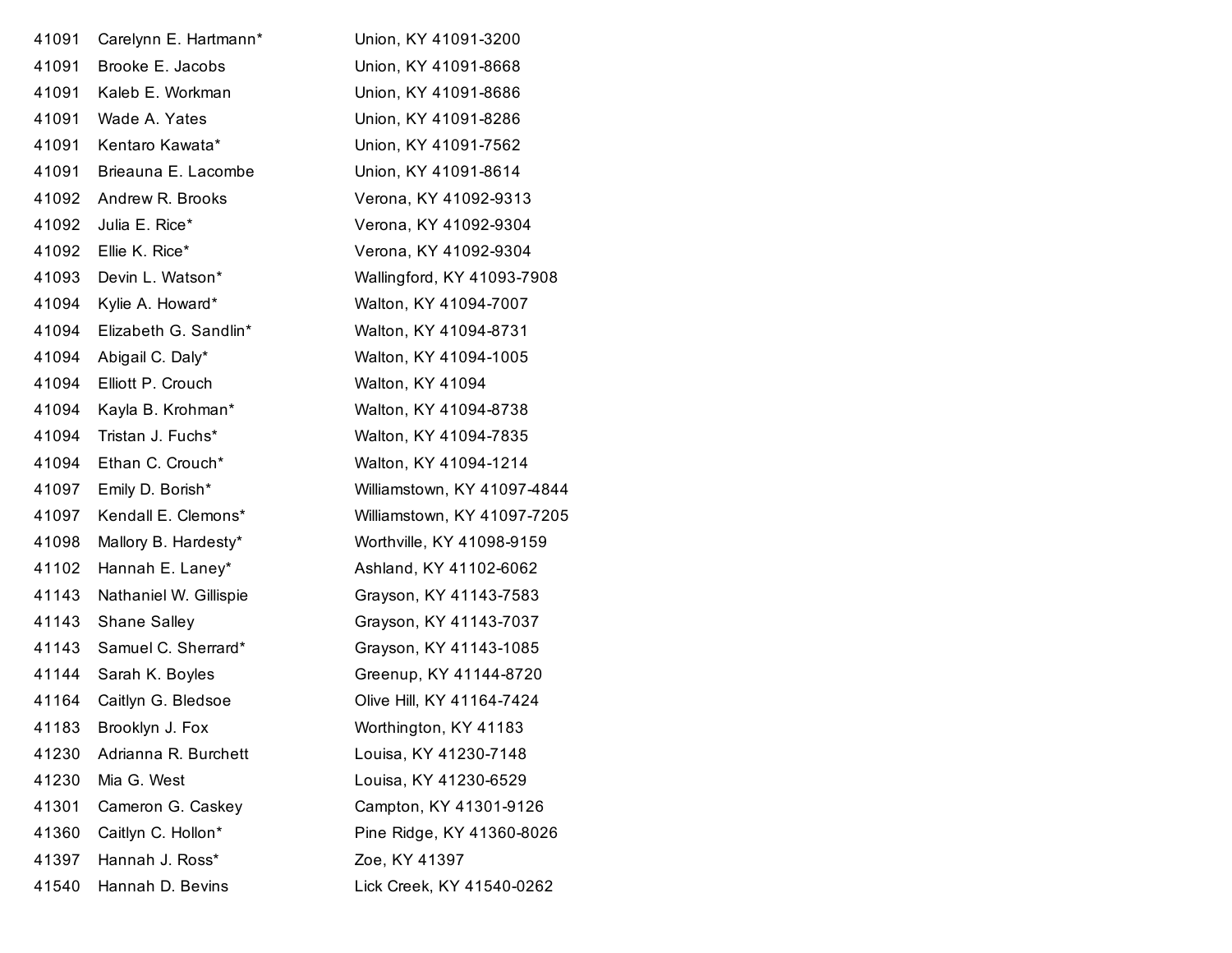| 41558 | Katie E. Compton*           | Ransom, KY 41558-8424       |
|-------|-----------------------------|-----------------------------|
| 41558 | Scarlett J. Compton         | Ransom, KY 41558-8424       |
| 41603 | Lucy E. Rosys*              | Banner, KY 41603-8902       |
| 41653 | Angelo Matthew M. Pimienta* | Prestonsburg, KY 41653-1276 |
| 41702 | Richard S. Engle*           | Hazard, KY 41702-1931       |
| 41719 | Amanda Campbell             | Bonnyman, KY 41719-8756     |
| 41719 | Chezney S. Boothe*          | Bonnyman, KY 41719-0485     |
| 41722 | Dakota R. Smith             | Bulan, KY 41722-0597        |
| 41754 | Colby R. Colwell*           | Krypton, KY 41754-9041      |
| 41822 | Kole M. Ingram*             | Hindman, KY 41822-1548      |
| 42001 | Peighton E. Wix*            | Paducah, KY 42001-8852      |
| 42001 | Samuel C. Bell              | Paducah, KY 42001-8668      |
| 42001 | Amber N. Zimmerman*         | Paducah, KY 42001-5432      |
| 42001 | Ellie L. Neckel*            | Paducah, KY 42001-9644      |
| 42001 | Evan M. Huber*              | Paducah, KY 42001-8807      |
| 42001 | Cassandra D. Twardoski*     | Paducah, KY 42001-5937      |
| 42001 | Kaelin M. Rowell*           | Paducah, KY 42001-5413      |
| 42001 | Abigail M. Beth*            | Paducah, KY 42001-9199      |
| 42001 | Rayleigh S. Wix*            | Paducah, KY 42001-8852      |
| 42001 | Hope E. Eason*              | Paducah, KY 42001-6007      |
| 42001 | Emily A. Dew                | Paducah, KY 42001-8805      |
| 42001 | Makalynn E. Green           | Paducah, KY 42001-9235      |
| 42003 | Kristina Lee P. Mosley      | Paducah, KY 42003-0965      |
| 42003 | Caroline G. Barrow*         | Paducah, KY 42003-8732      |
| 42003 | Jamisen B. Abernathy*       | Paducah, KY 42003-9245      |
| 42003 | Olivia K. Ellis*            | Paducah, KY 42003-1369      |
| 42003 | Megan O. Morrow*            | Paducah, KY 42003-8885      |
| 42003 | Emily K. Ellegood*          | Paducah, KY 42003           |
| 42003 | Kendall R. McLean*          | Paducah, KY 42003-5727      |
| 42003 | Hannah R. Ferrell           | Paducah, KY 42003-1366      |
| 42003 | Allison N. Kirk*            | Paducah, KY 42003-2110      |
| 42003 | Baylee R. Mcmanus*          | Paducah, KY 42003-5757      |
| 42003 | Evelyn G. Dukes             | Paducah, KY 42003-8774      |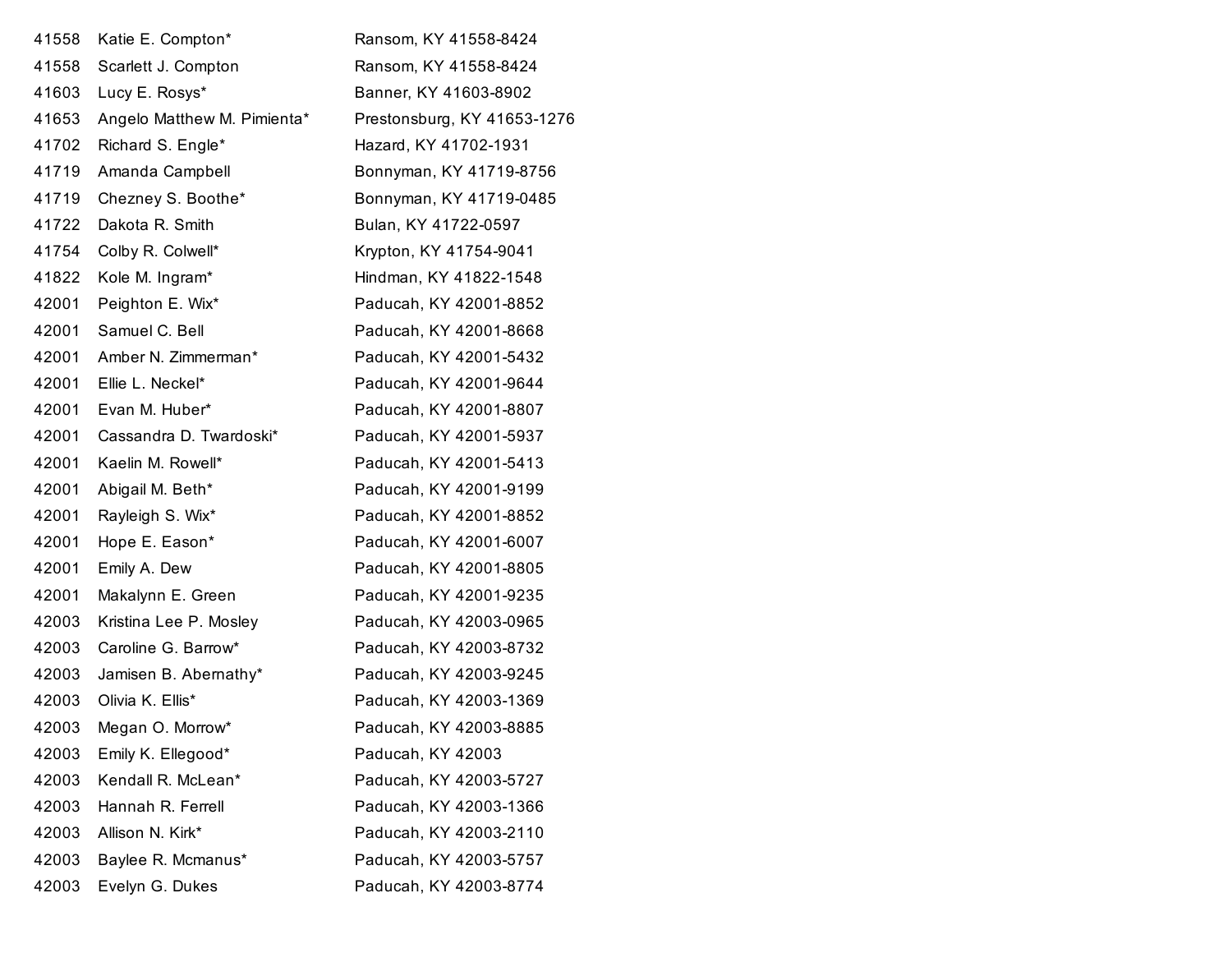| 42020 | William T. Miller       | Almo, KY 42020-9474         |
|-------|-------------------------|-----------------------------|
| 42023 | Albert D. Terry*        | Bardwell, KY 42023-8916     |
| 42025 | Abbagale M. Mullinax    | Benton, KY 42025-7803       |
| 42025 | Christine G. Cole       | Benton, KY 42025-5728       |
| 42025 | Matthew D. Hilbrecht*   | Benton, KY 42025-6063       |
| 42025 | Gabrielle N. Gibbs*     | Benton, KY 42025-5580       |
| 42025 | Megan R. Fiessinger*    | Benton, KY 42025-5446       |
| 42025 | Mark A. Meyer           | Benton, KY 42025-6924       |
| 42025 | Logan G. Kauffman       | Benton, KY 42025-6817       |
| 42027 | Daly E. Moore           | Boaz, KY 42027-9662         |
| 42027 | Hanna E. Brookshire*    | Boaz, KY 42027-8505         |
| 42027 | Cole A. Kidd*           | Boaz, KY 42027-9661         |
| 42027 | Aubrey M. Morse         | Boaz, KY 42027-8471         |
| 42029 | Jaylin L. Beavers       | Calvert City, KY 42029-8682 |
| 42029 | Hope K. Riley           | Calvert City, KY 42029-9014 |
| 42029 | Sydney K. Mott*         | Calvert City, KY 42029-7616 |
| 42029 | Hadley D. Pagel         | Calvert City, KY 42029-7822 |
| 42029 | Katelyn E. Hurst*       | Calvert City, KY 42029-7729 |
| 42031 | Emma K. Harris          | Clinton, KY 42031-9145      |
| 42038 | Sarah M. Spurlock       | Eddyville, KY 42038-8149    |
| 42038 | Abbie N. Fair           | Eddyville, KY 42038-7595    |
| 42040 | Barrett P. Mullins*     | Farmington, KY 42040-9173   |
| 42041 | Zoie P. Brown*          | Fulton, KY 42041-1230       |
| 42048 | Kalynn R. Forsythe      | Hardin, KY 42048-9421       |
| 42048 | Luke E. Wohlfarth       | Hardin, KY 42048-9260       |
| 42049 | Kendall R. Wheeler      | Hazel, KY 42049-8936        |
| 42050 | Daisy K. Major*         | Hickman, KY 42050-7204      |
| 42051 | Hannah L. Cope          | Hickory, KY 42051-9430      |
| 42053 | Brittany E. Powers-Gray | Kevil, KY 42053-8846        |
| 42053 | Matthew A. Record       | Kevil, KY 42053-9216        |
| 42053 | Adam M. Wright          | Kevil, KY 42053-8500        |
| 42053 | Daniel G. Record        | Kevil, KY 42053-9216        |
| 42053 | Chloe D. Irvin*         | Kevil, KY 42053-8899        |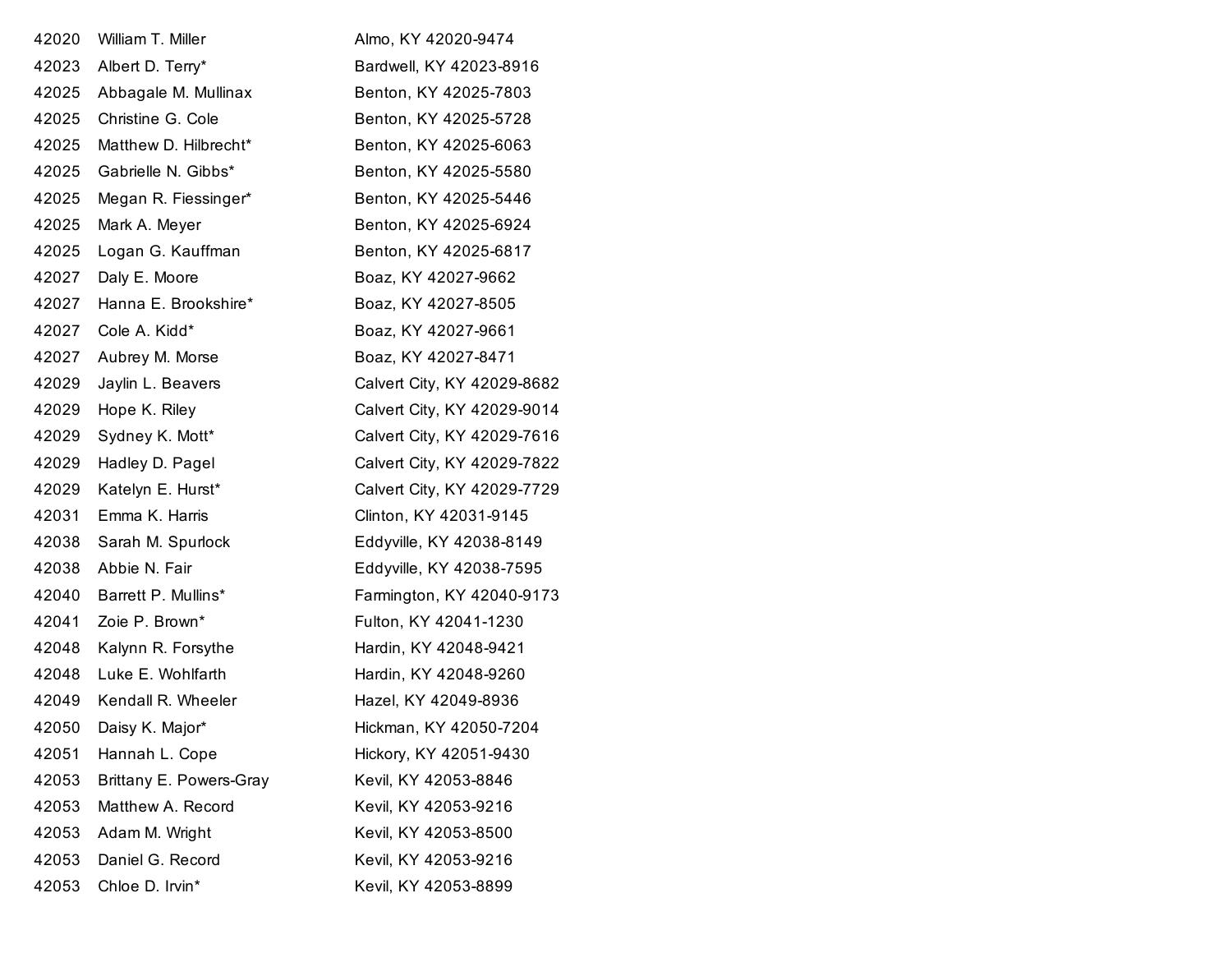| 42053 | Anna G. Thompson*       | Kevil, KY 42053-9364        |
|-------|-------------------------|-----------------------------|
| 42064 | Simon G. Shepard*       | Marion, KY 42064-6426       |
| 42064 | Riley L. Summers*       | Marion, KY 42064-7041       |
| 42064 | Meredith K. Evans*      | Marion, KY 42064-0191       |
| 42064 | Jessie F. Potter        | Marion, KY 42064-1324       |
| 42064 | Jenna A. Potter         | Marion, KY 42064-1324       |
| 42064 | Kyron S. Hicks*         | Marion, KY 42064-8170       |
| 42064 | Douglas A. Conger       | Marion, KY 42064-1811       |
| 42066 | James M. Carter         | Mayfield, KY 42066-9006     |
| 42066 | Elizabeth A. Hilbrecht* | Mayfield, KY 42066-4415     |
| 42066 | Aisha J. Madera*        | Mayfield, KY 42066-3714     |
| 42066 | Ethan J. Jenkins*       | Mayfield, KY 42066-4508     |
| 42066 | Marley C. Mathis        | Mayfield, KY 42066-4965     |
| 42066 | Jackson R. Purcell*     | Mayfield, KY 42066-6567     |
| 42066 | Natalie E. Heath        | Mayfield, KY 42066-3723     |
| 42066 | Haven L. Pitts          | Mayfield, KY 42066-4973     |
| 42066 | Madisyn B. Braden       | Mayfield, KY 42066-6130     |
| 42071 | Gwyneth G. Gesler       | Murray, KY 42071-2720       |
| 42071 | Rose T. Donnelly        | Murray, KY 42071-2221       |
| 42071 | Apirada Chetawatee      | Murray, KY 42071-4317       |
| 42071 | Chaney M. Robinson*     | Murray, KY 42071-7655       |
| 42071 | Laurel M. Johnston*     | Murray, KY 42071-3333       |
| 42071 | Jamison M. Moorehead    | Murray, KY 42071-3057       |
| 42071 | Elizabeth S. Mcclain*   | Murray, KY 42071-2709       |
| 42071 | Avery A. Wilmurth*      | Murray, KY 42071-9460       |
| 42071 | Allison A. Schornak*    | Murray, KY 42071-8801       |
| 42071 | Abigail E. Boike*       | Murray, KY 42071-4662       |
| 42071 | Ryan A. Messenger*      | Murray, KY 42071-2347       |
| 42081 | Raven S. McGregor*      | Smithland, KY 42081-9113    |
| 42086 | Taylor A. Puckett       | West Paducah, KY 42086-9870 |
| 42086 | Alex P. Schlei*         | West Paducah, KY 42086-9852 |
| 42086 | Justin C. Goins*        | West Paducah, KY 42086-9439 |
| 42086 | Macie J. Dowell         | West Paducah, KY 42086-9766 |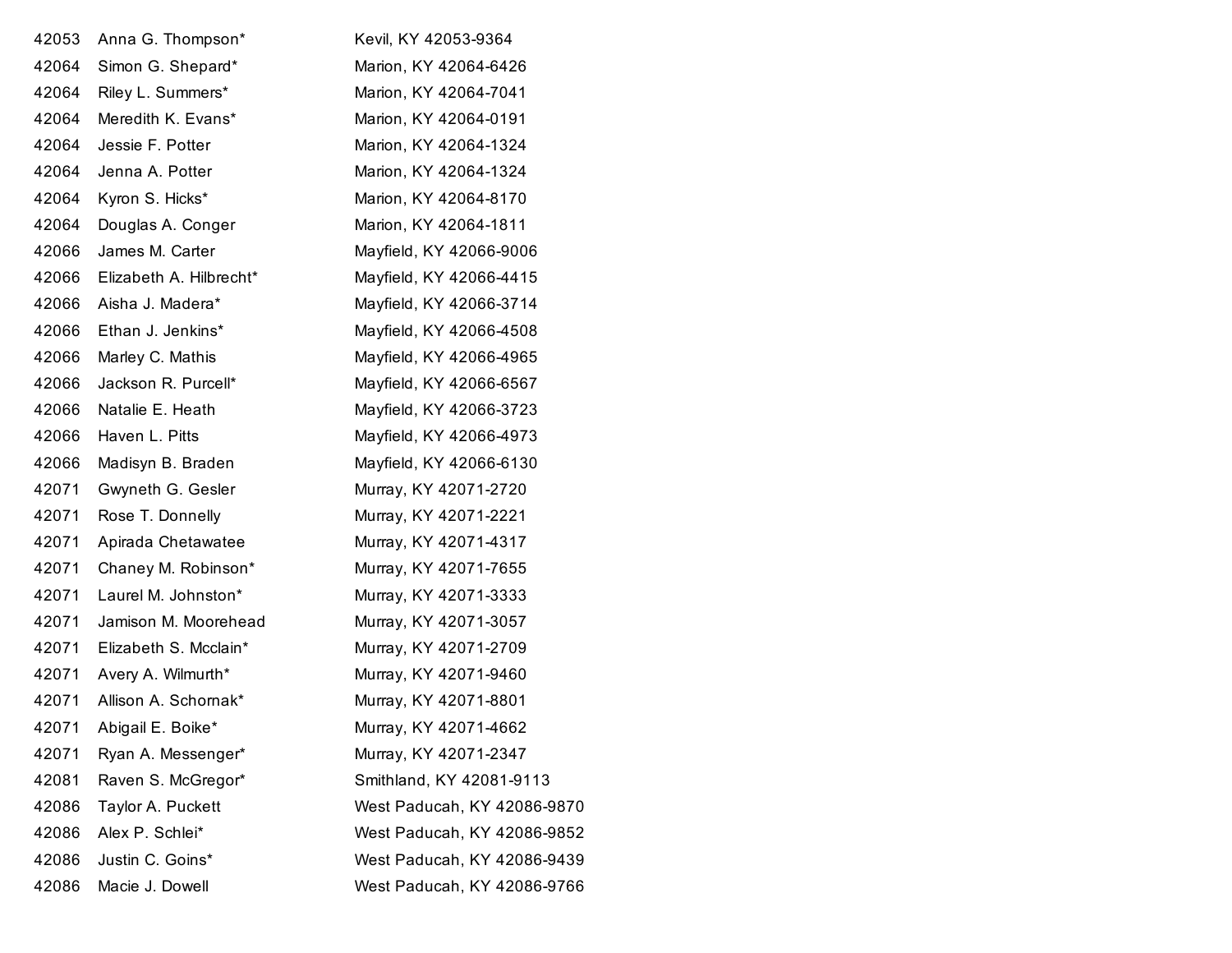| 42086 | Shelby D. Stephens* | West Paducah, KY 42086-9711 |
|-------|---------------------|-----------------------------|
| 42120 | Bailee E. Thomas    | Adolphus, KY 42120-8784     |
| 42120 | Jae L. Mcreynolds*  | Adolphus, KY 42120-8762     |
| 42120 | Jerica R. Eaton     | Adolphus, KY 42120-8719     |
| 42120 | Mason B. Towery*    | Adolphus, KY 42120-9784     |
| 42120 | Jordan M. Charlton  | Adolphus, KY 42120-9720     |
| 42120 | Sarah E. Walkup*    | Adolphus, KY 42120-9762     |
| 42123 | Taylor B. Kinslow*  | Austin, KY 42123-9721       |
| 42127 | Courtney N. Ragle   | Cave City, KY 42127-8714    |
| 42127 | Joe C. Gossett      | Cave City, KY 42127-8829    |
| 42127 | Taylor D. Murphy*   | Cave City, KY 42127-9326    |
| 42127 | Kaytie A. Coomer    | Cave City, KY 42127-8723    |
| 42127 | Lyndsey T. Kingrey  | Cave City, KY 42127-9105    |
| 42127 | Caitlyn J. Nunn*    | Cave City, KY 42127-8959    |
| 42127 | Jocelyn A. Fauber   | Cave City, KY 42127-9239    |
| 42127 | Lindsey N. Cloyd*   | Cave City, KY 42127-9375    |
| 42127 | Grayson C. Tutt*    | Cave City, KY 42127-9432    |
| 42129 | Bailee R. Garrett*  | Edmonton, KY 42129-7523     |
| 42129 | Summer A. Shirley   | Edmonton, KY 42129-8029     |
| 42129 | Mary G. Piercy*     | Edmonton, KY 42129-8186     |
| 42129 | Kaitlyn L. Harris   | Edmonton, KY 42129-8921     |
| 42129 | Lindsey D. Duvall   | Edmonton, KY 42129-0043     |
| 42129 | Ethan D. Bates*     | Edmonton, KY 42129-8903     |
| 42129 | Gracie A. Tucker*   | Edmonton, KY 42129-8214     |
| 42129 | Will D. Pemberton   | Edmonton, KY 42129-0473     |
| 42129 | Kylan Bolm*         | Edmonton, KY 42129-8515     |
| 42129 | Kristin M. Dale     | Edmonton, KY 42129-8871     |
| 42129 | Gunnar C. Word*     | Edmonton, KY 42129-9039     |
| 42129 | Jordan M. Crist*    | Edmonton, KY 42129-8305     |
| 42129 | Dillon L. Syra      | Edmonton, KY 42129-7837     |
| 42129 | Trevor K. Fields*   | Edmonton, KY 42129-9594     |
| 42129 | Kara B. Shive       | Edmonton, KY 42129-0245     |
| 42131 | Sydney B. Ballard   | Etoile, KY 42131-8907       |
|       |                     |                             |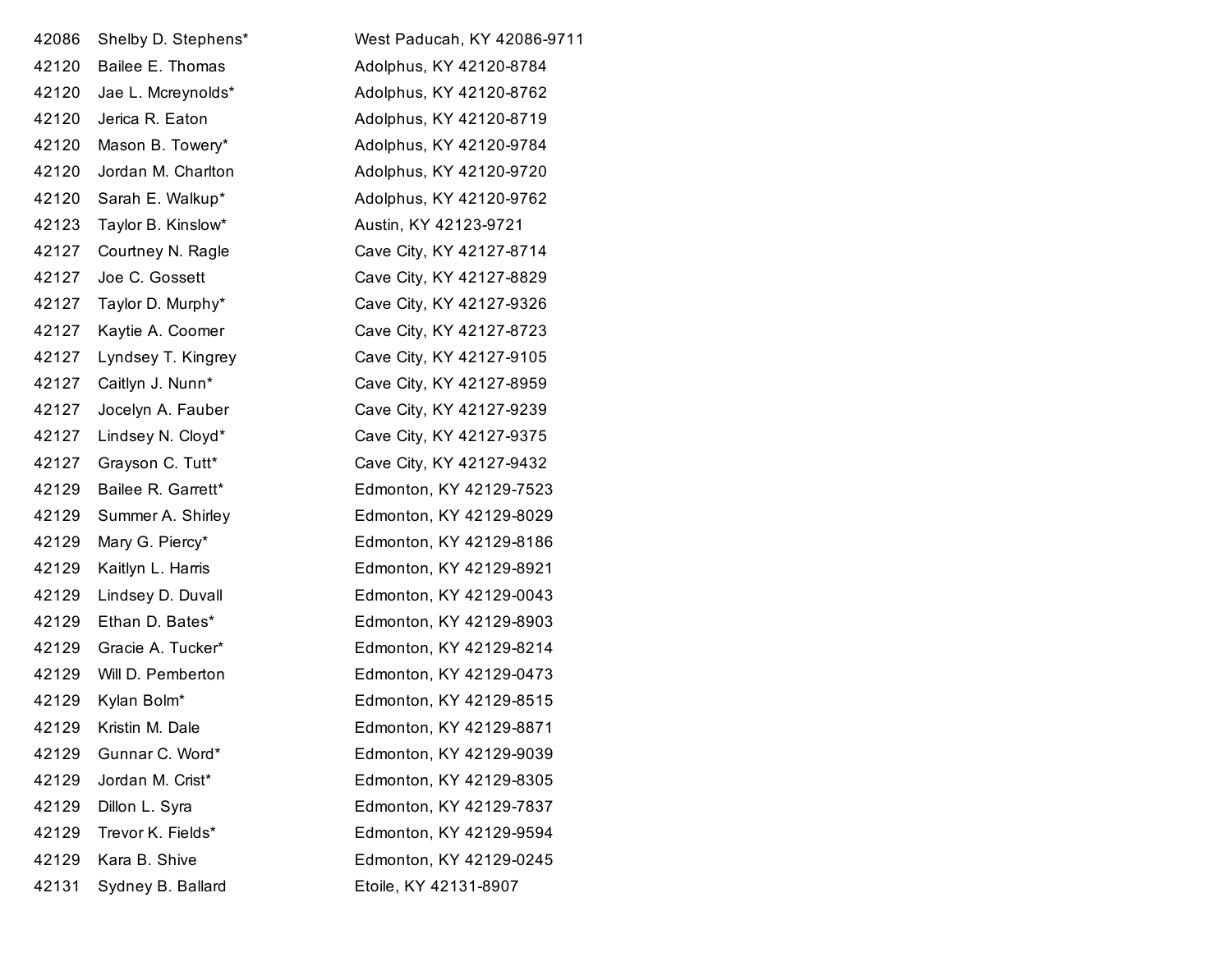| 42133 | Sophia Wielawski*     | Fountain Run, KY 42133-7938 |
|-------|-----------------------|-----------------------------|
| 42133 | Caroline R. Jones     | Fountain Run, KY 42133-9400 |
| 42134 | Alexa K. Perdue       | Franklin, KY 42134-5412     |
| 42134 | Paiten H. Bush        | Franklin, KY 42134-1969     |
| 42134 | Madison F. Gregory    | Franklin, KY 42134-1038     |
| 42134 | Evan G. Phillips      | Franklin, KY 42134-7174     |
| 42134 | Carra F. Chaney*      | Franklin, KY 42134-8546     |
| 42134 | Corey A. Kendall*     | Franklin, KY 42134-2136     |
| 42134 | Isabela Tomas Alonso* | Franklin, KY 42134-9215     |
| 42134 | Deacon A. Knievel     | Franklin, KY 42134-2010     |
| 42134 | Jacob T. Brown*       | Franklin, KY 42134-8017     |
| 42134 | Tori N. Langman*      | Franklin, KY 42134-8792     |
| 42134 | Dennis R. Brown       | Franklin, KY 42134-5750     |
| 42134 | Logan A. Lacouture    | Franklin, KY 42134-2522     |
| 42134 | Laura A. Tomas        | Franklin, KY 42134-1145     |
| 42134 | Tamia M. Lovan        | Franklin, KY 42134-2026     |
| 42134 | Dawson L. Owens       | Franklin, KY 42134-7658     |
| 42134 | Olivia F. Alsup*      | Franklin, KY 42134-1152     |
| 42134 | Alec H. Chamberlain*  | Franklin, KY 42134-8788     |
| 42134 | Jeaninia E. Mitchell  | Franklin, KY 42134-8434     |
| 42134 | Jack P. Randolph*     | Franklin, KY 42134-8465     |
| 42134 | Matthew C. Harvey     | Franklin, KY 42134-5138     |
| 42134 | Jack R. Dobbs*        | Franklin, KY 42134-2204     |
| 42134 | Amara D. Alford*      | Franklin, KY 42134-8408     |
| 42134 | Lindsay E. Murray*    | Franklin, KY 42134-1007     |
| 42134 | Sarah E. Smith        | Franklin, KY 42134-9146     |
| 42134 | Natalie J. McAbee     | Franklin, KY 42134-5018     |
| 42134 | Madalyn E. Squires    | Franklin, KY 42134-8900     |
| 42134 | James D. Wallace      | Franklin, KY 42134-6206     |
| 42134 | Dawson L. Knight*     | Franklin, KY 42134-1914     |
| 42134 | Savannah L. Crisp     | Franklin, KY 42134-7052     |
| 42134 | Georgia Woodall*      | Franklin, KY 42134-2204     |
| 42134 | Kaitlyn M. Kilburn    | Franklin, KY 42134-9632     |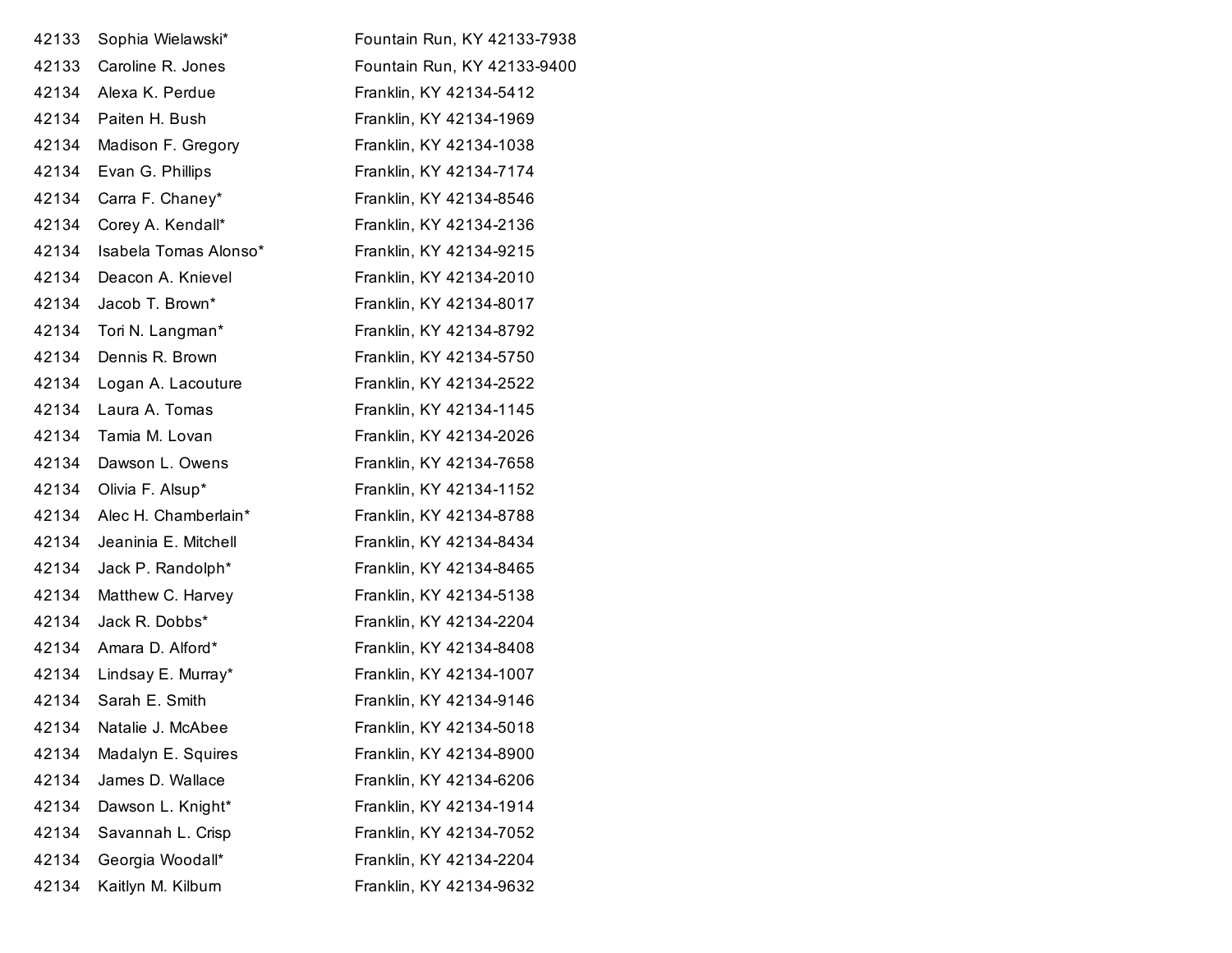| 42134 | Hunter C. Owens*      | Franklin, KY 42134-5228 |
|-------|-----------------------|-------------------------|
| 42134 | Lauren A. Trout*      | Franklin, KY 42134-5745 |
| 42134 | Kerston B. Raines     | Franklin, KY 42134-5017 |
| 42134 | Katie B. Suddarth     | Franklin, KY 42134-2411 |
| 42134 | Alyssa M. Putman*     | Franklin, KY 42134-7003 |
| 42134 | Timberly D. Holmes*   | Franklin, KY 42134-1959 |
| 42134 | Anthony D. Burr       | Franklin, KY 42134-1427 |
| 42134 | Ty'Asia N. Partinger  | Franklin, KY 42134-2324 |
| 42134 | Christian Cline*      | Franklin, KY 42134-1958 |
| 42134 | Mackenzie A. Fleming* | Franklin, KY 42134-6206 |
| 42134 | Tessa D. Holmes*      | Franklin, KY 42134-1959 |
| 42134 | Alissa A. Weaver*     | Franklin, KY 42134-9111 |
| 42134 | Jacob K. Konow        | Franklin, KY 42134-6504 |
| 42134 | Cameron H. Janes*     | Franklin, KY 42134-2412 |
| 42134 | Essie G. Guerra*      | Franklin, KY 42134-1316 |
| 42134 | Marcella L. Doran     | Franklin, KY 42134-6692 |
| 42134 | Kaysten P. Thomas*    | Franklin, KY 42134-9606 |
| 42134 | Natalie J. Morgan*    | Franklin, KY 42134-2108 |
| 42134 | Benjamin N. Hall*     | Franklin, KY 42134-1437 |
| 42134 | Seth Williams*        | Franklin, KY 42134-8388 |
| 42134 | Matthew A. Bishop     | Franklin, KY 42134-1914 |
| 42134 | Addison R. McDermott* | Franklin, KY 42134-1602 |
| 42134 | Dru K. Knight*        | Franklin, KY 42134-9632 |
| 42135 | Bailey E. Buckner*    | Franklin, KY 42135-2804 |
| 42135 | Anne R. Forshee*      | Franklin, KY 42135-0058 |
| 42140 | Landon K. Stinson*    | Gamaliel, KY 42140-9214 |
| 42140 | Cally S. Harlin*      | Gamaliel, KY 42140-8805 |
| 42141 | Karly K. Murphy       | Glasgow, KY 42141-8061  |
| 42141 | Hallie F. Beals       | Glasgow, KY 42141-7097  |
| 42141 | Stephen M. Howard     | Glasgow, KY 42141-1423  |
| 42141 | Jama S. Maldonado*    | Glasgow, KY 42141-1253  |
| 42141 | Benjamin A. Meredith  | Glasgow, KY 42141-4100  |
| 42141 | Justin O. Coop*       | Glasgow, KY 42141-3025  |
|       |                       |                         |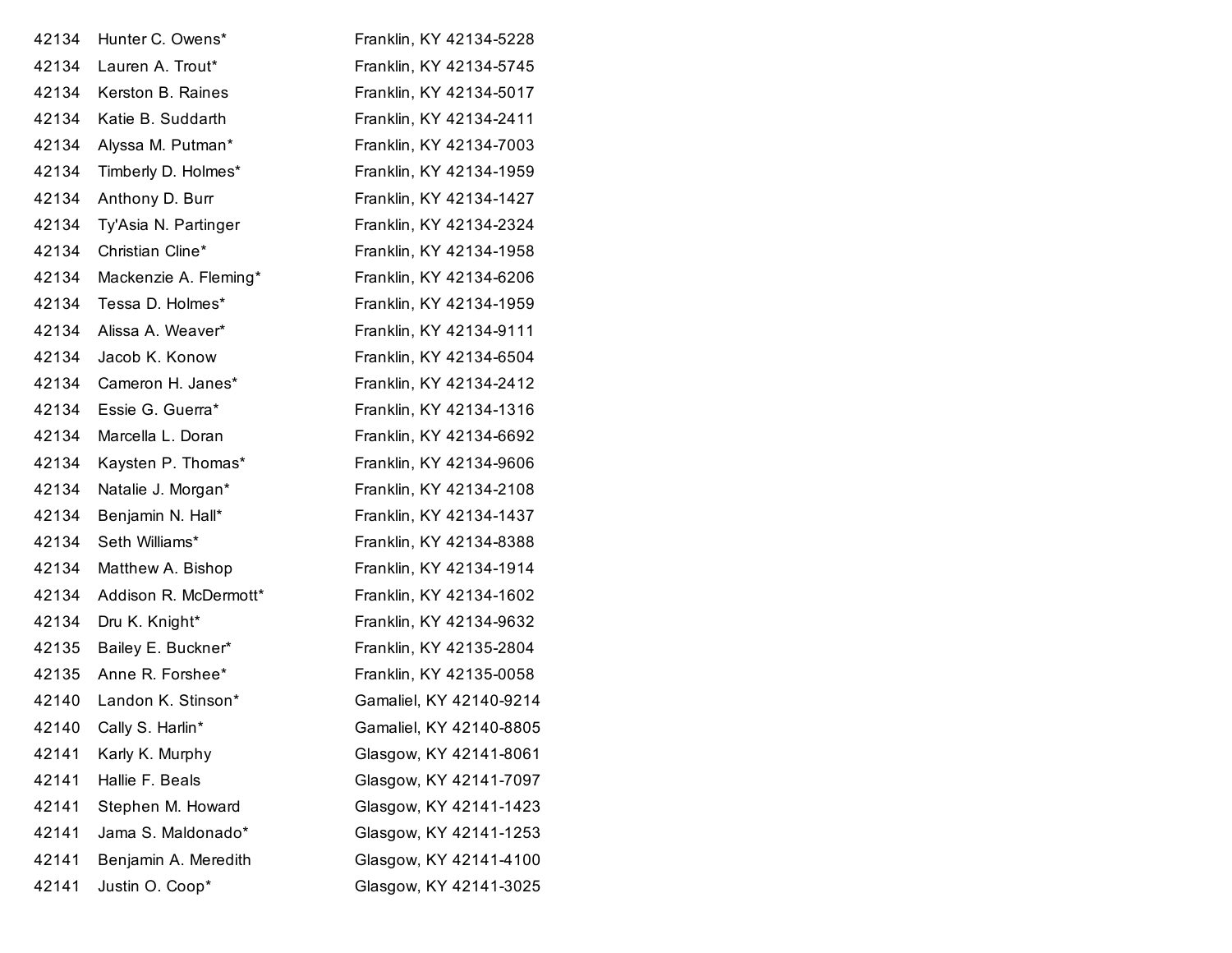| Thomas M. Houchens*   | Glasgow, KY 42141-1200 |
|-----------------------|------------------------|
| Isaiah L. Beauchamp*  | Glasgow, KY 42141-9437 |
| Jessica L. Blevins    | Glasgow, KY 42141-9442 |
| Lauren B. Hammer*     | Glasgow, KY 42141-8784 |
| Chloe R. Madison      | Glasgow, KY 42141-7504 |
| Brandon T. Reed       | Glasgow, KY 42141-9038 |
| Leah C. Jessee*       | Glasgow, KY 42141-7873 |
| Fallon A. Byrnes      | Glasgow, KY 42141-8818 |
| Breanna F. Childress  | Glasgow, KY 42141-8802 |
| Noah L. Smiley*       | Glasgow, KY 42141-8784 |
| Preston R. Sweeney    | Glasgow, KY 42141-9086 |
| Aubree P. Allen*      | Glasgow, KY 42141-8232 |
| Sydney N. Bowles*     | Glasgow, KY 42141-7201 |
| Summer N. Coots       | Glasgow, KY 42141-8710 |
| Lynsey E. Maxwell     | Glasgow, KY 42141-3353 |
| Justin J. Fiessinger* | Glasgow, KY 42141-6608 |
| Jordan J. McCoy*      | Glasgow, KY 42141-7953 |
| Whitney N. Stephens   | Glasgow, KY 42141-9459 |
| Trent A. Pendygraft*  | Glasgow, KY 42141-7823 |
| Garrett A. Payne*     | Glasgow, KY 42141-7607 |
| Roderick S. Knew      | Glasgow, KY 42141-7002 |
| Elizabeth C. Groce*   | Glasgow, KY 42141-7042 |
| Sarah K. Meadows      | Glasgow, KY 42141-8763 |
| Zachary E. Korte      | Glasgow, KY 42141-8067 |
| Peyton E. Mills       | Glasgow, KY 42141-8030 |
| Emily C. Pedigo*      | Glasgow, KY 42141-8142 |
| Autumn G. Harlow*     | Glasgow, KY 42141-3040 |
| Brian M. Sadler       | Glasgow, KY 42141-1100 |
| Madison K. Jessee     | Glasgow, KY 42141-9781 |
| Averi A. Gray*        | Glasgow, KY 42141-8059 |
| Rebecca A. Maxwell*   | Glasgow, KY 42141-3353 |
| Avery A. Logsdon*     | Glasgow, KY 42141-3539 |
| Whitney P. Hunt*      | Glasgow, KY 42141-7038 |
|                       |                        |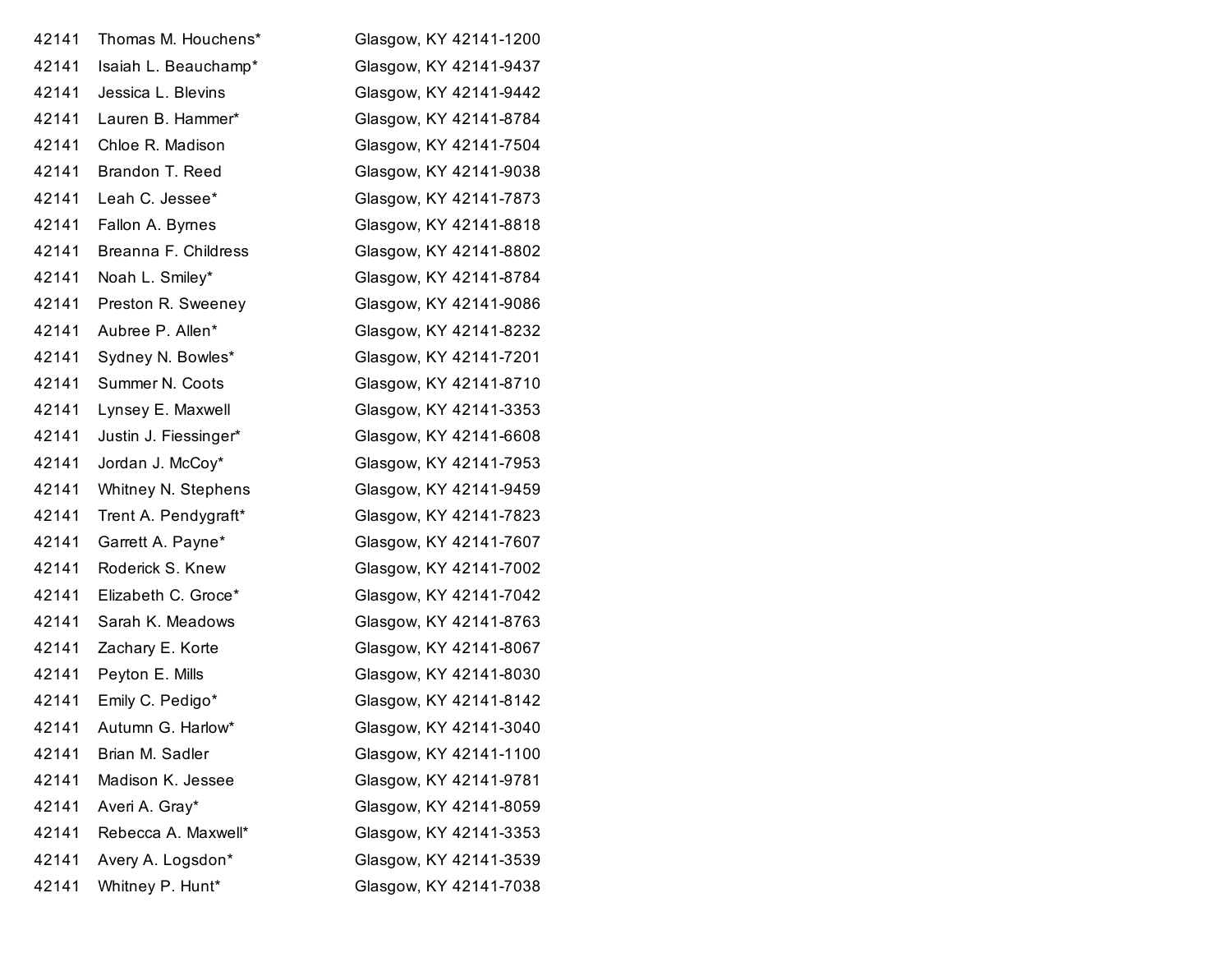| 42141 | Katherine E. Greever | Glasgow, KY 42141-7713 |
|-------|----------------------|------------------------|
| 42141 | Connor C. Cassady*   | Glasgow, KY 42141-7000 |
| 42141 | Lara A. Simmons*     | Glasgow, KY 42141-3505 |
| 42141 | Haley P. Shockley*   | Glasgow, KY 42141-1233 |
| 42141 | Annabelle L. Botts   | Glasgow, KY 42141-8144 |
| 42141 | Ellyn J. Myers       | Glasgow, KY 42141-9721 |
| 42141 | Katherine B. Nunn    | Glasgow, KY 42141-9460 |
| 42141 | Clara B. Bunn        | Glasgow, KY 42141-9405 |
| 42141 | Bryan B. Starr       | Glasgow, KY 42141-8468 |
| 42141 | Mason B. Wade*       | Glasgow, KY 42141-7733 |
| 42141 | Ryan M. Gooden*      | Glasgow, KY 42141-9491 |
| 42141 | Hannah E. Morrison*  | Glasgow, KY 42141-9551 |
| 42141 | Tabitha M. Cline*    | Glasgow, KY 42141-8472 |
| 42141 | Travis B. Peden*     | Glasgow, KY 42141-9570 |
| 42141 | Michael P. Crimmins* | Glasgow, KY 42141-2561 |
| 42141 | Chloe M. Sharp       | Glasgow, KY 42141-5803 |
| 42141 | James T. Harper*     | Glasgow, KY 42141-8336 |
| 42141 | Brandon T. Knudson   | Glasgow, KY 42141      |
| 42141 | MaKenna S. Hatfield  | Glasgow, KY 42141-7758 |
| 42141 | Matthew C. Clark     | Glasgow, KY 42141-9472 |
| 42141 | Hannah P. Barbour*   | Glasgow, KY 42141-3513 |
| 42141 | Kathleen N. Harper   | Glasgow, KY 42141-1440 |
| 42141 | Bailey J. Thurman    | Glasgow, KY 42141-5053 |
| 42141 | Caleb L. Fudge       | Glasgow, KY 42141-1267 |
| 42141 | Griffin N. Murphy    | Glasgow, KY 42141-8061 |
| 42141 | Lilly L. Shipley*    | Glasgow, KY 42141-7833 |
| 42141 | Lindsey T. Davidson* | Glasgow, KY 42141-9480 |
| 42141 | Hannah C. Huffaker*  | Glasgow, KY 42141-9471 |
| 42141 | Cody M. Smith*       | Glasgow, KY 42141-3046 |
| 42141 | Billy R. Carver*     | Glasgow, KY 42141-9441 |
| 42141 | Kara B. Wheeler*     | Glasgow, KY 42141-2056 |
| 42141 | Subhana S. Ashfaq*   | Glasgow, KY 42141-7214 |
| 42141 | Tristann K. Burks*   | Glasgow, KY 42141-2105 |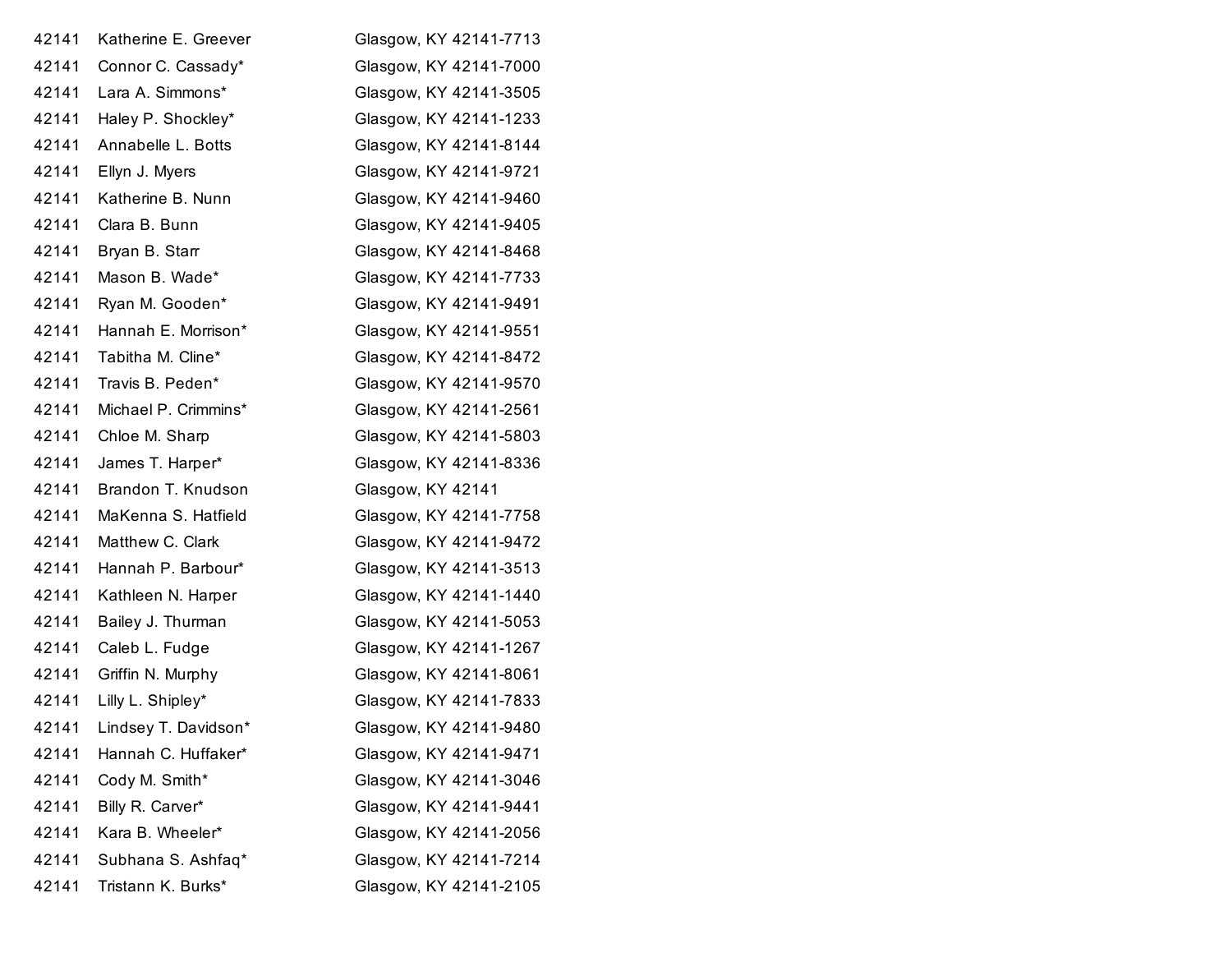| 42141 | Ashleigh M. McFarland | Glasgow, KY 42141-8765 |
|-------|-----------------------|------------------------|
| 42141 | Dinah M. Miranda      | Glasgow, KY 42141-1912 |
| 42141 | Parker N. Cassady*    | Glasgow, KY 42141-7000 |
| 42141 | Melodye P. Burd*      | Glasgow, KY 42141-1113 |
| 42141 | Cynthia R. Lawson     | Glasgow, KY 42141-8101 |
| 42141 | Zackary L. Owen       | Glasgow, KY 42141-8442 |
| 42141 | Jessica M. Mata       | Glasgow, KY 42141-1071 |
| 42141 | Micah D. Morgan*      | Glasgow, KY 42141-5107 |
| 42141 | Kierra D. Shirley     | Glasgow, KY 42141-3034 |
| 42141 | Malia D. Owens*       | Glasgow, KY 42141-8800 |
| 42141 | Sarah E. Sneed*       | Glasgow, KY 42141-7762 |
| 42141 | Lucas R. Goodson      | Glasgow, KY 42141-9406 |
| 42141 | McKenzie L. Held*     | Glasgow, KY 42141-7029 |
| 42141 | Flora Lin*            | Glasgow, KY 42141-7487 |
| 42141 | Chasey J. Jessie*     | Glasgow, KY 42141-7780 |
| 42141 | Codey D. Stinson      | Glasgow, KY 42141-8470 |
| 42141 | Dalton L. Shoemake    | Glasgow, KY 42141-3344 |
| 42141 | Taylor N. Dukes       | Glasgow, KY 42141-6638 |
| 42141 | Brethany L. Robinson* | Glasgow, KY 42141-3149 |
| 42141 | Riley P. Alexander*   | Glasgow, KY 42141-2257 |
| 42141 | Jenna G. Dold         | Glasgow, KY 42141-8201 |
| 42141 | Adasyn G. Clarkson*   | Glasgow, KY 42141-9103 |
| 42141 | Adam D. Meadows*      | Glasgow, KY 42141-5120 |
| 42141 | Sally L. Settle*      | Glasgow, KY 42141-2252 |
| 42141 | Jackson B. Coots      | Glasgow, KY 42141-8710 |
| 42141 | Holly F. Williams     | Glasgow, KY 42141-8775 |
| 42141 | Caroline E. Forrester | Glasgow, KY 42141-3021 |
| 42141 | Brianna N. Mesker     | Glasgow, KY 42141-9607 |
| 42141 | Kendra N. Hatmaker    | Glasgow, KY 42141-7003 |
| 42141 | Jake M. Gill          | Glasgow, KY 42141      |
| 42141 | William N. Quenzer    | Glasgow, KY 42141-8281 |
| 42141 | Evan C. Ross          | Glasgow, KY 42141-1231 |
| 42141 | Nathan S. Hood*       | Glasgow, KY 42141-1133 |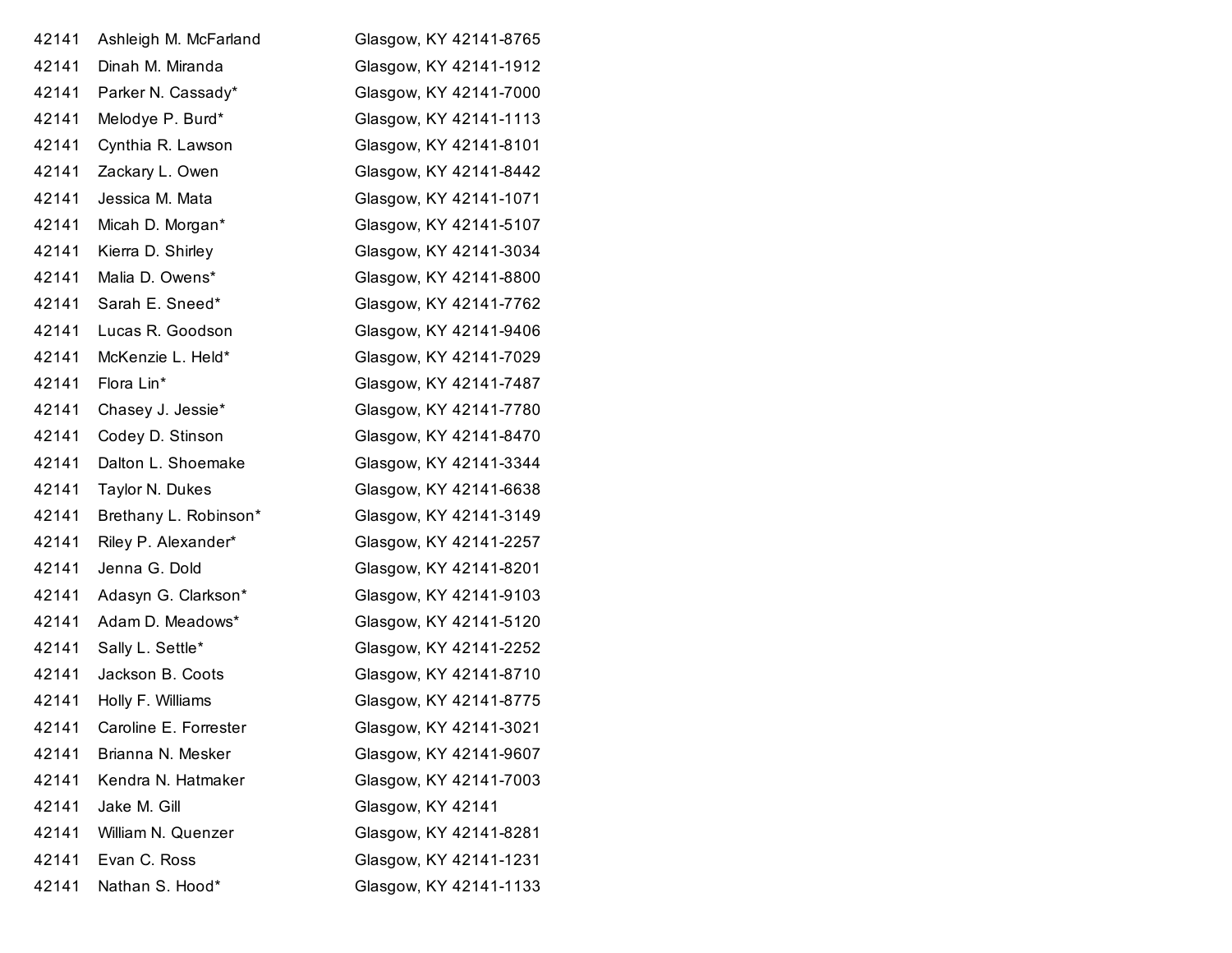| 42141 | Kelsey J. Byrd        | Glasgow, KY 42141-1026     |
|-------|-----------------------|----------------------------|
| 42141 | JinHua Zhao*          | Glasgow, KY 42141-7487     |
| 42141 | Lane S. Norris*       | Glasgow, KY 42141-7601     |
| 42141 | Tres C. Matthews      | Glasgow, KY 42141-3542     |
| 42151 | John C. Slaughter*    | Hestand, KY 42151-9714     |
| 42152 | Brooklind M. Norman   | Hiseville, KY 42152-0069   |
| 42154 | Joseph D. Compton*    | Knob Lick, KY 42154-8200   |
| 42154 | Taryn B. Deckard*     | Knob Lick, KY 42154-7545   |
| 42154 | Heather N. Whitlow    | Knob Lick, KY 42154-9607   |
| 42156 | Alexandra L. Smith    | Lucas, KY 42156-9336       |
| 42156 | Bradley D. Bowman     | Lucas, KY 42156-9300       |
| 42160 | Taylor A. Cook        | Park City, KY 42160-9315   |
| 42160 | Keely E. Doyle        | Park City, KY 42160-9328   |
| 42160 | Gabe S. Marr          | Park City, KY 42160-7561   |
| 42164 | Brittany L. Anderson  | Scottsville, KY 42164-9379 |
| 42164 | Allison M. Meador*    | Scottsville, KY 42164-7448 |
| 42164 | Jaedyn M. Poynter*    | Scottsville, KY 42164-8794 |
| 42164 | Ainsley N. Gardner*   | Scottsville, KY 42164-6382 |
| 42164 | Haley B. Helmes*      | Scottsville, KY 42164-6507 |
| 42164 | Kalee D. Skaggs*      | Scottsville, KY 42164-6219 |
| 42164 | Allison M. Byrn       | Scottsville, KY 42164-6367 |
| 42164 | Dylan T. Houchens*    | Scottsville, KY 42164-9793 |
| 42164 | Bailee A. Coffey      | Scottsville, KY 42164-8305 |
| 42164 | Abby E. Swain*        | Scottsville, KY 42164-0263 |
| 42164 | Breann M. Varner      | Scottsville, KY 42164-8377 |
| 42164 | Sydney M. Ausbrooks*  | Scottsville, KY 42164-1100 |
| 42164 | Alison Grizzle        | Scottsville, KY 42164-9153 |
| 42164 | Keenan I. Moran*      | Scottsville, KY 42164-8801 |
| 42164 | Rachel E. Harwood     | Scottsville, KY 42164-8307 |
| 42164 | Tristan P. Skipworth* | Scottsville, KY 42164-8996 |
| 42164 | Haley G. Harper       | Scottsville, KY 42164-7903 |
| 42164 | Laynie K. Boggs*      | Scottsville, KY 42164-9031 |
| 42164 | Sydney E. Hendrix     | Scottsville, KY 42164-9719 |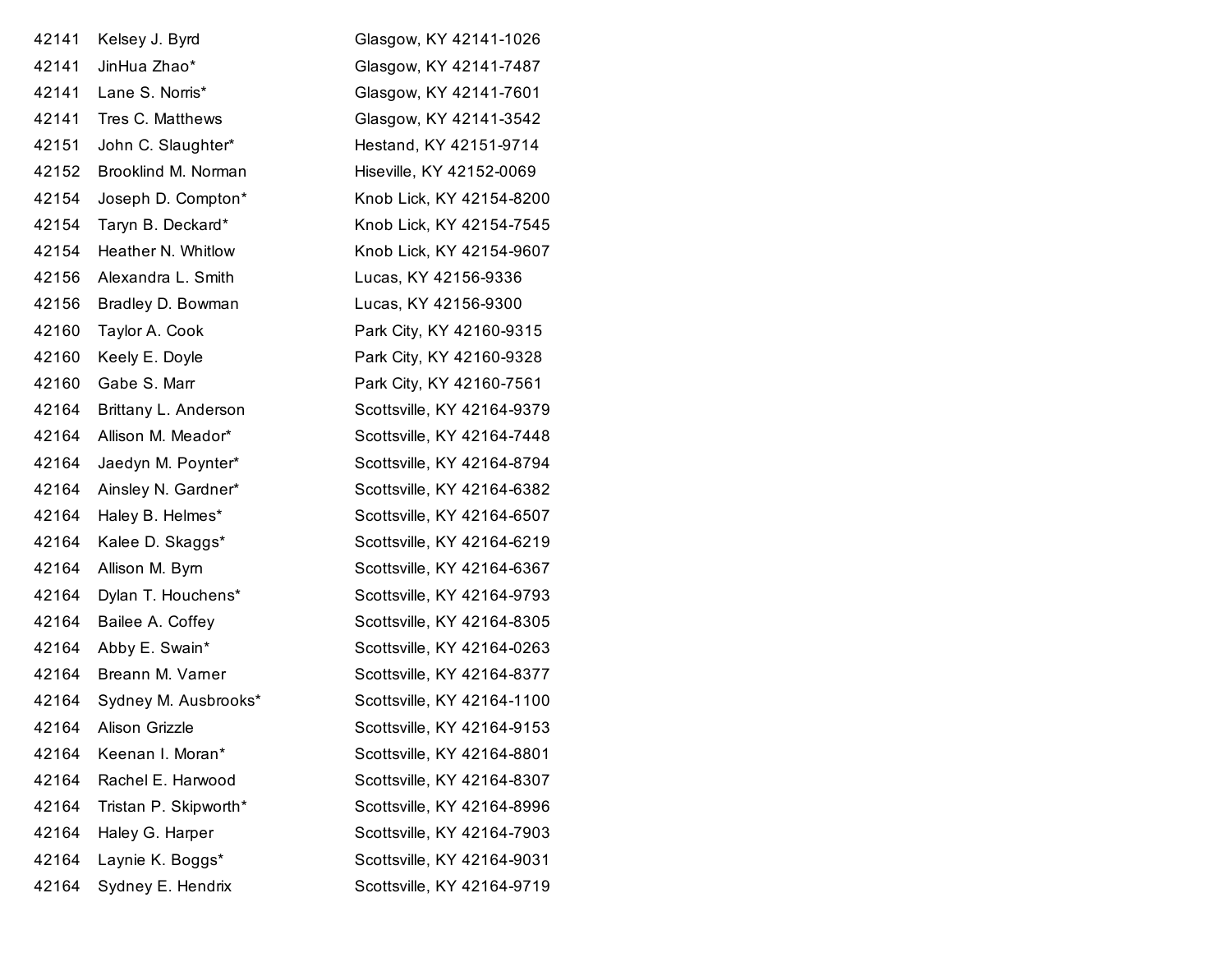| 42164 | Sally Q. McPherson    | Scottsville, KY 42164-9697 |
|-------|-----------------------|----------------------------|
| 42164 | Madison C. Whittle*   | Scottsville, KY 42164-8635 |
| 42164 | Andrew D. Bomar       | Scottsville, KY 42164-6382 |
| 42164 | Brent G. Smith*       | Scottsville, KY 42164-8375 |
| 42164 | Wesley R. Fisher*     | Scottsville, KY 42164-6201 |
| 42164 | Sarah E. Hartman*     | Scottsville, KY 42164-9440 |
| 42164 | Kortney L. Woods      | Scottsville, KY 42164-6300 |
| 42164 | Jon S. Newton         | Scottsville, KY 42164-9681 |
| 42164 | Garrett C. Swift      | Scottsville, KY 42164-8375 |
| 42164 | Joshua T. Shields     | Scottsville, KY 42164-8976 |
| 42164 | Macy B. Stephenson*   | Scottsville, KY 42164-9525 |
| 42164 | Katelyn E. Jackson    | Scottsville, KY 42164-9255 |
| 42164 | Leah G. Hartman*      | Scottsville, KY 42164-9440 |
| 42164 | Brock W. Meador       | Scottsville, KY 42164-7448 |
| 42164 | John W. Calvert       | Scottsville, KY 42164-1123 |
| 42164 | Chelsie Lindquist     | Scottsville, KY 42164-7455 |
| 42164 | Kimberly A. Turner    | Scottsville, KY 42164-7859 |
| 42164 | Justin G. Spearman    | Scottsville, KY 42164-9793 |
| 42164 | Dillon G. Reid*       | Scottsville, KY 42164-7917 |
| 42164 | Brittany M. Rounce*   | Scottsville, KY 42164-9447 |
| 42164 | Carolina G. Wheeler*  | Scottsville, KY 42164-8435 |
| 42164 | Damon N. Stone*       | Scottsville, KY 42164-9789 |
| 42164 | Adrianna R. Anderson* | Scottsville, KY 42164-9682 |
| 42164 | Katie B. White        | Scottsville, KY 42164-9716 |
| 42164 | Abi K. Penick         | Scottsville, KY 42164-9714 |
| 42164 | Jackson M. Hite*      | Scottsville, KY 42164-9783 |
| 42164 | Kaelee D. Stafford*   | Scottsville, KY 42164-9319 |
| 42164 | Alex J. Ward*         | Scottsville, KY 42164-9683 |
| 42164 | Sean C. Carter        | Scottsville, KY 42164-8355 |
| 42164 | Meg R. Foster*        | Scottsville, KY 42164-8319 |
| 42164 | Cayden R. Ross*       | Scottsville, KY 42164-6381 |
| 42164 | Averie K. Pitchford*  | Scottsville, KY 42164-6300 |
| 42164 | Madilyn P. Wolfe      | Scottsville, KY 42164-9372 |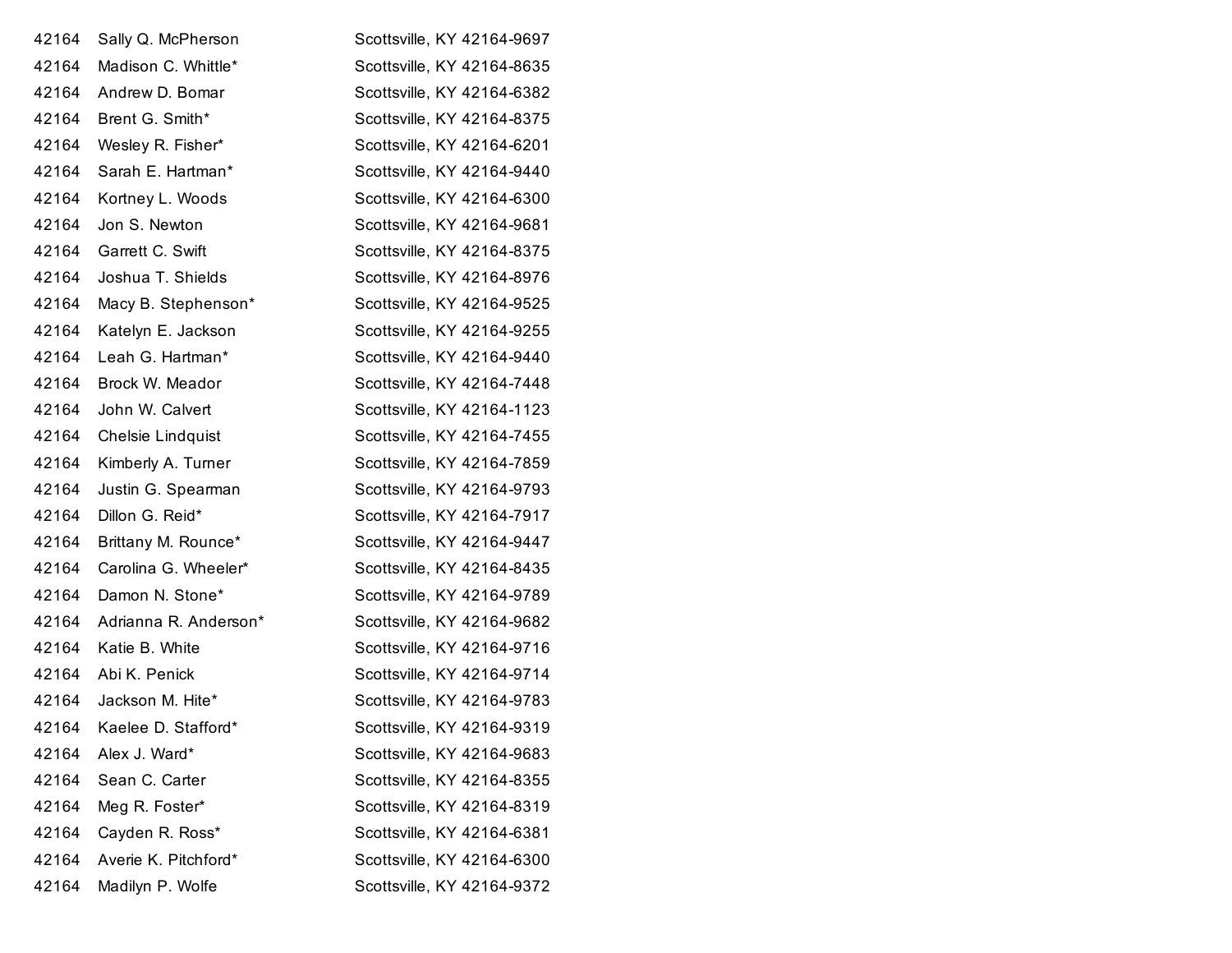| 42164 | Kayden E. Whitney*       | Scottsville, KY 42164-7725   |
|-------|--------------------------|------------------------------|
| 42164 | Sara E. Breiten*         | Scottsville, KY 42164        |
| 42164 | Makenzie S. Kirby        | Scottsville, KY 42164-1519   |
| 42164 | Benjamin F. Jamison*     | Scottsville, KY 42164-9590   |
| 42164 | Delaney F. Duncan*       | Scottsville, KY 42164-7403   |
| 42164 | Lauren E. Keown          | Scottsville, KY 42164-9680   |
| 42164 | Taylor L. Carter*        | Scottsville, KY 42164-8421   |
| 42164 | Olivia C. Harwood        | Scottsville, KY 42164-9134   |
| 42164 | Molly A. Jones           | Scottsville, KY 42164-7913   |
| 42164 | Dylan M. Andrus          | Scottsville, KY 42164-8696   |
| 42164 | Zachary S. Sowers*       | Scottsville, KY 42164-7907   |
| 42166 | Allie J. DeWeese*        | Summer Shade, KY 42166-9016  |
| 42166 | Joshua L. Adams*         | Summer Shade, KY 42166-9735  |
| 42166 | Lacey A. Poynter*        | Summer Shade, KY 42166-9712  |
| 42166 | Jerrica M. Reed          | Summer Shade, KY 42166-7623  |
| 42166 | Samantha P. Allen*       | Summer Shade, KY 42166-7701  |
| 42166 | Kylie J. Milam*          | Summer Shade, KY 42166-7600  |
| 42166 | Gabe A. Glass            | Summer Shade, KY 42166-8491  |
| 42166 | Harley J. White          | Summer Shade, KY 42166-9026  |
| 42167 | Kamery J. Williams       | Tompkinsville, KY 42167-1830 |
| 42167 | Leigha N. Guffey         | Tompkinsville, KY 42167-8594 |
| 42167 | Alexander G. Birdwell    | Tompkinsville, KY 42167-9136 |
| 42167 | Bailey L. Wheeler        | Tompkinsville, KY 42167-8558 |
| 42167 | Jackson B. Geralds       | Tompkinsville, KY 42167-7048 |
|       | 42167 Brooklyn A. Gordon | Tompkinsville, KY 42167-7328 |
| 42167 | Tucker R. Glass*         | Tompkinsville, KY 42167-0747 |
| 42167 | Lydia S. Emberton        | Tompkinsville, KY 42167-7047 |
| 42167 | Trevor C. Hall           | Tompkinsville, KY 42167-0123 |
| 42167 | Gracie P. Taylor*        | Tompkinsville, KY 42167-9450 |
| 42167 | James D. Emberton        | Tompkinsville, KY 42167-7879 |
| 42167 | Emma K. Proffitt*        | Tompkinsville, KY 42167-1870 |
| 42167 | Lydia L. Proffitt*       | Tompkinsville, KY 42167-1870 |
| 42167 | Paige L. Bryant*         | Tompkinsville, KY 42167-8431 |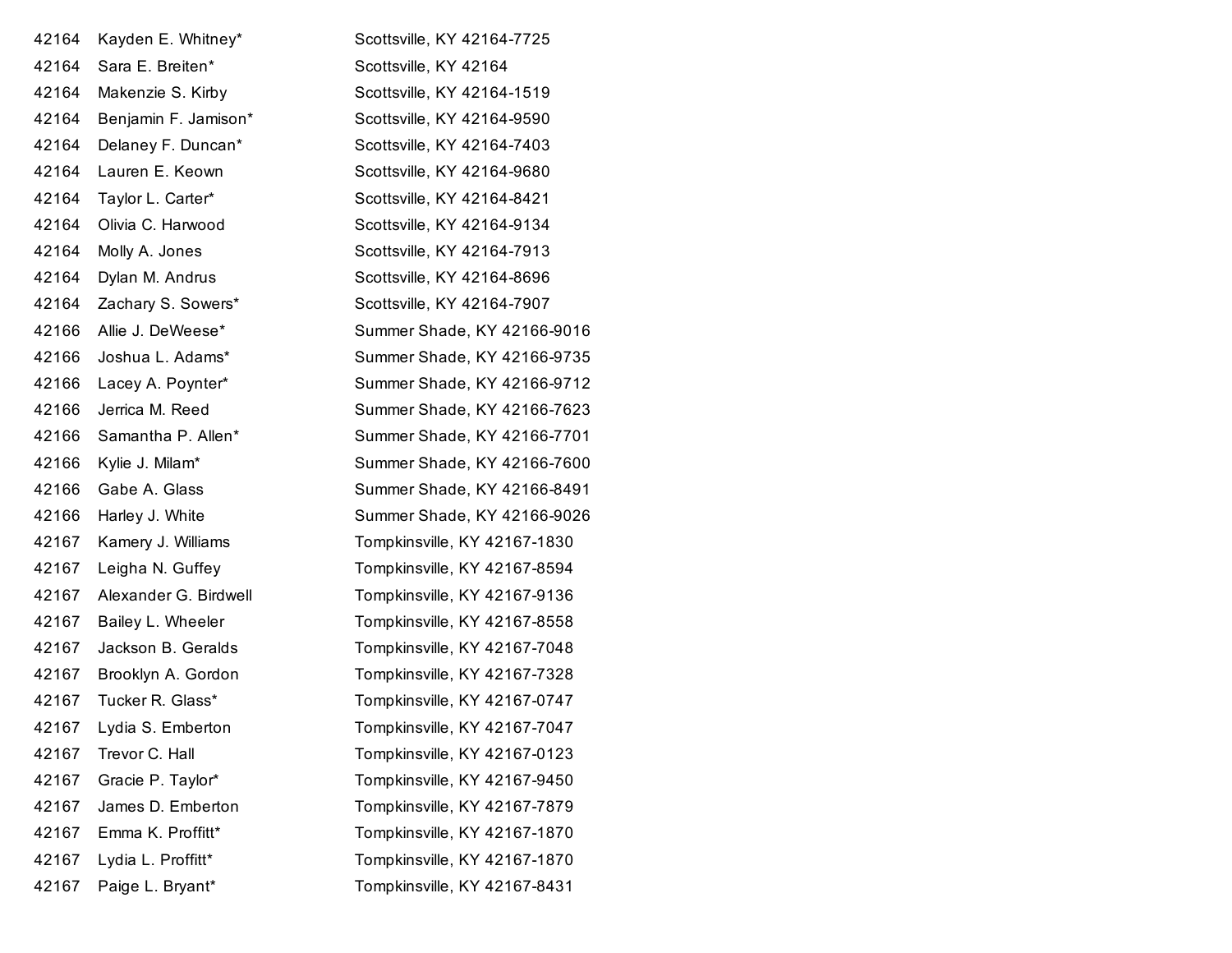| 42167 | Abby D. Turner*        | Tompkinsville, KY 42167-7021 |
|-------|------------------------|------------------------------|
| 42167 | Parker N. Watson       | Tompkinsville, KY 42167-6608 |
| 42202 | Madeline E. Rogers*    | Adairville, KY 42202-8908    |
| 42202 | Kristy M. Allen*       | Adairville, KY 42202-8914    |
| 42202 | Lindsay F. Allen       | Adairville, KY 42202-8045    |
| 42202 | Elijah W. Hopkins*     | Adairville, KY 42202-7822    |
| 42202 | Lauren E. Pitts*       | Adairville, KY 42202-8930    |
| 42202 | Stacey E. Gibson*      | Adairville, KY 42202-8024    |
| 42204 | Samuel R. Harper       | Allensville, KY 42204-9014   |
| 42204 | Nicholas R. Gardner*   | Allensville, KY 42204-9022   |
| 42206 | Jordan C. Lawson*      | Auburn, KY 42206-5257        |
| 42206 | Jacob H. Haley         | Auburn, KY 42206-8302        |
| 42206 | Shaina L. Johnson      | Auburn, KY 42206             |
| 42206 | Emma G. Vaughn         | Auburn, KY 42206-5251        |
| 42206 | Mollianne M. Crawford  | Auburn, KY 42206-9328        |
| 42206 | Laila D. Bunton        | Aubum, KY 42206-5308         |
| 42206 | Onahka D. Fuller*      | Auburn, KY 42206-9023        |
| 42206 | Penelope H. Coles*     | Auburn, KY 42206-4302        |
| 42206 | Ashlee B. Gilbert*     | Auburn, KY 42206-8629        |
| 42206 | Sarah E. Hale          | Auburn, KY 42206-5202        |
| 42206 | Matthew Y. Lemasters   | Auburn, KY 42206-9710        |
| 42206 | Mason L. Haley         | Auburn, KY 42206-8302        |
| 42206 | Rachel E. Taylor*      | Auburn, KY 42206-9016        |
| 42206 | Kile B. White*         | Auburn, KY 42206-5234        |
| 42206 | Danielle N. Wood*      | Aubum, KY 42206-5203         |
| 42206 | Lori M. Bessinger      | Auburn, KY 42206-5000        |
| 42206 | Christian E. Hines     | Auburn, KY 42206-8324        |
| 42207 | Emma B. Woodcock       | Bee Spring, KY 42207-9254    |
| 42207 | Brody L. Johnson*      | Bee Spring, KY 42207-9369    |
| 42210 | Cameron A. Pellegrino* | Brownsville, KY 42210-9262   |
| 42210 | Colin W. Campbell*     | Brownsville, KY 42210-9434   |
| 42210 | Daniel J. Sanders      | Brownsville, KY 42210-9537   |
| 42210 | Ava K. Lich            | Brownsville, KY 42210-9255   |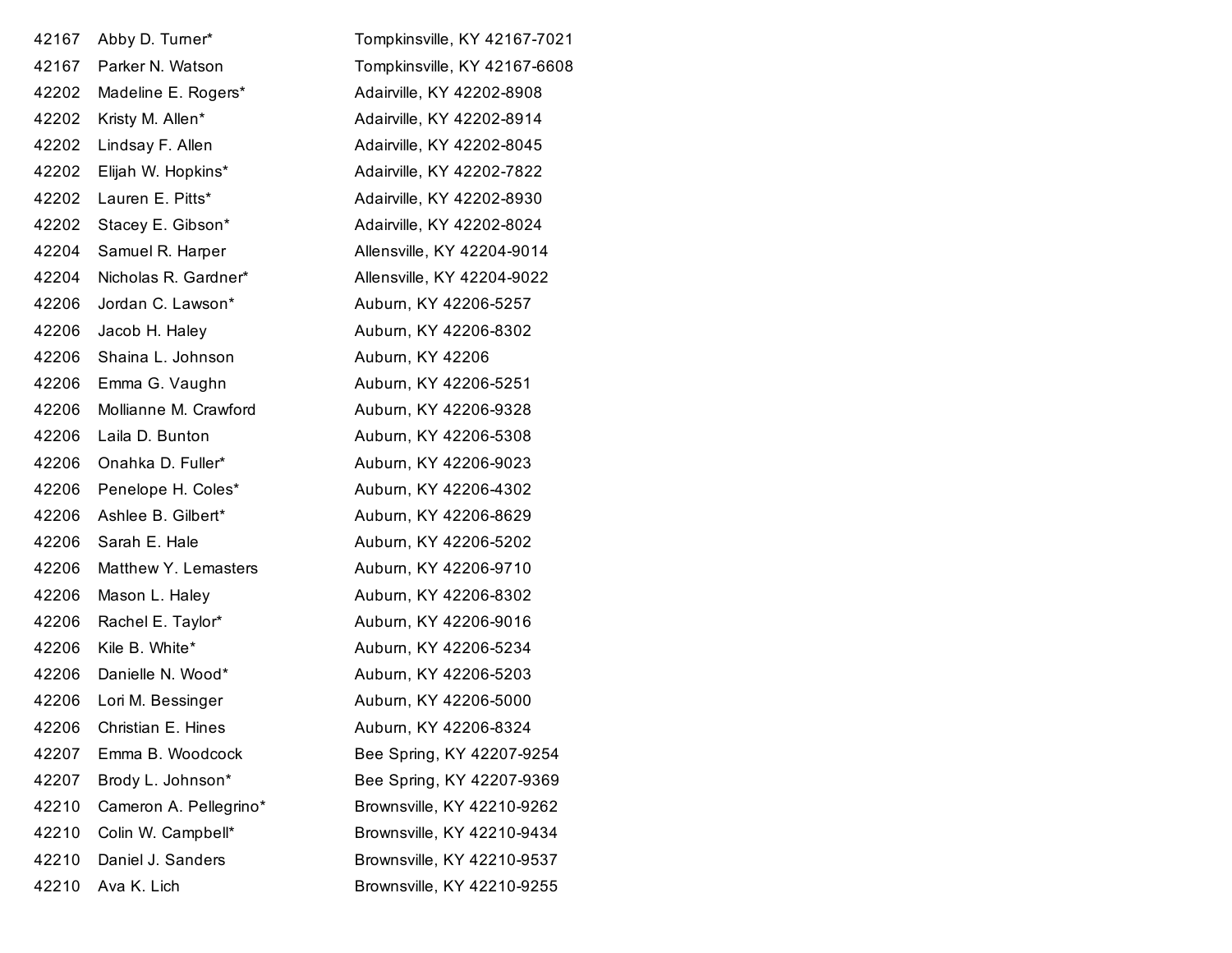| 42210 | Dalton J. Webb*              | Brownsville, KY 42210-0705   |
|-------|------------------------------|------------------------------|
| 42210 | Rebecca S. Jones             | Brownsville, KY 42210-8536   |
| 42210 | Callie A. Willis-Warthan     | Brownsville, KY 42210-0131   |
| 42210 | Vivian G. Thomas*            | Brownsville, KY 42210-8531   |
| 42210 | Keaton A. Thompson*          | Brownsville, KY 42210-0533   |
| 42210 | Luke C. Meredith             | Brownsville, KY 42210-9530   |
| 42211 | Faith L. Williams            | Cadiz, KY 42211-6609         |
| 42211 | Leah C. Major*               | Cadiz, KY 42211-6743         |
| 42211 | Jacob T. Riggs               | Cadiz, KY 42211-9274         |
| 42211 | James R. Runge               | Cadiz, KY 42211-9660         |
| 42211 | Raelyn B. Marlowe            | Cadiz, KY 42211-9653         |
| 42211 | Zoi M. Burcham               | Cadiz, KY 42211-9200         |
| 42211 | Avery S. Harper              | Cadiz, KY 42211-9437         |
| 42211 | Rachel D. Holder             | Cadiz, KY 42211-7834         |
| 42211 | Jacob D. Kent                | Cadiz, KY 42211-1481         |
| 42214 | McKinley R. Crain            | Center, KY 42214-8717        |
| 42214 | Anna M. Humphrey             | Center, KY 42214-8750        |
| 42215 | Aiyana G. Mcdonald           | Cerulean, KY 42215-7497      |
| 42217 | Karey E. Martinez*           | Crofton, KY 42217-8347       |
| 42217 | William L. Thomas*           | Crofton, KY 42217-8375       |
| 42220 | Paige E. Rager*              | Elkton, KY 42220-9256        |
| 42220 | Owen C. Craig*               | Elkton, KY 42220-9628        |
| 42220 | Jonathan T. Powell*          | Elkton, KY 42220-9307        |
| 42220 | Chely J. Laster*             | Elkton, KY 42220-8660        |
| 42220 | Olivia H. Morin*             | Elkton, KY 42220-9336        |
| 42220 | Natalie J. Groves            | Elkton, KY 42220-7948        |
|       | 42220 Aubrey N. Cherryholmes | Elkton, KY 42220-0117        |
| 42220 | Samantha M. Flitton*         | Elkton, KY 42220-9154        |
| 42220 | Sara M. Powell*              | Elkton, KY 42220-7237        |
| 42220 | Molly K. Orr*                | Elkton, KY 42220-8815        |
| 42220 | Hailee G. Lunte              | Elkton, KY 42220-9259        |
| 42223 | Kristin R. Manzione*         | Fort Campbell, KY 42223-1466 |
| 42223 | Maddison N. Ruggles*         | Fort Campbell, KY 42223-6062 |
|       |                              |                              |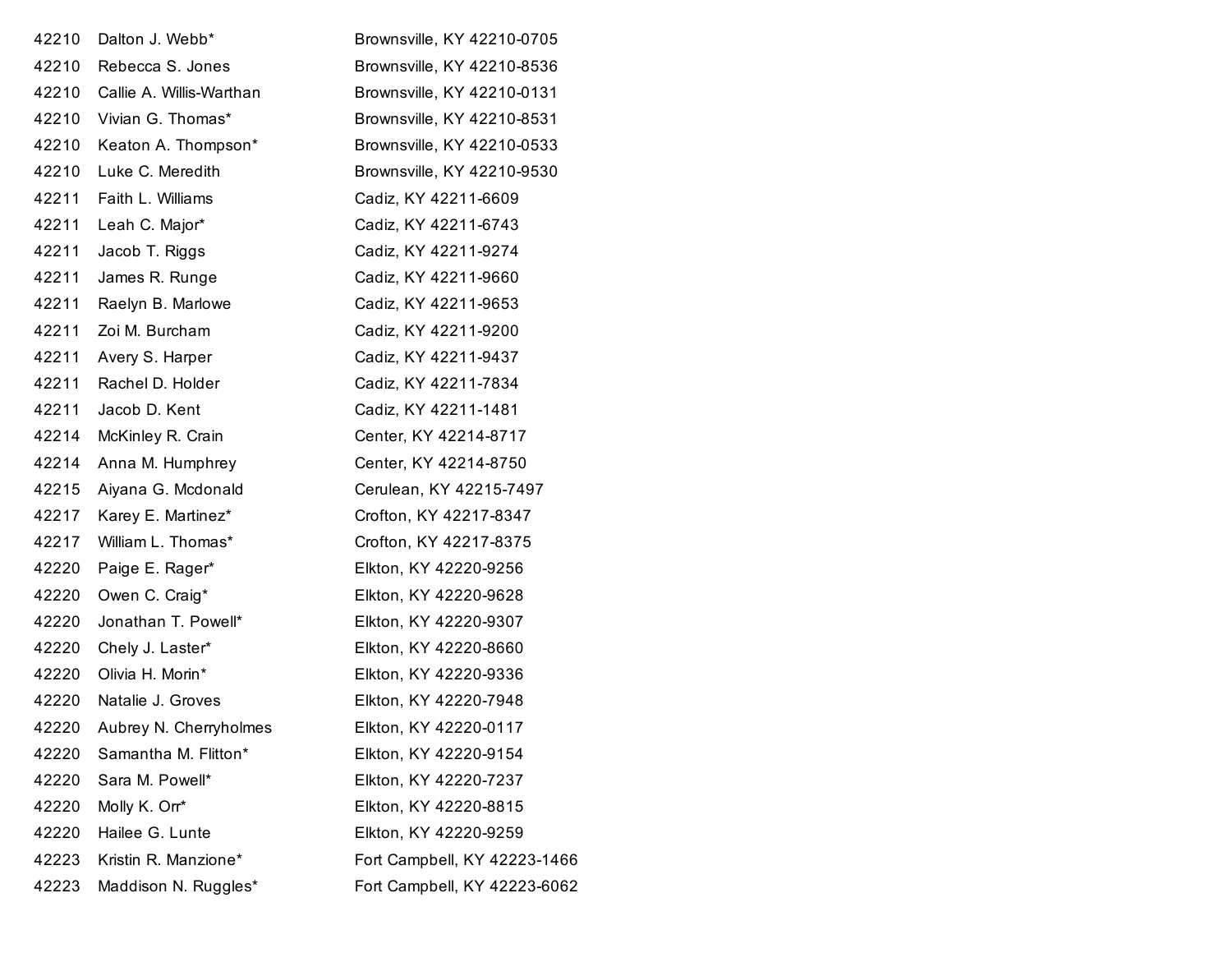| 42223 | Ashley M. Barker      | Fort Campbell, KY 42223-3844 |
|-------|-----------------------|------------------------------|
| 42234 | April J. Yates*       | Guthrie, KY 42234-9249       |
| 42236 | Karenna M. Chaudoin   | Herndon, KY 42236-8178       |
| 42240 | Anna V. King          | Hopkinsville, KY 42240-8714  |
| 42240 | Gavin A. Marschand    | Hopkinsville, KY 42240-8723  |
| 42240 | Raiden S. Henderson   | Hopkinsville, KY 42240-1554  |
| 42240 | Shaylea F. Turner     | Hopkinsville, KY 42240-5204  |
| 42240 | Michael J. Hodges     | Hopkinsville, KY 42240-9413  |
| 42240 | Alexandra N. Juckett  | Hopkinsville, KY 42240-2625  |
| 42240 | Chetas S. Chavda*     | Hopkinsville, KY 42240-1405  |
| 42240 | Matthew B. Floyd      | Hopkinsville, KY 42240-8911  |
| 42240 | Madison P. Wyatt      | Hopkinsville, KY 42240-1256  |
| 42240 | Tayshawn A. Head      | Hopkinsville, KY 42240-3848  |
| 42240 | Tate Z. Wells         | Hopkinsville, KY 42240-9185  |
| 42240 | Camryn R. Walsh       | Hopkinsville, KY 42240-8737  |
| 42240 | Matthew W. Bowie      | Hopkinsville, KY 42240-5310  |
| 42240 | Michael W. Bruce*     | Hopkinsville, KY 42240-9308  |
| 42240 | Taylor L. Blakeley    | Hopkinsville, KY 42240-9545  |
| 42240 | Jenasia D. Walker     | Hopkinsville, KY 42240-2577  |
| 42240 | Chase E. Shannon      | Hopkinsville, KY 42240-9369  |
| 42240 | Logan A. Scott        | Hopkinsville, KY 42240-6139  |
| 42240 | Alarriyah Z. Phillips | Hopkinsville, KY 42240-2843  |
| 42240 | Joni C. Perry         | Hopkinsville, KY 42240-1349  |
| 42240 | Kailee E. Pollard     | Hopkinsville, KY 42240-6138  |
| 42240 | Jacquise L. Smith*    | Hopkinsville, KY 42240-1555  |
| 42240 | Lucinda C. Dossett    | Hopkinsville, KY 42240-4706  |
| 42240 | Zoe L. Edwards        | Hopkinsville, KY 42240-8874  |
| 42240 | Quinn W. Miller*      | Hopkinsville, KY 42240-4830  |
| 42240 | Mackenzie G. Smiley*  | Hopkinsville, KY 42240-5226  |
| 42240 | Selena M. Lopez       | Hopkinsville, KY 42240-5166  |
| 42240 | Ashley T. Wyatt*      | Hopkinsville, KY 42240-1256  |
| 42240 | Brynn A. Greene*      | Hopkinsville, KY 42240-9358  |
| 42240 | Carlee M. Workman     | Hopkinsville, KY 42240-5113  |
|       |                       |                              |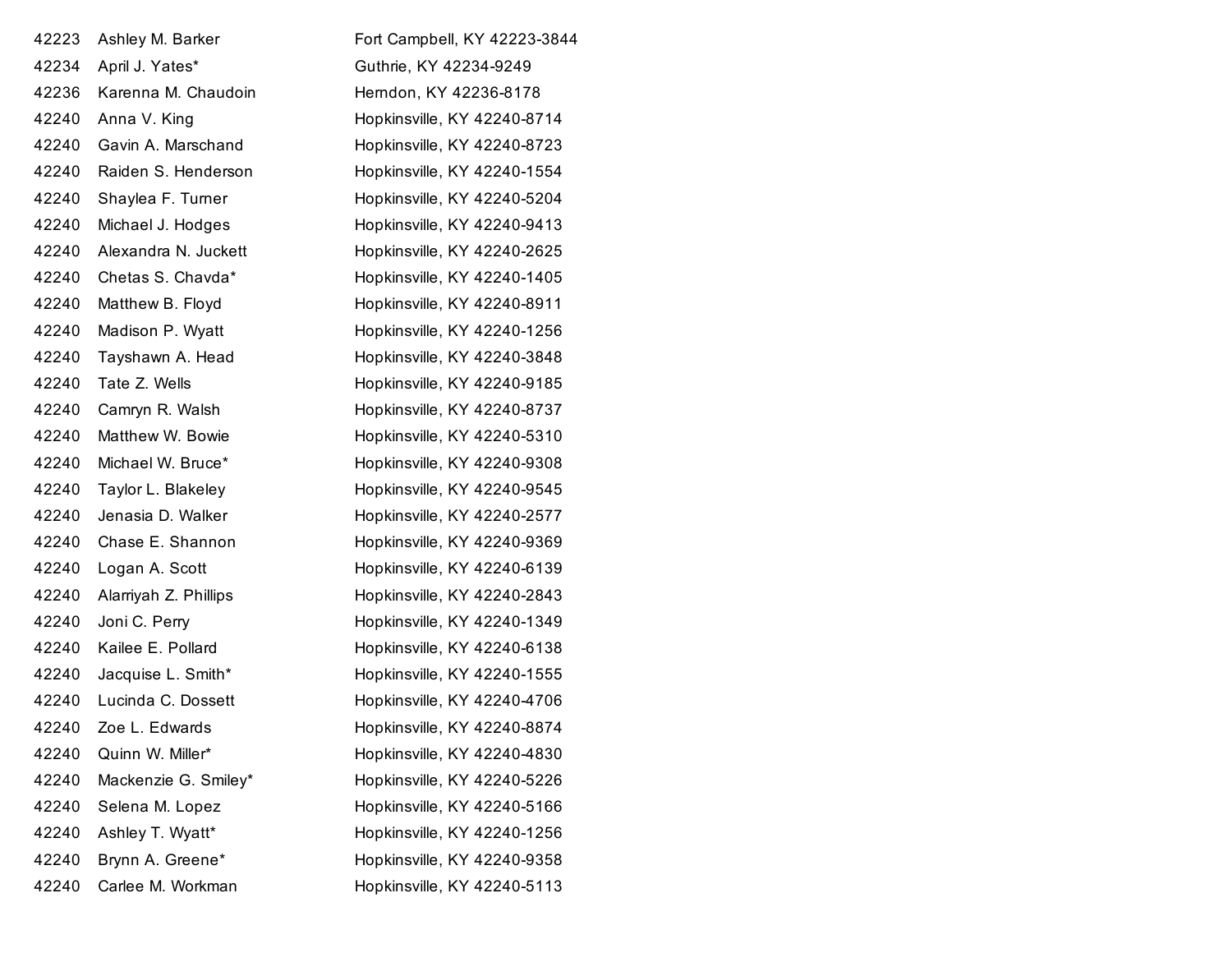| 42240 | Jacob A. Rozmarynowski   | Hopkinsville, KY 42240-4120 |
|-------|--------------------------|-----------------------------|
| 42240 | Sydney M. Hawkins        | Hopkinsville, KY 42240-5338 |
| 42240 | James L. Welch           | Hopkinsville, KY 42240      |
| 42240 | Jaden W. Sanders         | Hopkinsville, KY 42240-1856 |
| 42240 | Holly N. Taimanglo*      | Hopkinsville, KY 42240-7912 |
| 42252 | Douglas K. Gott*         | Jetson, KY 42252-6819       |
| 42254 | Gracey E. Hancock        | La Fayette, KY 42254-8013   |
| 42256 | Alfonso Dela Cruz        | Lewisburg, KY 42256-9501    |
| 42256 | Shelby M. Milam*         | Lewisburg, KY 42256-9750    |
| 42256 | Gracie J. Christian*     | Lewisburg, KY 42256-9747    |
| 42256 | Abigail M. Canler        | Lewisburg, KY 42256-9607    |
| 42256 | Hayley E. Schweers       | Lewisburg, KY 42256-9180    |
| 42256 | Maria J. Wells*          | Lewisburg, KY 42256-7860    |
| 42256 | Bethany E. Borders*      | Lewisburg, KY 42256-9712    |
| 42256 | Kassidy A. Hudson*       | Lewisburg, KY 42256-9131    |
| 42256 | Trenton J. Daugherty*    | Lewisburg, KY 42256-9534    |
| 42256 | Izadora O. Morales Hurst | Lewisburg, KY 42256-8902    |
| 42256 | Brianna D. Brooks*       | Lewisburg, KY 42256-7730    |
| 42256 | Bobby W. Snoddy          | Lewisburg, KY 42256-9182    |
| 42256 | Tristan M. Blake*        | Lewisburg, KY 42256-9725    |
| 42256 | Abigayle B. Hinton*      | Lewisburg, KY 42256-9605    |
| 42256 | Bailey E. Borders*       | Lewisburg, KY 42256-9712    |
| 42256 | Alexandria B. Johnson*   | Lewisburg, KY 42256-8938    |
| 42256 | Haley N. Mcghee*         | Lewisburg, KY 42256-8469    |
| 42256 | Nathaniel D. Woodall*    | Lewisburg, KY 42256-8517    |
| 42259 | Aimee N. Scott*          | Mammoth Cave, KY 42259-8412 |
| 42261 | Garrett C. Embry*        | Morgantown, KY 42261-8429   |
| 42261 | Chloe J. Dockery         | Morgantown, KY 42261-8809   |
| 42261 | Steven Lindsey*          | Morgantown, KY 42261-8720   |
| 42261 | Mary E. Embry*           | Morgantown, KY 42261-8429   |
| 42261 | Blake H. Graham          | Morgantown, KY 42261-8060   |
| 42261 | Jeremy J. Coffman        | Morgantown, KY 42261-8550   |
| 42261 | Amit A. Hajari           | Morgantown, KY 42261-7242   |
|       |                          |                             |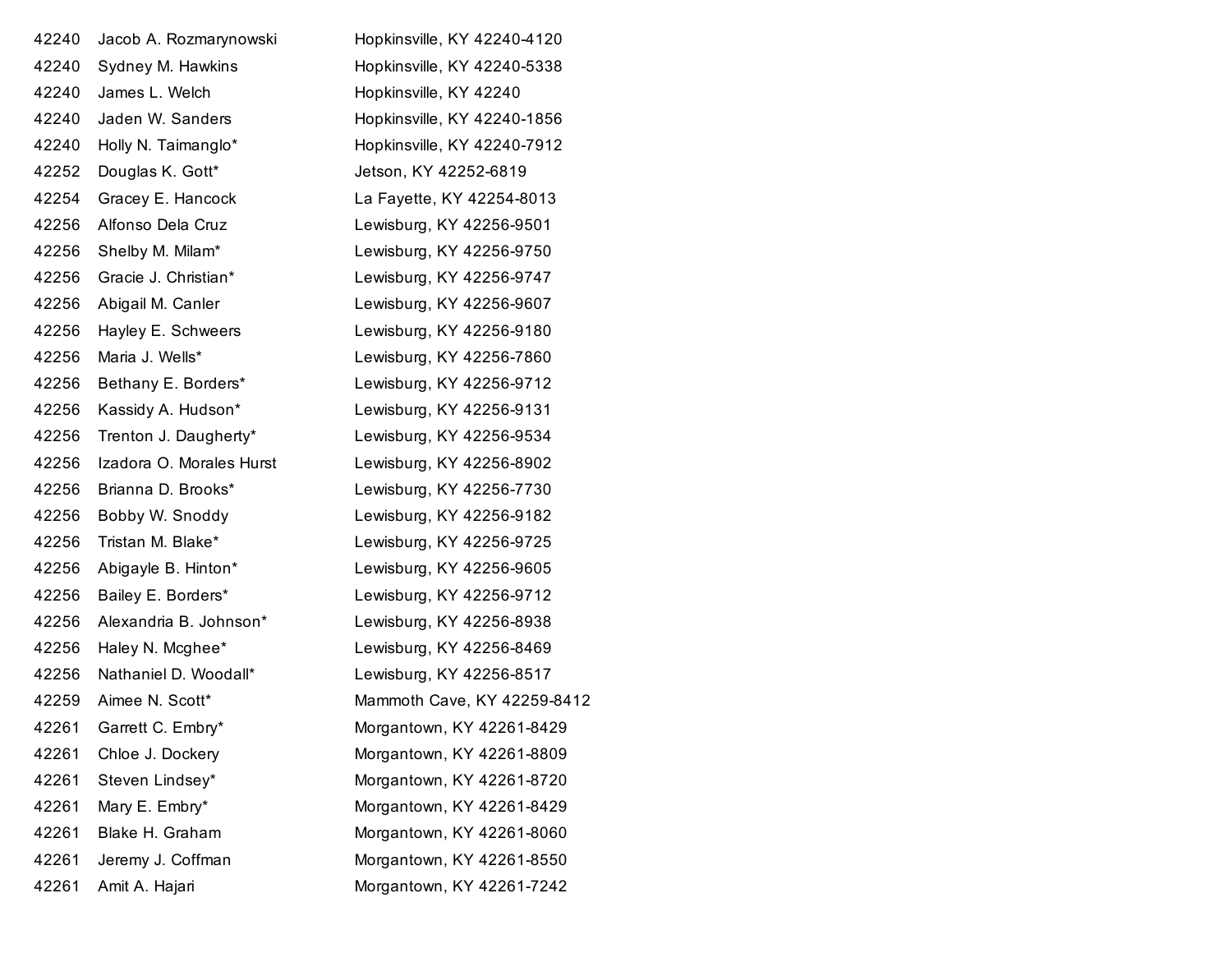| 42261 | Tori C. Hampton*     | Morgantown, KY 42261-8066   |
|-------|----------------------|-----------------------------|
| 42261 | Travis P. Oliver*    | Morgantown, KY 42261-9603   |
| 42261 | Tori D. McKinney     | Morgantown, KY 42261-8938   |
| 42261 | Kobe P. Annis*       | Morgantown, KY 42261-8646   |
| 42261 | Laura L. Wilson      | Morgantown, KY 42261-8284   |
| 42261 | Benjamin E. Pape     | Morgantown, KY 42261-8460   |
| 42261 | Chloe E. Jenkins*    | Morgantown, KY 42261-9350   |
| 42261 | Harley R. Howard*    | Morgantown, KY 42261-6309   |
| 42261 | Cole W. Johnson*     | Morgantown, KY 42261-6247   |
| 42261 | Bonnie E. West*      | Morgantown, KY 42261-9661   |
| 42261 | Isaac R. King*       | Morgantown, KY 42261-9316   |
| 42261 | Dixie C. Garnier     | Morgantown, KY 42261-8065   |
| 42261 | Julia M. Bonilla     | Morgantown, KY 42261-8403   |
| 42261 | David Qiu*           | Morgantown, KY 42261-7236   |
| 42261 | Emily D. Kelley*     | Morgantown, KY 42261-9123   |
| 42261 | Kasidy J. Graham*    | Morgantown, KY 42261-8060   |
| 42261 | Luke J. Jacobs*      | Morgantown, KY 42261-9518   |
| 42261 | Olivia G. Decker     | Morgantown, KY 42261-9008   |
| 42261 | Tara J. Bewley       | Morgantown, KY 42261-9475   |
| 42261 | Hannah P. Hunt*      | Morgantown, KY 42261-9035   |
| 42261 | Dustin B. Johnson*   | Morgantown, KY 42261-9315   |
| 42261 | Zac R. Tutko         | Morgantown, KY 42261-0295   |
| 42262 | Genevieve Bachmeier  | Oak Grove, KY 42262-8108    |
| 42265 | Weston W. Pinnick*   | Olmstead, KY 42265-9109     |
| 42265 | Katie M. Noffsinger* | Olmstead, KY 42265-9654     |
| 42265 | Chrisshona F. Cook*  | Olmstead, KY 42265-9126     |
| 42266 | Savannah J. Peck     | Pembroke, KY 42266-8720     |
| 42275 | Nicholas P. Truby*   | Roundhill, KY 42275-9444    |
| 42276 | Kaden M. Yonts*      | Russellville, KY 42276-9420 |
| 42276 | Makayla H. Strode*   | Russellville, KY 42276-1035 |
| 42276 | Michael T. Dearmond  | Russellville, KY 42276-8738 |
| 42276 | Kayra L. Hendrix     | Russellville, KY 42276-9374 |
| 42276 | Matthew J. Jenkins*  | Russellville, KY 42276-7237 |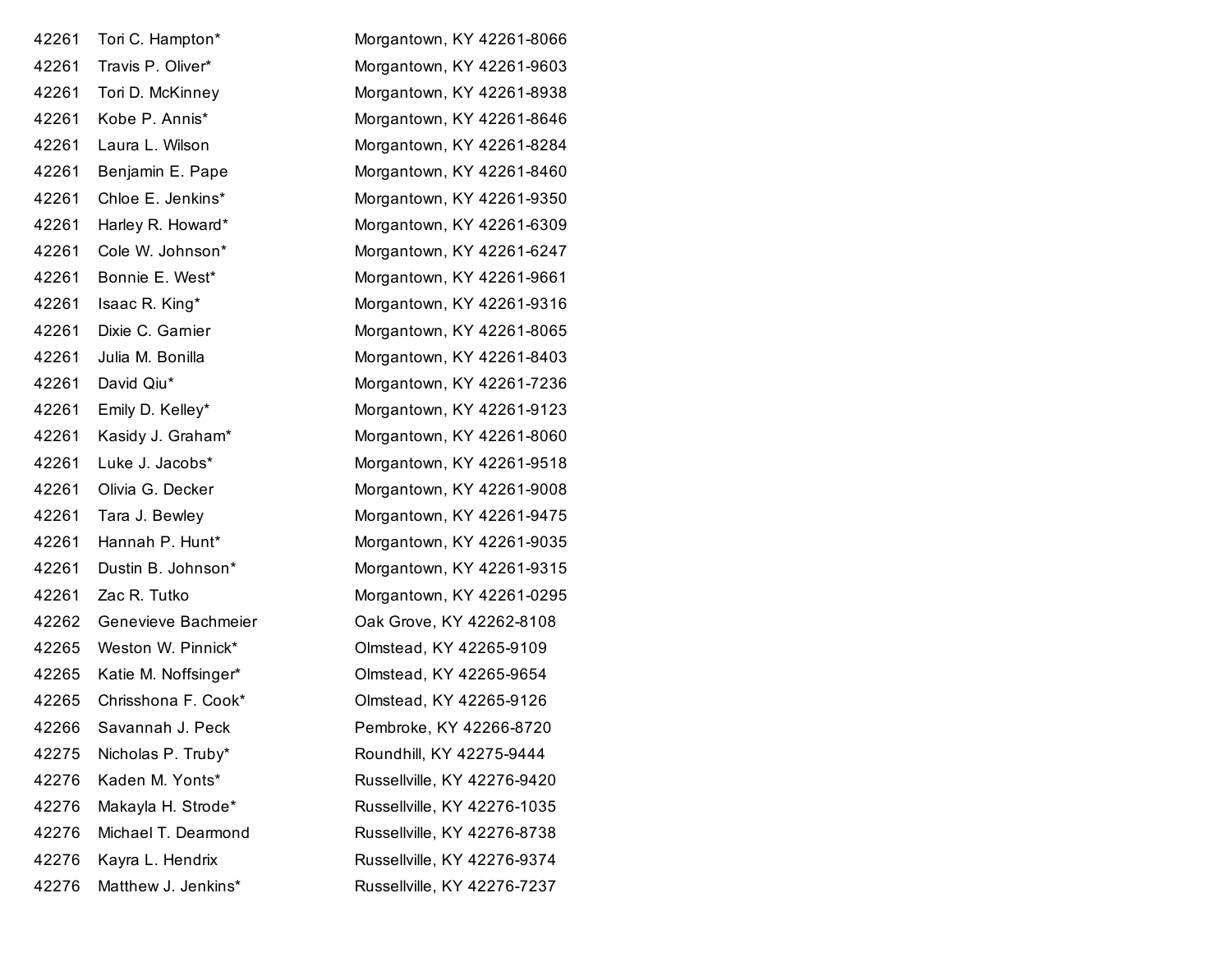| 42276 | Maddox R. Saul*       | Russellville, KY 42276-1412 |
|-------|-----------------------|-----------------------------|
| 42276 | Hannah T. Price       | Russellville, KY 42276-8701 |
| 42276 | Kalin E. Yonts        | Russellville, KY 42276-9420 |
| 42276 | Evan D. Hughes*       | Russellville, KY 42276-9420 |
| 42276 | Peyton G. Vanzant     | Russellville, KY 42276-8507 |
| 42276 | Kristin L. Vanzant    | Russellville, KY 42276-6534 |
| 42276 | Olivia L. Bouldin*    | Russellville, KY 42276-9405 |
| 42276 | TaJada J. Hampton*    | Russellville, KY 42276-2148 |
| 42276 | Elizabeth C. Sandlin* | Russellville, KY 42276-8410 |
| 42276 | Gracie J. Wharton     | Russellville, KY 42276-8975 |
| 42276 | Trynity G. Dukes*     | Russellville, KY 42276-1031 |
| 42276 | Rilee N. Boisseau     | Russellville, KY 42276-1836 |
| 42276 | Halle B. York*        | Russellville, KY 42276-8744 |
| 42276 | Jacob C. Naylor*      | Russellville, KY 42276-7166 |
| 42276 | Austin C. Epley*      | Russellville, KY 42276-8726 |
| 42276 | Kaelyn R. Adler       | Russellville, KY 42276-8493 |
| 42276 | Briley M. Gorrell     | Russellville, KY 42276-9412 |
| 42276 | Catherine R. Miller*  | Russellville, KY 42276-1207 |
| 42276 | Jillian P. McLellan*  | Russellville, KY 42276-9610 |
| 42276 | My D. Tran*           | Russellville, KY 42276-2145 |
| 42276 | Brandy N. West*       | Russellville, KY 42276-1208 |
| 42276 | Morgan A. Todd        | Russellville, KY 42276-9433 |
| 42276 | Matthew J. Williams   | Russellville, KY 42276-8843 |
| 42276 | Anne C. Davenport*    | Russellville, KY 42276-9564 |
| 42276 | Makayla G. Jefferson* | Russellville, KY 42276-1755 |
| 42276 | Katherine R. Brooks*  | Russellville, KY 42276-1726 |
| 42276 | Rafael Rodriguez      | Russellville, KY 42276-2338 |
| 42280 | Emma K. Harris        | Sharon Grove, KY 42280-9423 |
| 42285 | Janie L. Hunt*        | Sweeden, KY 42285-7006      |
| 42286 | Hannah G. Stewart     | Trenton, KY 42286-0121      |
| 42286 | Laurie B. Knuckles*   | Trenton, KY 42286-9721      |
| 42301 | Clayton D. Kingsley   | Owensboro, KY 42301-4327    |
| 42301 | Isaac N. Oflynn       | Owensboro, KY 42301-0258    |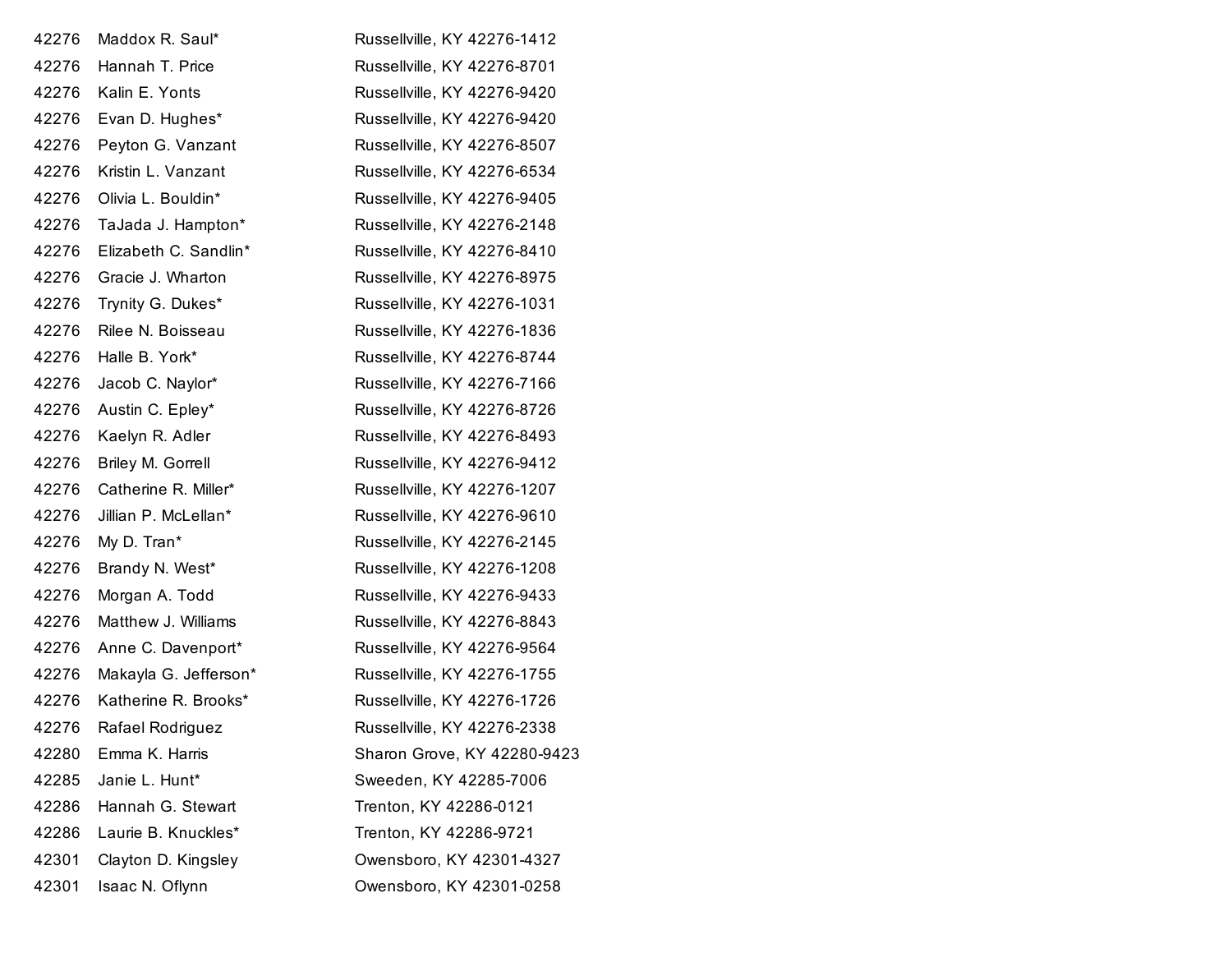| 42301 | Mary-Katherine Gough     | Owensboro, KY 42301-3642 |
|-------|--------------------------|--------------------------|
| 42301 | Aubrey L. Little         | Owensboro, KY 42301-8336 |
| 42301 | Johnna M. Nugent*        | Owensboro, KY 42301-1902 |
| 42301 | Taylor L. Mattingly      | Owensboro, KY 42301-9512 |
| 42301 | Christian P. Doyle*      | Owensboro, KY 42301-8463 |
| 42301 | Griffin K. Haire*        | Owensboro, KY 42301-9424 |
| 42301 | Adaira N. Hatchett*      | Owensboro, KY 42301-6779 |
| 42301 | Adam C. Fitzgerald*      | Owensboro, KY 42301-6883 |
| 42301 | Johnna L. Kuegel*        | Owensboro, KY 42301-8540 |
| 42301 | Connor M. McMillen       | Owensboro, KY 42301-9270 |
| 42301 | Payton C. Sanford*       | Owensboro, KY 42301-4609 |
| 42301 | Hunter A. Wimsatt*       | Owensboro, KY 42301-9279 |
| 42301 | Jacob T. Robin           | Owensboro, KY 42301-5319 |
| 42301 | Camille Clark*           | Owensboro, KY 42301-4352 |
| 42301 | Cassandra J. Bishop      | Owensboro, KY 42301-0240 |
| 42301 | Bailey M. Harris         | Owensboro, KY 42301-3643 |
| 42301 | Lillie M. Mathis         | Owensboro, KY 42301-2848 |
| 42301 | McKenzie A. Barnett*     | Owensboro, KY 42301-4712 |
| 42301 | Emma M. Goetz*           | Owensboro, KY 42301-4685 |
| 42301 | Senecca Alysha T. Howard | Owensboro, KY 42301-0167 |
| 42301 | Ashly E. Kelly           | Owensboro, KY 42301-6780 |
| 42301 | Christopher A. Kennedy   | Owensboro, KY 42301-3447 |
| 42301 | Cody T. Stelmach*        | Owensboro, KY 42301-5921 |
| 42301 | Evan P. Goetz*           | Owensboro, KY 42301-4685 |
| 42301 | Jenna D. Waltrip         | Owensboro, KY 42301-9619 |
| 42301 | Jaci T. Rone             | Owensboro, KY 42301-8493 |
| 42301 | Margaret A. Hayden*      | Owensboro, KY 42301-9494 |
| 42301 | Jaylen M. Patton         | Owensboro, KY 42301-0104 |
| 42301 | Abby L. Hagan*           | Owensboro, KY 42301-5313 |
| 42301 | Madison K. Roberts*      | Owensboro, KY 42301-9567 |
| 42301 | Rachel M. Fulkerson*     | Owensboro, KY 42301-4114 |
| 42301 | Raseda Be                | Owensboro, KY 42301-3662 |
| 42301 | Madison E. White         | Owensboro, KY 42301-0270 |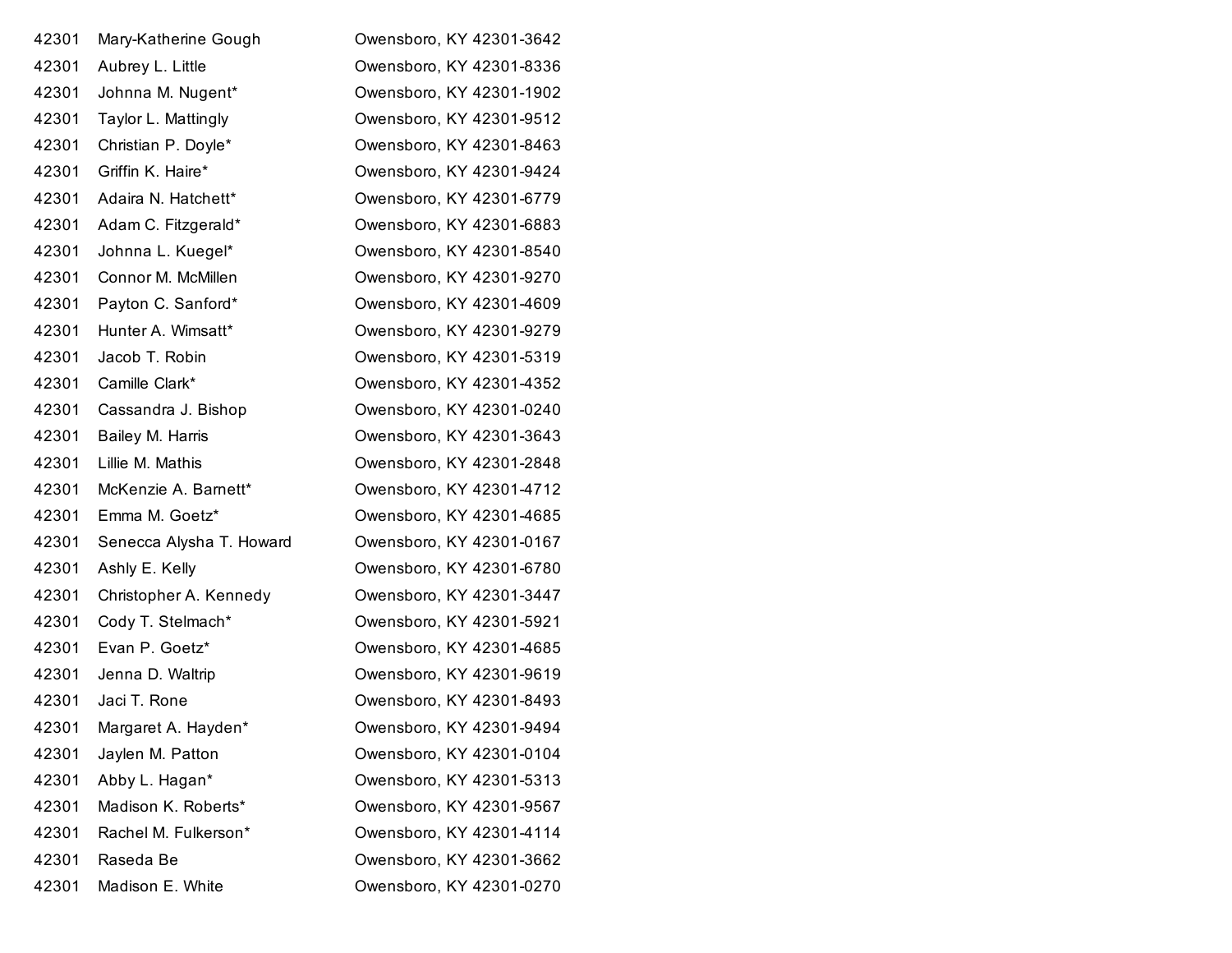| 42301 | Macey M. Cundiff      | Owensboro, KY 42301-5019 |
|-------|-----------------------|--------------------------|
| 42301 | Arya H. Patel         | Owensboro, KY 42301-8048 |
| 42301 | Taylor R. Tosh*       | Owensboro, KY 42301-6766 |
| 42301 | Brynna L. Rafferty    | Owensboro, KY 42301-6689 |
| 42301 | Autumn M. Stolle*     | Owensboro, KY 42301-2878 |
| 42301 | Thomas J. Sandefur*   | Owensboro, KY 42301-7907 |
| 42301 | Daniel R. St Clair    | Owensboro, KY 42301-4366 |
| 42301 | Allison R. Knott      | Owensboro, KY 42301-9529 |
| 42301 | Brittney D. Reed-Edge | Owensboro, KY 42301-4973 |
| 42301 | Lucy H. Evans         | Owensboro, KY 42301-7423 |
| 42301 | Macy A. Peak*         | Owensboro, KY 42301-4302 |
| 42301 | Anne-Marie Wright*    | Owensboro, KY 42301-4314 |
| 42301 | Katelyn D. Payne*     | Owensboro, KY 42301-6501 |
| 42301 | Kennedy J. Rowan      | Owensboro, KY 42301-6776 |
| 42301 | Ja Seng T. Pauhkum*   | Owensboro, KY 42301-5458 |
| 42301 | Joshua G. Maddox      | Owensboro, KY 42301-3427 |
| 42301 | Jayden L. Cecil       | Owensboro, KY 42301-6535 |
| 42301 | Mary B. Mullican*     | Owensboro, KY 42301-9237 |
| 42301 | Ashley T. Turnham     | Owensboro, KY 42301-8018 |
| 42301 | Alexis P. Morton*     | Owensboro, KY 42301-7017 |
| 42301 | Taylor M. Smith       | Owensboro, KY 42301-3670 |
| 42301 | Emily L. Castlen*     | Owensboro, KY 42301-3548 |
| 42301 | Shaylyn G. Bonar*     | Owensboro, KY 42301-8387 |
| 42301 | Madison M. Klobe      | Owensboro, KY 42301-4102 |
| 42301 | Emma C. North         | Owensboro, KY 42301-3514 |
| 42301 | Aidan W. Smith        | Owensboro, KY 42301-7955 |
| 42301 | Kayla R. Cox*         | Owensboro, KY 42301-4502 |
| 42301 | Alyssa J. Rather      | Owensboro, KY 42301-2619 |
| 42301 | Katherine A. Hampel*  | Owensboro, KY 42301      |
| 42301 | Delaney S. Flaherty   | Owensboro, KY 42301-5966 |
| 42301 | Victoria M. Lewis*    | Owensboro, KY 42301-6969 |
| 42301 | Hannah K. Divine*     | Owensboro, KY 42301-3576 |
| 42301 | Cristin E. Millay*    | Owensboro, KY 42301-8479 |
|       |                       |                          |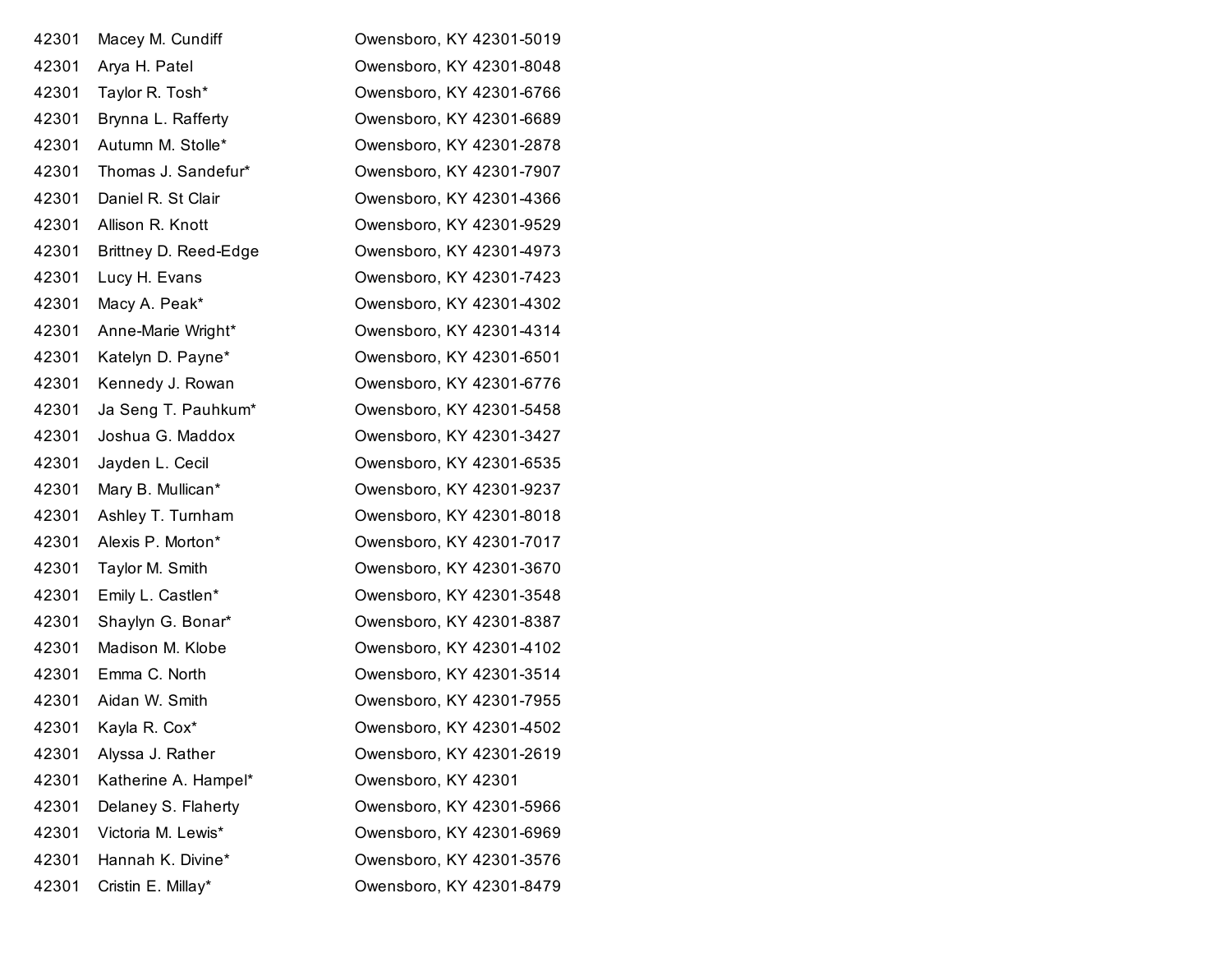| 42301 | Addison W. Leboutillier | Owensboro, KY 42301-6039 |
|-------|-------------------------|--------------------------|
| 42301 | Robyn Brown             | Owensboro, KY 42301-8334 |
| 42301 | Lauren D. Payne         | Owensboro, KY 42301-8802 |
| 42301 | Emily M. Foreman*       | Owensboro, KY 42301-5302 |
| 42301 | Logan T. Elder          | Owensboro, KY 42301-8527 |
| 42301 | Caroline W. Flake       | Owensboro, KY 42301-8772 |
| 42301 | Maria K. Pfeifer*       | Owensboro, KY 42301-4952 |
| 42301 | Abby L. Rumage          | Owensboro, KY 42301-5963 |
| 42301 | Jade J. Flaherty*       | Owensboro, KY 42301-5966 |
| 42301 | Paige E. Payne*         | Owensboro, KY 42301-9501 |
| 42301 | Lily K. Martin*         | Owensboro, KY 42301-6572 |
| 42301 | Lauren N. Floyd*        | Owensboro, KY 42301-8902 |
| 42301 | Caitlyn M. Blandford*   | Owensboro, KY 42301-6941 |
| 42301 | Jonathan H. Coleman*    | Owensboro, KY 42301-6925 |
| 42303 | Grant A. Kingsley       | Owensboro, KY 42303-3719 |
| 42303 | Emilee A. Hutchison*    | Owensboro, KY 42303-1600 |
| 42303 | Jade K. Keller*         | Owensboro, KY 42303-4455 |
| 42303 | Jaiden Langford         | Owensboro, KY 42303-2216 |
| 42303 | Logan T. Aud            | Owensboro, KY 42303-9539 |
| 42303 | Benjamin T. Morris*     | Owensboro, KY 42303-2462 |
| 42303 | Serena K. Hall*         | Owensboro, KY 42303-2878 |
| 42303 | Kristen E. Corley       | Owensboro, KY 42303-4446 |
| 42303 | Ethan L. Kelly          | Owensboro, KY 42303-1983 |
| 42303 | Jett M. Oliver*         | Owensboro, KY 42303-1651 |
| 42303 | Ethan P. Warren*        | Owensboro, KY 42303-4652 |
| 42303 | Cameron I. Jones        | Owensboro, KY 42303-2947 |
| 42303 | Logan W. Palmer         | Owensboro, KY 42303-1563 |
| 42303 | William P. Strehl*      | Owensboro, KY 42303-7807 |
| 42303 | Isaac T. Perkins*       | Owensboro, KY 42303-7625 |
| 42303 | Allie E. Witherspoon    | Owensboro, KY 42303-2756 |
| 42303 | Murphy J. Riney*        | Owensboro, KY 42303-7040 |
| 42303 | Georgia A. Mccrady*     | Owensboro, KY 42303-7811 |
| 42303 | Joshua H. Piper         | Owensboro, KY 42303-1645 |
|       |                         |                          |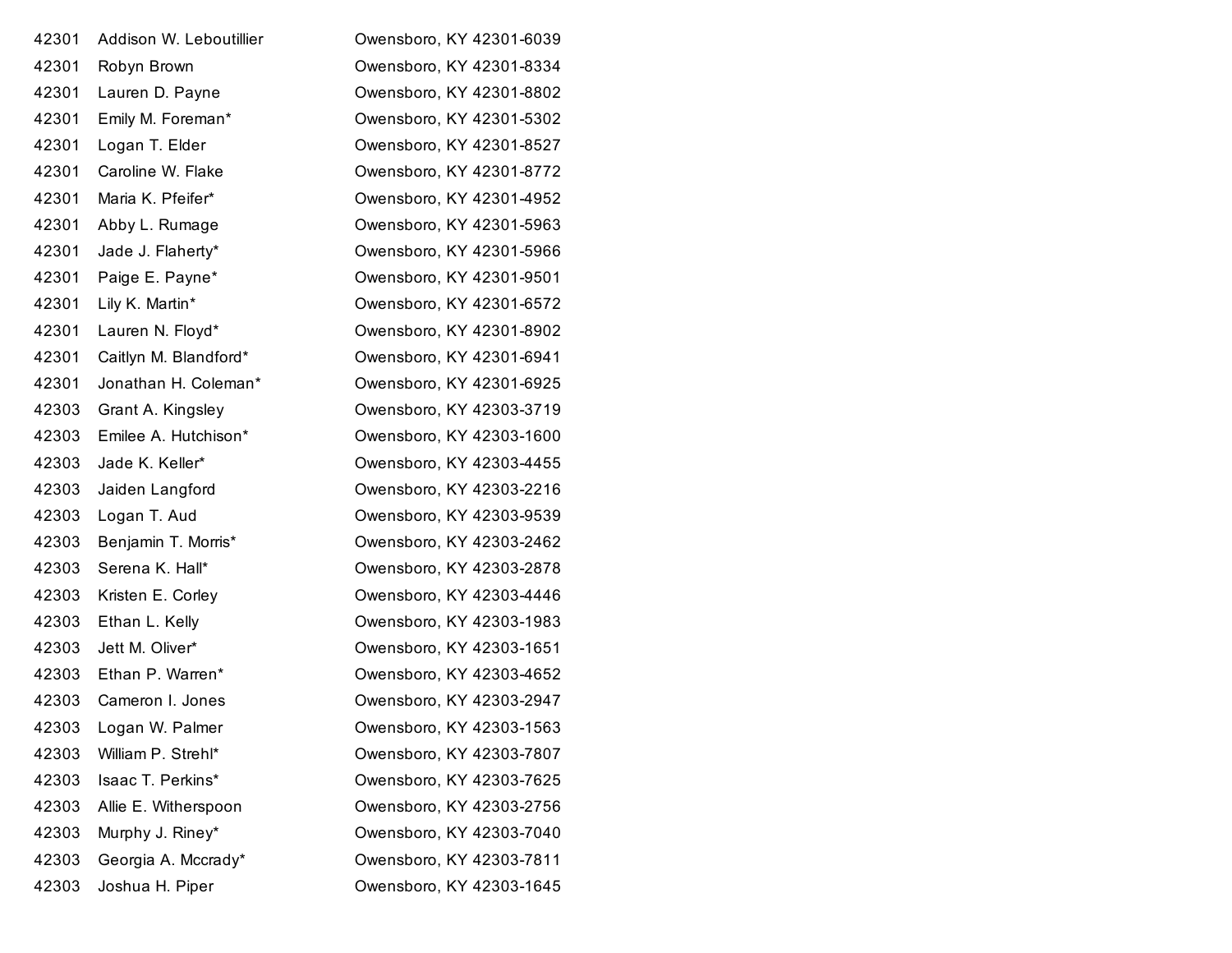| 42303 | Randa N. Johnson*     | Owensboro, KY 42303-2653 |
|-------|-----------------------|--------------------------|
| 42303 | Sara K. Waggoner*     | Owensboro, KY 42303-1927 |
| 42303 | Kaytlyn S. Meyer*     | Owensboro, KY 42303-4023 |
| 42303 | Michael S. Ashley*    | Owensboro, KY 42303-5125 |
| 42303 | Lillian R. Davis*     | Owensboro, KY 42303-2733 |
| 42303 | Katherine E. Mellon*  | Owensboro, KY 42303-7778 |
| 42303 | Hakeem Kalik*         | Owensboro, KY 42303-4598 |
| 42303 | Jamison B. Brown*     | Owensboro, KY 42303-5503 |
| 42303 | Derek N. Hall         | Owensboro, KY 42303-1606 |
| 42303 | Jade M. Hagan         | Owensboro, KY 42303-2634 |
| 42303 | Gabrielle L. Hoffman* | Owensboro, KY 42303-3448 |
| 42303 | Christian A. Vincent* | Owensboro, KY 42303-4445 |
| 42303 | Lauren E. Willett     | Owensboro, KY 42303-3401 |
| 42303 | Kathleen G. Brocato   | Owensboro, KY 42303-1889 |
| 42303 | David B. Williams*    | Owensboro, KY 42303-7819 |
| 42303 | Ryan C. Black         | Owensboro, KY 42303-1368 |
| 42303 | Ethan C. Easterday*   | Owensboro, KY 42303-4561 |
| 42303 | Emma S. Kingsley*     | Owensboro, KY 42303-3719 |
| 42303 | Caitlyn E. Bell*      | Owensboro, KY 42303-7554 |
| 42303 | Francesca R. Hoffman  | Owensboro, KY 42303-3448 |
| 42303 | Matthew P. Hendrix    | Owensboro, KY 42303-1854 |
| 42303 | Shaleena B. Millay    | Owensboro, KY 42303-2539 |
| 42303 | Abby G. Broughton     | Owensboro, KY 42303-4491 |
| 42303 | Brooke L. Sangalli    | Owensboro, KY 42303-7833 |
| 42303 | Hayden M. Riney       | Owensboro, KY 42303-2275 |
| 42303 | Savannah L. Edge*     | Owensboro, KY 42303-5602 |
| 42303 | Sarah J. Woods        | Owensboro, KY 42303-0846 |
| 42303 | Rebecca N. Batts*     | Owensboro, KY 42303-4018 |
| 42303 | Sydney E. Ladd        | Owensboro, KY 42303-2803 |
| 42303 | Allie E. Phelps       | Owensboro, KY 42303-4449 |
| 42303 | Isabel M. Hayden*     | Owensboro, KY 42303-9655 |
| 42303 | Mackenzie N. Sweatt*  | Owensboro, KY 42303-4495 |
| 42303 | Taylor J. Volk*       | Owensboro, KY 42303-9744 |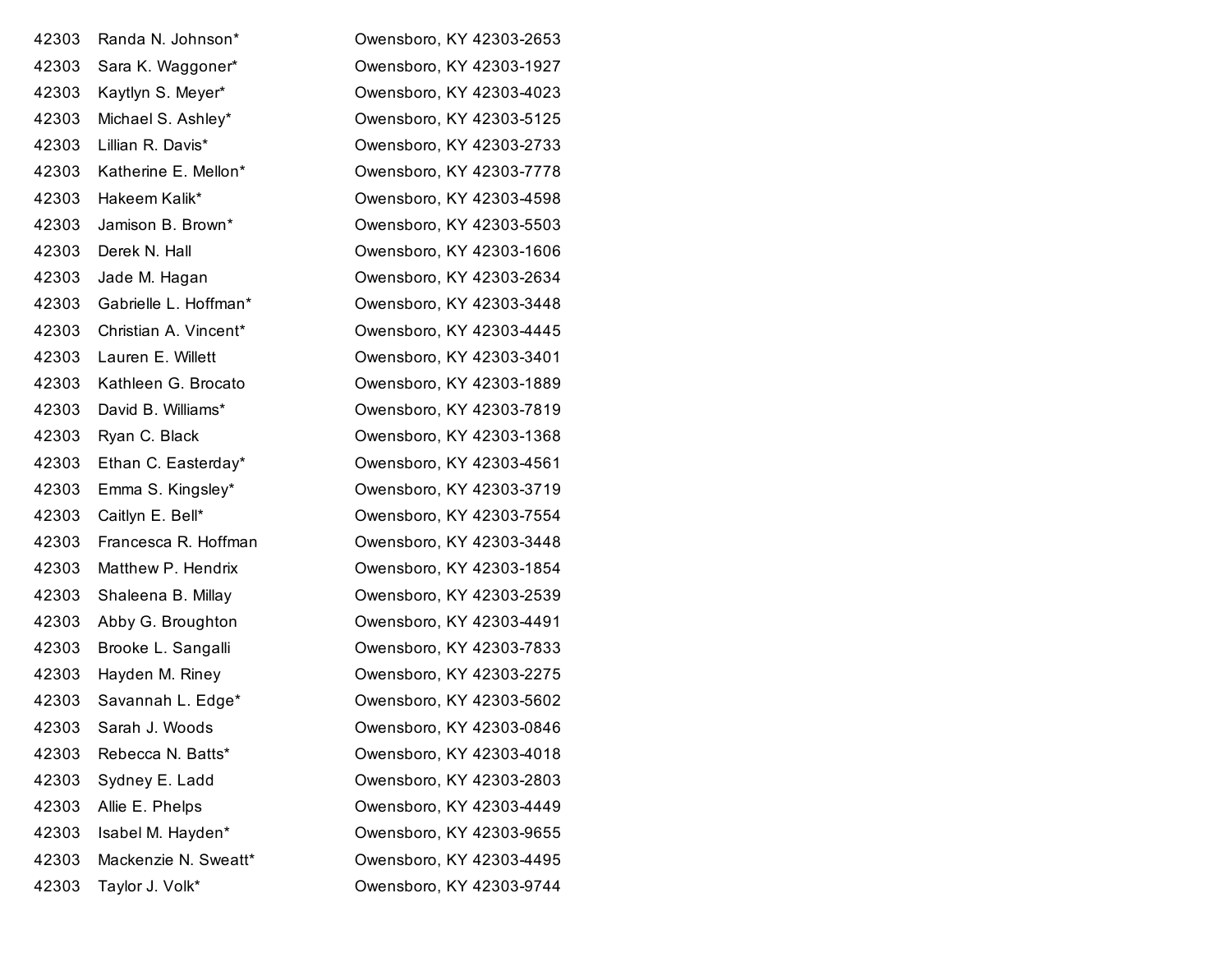| 42303 | Madeline G. Craig*     | Owensboro, KY 42303-2190  |
|-------|------------------------|---------------------------|
| 42303 | Kealey N. Buskill      | Owensboro, KY 42303-1666  |
| 42303 | Bailey M. Simone       | Owensboro, KY 42303-4505  |
| 42303 | Kathryn M. Clark       | Owensboro, KY 42303-2018  |
| 42303 | William L. Whittaker   | Owensboro, KY 42303-4593  |
| 42303 | Andrew J. Birkhead*    | Owensboro, KY 42303-2701  |
| 42303 | Molli M. Buck          | Owensboro, KY 42303-4474  |
| 42303 | Mazie R. Coomes*       | Owensboro, KY 42303-1791  |
| 42303 | Ryan G. Gatton*        | Owensboro, KY 42303-2885  |
| 42303 | Brennah A. Brashear    | Owensboro, KY 42303-5602  |
| 42303 | Madeline B. Robbins*   | Owensboro, KY 42303-9225  |
| 42303 | Mattie E. Lyons        | Owensboro, KY 42303-9234  |
| 42303 | Steven A. Bumm*        | Owensboro, KY 42303-4490  |
| 42303 | Thomas D. Gonzalez*    | Owensboro, KY 42303-6346  |
| 42303 | Allison C. Hamilton    | Owensboro, KY 42303-7629  |
| 42303 | Shelby R. Helton       | Owensboro, KY 42303-2247  |
| 42303 | Kaitlyn M. Durbin*     | Owensboro, KY 42303-7627  |
| 42303 | Charlie A. Haynes*     | Owensboro, KY 42303-9539  |
| 42303 | Kailee P. Quisenberry* | Owensboro, KY 42303-1554  |
| 42303 | Madeline A. Wahl       | Owensboro, KY 42303-7625  |
| 42303 | Jackson T. Willett     | Owensboro, KY 42303-3401  |
| 42303 | Gabrielle M. Canant    | Owensboro, KY 42303-1791  |
| 42303 | Seth M. Hartz          | Owensboro, KY 42303-2883  |
| 42303 | Myers T. Walker        | Owensboro, KY 42303-2248  |
| 42303 | Jordan E. Matthis      | Owensboro, KY 42303-7801  |
| 42303 | Marissa G. Richardson* | Owensboro, KY 42303-9747  |
| 42303 | Rachel M. Coomes*      | Owensboro, KY 42303-7588  |
| 42320 | Danielle M. Himes      | Beaver Dam, KY 42320-8977 |
| 42320 | Eden G. Pendley        | Beaver Dam, KY 42320-8627 |
| 42320 | Kayla N. Fields        | Beaver Dam, KY 42320-9095 |
| 42320 | Dylan G. Decker        | Beaver Dam, KY 42320-1104 |
| 42320 | Leslie M. Frady*       | Beaver Dam, KY 42320-0712 |
| 42320 | Parker D. Shrewsbury   | Beaver Dam, KY 42320-8926 |
|       |                        |                           |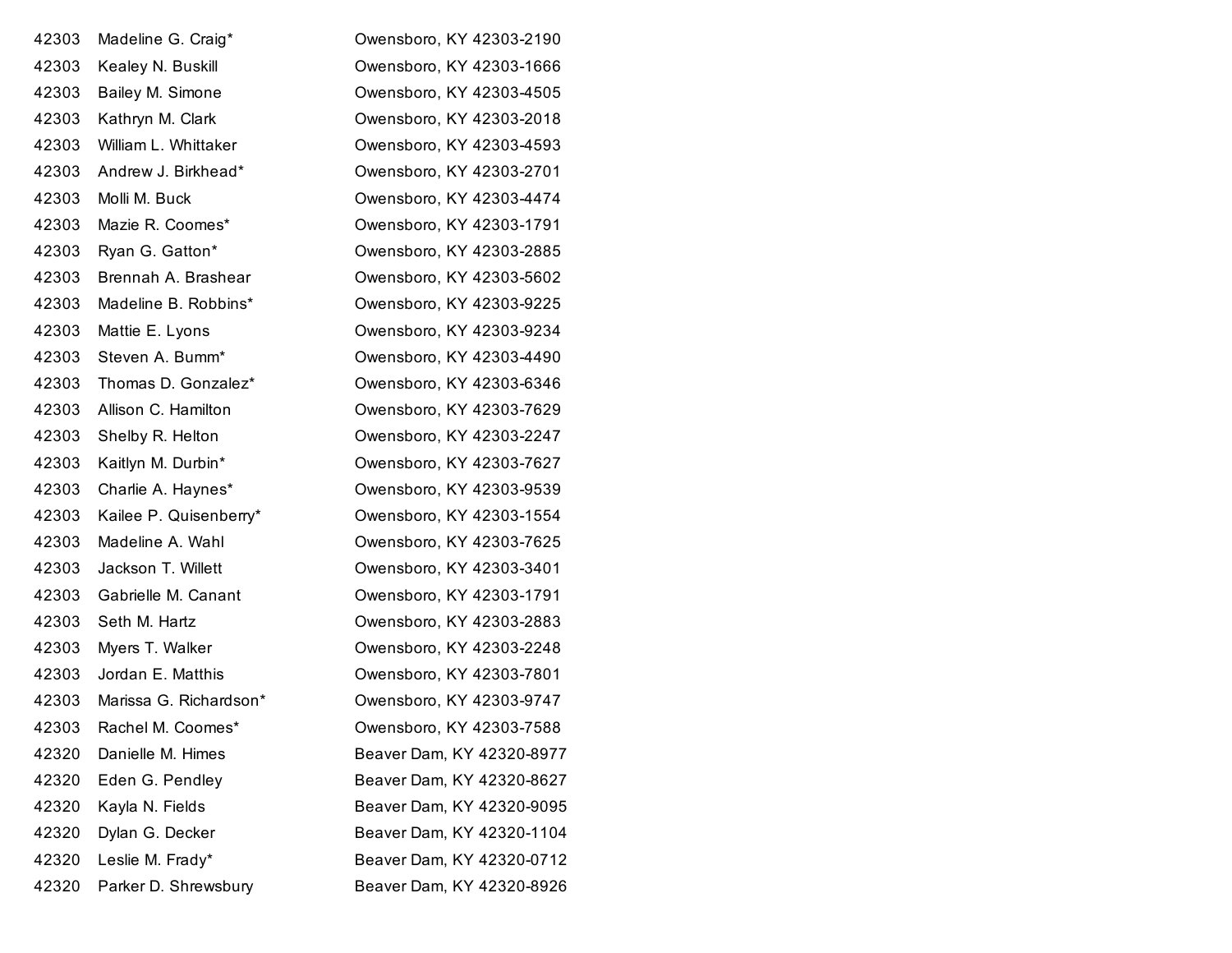| 42320 | Maecy E. Brown*        | Beaver Dam, KY 42320-9771   |
|-------|------------------------|-----------------------------|
| 42320 | Erin L. Sisk*          | Beaver Dam, KY 42320-1764   |
| 42323 | Sydney K. Bruce*       | Beechmont, KY 42323-0163    |
| 42323 | Reghan S. Diedrich     | Beechmont, KY 42323-3905    |
| 42323 | Katelyn M. Coin        | Beechmont, KY 42323-3939    |
| 42324 | Clifton C. Scott*      | Belton, KY 42324            |
| 42325 | Victoria G. Mcpherson* | Bremen, KY 42325-3119       |
| 42327 | Spencer L. Meade       | Calhoun, KY 42327-9691      |
| 42327 | Elizabeth K. Arnold*   | Calhoun, KY 42327-2237      |
| 42327 | Holly I. Long*         | Calhoun, KY 42327-9552      |
| 42327 | Kendall R. Weldon      | Calhoun, KY 42327-2084      |
| 42327 | Anthony J. Cline       | Calhoun, KY 42327-9722      |
| 42327 | Hallie A. Wilson*      | Calhoun, KY 42327-9409      |
| 42327 | Andrew R. Brackett     | Calhoun, KY 42327-9763      |
| 42328 | Hannah N. Oldham*      | Centertown, KY 42328-9722   |
| 42328 | Mackenzie L. Oldham*   | Centertown, KY 42328-9722   |
| 42328 | Kyra E. Embry          | Centertown, KY 42328-9618   |
| 42330 | Jonathan W. Johnson*   | Central City, KY 42330-1658 |
| 42330 | Tyler R. Curry         | Central City, KY 42330-1736 |
| 42330 | Jonathan D. Graber*    | Central City, KY 42330-1249 |
| 42330 | Joseph C. Maden        | Central City, KY 42330-6051 |
| 42330 | April L. Gregory*      | Central City, KY 42330-1655 |
| 42330 | Logan R. Conway*       | Central City, KY 42330-1533 |
| 42330 | Kieli R. Jones*        | Central City, KY 42330-1381 |
| 42330 | Kara B. Randall        | Central City, KY 42330-5272 |
| 42330 | Zachary L. Creek       | Central City, KY 42330-1350 |
| 42330 | Rebekah P. Luckett*    | Central City, KY 42330-6207 |
| 42330 | Diya Johar             | Central City, KY 42330-5765 |
| 42330 | Ariel R. Alexander     | Central City, KY 42330-1529 |
| 42330 | Madison R. Boothe*     | Central City, KY 42330-2060 |
| 42330 | Makenzie P. Dickerson* | Central City, KY 42330-6156 |
| 42333 | Hannah M. West*        | Cromwell, KY 42333-9771     |
| 42337 | Mackenzie B. Carver*   | Drakesboro, KY 42337-2436   |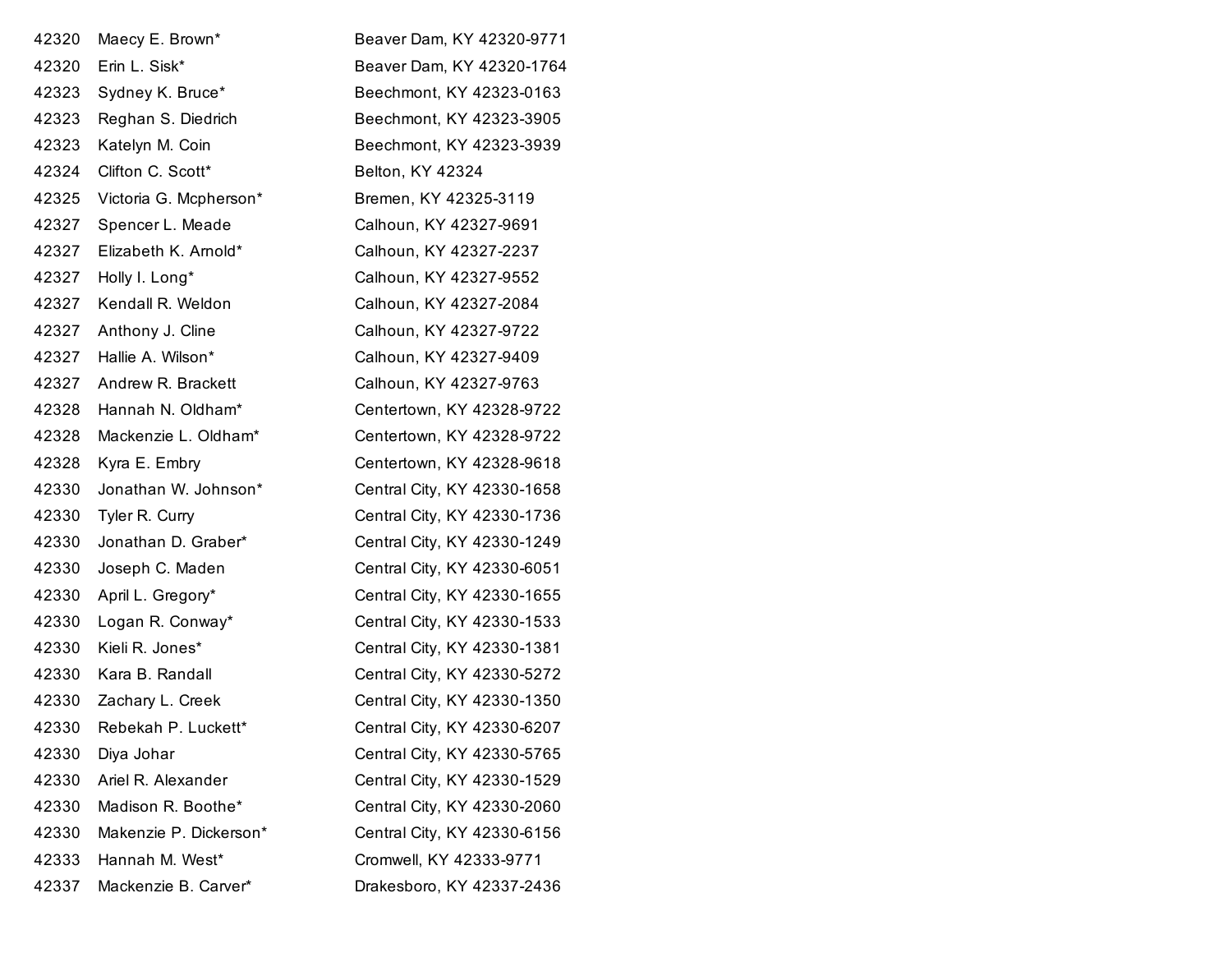| 42337 | Allie E. Carver*      | Drakesboro, KY 42337-2433 |
|-------|-----------------------|---------------------------|
| 42339 | Danielle K. Johnson*  | Dunmor, KY 42339-3747     |
| 42345 | Matthew E. Thompson   | Greenville, KY 42345-4393 |
| 42345 | Cameron J. Hill*      | Greenville, KY 42345-3033 |
| 42345 | Kala M. Ford          | Greenville, KY 42345-3571 |
| 42345 | Mikka D. Allen        | Greenville, KY 42345-4362 |
| 42345 | Reed M. Stobaugh*     | Greenville, KY 42345-3103 |
| 42345 | Madison J. Browning*  | Greenville, KY 42345-1633 |
| 42345 | Preston T. Law        | Greenville, KY 42345-4290 |
| 42345 | Cy C. Whitler         | Greenville, KY 42345-2120 |
| 42345 | Charlee A. Webster    | Greenville, KY 42345-4582 |
| 42345 | <b>Chad Williams</b>  | Greenville, KY 42345-1739 |
| 42345 | Ben C. Hardison*      | Greenville, KY 42345-1803 |
| 42347 | Ashton G. Humphrey    | Hartford, KY 42347-9512   |
| 42347 | Audrey J. Gunderson*  | Hartford, KY 42347-9161   |
| 42347 | Elise A. Gunderson    | Hartford, KY 42347-9161   |
| 42347 | Kevin A. Diaz-Cruz*   | Hartford, KY 42347-1630   |
| 42347 | Amelia M. Lindsey     | Hartford, KY 42347-9519   |
| 42347 | John M. Grider        | Hartford, KY 42347-9200   |
| 42347 | Cassidy F. Casey*     | Hartford, KY 42347-9649   |
| 42347 | Sarah G. Clayton*     | Hartford, KY 42347-9024   |
| 42347 | Kelly L. Gossett      | Hartford, KY 42347-9573   |
| 42347 | Emileigh S. Lindsey   | Hartford, KY 42347-9306   |
| 42347 | Jacob T. Ward*        | Hartford, KY 42347-9503   |
| 42347 | Trevor J. Pogue       | Hartford, KY 42347-9626   |
| 42347 | Alianna R. Casas*     | Hartford, KY 42347-1625   |
| 42347 | Calee F. Whittaker*   | Hartford, KY 42347-9326   |
| 42348 | lan T. Rice           | Hawesville, KY 42348-6560 |
| 42348 | Danielle N. Bumm      | Hawesville, KY 42348-6824 |
| 42348 | Lauryn T. Bowlds*     | Hawesville, KY 42348-9414 |
| 42348 | Alexandra D. Kratzer* | Hawesville, KY 42348-5489 |
| 42348 | Anna C. Durbin        | Hawesville, KY 42348-6560 |
| 42348 | Madelyn J. Curry*     | Hawesville, KY 42348-2567 |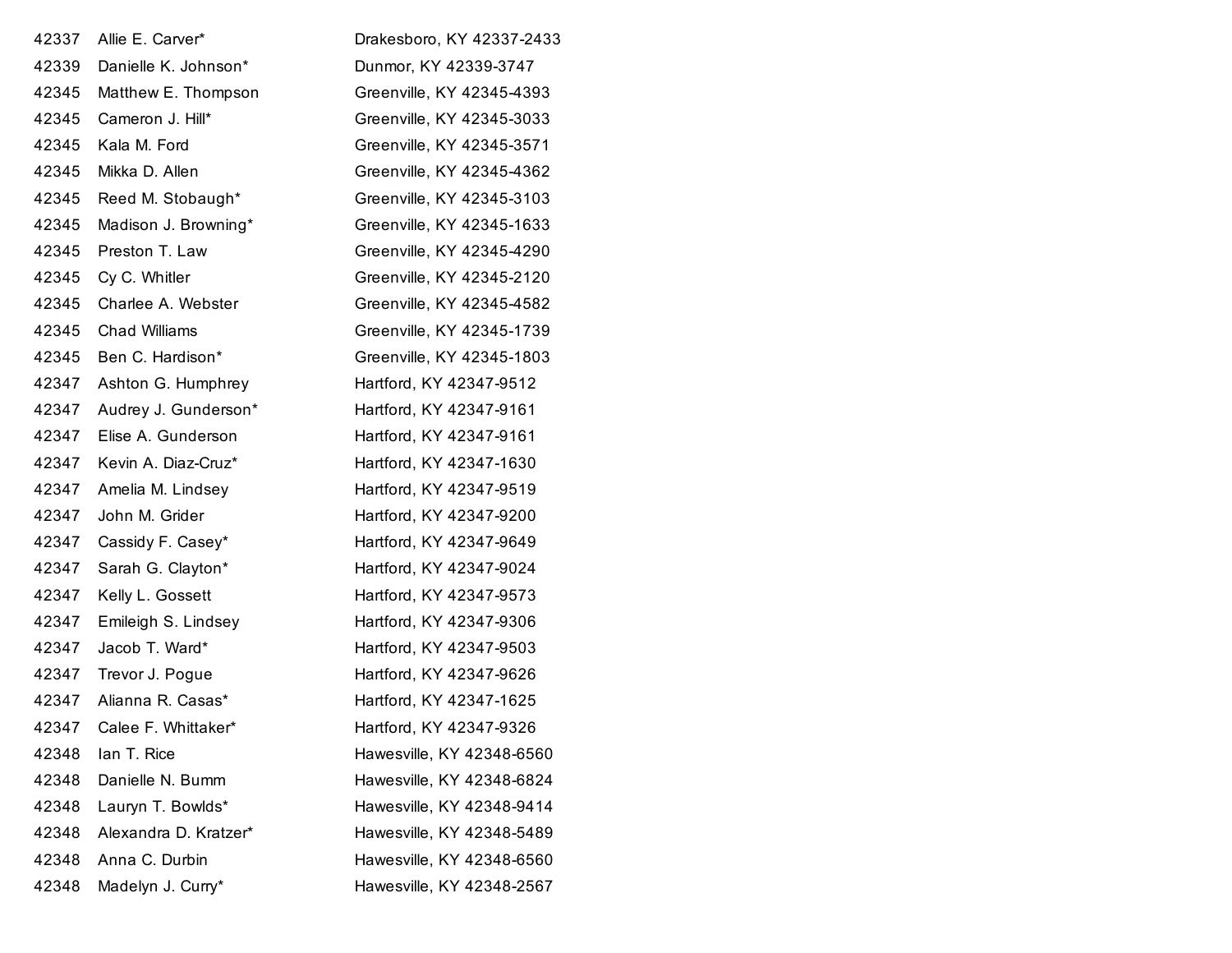| 42348 | Shelby L. Winchell     | Hawesville, KY 42348-6826       |
|-------|------------------------|---------------------------------|
| 42348 | Xavier K. Simpson      | Hawesville, KY 42348-6541       |
| 42349 | Imogene P. Murphy*     | Horse Branch, KY 42349-9722     |
| 42349 | Casi Fairchild*        | Horse Branch, KY 42349-9721     |
| 42349 | Taylor R. Naue         | Horse Branch, KY 42349-9717     |
| 42350 | Thomas C. Ogilby*      | Island, KY 42350-9720           |
| 42351 | Katelynn B. Huddy*     | Lewisport, KY 42351-6754        |
| 42351 | Rylee M. Emmick        | Lewisport, KY 42351-6804        |
| 42351 | Erica E. Willis*       | Lewisport, KY 42351-7328        |
| 42351 | Samuel L. King*        | Lewisport, KY 42351-9400        |
| 42351 | Alex J. Newton*        | Lewisport, KY 42351-0234        |
| 42351 | <b>Cydney Payne</b>    | Lewisport, KY 42351-9620        |
| 42352 | Alexander J. Sutton*   | Livermore, KY 42352-2007        |
| 42355 | Brianna N. Zoglmann    | Maceo, KY 42355-9629            |
| 42361 | April M. Conkright*    | Olaton, KY 42361-9728           |
| 42361 | Jocelynn T. Magan*     | Olaton, KY 42361-9742           |
| 42366 | Nolan C. Clark         | Philpot, KY 42366-9608          |
| 42366 | Kayla A. Vanover       | Philpot, KY 42366-9331          |
| 42366 | Logan T. Mills*        | Philpot, KY 42366-9635          |
| 42366 | <b>Blake A. Coomes</b> | Philpot, KY 42366-9767          |
| 42366 | Meredith M. Grant*     | Philpot, KY 42366-9719          |
| 42366 | Lauren E. Boling       | Philpot, KY 42366-9347          |
| 42366 | Avery E. Burke*        | Philpot, KY 42366-8815          |
| 42366 | Casey N. Barrett       | Philpot, KY 42366-8825          |
| 42366 | Amanda K. Bickett*     | Philpot, KY 42366-8903          |
| 42366 | Jacey A. Fulkerson*    | Philpot, KY 42366-9793          |
|       | 42366 Allison F. Payne | Philpot, KY 42366-9678          |
| 42366 | Eric D. Holder         | Philpot, KY 42366-9384          |
| 42368 | Jackson T. Creech*     | Reynolds Station, KY 42368-9755 |
| 42368 | Mollyanne C. Widmer    | Reynolds Station, KY 42368-5657 |
| 42371 | Madison B. Miller*     | Rumsey, KY 42371-9729           |
| 42372 | Robert T. Englehardt*  | Sacramento, KY 42372-9418       |
| 42376 | Halle C. Olson*        | Utica, KY 42376                 |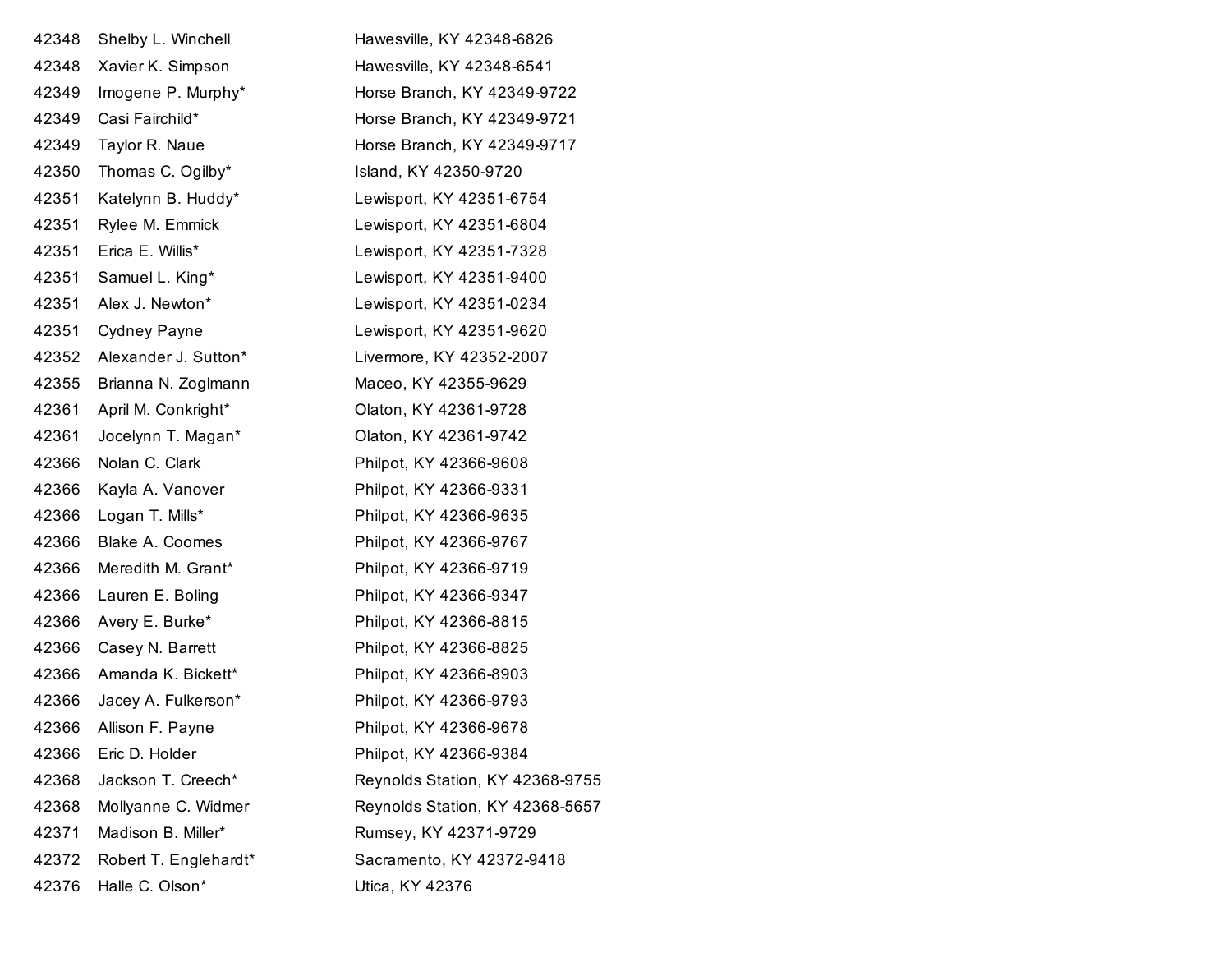| 42376 | Alexis L. Gehring*      | Utica, KY 42376-9547       |
|-------|-------------------------|----------------------------|
| 42376 | Mia G. Lampert          | Utica, KY 42376-9071       |
| 42376 | Daniel P. Lyne*         | Utica, KY 42376-9349       |
| 42376 | Gloria M. Whitehead     | Utica, KY 42376-9596       |
| 42376 | Allison F. Raymond      | Utica, KY 42376-9323       |
| 42376 | Samantha J. Hines*      | Utica, KY 42376-9334       |
| 42376 | Hannah E. Salmon        | Utica, KY 42376-9582       |
| 42376 | Rozany A. Guzman-Rivera | Utica, KY 42376-5000       |
| 42376 | Brianna L. Winn*        | Utica, KY 42376-9122       |
| 42378 | McKinley D. Moore       | Whitesville, KY 42378-9541 |
| 42378 | Maci M. Heavrin         | Whitesville, KY 42378-9765 |
| 42378 | Isabella P. Karn        | Whitesville, KY 42378-9619 |
| 42378 | Sarah E. Smith*         | Whitesville, KY 42378-9762 |
| 42378 | Faith L. Porter*        | Whitesville, KY 42378-9427 |
| 42406 | AnnMichael L. Siewert*  | Corydon, KY 42406-9782     |
| 42406 | Bailey M. Kavanaugh     | Corydon, KY 42406-9705     |
| 42413 | Ryan M. Love*           | Hanson, KY 42413-9642      |
| 42413 | Joseph M. Mesa*         | Hanson, KY 42413-9650      |
| 42413 | Mikayla E. Baize        | Hanson, KY 42413-9341      |
| 42413 | Brian T. Jones          | Hanson, KY 42413-0115      |
| 42420 | Kendra L. Kostbade      | Henderson, KY 42420-2329   |
| 42420 | Reese E. Crafton        | Henderson, KY 42420-9275   |
| 42420 | Isabella L. Tichenor    | Henderson, KY 42420-9523   |
| 42420 | Weston T. Owen          | Henderson, KY 42420-8962   |
| 42420 | Brenna L. Hagan         | Henderson, KY 42420-2360   |
| 42420 | Kathryn R. Reusch       | Henderson, KY 42420-8945   |
| 42420 | Lacey C. Smith*         | Henderson, KY 42420-3490   |
| 42420 | Madison T. Mckain*      | Henderson, KY 42420-9250   |
| 42420 | Nick J. Herdegen        | Henderson, KY 42420-9707   |
| 42420 | Jacob M. Latimer        | Henderson, KY 42420-9546   |
| 42420 | Sam A. Elliott          | Henderson, KY 42420-8603   |
| 42420 | Stephanie H. Melton*    | Henderson, KY 42420-3551   |
| 42420 | Chrissy M. Schriber     | Henderson, KY 42420-3316   |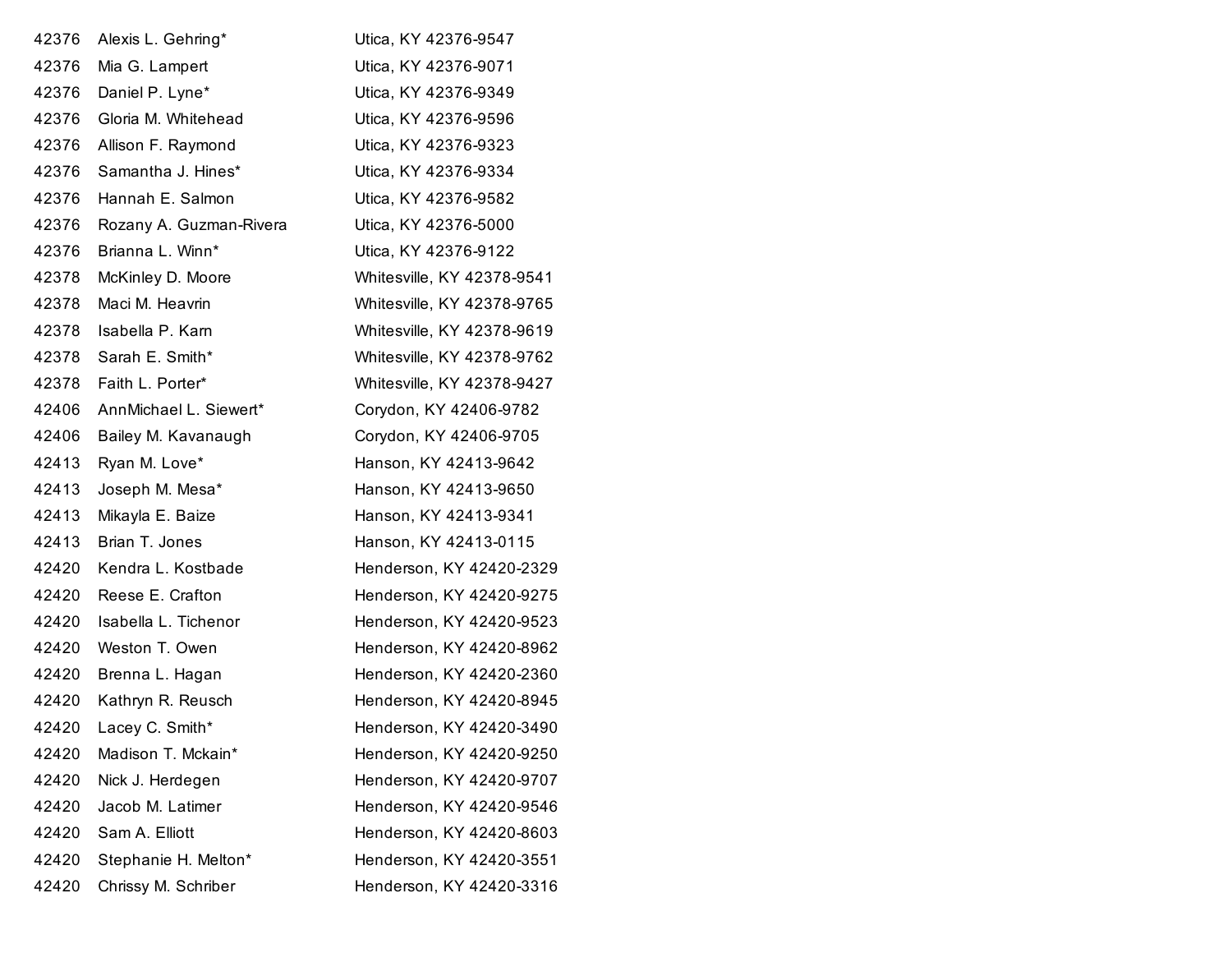| 42420 | Katelyn B. McCord*     | Henderson, KY 42420-8943    |
|-------|------------------------|-----------------------------|
| 42420 | Morgan G. Farris*      | Henderson, KY 42420-3509    |
| 42420 | Jacob T. Goldie        | Henderson, KY 42420-4411    |
| 42420 | Katherine A. Bovey     | Henderson, KY 42420-4756    |
| 42420 | Lilianna S. Welch      | Henderson, KY 42420-3543    |
| 42420 | Hadley E. Alexander*   | Henderson, KY 42420-8530    |
| 42420 | Logan J. McKinney      | Henderson, KY 42420-5173    |
| 42420 | Elizabeth M. Schneider | Henderson, KY 42420-9781    |
| 42431 | Aiden J. Singer*       | Madisonville, KY 42431-8907 |
| 42431 | Aaron J. Davis*        | Madisonville, KY 42431-9692 |
| 42431 | Mia Y. Wright          | Madisonville, KY 42431-8751 |
| 42431 | William C. Lawrence*   | Madisonville, KY 42431-9545 |
| 42431 | Faith C. Yonts         | Madisonville, KY 42431-8991 |
| 42431 | Kolby L. Groves        | Madisonville, KY 42431-8003 |
| 42431 | William W. Cothran     | Madisonville, KY 42431-3819 |
| 42431 | Shirley Lynch          | Madisonville, KY 42431-1809 |
| 42431 | Kenna N. Stubblefield* | Madisonville, KY 42431-8543 |
| 42431 | Zechariah D. Daugherty | Madisonville, KY 42431-2313 |
| 42431 | Haley J. Brotherton    | Madisonville, KY 42431-5802 |
| 42431 | Emily K. Renfro*       | Madisonville, KY 42431-9534 |
| 42431 | Sarah F. Shaw*         | Madisonville, KY 42431-9157 |
| 42431 | Kelly J. England       | Madisonville, KY 42431-9639 |
| 42431 | Olivia J. Gunkel       | Madisonville, KY 42431-8705 |
| 42431 | Emory D. Fazenbaker*   | Madisonville, KY 42431-3883 |
| 42436 | Lauryn E. Falk*        | Manitou, KY 42436-9554      |
| 42436 | Nicholas E. Clayton*   | Manitou, KY 42436-9512      |
| 42437 | Ashley J. Greenwell    | Morganfield, KY 42437-7032  |
| 42437 | Shelby A. Peak         | Morganfield, KY 42437-7240  |
| 42437 | Garren R. Duckworth*   | Morganfield, KY 42437-6877  |
| 42442 | Michael D. Payne       | Nortonville, KY 42442-9403  |
| 42445 | Jacob T. Parrent*      | Princeton, KY 42445-2384    |
| 42445 | Lucy G. Goffinet*      | Princeton, KY 42445-2359    |
| 42445 | Lillian G. Rust        | Princeton, KY 42445-6859    |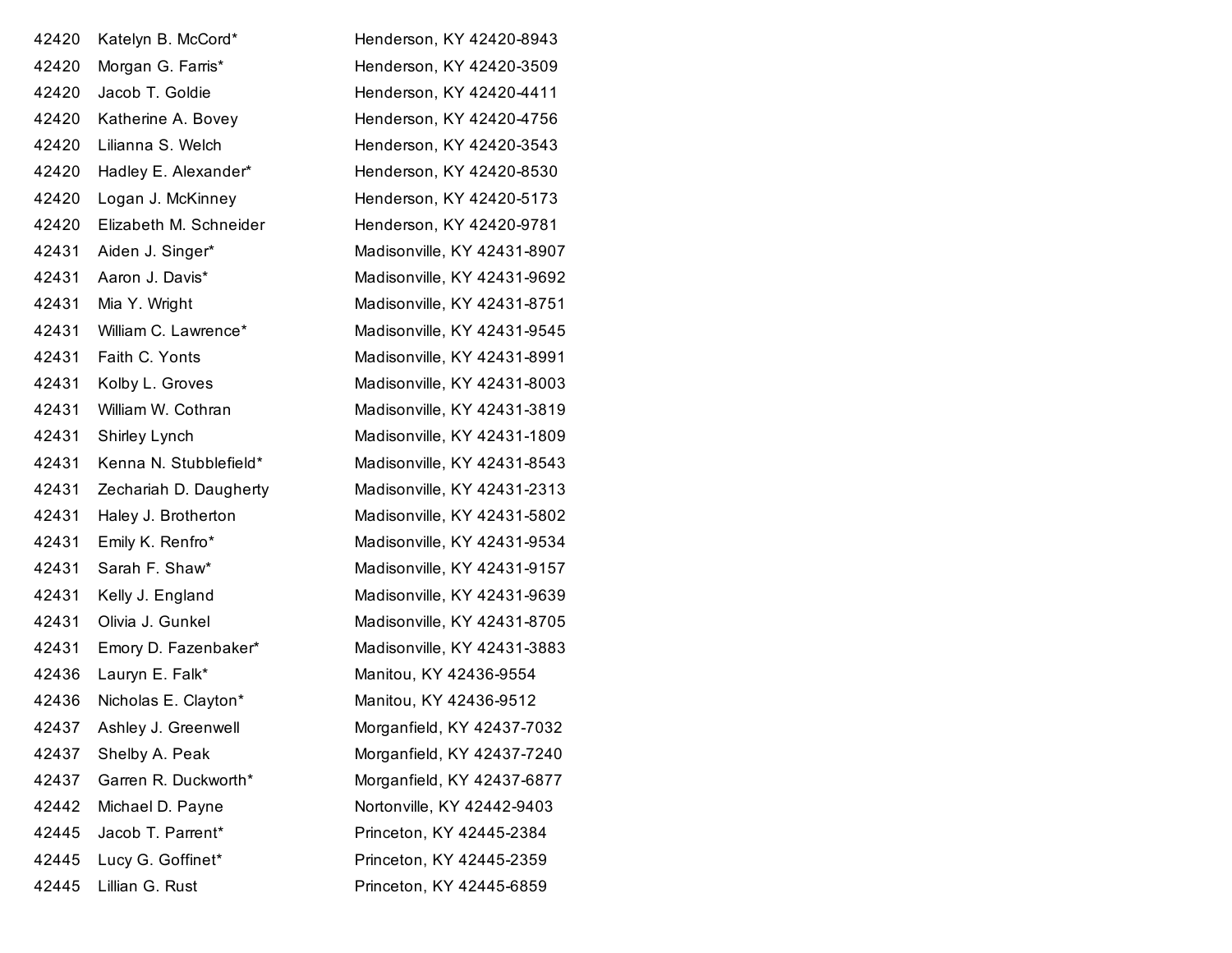| 42445 | Ashlynn M. Dearing        | Princeton, KY 42445-1135    |
|-------|---------------------------|-----------------------------|
| 42445 | Lisa R. Marshall*         | Princeton, KY 42445-0481    |
| 42445 | Kristen D. Stewart        | Princeton, KY 42445-6219    |
| 42445 | Syntyah R. Hamilton       | Princeton, KY 42445-1241    |
| 42445 | Jacey E. Jaggers          | Princeton, KY 42445-2310    |
| 42445 | Tayjon K. Bumphus*        | Princeton, KY 42445-2126    |
| 42445 | Kendyll J. Prowell        | Princeton, KY 42445-2348    |
| 42445 | Sydney A. Dunbar*         | Princeton, KY 42445-6606    |
| 42445 | Jenna M. Jaggers          | Princeton, KY 42445-2310    |
| 42450 | Denaleigh J. Starks-Scott | Providence, KY 42450-1320   |
| 42455 | Estefania P. Rivera       | Sebree, KY 42455            |
| 42455 | Kerem A. Vazquez Recinos  | Sebree, KY 42455-0483       |
| 42456 | Rachel E. Carver          | Slaughters, KY 42456-9623   |
| 42458 | Natalie D. Hutchinson*    | Spottsville, KY 42458-9718  |
| 42461 | Anna C. Wheatley*         | Uniontown, KY 42461-5262    |
| 42462 | Abigail G. Greenwell*     | Waverly, KY 42462-4952      |
| 42462 | Sydney E. Robertson*      | Waverly, KY 42462-2036      |
| 42463 | Elisha K. Piercefield*    | Wheatcroft, KY 42463-0160   |
| 42464 | Victoria R. Hight*        | White Plains, KY 42464-9361 |
| 42464 | Blake A. Herring*         | White Plains, KY 42464-9754 |
| 42501 | Madison N. Harmon         | Somerset, KY 42501-1911     |
| 42501 | Gavin R. Spradlin*        | Somerset, KY 42501-6165     |
| 42501 | David L. Casada           | Somerset, KY 42501-1220     |
| 42501 | Stephen T. Burrell        | Somerset, KY 42501-5840     |
| 42501 | Dana N. Bartley           | Somerset, KY 42501-1821     |
| 42501 | Ellie J. Browning         | Somerset, KY 42501-1334     |
| 42501 | Brandi L. Abrams          | Somerset, KY 42501-1182     |
| 42501 | Abigail R. Bubnick*       | Somerset, KY 42501-3067     |
| 42501 | Makenzie R. Clouse*       | Somerset, KY 42501-3267     |
| 42502 | Landin C. New             | Somerset, KY 42502-1737     |
| 42503 | Eduardo L. Nazario*       | Somerset, KY 42503-6808     |
| 42503 | Shelby N. Harmon          | Somerset, KY 42503-3786     |
| 42503 | Rebekah M. Kennedy        | Somerset, KY 42503-3750     |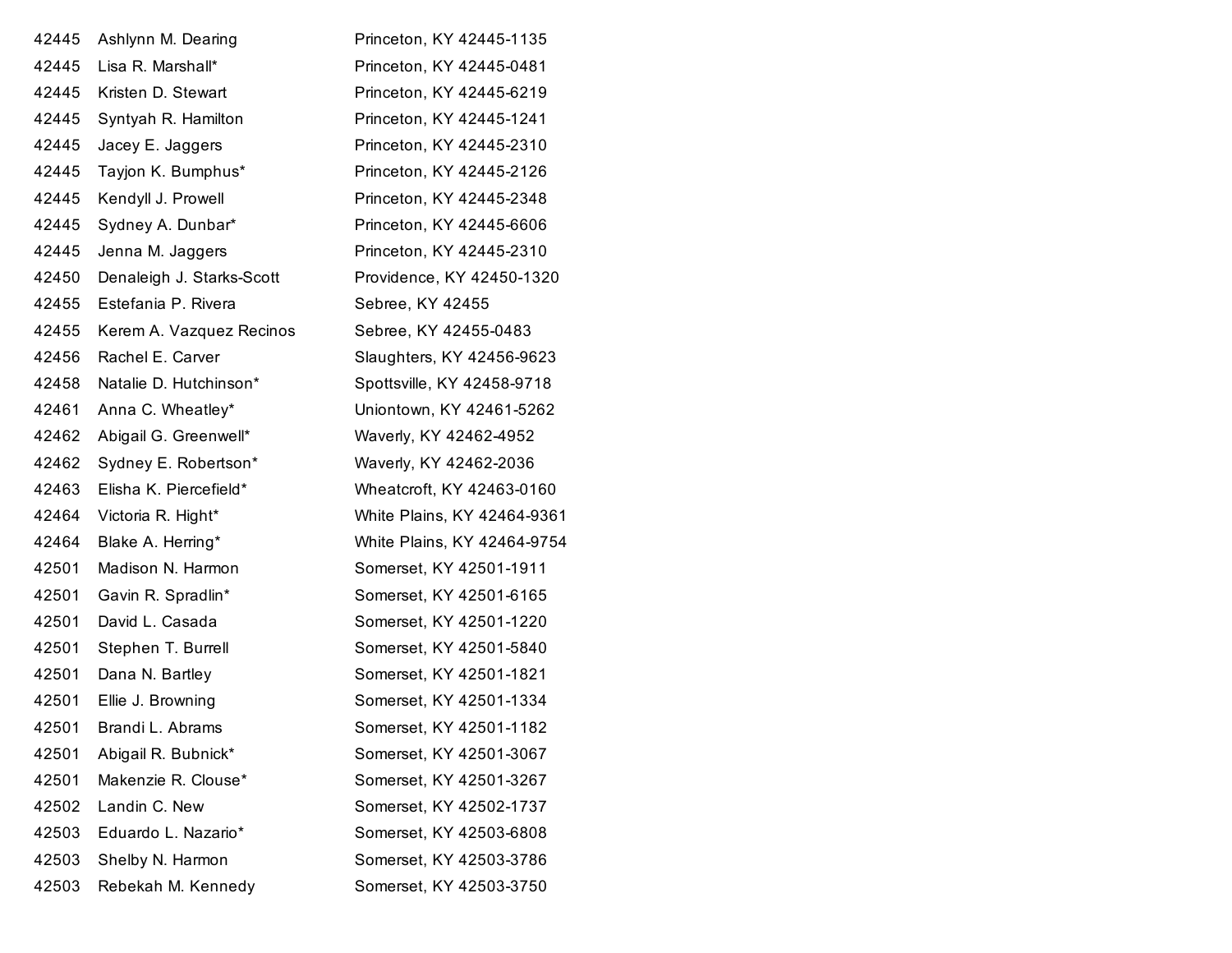| 42503 | Jaxson E. Mcalpin       | Somerset, KY 42503-3747  |
|-------|-------------------------|--------------------------|
| 42503 | Jacob A. Moers          | Somerset, KY 42503-4584  |
| 42503 | Colton M. Ping*         | Somerset, KY 42503-2410  |
| 42503 | Eleanor D. Tarter*      | Somerset, KY 42503-6466  |
| 42503 | Andrea R. Rookard*      | Somerset, KY 42503-5307  |
| 42503 | Charli R. Aguirre       | Somerset, KY 42503-7010  |
| 42503 | Natasha L. Waddle       | Somerset, KY 42503-4580  |
| 42503 | Sebastian I. Tingle*    | Somerset, KY 42503-4409  |
| 42503 | Cyrus W. Adkisson*      | Somerset, KY 42503-3517  |
| 42503 | Caitlin N. Burton*      | Somerset, KY 42503-3728  |
| 42503 | Austin D. Smiddy*       | Somerset, KY 42503-6259  |
| 42503 | Emma A. Greene          | Somerset, KY 42503-5163  |
| 42503 | Gretchen A. Hines*      | Somerset, KY 42503-8755  |
| 42503 | Jackson C. Horn         | Somerset, KY 42503-4914  |
| 42503 | Andrea E. Toby          | Somerset, KY 42503-6534  |
| 42503 | Annalise K. Scott*      | Somerset, KY 42503-8717  |
| 42503 | Kailyn L. Henderson     | Somerset, KY 42503-6280  |
| 42503 | Alyssa C. Richardson    | Somerset, KY 42503-2402  |
| 42503 | William H. Correll      | Somerset, KY 42503-3538  |
| 42503 | Jacob W. Grabeel        | Somerset, KY 42503-1550  |
| 42518 | John D. Boone           | Bronston, KY 42518-9688  |
| 42518 | Allyson R. Keith*       | Bronston, KY 42518-9428  |
| 42528 | Dalyn P. Coffey*        | Dunnville, KY 42528-6188 |
| 42528 | Jenna A. Vaughn*        | Dunnville, KY 42528-6183 |
| 42539 | Natheniel L. Goode      | Liberty, KY 42539-8508   |
| 42539 | James W. Thompson*      | Liberty, KY 42539-6387   |
| 42539 | Emma J. Moore           | Liberty, KY 42539-6813   |
| 42539 | Catherine B. Mc Aninch* | Liberty, KY 42539-6868   |
| 42539 | Jenna D. Bender*        | Liberty, KY 42539-8769   |
| 42539 | Austin T. Harne*        | Liberty, KY 42539-5902   |
| 42539 | Madeline R. Cravens*    | Liberty, KY 42539-5210   |
| 42539 | Alyssa K. McKinney*     | Liberty, KY 42539-5465   |
| 42539 | Aaron B. Pendleton      | Liberty, KY 42539-6048   |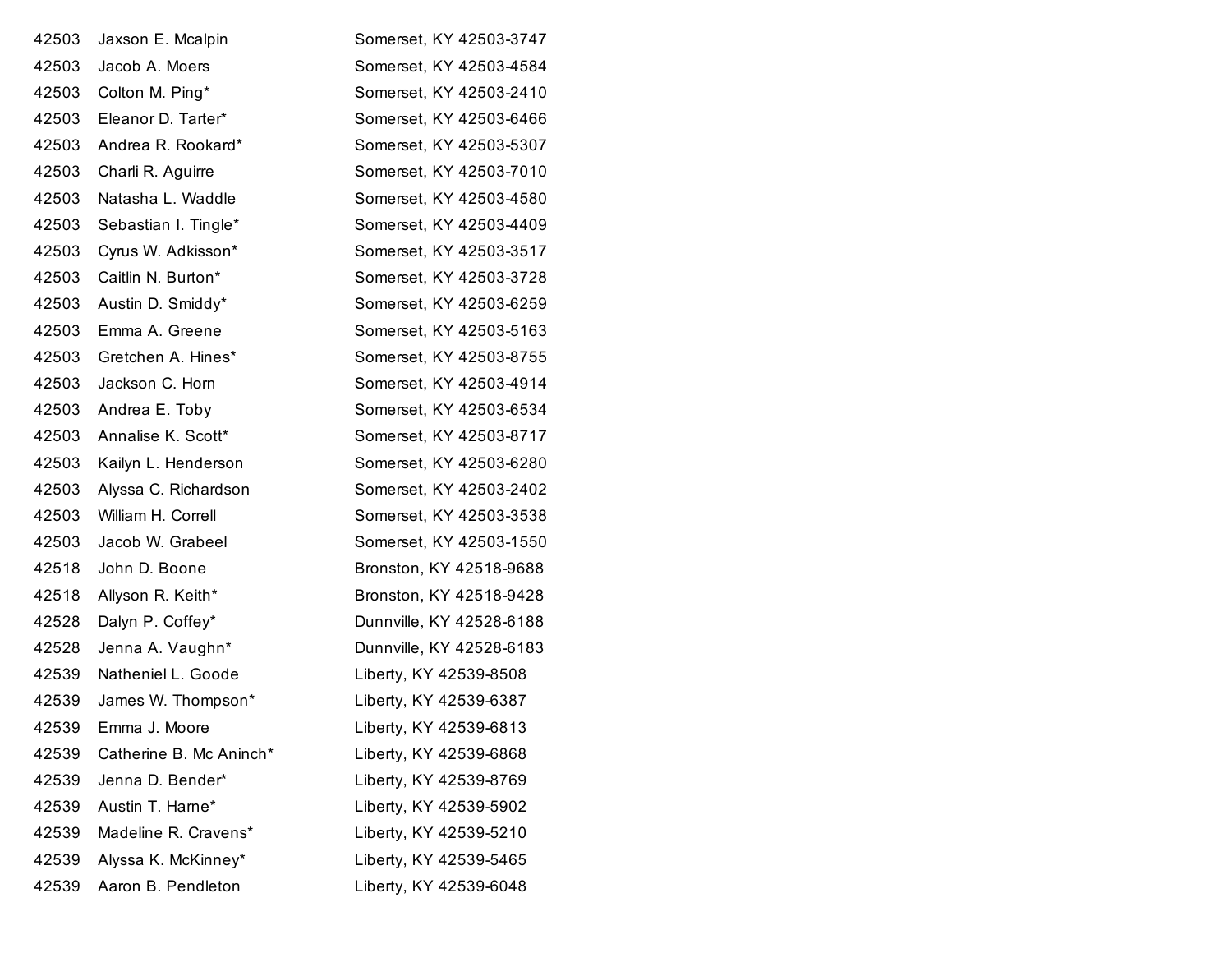| 42539 | Emma R. Cravens*     | Liberty, KY 42539-5210      |
|-------|----------------------|-----------------------------|
| 42544 | Kathryn M. Ulrich    | Nancy, KY 42544-8802        |
| 42544 | Daniel A. Bernard    | Nancy, KY 42544-5190        |
| 42544 | Kaitlyn N. Munsey*   | Nancy, KY 42544-8964        |
| 42544 | Emily E. Johnson*    | Nancy, KY 42544-8809        |
| 42553 | Riley D. Crawford*   | Science Hill, KY 42553-7411 |
| 42553 | Macey E. Broughton*  | Science Hill, KY 42553-9443 |
| 42553 | Steven D. Stidham*   | Science Hill, KY 42553-9310 |
| 42553 | Jessica L. Mitchell* | Science Hill, KY 42553-7453 |
| 42553 | Sage E. McBride*     | Science Hill, KY 42553-7240 |
| 42565 | Jordan P. Clements*  | Windsor, KY 42565-6247      |
| 42565 | Alexis F. Kane       | Windsor, KY 42565-6138      |
| 42567 | Keegun R. Hall*      | Eubank, KY 42567-9712       |
| 42567 | Kailie M. Crawford   | Eubank, KY 42567-9730       |
| 42567 | Macey N. Wright      | Eubank, KY 42567-7745       |
| 42602 | David J. Boils*      | Albany, KY 42602-8661       |
| 42602 | Haleigh R. Criswell  | Albany, KY 42602-7167       |
| 42602 | Nathan C. Brown*     | Albany, KY 42602-8083       |
| 42602 | Rylee G. Stockton    | Albany, KY 42602-6992       |
| 42602 | Hope B. Starns*      | Albany, KY 42602-7895       |
| 42602 | Vivian Zheng*        | Albany, KY 42602-1600       |
| 42602 | Makenzie B. Boils*   | Albany, KY 42602-8303       |
| 42602 | Bobbianne O. Key*    | Albany, KY 42602-7664       |
| 42602 | Carly P. Upchurch    | Albany, KY 42602-6000       |
| 42602 | Haleigh C. Irwin     | Albany, KY 42602-5764       |
| 42629 | Sarah K. Loy         | Jamestown, KY 42629-6640    |
| 42629 | Chloe E. Henson*     | Jamestown, KY 42629-6713    |
| 42629 | Addison M. Loy*      | Jamestown, KY 42629-6656    |
| 42629 | Emily A. Antle       | Jamestown, KY 42629-6703    |
| 42629 | Morgan A. Johnson    | Jamestown, KY 42629-6902    |
| 42629 | Samuel B. Leveridge* | Jamestown, KY 42629-1029    |
| 42633 | Austin T. Bell       | Monticello, KY 42633-6337   |
| 42633 | Aubry M. Holt        | Monticello, KY 42633-2697   |
|       |                      |                             |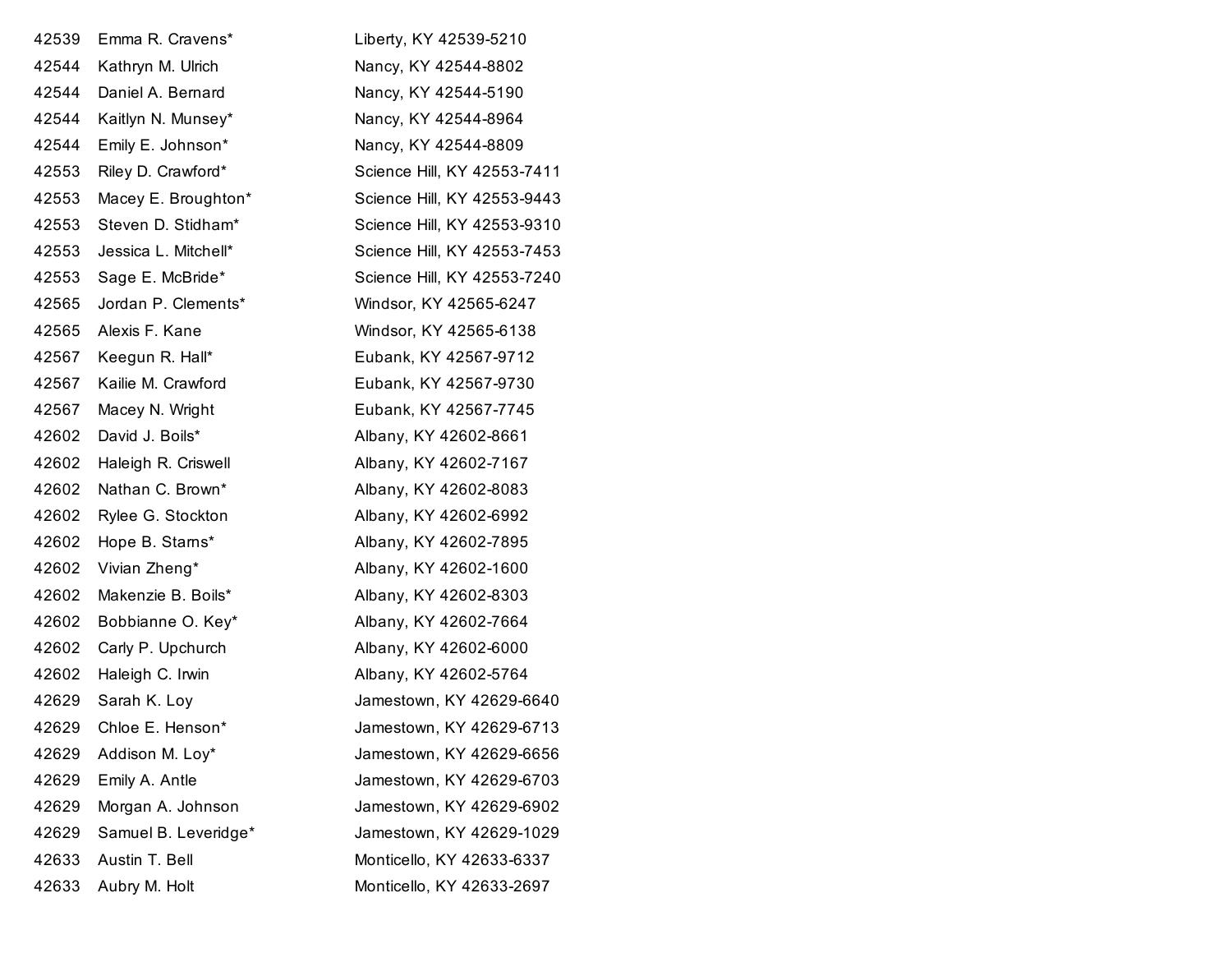| 42633 | Nina Ni*                    | Monticello, KY 42633-3821      |
|-------|-----------------------------|--------------------------------|
| 42633 | Macey S. Blevins            | Monticello, KY 42633-3807      |
| 42633 | Adrian C. Martin            | Monticello, KY 42633-0225      |
| 42633 | Jacob S. Wright*            | Monticello, KY 42633-7517      |
| 42633 | Chloye J. Rice              | Monticello, KY 42633-8511      |
| 42633 | Hyther N. Vaughn            | Monticello, KY 42633-9696      |
| 42633 | Kaylee E. Skeese*           | Monticello, KY 42633-1304      |
| 42633 | Jessie L. Allison*          | Monticello, KY 42633-4785      |
| 42633 | Leah A. Bell*               | Monticello, KY 42633-9784      |
| 42633 | Ethan J. Huffaker*          | Monticello, KY 42633-0162      |
| 42633 | Gregory D. Ryan*            | Monticello, KY 42633-5009      |
| 42633 | Madison P. Coffey           | Monticello, KY 42633-8775      |
| 42642 | Ashten M. Phillips          | Russell Springs, KY 42642-9309 |
| 42642 | Natalie E. Hart*            | Russell Springs, KY 42642-9436 |
| 42642 | Branscum H. Coffey          | Russell Springs, KY 42642-8622 |
| 42642 | Monica D. Slone             | Russell Springs, KY 42642-4014 |
| 42642 | Elisha K. Fletcher          | Russell Springs, KY 42642-9618 |
|       | 42642 Alizabeth B. Smith*   | Russell Springs, KY 42642      |
| 42642 | Payton L. Riggins*          | Russell Springs, KY 42642-8786 |
| 42642 | Steven R. Bernard*          | Russell Springs, KY 42642-9744 |
| 42642 | Kelly J. Stapp*             | Russell Springs, KY 42642-6709 |
| 42642 | Steven A. Betts-Jimenez*    | Russell Springs, KY 42642-2567 |
| 42642 | Katelynn N. Luttrell*       | Russell Springs, KY 42642-7933 |
| 42642 | Alexis O. Smith*            | Russell Springs, KY 42642-9711 |
|       | 42642 Brylie R. Popplewell* | Russell Springs, KY 42642-9559 |
| 42642 | Madison F. Shaw*            | Russell Springs, KY 42642-6852 |
| 42642 | Sara M. Grider*             | Russell Springs, KY 42642-9536 |
| 42642 | Alex B. Gaskin*             | Russell Springs, KY 42642-8890 |
| 42653 | Noah P. Burchett*           | Whitley City, KY 42653-1303    |
| 42653 | Ryan A. Taylor              | Whitley City, KY 42653-1304    |
| 42653 | Jessica L. Cox*             | Whitley City, KY 42653-4212    |
| 42701 | Jockhan F. Pineiro*         | Elizabethtown, KY 42701-8632   |
| 42701 | Brady T. Reynolds           | Elizabethtown, KY 42701-8368   |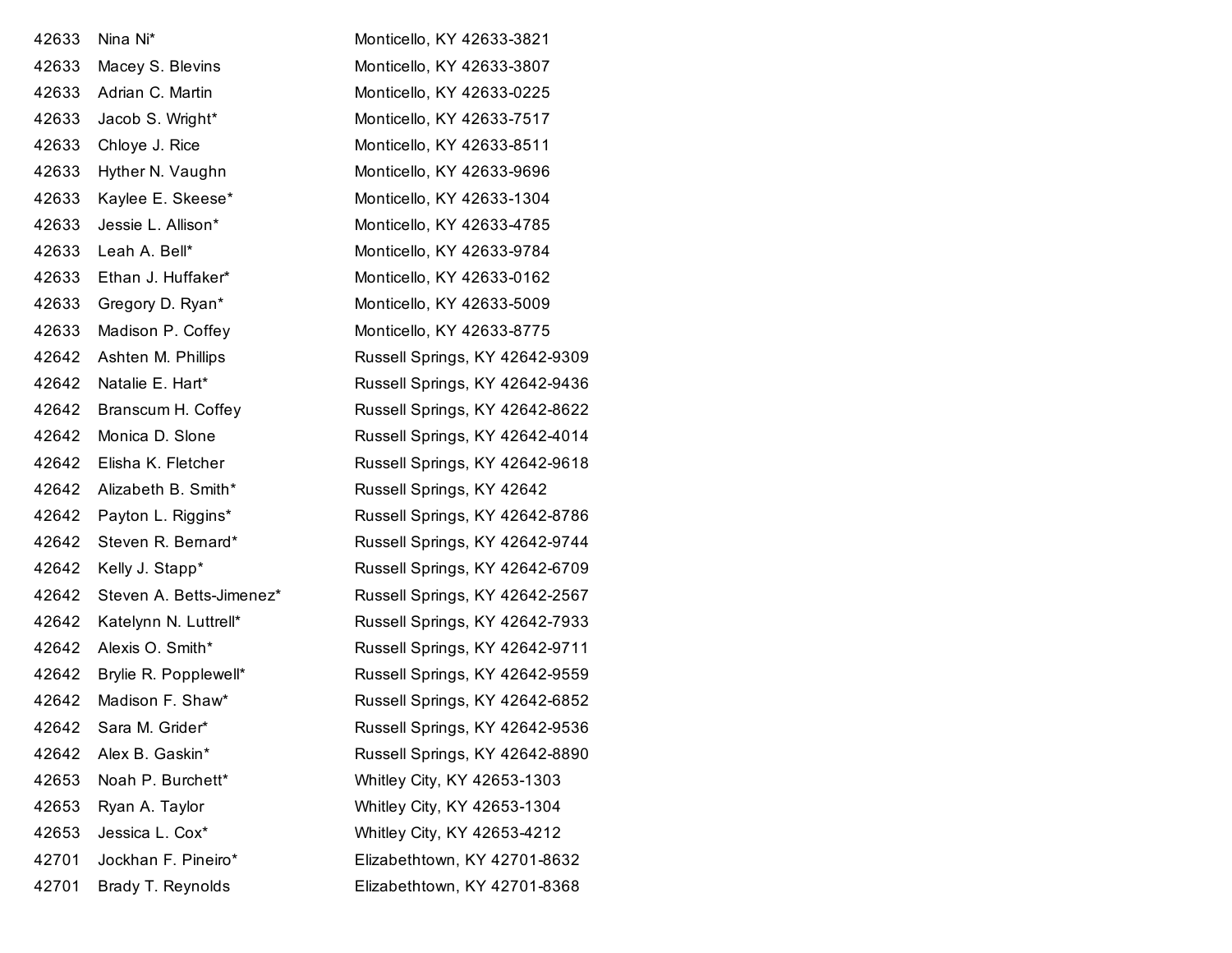| 42701 | Maryam R. Malik*         | Elizabethtown, KY 42701-9191 |
|-------|--------------------------|------------------------------|
| 42701 | Daniel J. Vuleta         | Elizabethtown, KY 42701-8960 |
| 42701 | Ashton V. Bailey*        | Elizabethtown, KY 42701-8768 |
| 42701 | Morgan G. Gattis*        | Elizabethtown, KY 42701-2100 |
| 42701 | Isabelle R. Hobbs*       | Elizabethtown, KY 42701-5347 |
| 42701 | Maheen Baig*             | Elizabethtown, KY 42701-2931 |
| 42701 | Calden B. Doty           | Elizabethtown, KY 42701-7709 |
| 42701 | Adam C. Case*            | Elizabethtown, KY 42701-3024 |
| 42701 | Jacqueline T. Rodriguez  | Elizabethtown, KY 42701-7142 |
| 42701 | Julien A. Hodge          | Elizabethtown, KY 42701-8477 |
| 42701 | Courtney J. Brangers     | Elizabethtown, KY 42701-8960 |
| 42701 | Mikale J. Youravich*     | Elizabethtown, KY 42701-4742 |
| 42701 | Bailey G. Childress*     | Elizabethtown, KY 42701-5682 |
| 42701 | Elizabeth C. Thomas      | Elizabethtown, KY 42701-2941 |
| 42701 | Naiya B. Sims*           | Elizabethtown, KY 42701-8674 |
| 42701 | Catherine A. Neuman      | Elizabethtown, KY 42701-7048 |
| 42701 | Megan N. Meredith*       | Elizabethtown, KY 42701-4839 |
| 42701 | Amy C. Lewis*            | Elizabethtown, KY 42701-9571 |
| 42701 | Miranda B. Reed          | Elizabethtown, KY 42701-9152 |
| 42701 | Katelyn Anderson*        | Elizabethtown, KY 42701-5526 |
| 42701 | Mindy J. Grauerholz*     | Elizabethtown, KY 42701-2711 |
| 42701 | Brinley Anna J. Drexler* | Elizabethtown, KY 42701-6521 |
| 42701 | Langley C. Williams*     | Elizabethtown, KY 42701-9783 |
| 42701 | Addison K. Williams*     | Elizabethtown, KY 42701-2120 |
| 42701 | Zachary W. Absher        | Elizabethtown, KY 42701-2232 |
| 42701 | Nathan J. Perry          | Elizabethtown, KY 42701-9630 |
| 42701 | Jennifer Vincent*        | Elizabethtown, KY 42701-4743 |
| 42701 | Grace E. Sutherland      | Elizabethtown, KY 42701-8921 |
| 42701 | Avery R. Duvall          | Elizabethtown, KY 42701-5484 |
| 42701 | Jonah A. Smith*          | Elizabethtown, KY 42701-1706 |
| 42701 | Ambria W. White          | Elizabethtown, KY 42701-8527 |
| 42701 | Madison E. Blakeman      | Elizabethtown, KY 42701-4484 |
| 42701 | Brendan J. White         | Elizabethtown, KY 42701-5333 |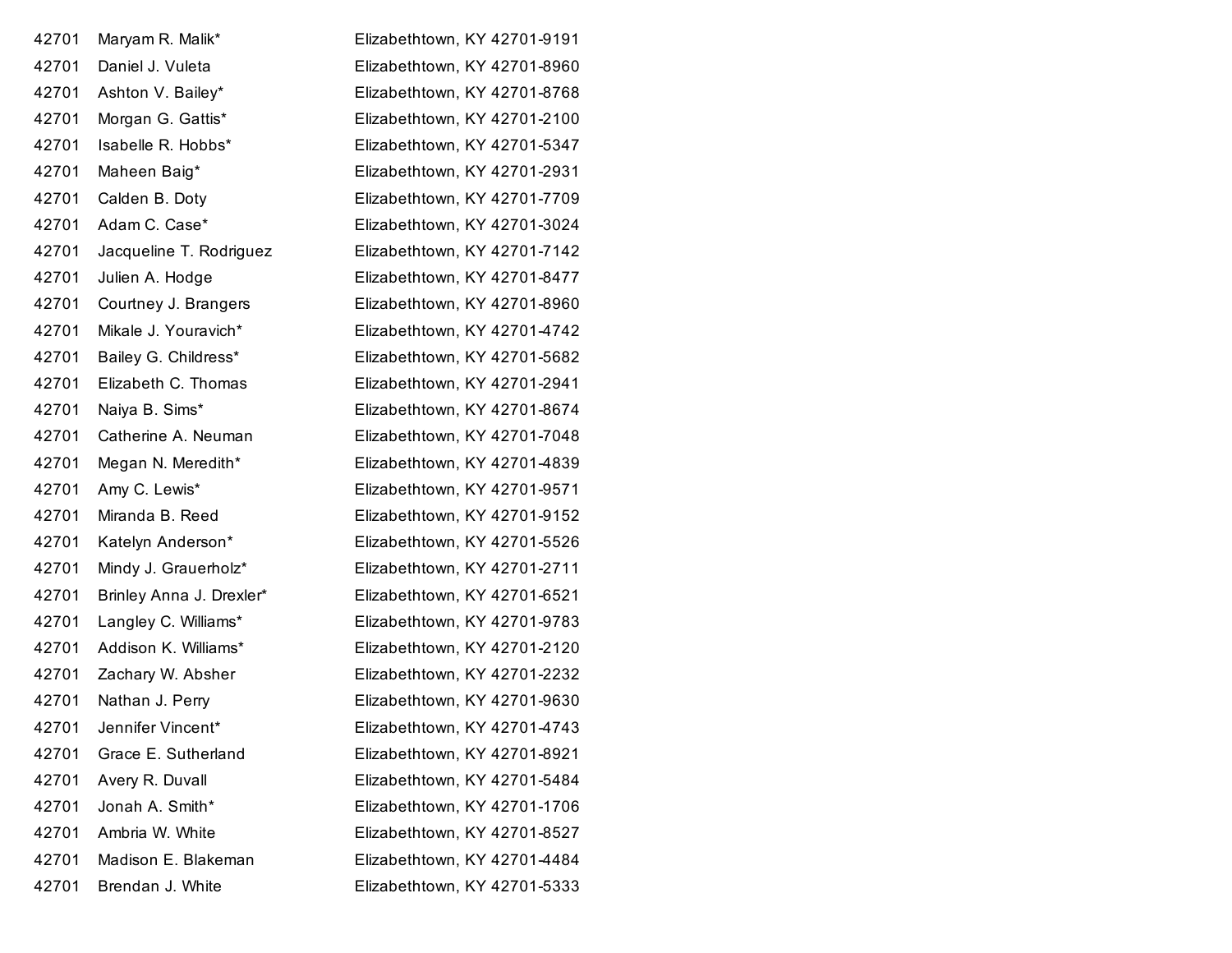| 42701 | Ryan C. Barclay*      | Elizabethtown, KY 42701-6429 |
|-------|-----------------------|------------------------------|
| 42701 | Kasey A. Eastridge*   | Elizabethtown, KY 42701-8228 |
| 42701 | Olivia G. Cooney*     | Elizabethtown, KY 42701-8564 |
| 42701 | Chloe E. Blakeman*    | Elizabethtown, KY 42701-4484 |
| 42701 | Sabrina Y. Beg        | Elizabethtown, KY 42701-8568 |
| 42701 | Reagan M. Smith       | Elizabethtown, KY 42701-1706 |
| 42701 | Tonya L. Rojas*       | Elizabethtown, KY 42701-3167 |
| 42701 | Grace C. Key*         | Elizabethtown, KY 42701-8189 |
| 42701 | Preston R. Goodman*   | Elizabethtown, KY 42701-2684 |
| 42701 | Maura K. Jeffries     | Elizabethtown, KY 42701-8205 |
| 42701 | Abigail M. Henson     | Elizabethtown, KY 42701-6537 |
| 42701 | <b>Gracey Vanzant</b> | Elizabethtown, KY 42701-2259 |
| 42701 | Carlie G. Oliver      | Elizabethtown, KY 42701-4201 |
| 42701 | Daniel J. Torres      | Elizabethtown, KY 42701-6483 |
| 42701 | Zackary E. Young*     | Elizabethtown, KY 42701-6818 |
| 42701 | Carissa M. Breeding*  | Elizabethtown, KY 42701-2012 |
| 42701 | Bailey G. Binkley     | Elizabethtown, KY 42701-6176 |
| 42701 | Trevor M. Lile*       | Elizabethtown, KY 42701-5405 |
| 42701 | Macey P. Martin*      | Elizabethtown, KY 42701-6326 |
| 42701 | Carissa Lee           | Elizabethtown, KY 42701-8922 |
| 42701 | Ryan Cunningham*      | Elizabethtown, KY 42701-8750 |
| 42701 | Tyler S. Ohler*       | Elizabethtown, KY 42701-5541 |
| 42701 | Regan O. Tindall      | Elizabethtown, KY 42701-2954 |
| 42701 | Avery E. Pope         | Elizabethtown, KY 42701-6547 |
| 42701 | Hannah V. Bratcher    | Elizabethtown, KY 42701-2144 |
| 42701 | Logan K. Bailey*      | Elizabethtown, KY 42701-2953 |
| 42701 | Kodee B. Brinegar     | Elizabethtown, KY 42701-6163 |
| 42701 | Kari A. Demas         | Elizabethtown, KY 42701-4200 |
| 42701 | Mallory B. Vowels*    | Elizabethtown, KY 42701-9387 |
| 42701 | Sebastian R. Miracle* | Elizabethtown, KY 42701-1545 |
| 42701 | Tribhuwan Singh       | Elizabethtown, KY 42701-6750 |
| 42701 | Reagan N. White       | Elizabethtown, KY 42701-6741 |
| 42701 | Gabriel A. Nowaskie*  | Elizabethtown, KY 42701-7784 |
|       |                       |                              |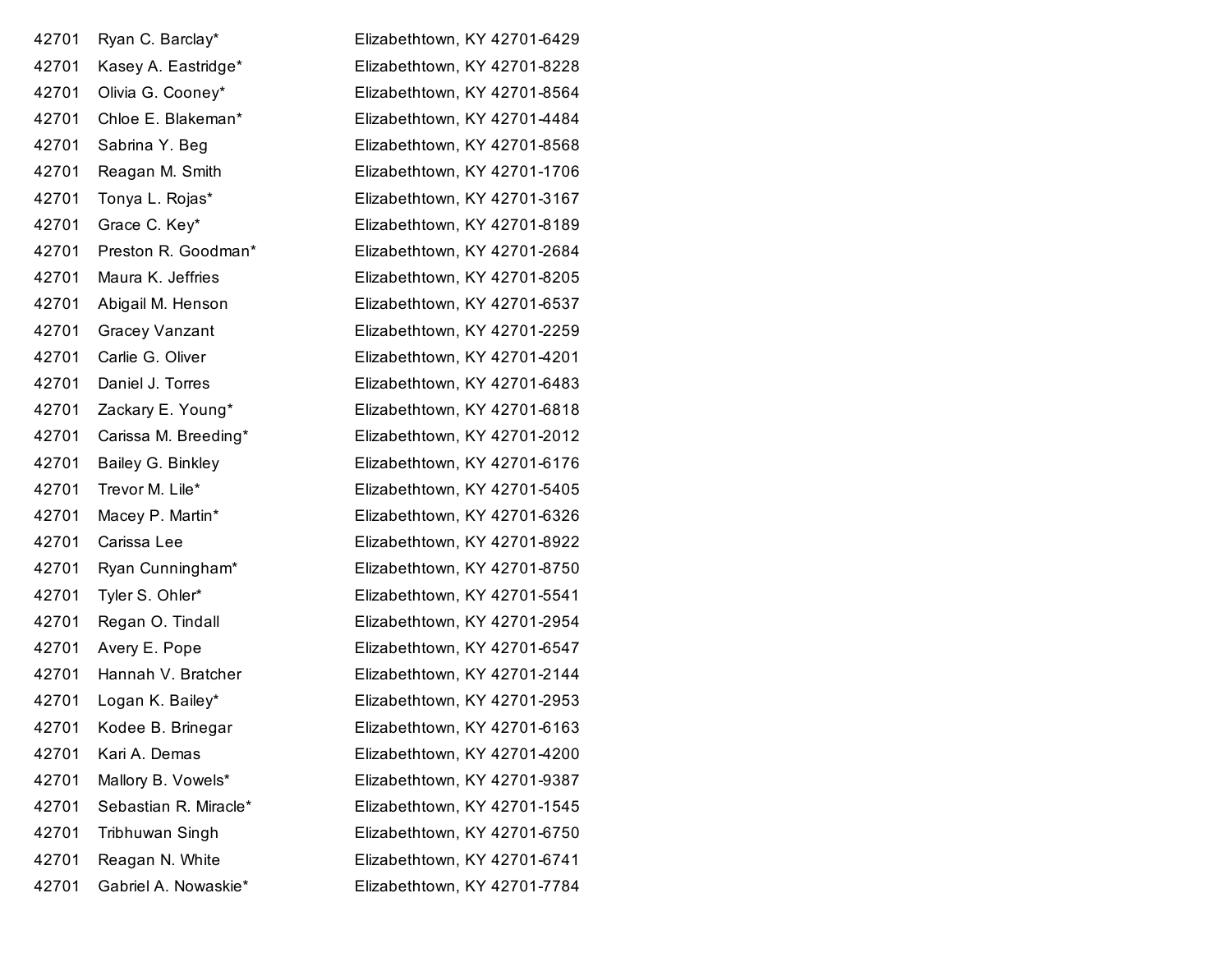| 42701 | Rebecca L. Kearns      | Elizabethtown, KY 42701-5526 |
|-------|------------------------|------------------------------|
| 42701 | Morgan L. Meredith     | Elizabethtown, KY 42701-8047 |
| 42701 | Ethan M. Baird         | Elizabethtown, KY 42701-5456 |
| 42701 | Hayley A. Kurzynowski* | Elizabethtown, KY 42701-5334 |
| 42701 | Brett T. Rafn*         | Elizabethtown, KY 42701-5312 |
| 42701 | Jessica G. Sullivan*   | Elizabethtown, KY 42701-9191 |
| 42701 | Bryleigh R. Brawner    | Elizabethtown, KY 42701-9167 |
| 42701 | Madison L. Barrow*     | Elizabethtown, KY 42701-7312 |
| 42701 | Mary G. Lewis*         | Elizabethtown, KY 42701-9681 |
| 42701 | Theaira K. Thurston*   | Elizabethtown, KY 42701-4778 |
| 42701 | Nathan S. Nelson       | Elizabethtown, KY 42701-6548 |
| 42701 | Aiden T. Tabbert*      | Elizabethtown, KY 42701-6521 |
| 42701 | Victoria J. Clan       | Elizabethtown, KY 42701-5331 |
| 42701 | Thomas E. Greer        | Elizabethtown, KY 42701-8673 |
| 42701 | Jeffrey J. Kristensen  | Elizabethtown, KY 42701-4416 |
| 42701 | Xavier J. Brundidge    | Elizabethtown, KY 42701-6542 |
| 42701 | Malik M. McGregor      | Elizabethtown, KY 42701-5928 |
| 42701 | Maria G. Roach*        | Elizabethtown, KY 42701-4629 |
| 42701 | Tonya Maravilla*       | Elizabethtown, KY 42701-8007 |
| 42701 | Eric W. Tanzer         | Elizabethtown, KY 42701-9679 |
| 42701 | Deborah M. Skala*      | Elizabethtown, KY 42701-9720 |
| 42701 | Amara N. Danturthi*    | Elizabethtown, KY 42701-6830 |
| 42701 | Malorie A. Cox         | Elizabethtown, KY 42701-6337 |
| 42701 | Daniel C. Lucas*       | Elizabethtown, KY 42701-7002 |
| 42701 | Zachary M. South       | Elizabethtown, KY 42701-5486 |
| 42701 | Meaghan M. Peterman    | Elizabethtown, KY 42701-2954 |
| 42701 | Isabella G. Cammack    | Elizabethtown, KY 42701-4003 |
| 42701 | Jonathon P. Reilly*    | Elizabethtown, KY 42701-6986 |
| 42701 | Erica K. McClain*      | Elizabethtown, KY 42701-7469 |
| 42701 | Rebecca K. Jury        | Elizabethtown, KY 42701-2137 |
| 42701 | Gavin F. Davis         | Elizabethtown, KY 42701-5525 |
| 42701 | Korey D. Vaughn*       | Elizabethtown, KY 42701-1228 |
| 42701 | Leslie J. Hodge*       | Elizabethtown, KY 42701-9761 |
|       |                        |                              |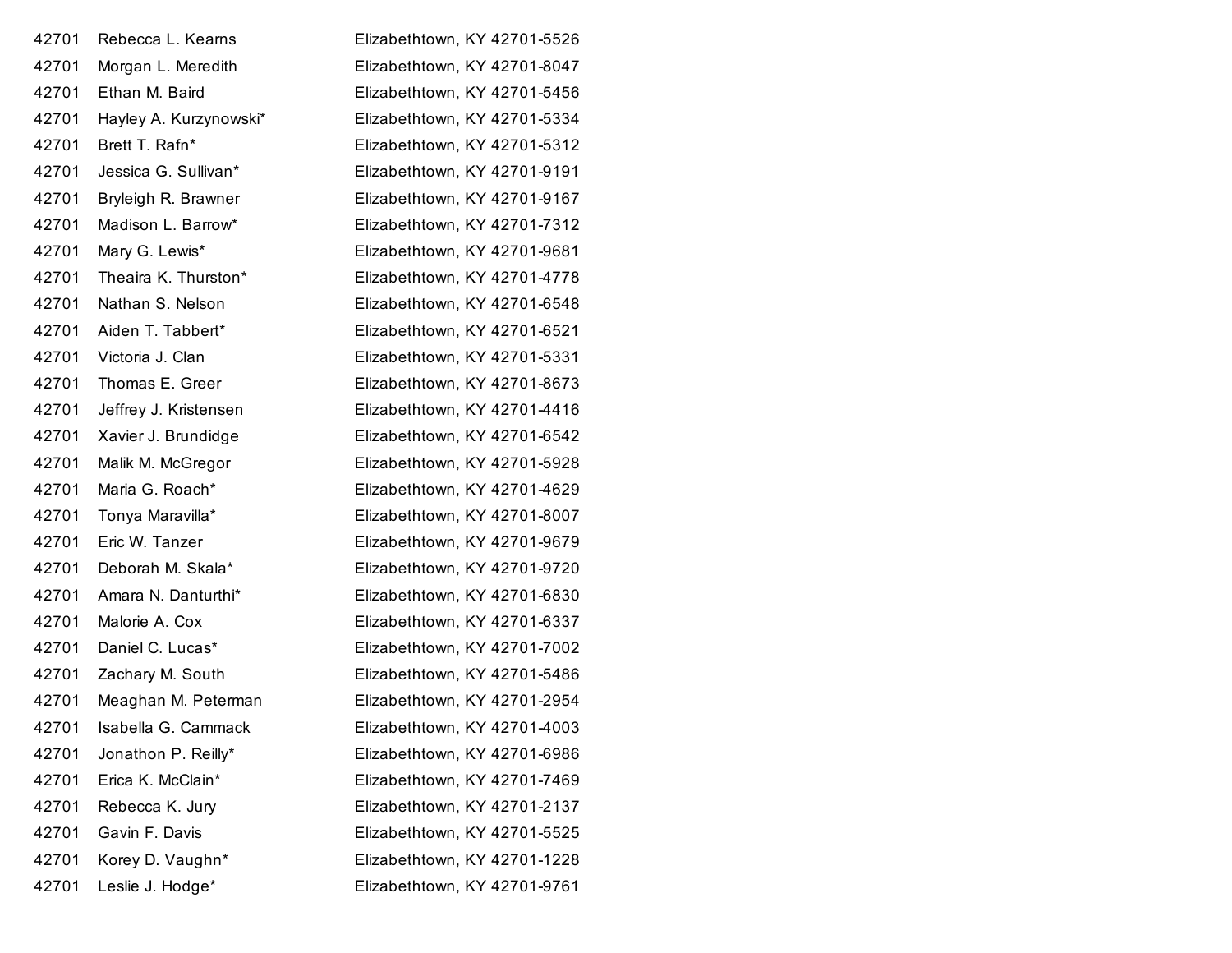| 42701 | Rebecca J. Gardner    | Elizabethtown, KY 42701-9546  |
|-------|-----------------------|-------------------------------|
| 42701 | Seth G. Lawson*       | Elizabethtown, KY 42701-1844  |
| 42701 | Hailey D. Robbins     | Elizabethtown, KY 42701-4308  |
| 42701 | Kimberly Zetina*      | Elizabethtown, KY 42701-1317  |
| 42701 | Annika R. Barber      | Elizabethtown, KY 42701-8750  |
| 42701 | Rachel E. Coleman*    | Elizabethtown, KY 42701-8507  |
| 42701 | Katherine G. French*  | Elizabethtown, KY 42701-8794  |
| 42701 | Clarissa A. Mackey*   | Elizabethtown, KY 42701-8209  |
| 42712 | Rebecca N. Miller     | Big Clifty, KY 42712-8804     |
| 42713 | Savanna S. Nunn*      | Bonnieville, KY 42713-8509    |
| 42713 | Amy E. Pence          | Bonnieville, KY 42713-7438    |
| 42713 | Sarah M. Stasel*      | Bonnieville, KY 42713-0139    |
| 42716 | Cassandra E. Wiley    | Buffalo, KY 42716-8459        |
| 42716 | Kalli B. Flanders     | Buffalo, KY 42716-9115        |
| 42716 | David T. Morris       | Buffalo, KY 42716-8461        |
| 42716 | Emily M. Miller       | Buffalo, KY 42716-8555        |
| 42717 | Katelyn N. Thompson   | Burkesville, KY 42717-9339    |
| 42717 | Angelica D. Thomas    | Burkesville, KY 42717-9319    |
| 42717 | William L. Dubre      | Burkesville, KY 42717-0063    |
| 42717 | Regan S. Page         | Burkesville, KY 42717-9318    |
| 42717 | Alexis Cruz-Rodriguez | Burkesville, KY 42717-7660    |
| 42717 | Shayla L. Branham     | Burkesville, KY 42717-9751    |
| 42717 | Grayson A. Booher*    | Burkesville, KY 42717-8347    |
| 42717 | Cameron H. Patterson  | Burkesville, KY 42717-7766    |
| 42717 | Jefferson L. Abney    | Burkesville, KY 42717-9222    |
| 42717 | Kurt A. Huckleby*     | Burkesville, KY 42717-0831    |
| 42717 | Sean-Eric Spears*     | Burkesville, KY 42717-7200    |
| 42718 | Logan D. Osbourn      | Campbellsville, KY 42718-9324 |
| 42718 | Samuel C. Kidwell*    | Campbellsville, KY 42718-2015 |
| 42718 | Autumn B. Walters     | Campbellsville, KY 42718-2028 |
| 42718 | Natalie B. Pierce*    | Campbellsville, KY 42718-9145 |
| 42718 | Micah A. King         | Campbellsville, KY 42718-6991 |
| 42718 | Shannon M. Scott*     | Campbellsville, KY 42718-4935 |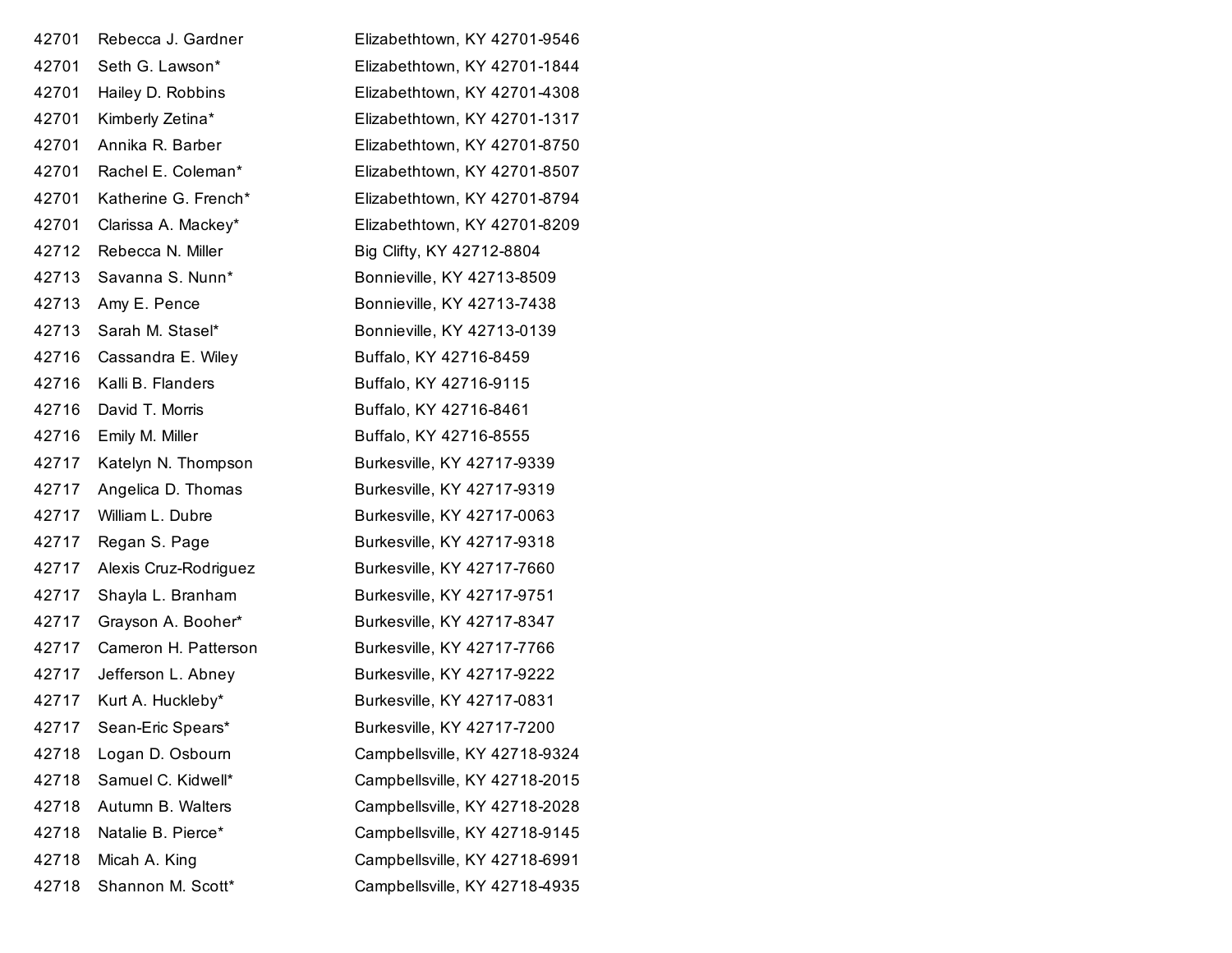| Abby J. Elmore*         | Campbellsville, KY 42718-6229 |
|-------------------------|-------------------------------|
| Manda L. Benningfield*  | Campbellsville, KY 42718-9658 |
| Airelle J. Railley      | Finley, KY 42718-6518         |
| Emily E. Giles          | Campbellsville, KY 42718-6920 |
| Hayley N. Watson*       | Campbellsville, KY 42718-9244 |
| Raleigh D. Nelson*      | Campbellsville, KY 42718-2445 |
| Daisy L. Graham         | Campbellsville, KY 42718-8324 |
| Joseph R. Wiedewitsch*  | Campbellsville, KY 42718-8994 |
| Cheyenne A. Price       | Campbellsville, KY 42718-8604 |
| Ryan A. Kearney*        | Campbellsville, KY 42718-3332 |
| Autumn D. Evans         | Campbellsville, KY 42718-9271 |
| William K. Mcnear       | Campbellsville, KY 42718-6729 |
| Michael L. Graham       | Campbellsville, KY 42718-9238 |
| Sarah A. Botkin         | Campbellsville, KY 42718-9750 |
| Kaleb M. Ridgeway       | Campbellsville, KY 42718-8984 |
| Addison R. Westbrook    | Campbellsville, KY 42718-7976 |
| Jack D. Ford            | Campbellsville, KY 42718-7432 |
| Ethan T. Hatfield*      | Caneyville, KY 42721-8706     |
| Sarah A. Bratcher*      | Caneyville, KY 42721-9304     |
| Daniel I. Woosley       | Caneyville, KY 42721-9617     |
| Laney E. Newton*        | Caneyville, KY 42721-9219     |
| Hannah E. McCrady       | Caneyville, KY 42721-8712     |
| Ethan T. Hayse          | Caneyville, KY 42721-9333     |
| Makenzie F. Cates*      | Caneyville, KY 42721-9014     |
| Mark A. Collins*        | Canmer, KY 42722-9402         |
| Emily A. Tribus         | Cecilia, KY 42724-9690        |
| Anna B. Hearne          | Cecilia, KY 42724-8644        |
| Larrin D. Grey          | Cecilia, KY 42724-9788        |
| Nathan H. Turlington*   | Cecilia, KY 42724-9779        |
| Ivoree S. Sullenbarger* | Cecilia, KY 42724-8794        |
| ShyAnne R. Irwin        | Cecilia, KY 42724-8805        |
| Samuel M. Hidey         | Cecilia, KY 42724-9740        |
| Garrett W. Schall       | Cecilia, KY 42724-9694        |
|                         |                               |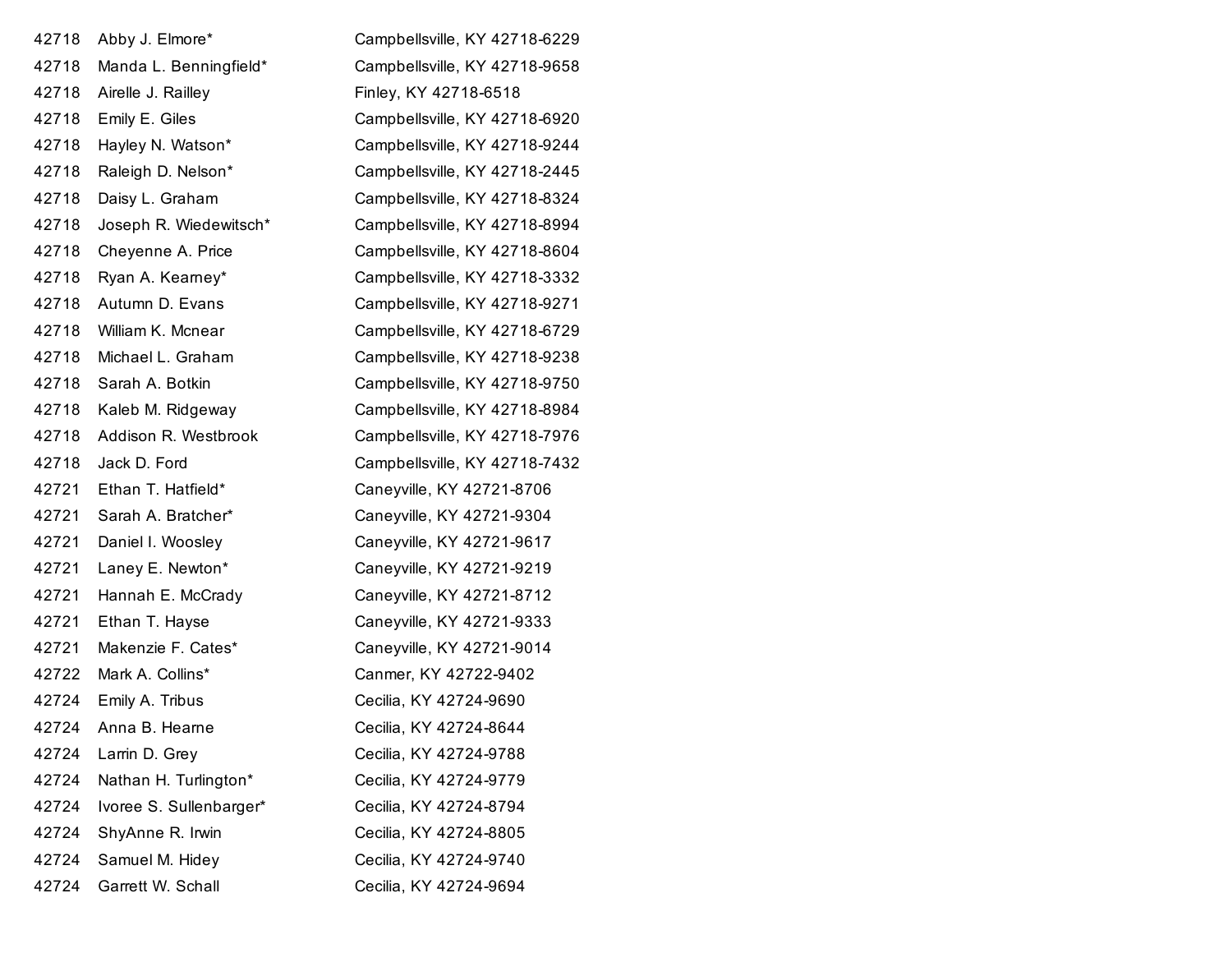| 42726 | Dawson T. Young          | Clarkson, KY 42726-8454   |
|-------|--------------------------|---------------------------|
| 42726 | Kerrigan R. Cain*        | Clarkson, KY 42726-7609   |
| 42726 | Rebekah S. Van Metre     | Clarkson, KY 42726-8226   |
| 42726 | Sarah E. Hansford        | Clarkson, KY 42726-8494   |
| 42726 | Tracey A. Standafer*     | Clarkson, KY 42726-7213   |
| 42726 | Rachel M. Heavrin*       | Clarkson, KY 42726-8683   |
| 42726 | Nathan D. Meredith*      | Clarkson, KY 42726-7603   |
| 42726 | Tasha Earley             | Clarkson, KY 42726-8631   |
| 42726 | Mackenzie L. Willoughby* | Clarkson, KY 42726-8169   |
| 42728 | Susan D. Spinks          | Columbia, KY 42728-9196   |
| 42728 | Cole E. Beard            | Columbia, KY 42728-9110   |
| 42728 | Elizabeth P. Grider      | Columbia, KY 42728-1325   |
| 42728 | Lauren C. McQuaide*      | Columbia, KY 42728-9547   |
| 42728 | Jeremy M. Luttrell       | Columbia, KY 42728-9573   |
| 42728 | Schyler T. Vanarsdale*   | Columbia, KY 42728-1910   |
| 42728 | Hallie J. Sandusky       | Columbia, KY 42728-1702   |
| 42729 | Ethan B. Chenoweth       | Cub Run, KY 42729-7604    |
| 42729 | Miranda J. Maestle       | Cub Run, KY 42729-6618    |
| 42732 | Ryan C. Hawkins*         | Eastview, KY 42732-9733   |
| 42732 | Caleb E. Witten          | Eastview, KY 42732-9781   |
| 42740 | Ellen P. Sego            | Glendale, KY 42740-9787   |
| 42740 | Caehla M. Bell*          | Glendale, KY 42740-0073   |
| 42740 | Rylie N. Martin          | Glendale, KY 42740-8731   |
| 42740 | Susan M. Mohamed         | Glendale, KY 42740-4300   |
| 42740 | Halle L. Hess*           | Glendale, KY 42740-9735   |
| 42740 | Austin T. Searcy*        | Glendale, KY 42740-9743   |
| 42743 | Cierra N. Whitley        | Greensburg, KY 42743-1368 |
| 42743 | Matthew W. Givens*       | Greensburg, KY 42743-8744 |
| 42743 | Shawn A. Korns*          | Greensburg, KY 42743-9339 |
| 42743 | Riley E. Woodruff*       | Greensburg, KY 42743-1115 |
| 42743 | Sean R. Alamo*           | Greensburg, KY 42743-1113 |
| 42743 | Crystal R. Rattliff*     | Greensburg, KY 42743-1368 |
| 42743 | Shelby E. Howell*        | Greensburg, KY 42743-1118 |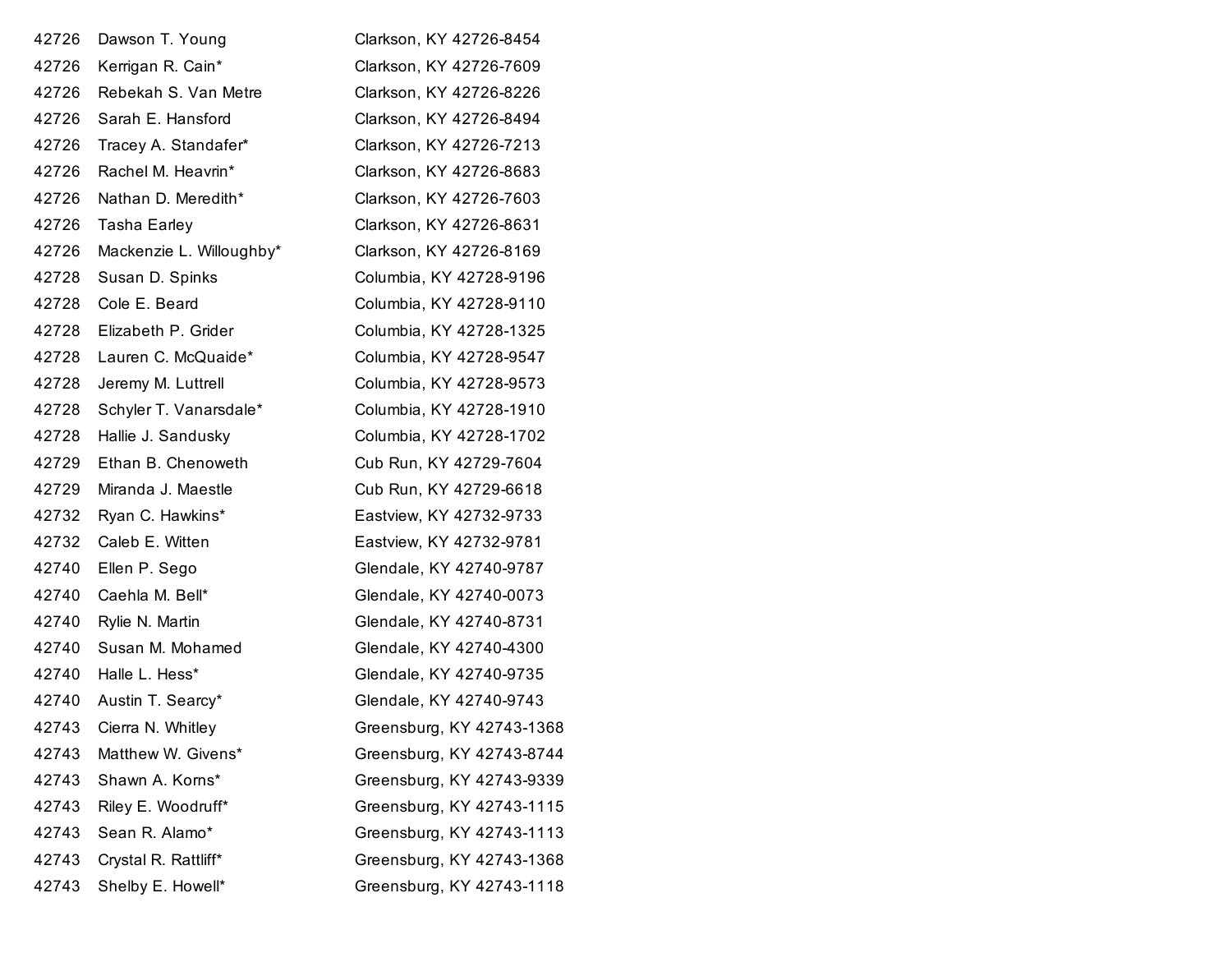| 42743 | Ruth C. Eastham        | Greensburg, KY 42743-7706  |
|-------|------------------------|----------------------------|
| 42743 | Bailey A. Smith        | Greensburg, KY 42743-7786  |
| 42743 | Dedrick D. Troxell     | Greensburg, KY 42743-9387  |
| 42743 | Austin T. Hunt         | Greensburg, KY 42743-9510  |
| 42743 | Jessica A. Clark*      | Greensburg, KY 42743-8322  |
| 42743 | Matthew Stearman*      | Greensburg, KY 42743-8499  |
| 42746 | Caylee C. Branstetter* | Hardyville, KY 42746-8755  |
| 42748 | Mallory B. Williams*   | Hodgenville, KY 42748-1848 |
| 42748 | Adam K. Beickman       | Hodgenville, KY 42748-9411 |
| 42748 | Ryan T. Stillwell*     | Hodgenville, KY 42748-9794 |
| 42748 | Caitlin M. Lewis*      | Hodgenville, KY 42748-1848 |
| 42748 | Haley L. Evans*        | Hodgenville, KY 42748-8724 |
| 42748 | Magdalena K. Cecil*    | Hodgenville, KY 42748-1814 |
| 42748 | Candyce M. Magill*     | Hodgenville, KY 42748-9757 |
| 42748 | Tina M. Senesi*        | Hodgenville, KY 42748-1304 |
| 42748 | Parker J. Smith*       | Hodgenville, KY 42748-9712 |
| 42748 | Aaron J. Harp*         | Hodgenville, KY 42748-1713 |
| 42748 | Kimberly Vazquez       | Hodgenville, KY 42748-9752 |
| 42748 | Neel Patel*            | Hodgenville, KY 42748-1744 |
| 42749 | Mackenzie L. Houchens* | Horse Cave, KY 42749-1929  |
| 42749 | Anne C. Schueler*      | Horse Cave, KY 42749-7721  |
| 42749 | Braydon C. Peavler*    | Horse Cave, KY 42749-1956  |
| 42749 | Katie A. Gibson*       | Horse Cave, KY 42749-1802  |
| 42749 | Skylar P. Stockton*    | Horse Cave, KY 42749-1127  |
| 42749 | Destiny D. Atwell      | Horse Cave, KY 42749-7092  |
| 42749 | Mary C. Bunnell*       | Horse Cave, KY 42749-8035  |
| 42749 | Kenyan M. Wood         | Horse Cave, KY 42749       |
| 42749 | Tahsin Sarwar Cinthol* | Horse Cave, KY 42749-1007  |
| 42749 | Katie M. Williams*     | Horse Cave, KY 42749-1141  |
| 42754 | Courtney B. Piehl*     | Leitchfield, KY 42754-1701 |
| 42754 | Brandi L. Minton       | Leitchfield, KY 42754-6717 |
| 42754 | Shelby L. Russell*     | Leitchfield, KY 42754-1408 |
| 42754 | Matthew Turner*        | Leitchfield, KY 42754-2062 |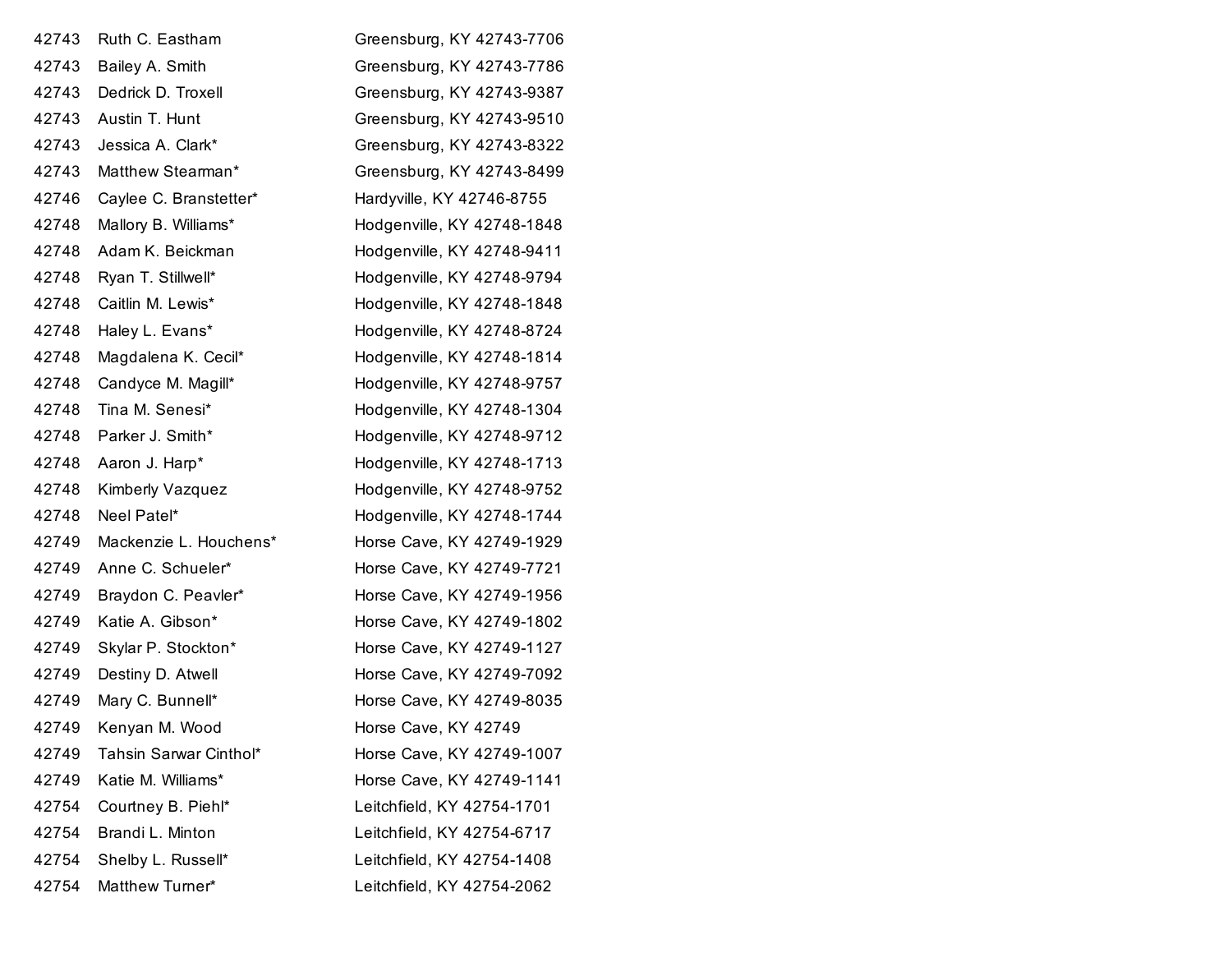| 42754 | Krista J. Wilson      | Leitchfield, KY 42754-2052  |
|-------|-----------------------|-----------------------------|
| 42754 | Grasen B. Akridge*    | Leitchfield, KY 42754-6649  |
| 42754 | Kyle L. Guyton        | Leitchfield, KY 42754-7531  |
| 42754 | Emily L. Gawarecki*   | Leitchfield, KY 42754-7241  |
| 42754 | Meng L. Chhor         | Leitchfield, KY 42754-2117  |
| 42754 | Katlyn D. Guyton      | Leitchfield, KY 42754-7531  |
| 42754 | Conner A. Schultz*    | Leitchfield, KY 42754-7563  |
| 42754 | Yi Liu*               | Leitchfield, KY 42754-3605  |
| 42754 | Shaina L. Portman     | Leitchfield, KY 42754-1853  |
| 42754 | Martha M. Lowe        | Leitchfield, KY 42754-2257  |
| 42754 | Alex R. Dennis        | Leitchfield, KY 42754-1651  |
| 42754 | McKenzie A. Cummings* | Leitchfield, KY 42754-6776  |
| 42754 | Sarah E. Decker       | Leitchfield, KY 42754-7159  |
| 42754 | Emily R. Chambers*    | Leitchfield, KY 42754-7608  |
| 42754 | Cooper G. Terry*      | Leitchfield, KY 42754-7560  |
| 42754 | Jackson B. Parker*    | Leitchfield, KY 42754-7821  |
| 42754 | Taeja A. Parsons*     | Leitchfield, KY 42754-6516  |
| 42754 | Morgan R. Miller      | Leitchfield, KY 42754-8475  |
| 42754 | Logan T. Majors*      | Leitchfield, KY 42754-9040  |
| 42754 | Jessey L. Gibson      | Leitchfield, KY 42754       |
| 42754 | Charie L. Meredith*   | Leitchfield, KY 42754-5658  |
| 42754 | Myra K. Duvall        | Leitchfield, KY 42754-6846  |
| 42754 | Karson D. Clemons     | Leitchfield, KY 42754-7270  |
| 42754 | Savanna N. Higdon     | Leitchfield, KY 42754-8122  |
| 42754 | Carrie E. Guyton*     | Leitchfield, KY 42754-7531  |
| 42755 | Hallie M. Powell*     | Leitchfield, KY 42755-4033  |
| 42757 | Haley A. Thompson*    | Magnolia, KY 42757-8002     |
| 42757 | Jessica M. Harris*    | Magnolia, KY 42757-7707     |
| 42757 | Hannah R. Barnes      | Magnolia, KY 42757-6822     |
| 42765 | Hayden W. Belden      | Munfordville, KY 42765-8958 |
| 42765 | Felicia R. Waddell    | Munfordville, KY 42765-9333 |
| 42765 | Leah A. Shatswell*    | Munfordville, KY 42765-9240 |
| 42765 | Serenity D. Haskins   | Munfordville, KY 42765-9208 |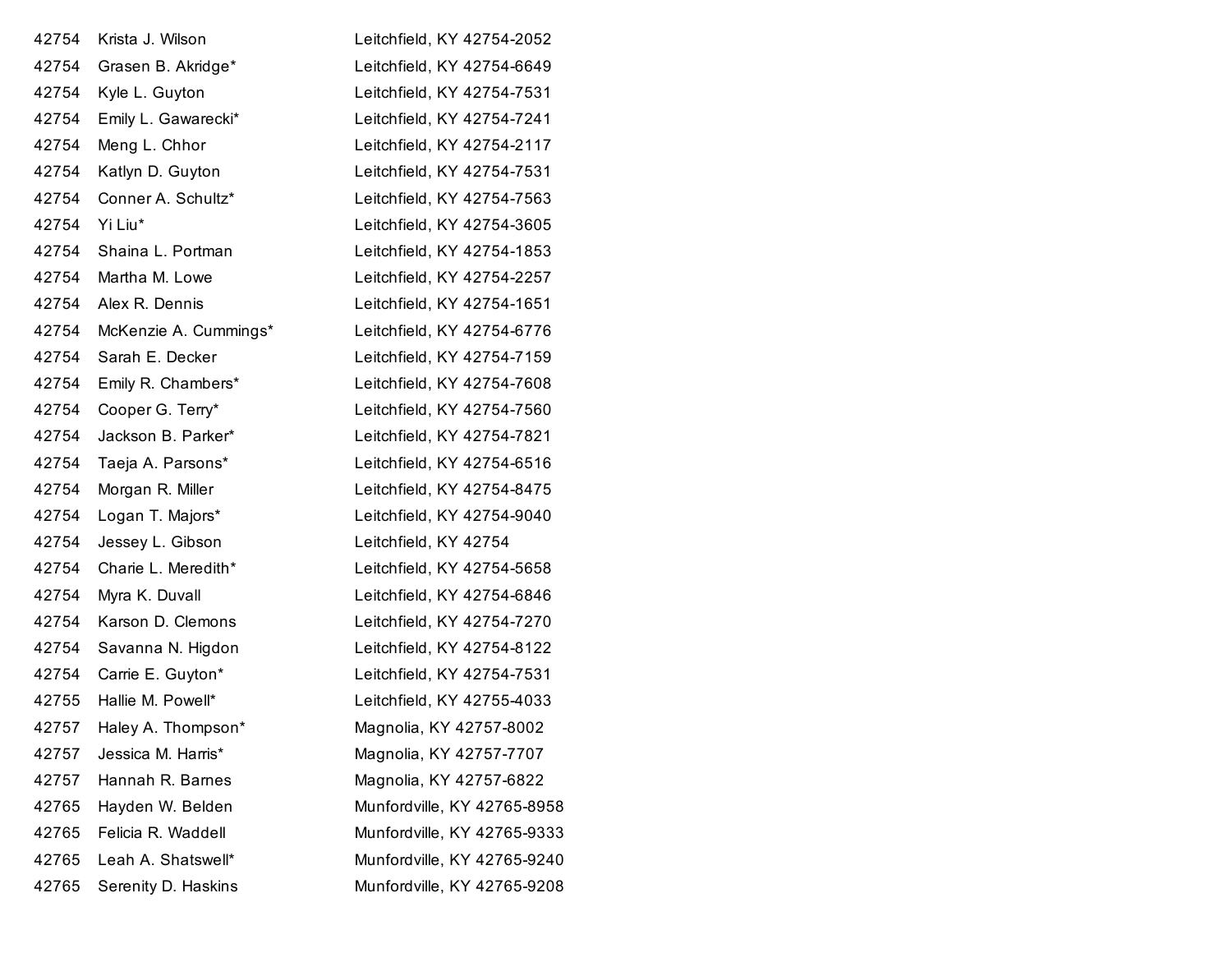| 42765 | Jenna L. Logsdon*        | Munfordville, KY 42765-9253 |
|-------|--------------------------|-----------------------------|
| 42765 | Charles B. Thompson-Ross | Munfordville, KY 42765-9577 |
| 42765 | Tember A. Mabe           | Munfordville, KY 42765-9206 |
| 42765 | Candace L. Logsdon       | Munfordville, KY 42765-9253 |
| 42765 | Mary E. Scott*           | Munfordville, KY 42765-8222 |
| 42765 | Christessica C. Priddy*  | Munfordville, KY 42765-8554 |
| 42765 | Chaz D. Pritchard*       | Munfordville, KY 42765-9212 |
| 42765 | Liza M. Gonzalez*        | Munfordville, KY 42765-8930 |
| 42765 | Kiley R. Sanders         | Munfordville, KY 42765-9279 |
| 42765 | Jonathan F. Smith*       | Munfordville, KY 42765-7110 |
| 42776 | Sara A. Bott*            | Sonora, KY 42776-8348       |
| 42784 | Hadley H. Jones*         | Upton, KY 42784-9702        |
| 43023 | Jennifer A. Rush         | Granville, OH 43023-8034    |
| 43040 | Kathryn E. VanHoose*     | Marysville, OH 43040-8333   |
| 43055 | Shannon C. Keck          | Newark, OH 43055-4705       |
| 43065 | Alexis L. Byrd           | Powell, OH 43065-7360       |
| 43074 | Dylan L. Oglesbee*       | Sunbury, OH 43074-9420      |
| 43074 | Samantha L. Cox*         | Sunbury, OH 43074-9641      |
| 43076 | Joel C. Dittoe           | Thornville, OH 43076-9656   |
| 43082 | Grace K. Salloum*        | Westerville, OH 43082-9291  |
| 43211 | Craig A. Burt*           | Columbus, OH 43211-2509     |
| 43230 | Alyssa N. Redmond        | Gahanna, OH 43230-1923      |
| 43718 | Elijah C. Baker          | Belmont, OH 43718-9619      |
| 43983 | Samantha M. Canner       | Piedmont, OH 43983-9615     |
| 44053 | Nathan R. Hudzinski      | Lorain, OH 44053-3881       |
| 45005 | Lauren J. Weaver*        | Franklin, OH 45005-5324     |
| 45014 | Benjamin J. Weintz       | Fairfield, OH 45014-3975    |
| 45036 | Syrenity L. Smith*       | Lebanon, OH 45036-6443      |
| 45040 | Aaron J. Derrick         | Mason, OH 45040-9097        |
| 45069 | Nicole Bachman           | West Chester, OH 45069-6674 |
| 45140 | Logan W. Sabo            | Loveland, OH 45140-8904     |
| 45140 | Morgan W. Hills          | Loveland, OH 45140-6750     |
| 45150 | Chelsea M. Collins       | Milford, OH 45150-2835      |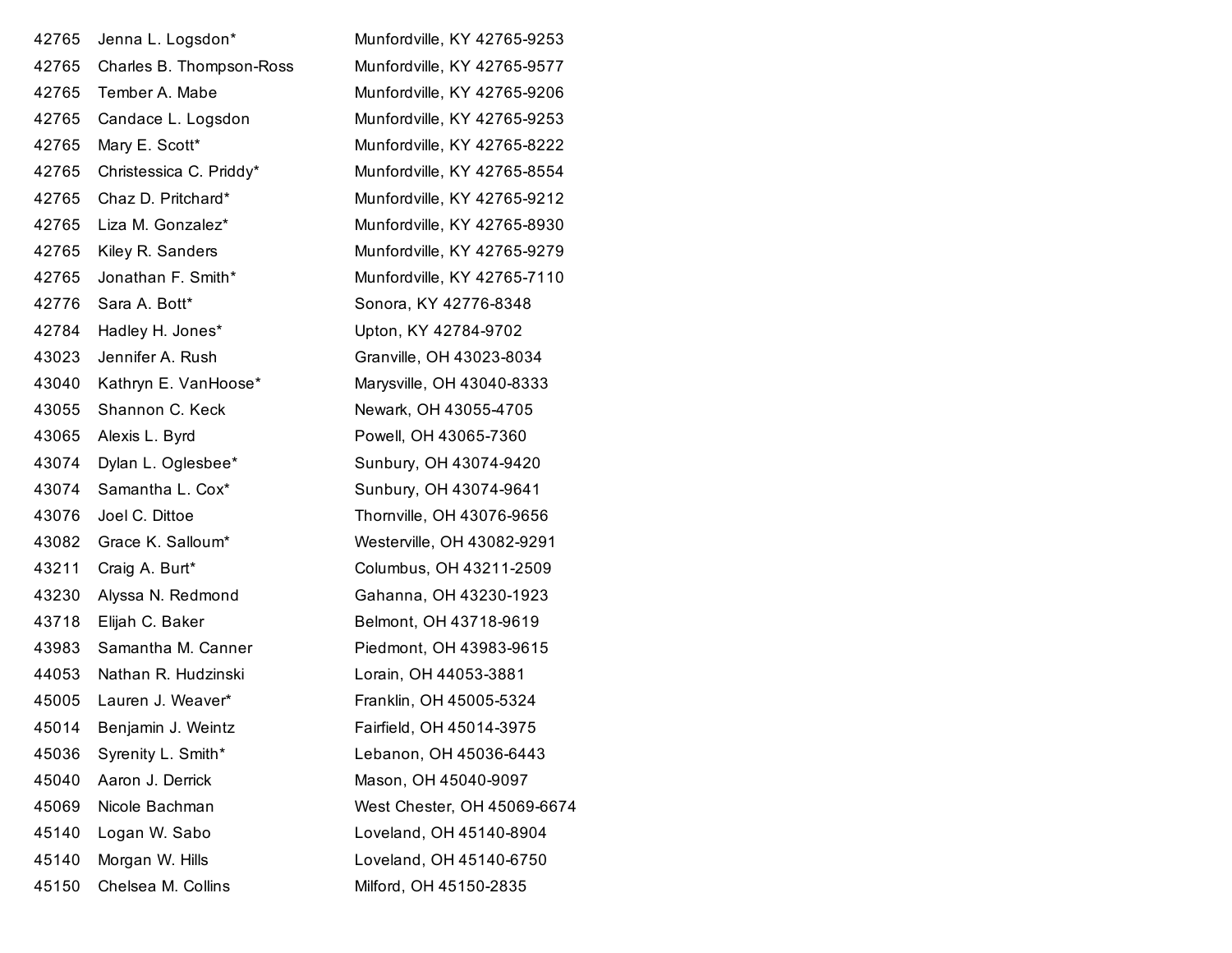| 45215 | Jennifer D. Allen        | Cincinnati, OH 45215-2703    |
|-------|--------------------------|------------------------------|
| 45224 | McKenna L. Arnold        | Cincinnati, OH 45224-2819    |
| 45230 | Jennifer M. Gildenblatt  | Cincinnati, OH 45230-4109    |
| 45231 | Justin M. Szczepanski    | Cincinnati, OH 45231-3736    |
| 45238 | Lily M. Lang*            | Cincinnati, OH 45238-5106    |
| 45238 | Maryamawit B. Kebebe     | Cincinnati, OH 45238-5308    |
| 45244 | Brianne E. Bachman*      | Cincinnati, OH 45244-3737    |
| 45424 | Hunter J. Garrett*       | Huber Heights, OH 45424-2724 |
| 45459 | Ashley M. Jecker         | Centerville, OH 45459-5006   |
| 46032 | Abigail M. Bechert       | Carmel, IN 46032-9028        |
| 46032 | Issabelle G. Benjamin    | Carmel, IN 46032-4658        |
| 46033 | Lucy D. Lyon*            | Carmel, IN 46033-9377        |
| 46033 | Avery E. Cunningham      | Carmel, IN 46033-3987        |
| 46062 | Abigail M. Krent*        | Noblesville, IN 46062-8295   |
| 46072 | Anthony D. Griffin*      | Tipton, IN 46072-1725        |
| 46074 | Matthew G. Meyer         | Westfield, IN 46074-9782     |
| 46077 | Katherine L. Isenbarger* | Zionsville, IN 46077-8725    |
| 46077 | Grace E. Basquill        | Zionsville, IN 46077-1469    |
| 46077 | Jenna J. Cianci*         | Zionsville, IN 46077-7617    |
| 46082 | Veronica J. Teeter       | Carmel, IN 46082-1178        |
| 46122 | Ellie A. Walker*         | Danville, IN 46122-8351      |
| 46163 | Tyler A. Corey*          | New Palestine, IN 46163-8734 |
| 46208 | Casey E. Storms          | Indianapolis, IN 46208-3407  |
| 46236 | Anna C. Isger*           | Indianapolis, IN 46236-8355  |
| 46236 | Lauren M. Matthews*      | Indianapolis, IN 46236-7317  |
| 46259 | Aleksey P. Oehrle        | Indianapolis, IN 46259-9503  |
| 46312 | Isaak C. Kidd            | East Chicago, IN 46312-3158  |
| 46733 | Taylor N. Bebout         | Decatur, IN 46733-9517       |
| 47012 | Audrey E. Griffin*       | Brookville, IN 47012-9097    |
| 47012 | Nathan M. Griffin*       | Brookville, IN 47012-9097    |
| 47106 | Carly E. Conrad*         | Borden, IN 47106-9216        |
| 47111 | Trent G. Reed            | Charlestown, IN 47111-8606   |
| 47111 | Riley B. Wampler*        | Charlestown, IN 47111-8749   |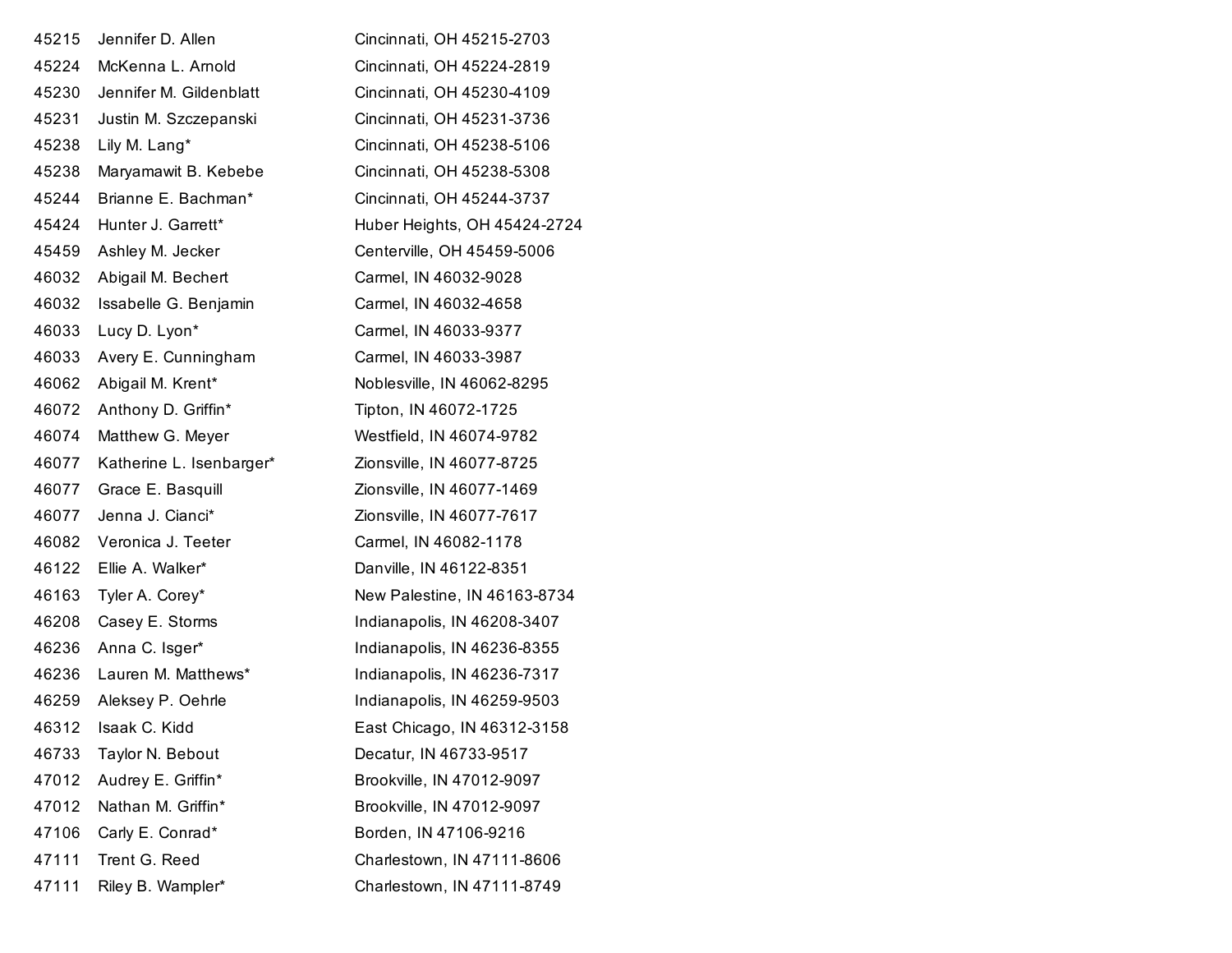| 47112 | Dereje I. Carl       | Corydon, IN 47112-7933        |
|-------|----------------------|-------------------------------|
| 47112 | Kayci A. Allen*      | Corydon, IN 47112-1876        |
| 47112 | McKenzie D. Hess     | Corydon, IN 47112-8374        |
| 47112 | Bailey T. Conrad*    | Corydon, IN 47112-7314        |
| 47112 | Mollie L. Hoagland   | Corydon, IN 47112-1936        |
| 47119 | Delaney G. Mazza*    | Floyds Knobs, IN 47119-9603   |
| 47119 | Olivia J. Taylor*    | Floyds Knobs, IN 47119-9697   |
| 47119 | Faith A. Hodges      | Floyds Knobs, IN 47119-9423   |
| 47124 | Kate E. Zuverink*    | Greenville, IN 47124-8601     |
| 47124 | Devon R. Montgomery  | Greenville, IN 47124-9402     |
| 47130 | Angelann R. Ramer*   | Jeffersonville, IN 47130-8792 |
| 47130 | Joseph P. Lincoln*   | Jeffersonville, IN 47130-0001 |
| 47135 | Jude A. Baker        | Laconia, IN 47135-9049        |
| 47136 | Ashlyn N. Crawford*  | Lanesville, IN 47136-4005     |
| 47136 | Makayla L. Philpott* | Lanesville, IN 47136-8739     |
| 47150 | Sydney K. Bensing*   | New Albany, IN 47150-9469     |
| 47150 | Alaina P. Caswell    | New Albany, IN 47150-9591     |
| 47150 | Alexis F. Filmer     | New Albany, IN 47150-2327     |
| 47150 | Kelsi L. Sogge       | New Albany, IN 47150-9581     |
| 47150 | Logan C. Barber*     | New Albany, IN 47150-2066     |
| 47150 | Jenna M. Kaiser*     | New Albany, IN 47150-9688     |
| 47164 | Abigail L. Mitchell* | Palmyra, IN 47164-8331        |
| 47165 | Braylie A. Green     | Pekin, IN 47165-8010          |
| 47165 | Lily M. Nale         | Pekin, IN 47165-7213          |
| 47165 | Josey G. Cheatham*   | Pekin, IN 47165-8921          |
| 47166 | Ariel R. Camm        | Ramsey, IN 47166-8956         |
| 47172 | Anna G. Wright       | Sellersburg, IN 47172-9015    |
| 47172 | Natalie R. Biggs*    | Sellersburg, IN 47172-1775    |
| 47172 | Zachary R. Jones     | Sellersburg, IN 47172-9686    |
| 47172 | Meghan S. Voigt*     | Sellersburg, IN 47172-9089    |
| 47172 | Mallory B. Ramsey    | Sellersburg, IN 47172-9682    |
| 47201 | Collin S. Pruitt     | Columbus, IN 47201-4029       |
| 47220 | Miranda L. Mcclusky  | Brownstown, IN 47220-9763     |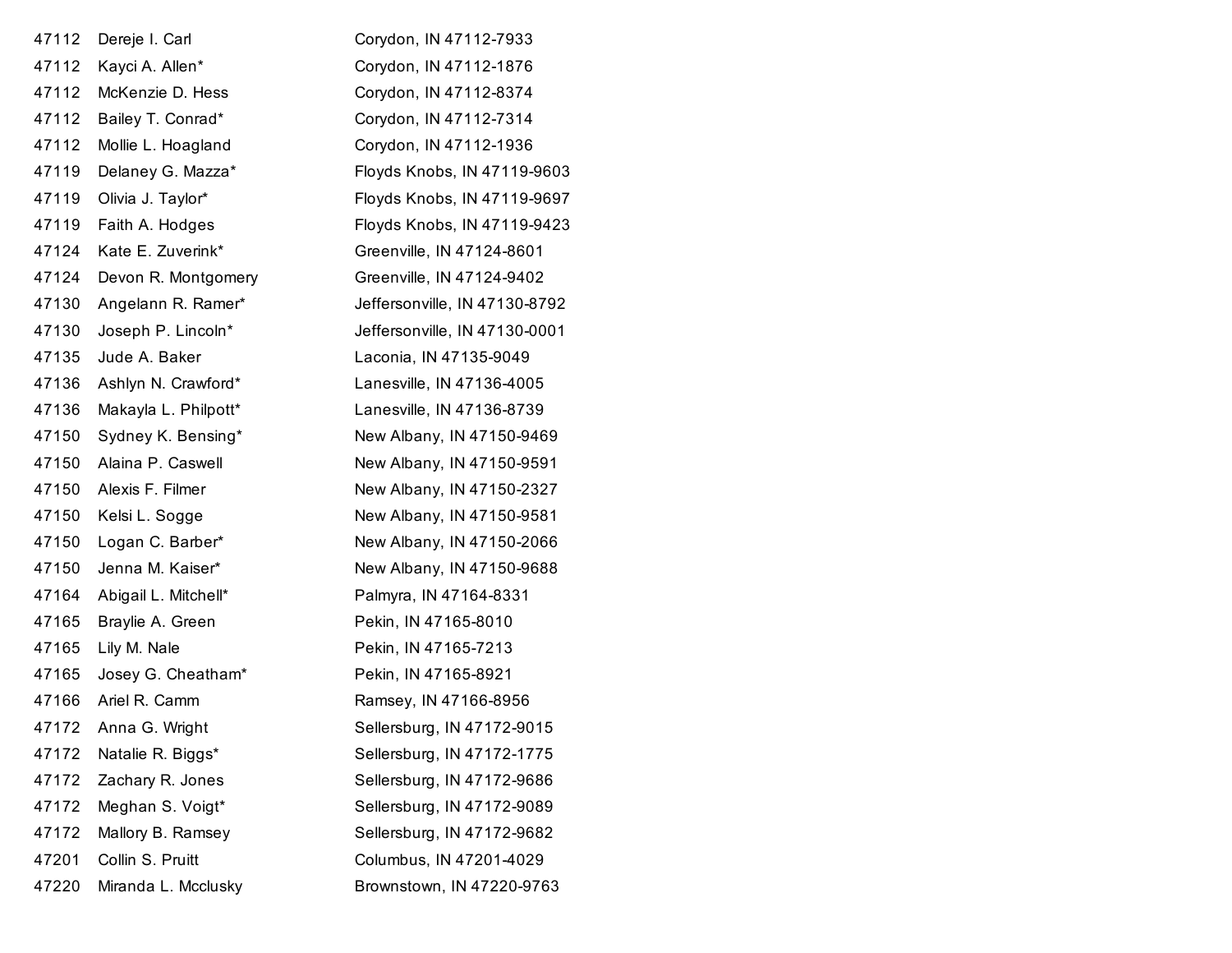| 47230 | Jasper K. Gray        | Deputy, IN 47230-9185       |
|-------|-----------------------|-----------------------------|
| 47243 | Talon G. Harmon       | Hanover, IN 47243-9065      |
| 47250 | Bethany M. Dashzeveg* | Madison, IN 47250-2919      |
| 47265 | Duncan M. Rowda       | North Vernon, IN 47265-6767 |
| 47265 | Dana M. Money*        | North Vernon, IN 47265-8121 |
| 47274 | Samantha C. Newmister | Seymour, IN 47274-1921      |
| 47403 | Hannah R. Kabrick*    | Bloomington, IN 47403-9049  |
| 47421 | Kacy N. Zoller*       | Bedford, IN 47421-7772      |
| 47432 | Kaylie M. Bonifer*    | French Lick, IN 47432-9214  |
| 47523 | Lauren E. Bueltel     | Dale, IN 47523-9543         |
| 47523 | Luke A. Tuley*        | Dale, IN 47523-9190         |
| 47531 | Dylan C. Mathena*     | Evanston, IN 47531-8136     |
| 47532 | Lydia G. Schuler      | Ferdinand, IN 47532-9474    |
| 47542 | Ceara L. Baker*       | Huntingburg, IN 47542-1256  |
| 47542 | Brody A. Voegerl      | Huntingburg, IN 47542-9778  |
| 47542 | Lynsie N. Messmer     | Huntingburg, IN 47542-9711  |
| 47546 | Maggie Jones          | Jasper, IN 47546-8019       |
| 47546 | Lindsey R. Nordhoff*  | Jasper, IN 47546-9089       |
| 47546 | Emma M. Stenftenagel  | Jasper, IN 47546-3973       |
| 47546 | Abigail K. Gubbins    | Jasper, IN 47546-9069       |
| 47546 | Kayce E. Ebenkamp*    | Jasper, IN 47546-9015       |
| 47550 | Victoria R. Hartwig   | Lamar, IN 47550-7219        |
| 47551 | Stella F. Hubert*     | Leopold, IN 47551-9624      |
| 47567 | Connor S. Gaines      | Petersburg, IN 47567-8309   |
| 47579 | Carly L. Sabelhaus*   | Santa Claus, IN 47579-9750  |
| 47579 | Kyndall E. Jordan*    | Santa Claus, IN 47579-6262  |
| 47579 | Zachary B. Fortune*   | Santa Claus, IN 47579-6233  |
| 47579 | Landen P. Minto*      | Santa Claus, IN 47579-6206  |
| 47579 | Kerragan N. Mulzer*   | Santa Claus, IN 47579-9773  |
| 47579 | Kenley D. Mulzer*     | Santa Claus, IN 47579-9773  |
| 47586 | Kayla A. Parker*      | Tell City, IN 47586-1106    |
| 47586 | Caitlin Taylor*       | Tell City, IN 47586-1744    |
| 47586 | Bren J. Miller*       | Tell City, IN 47586-8829    |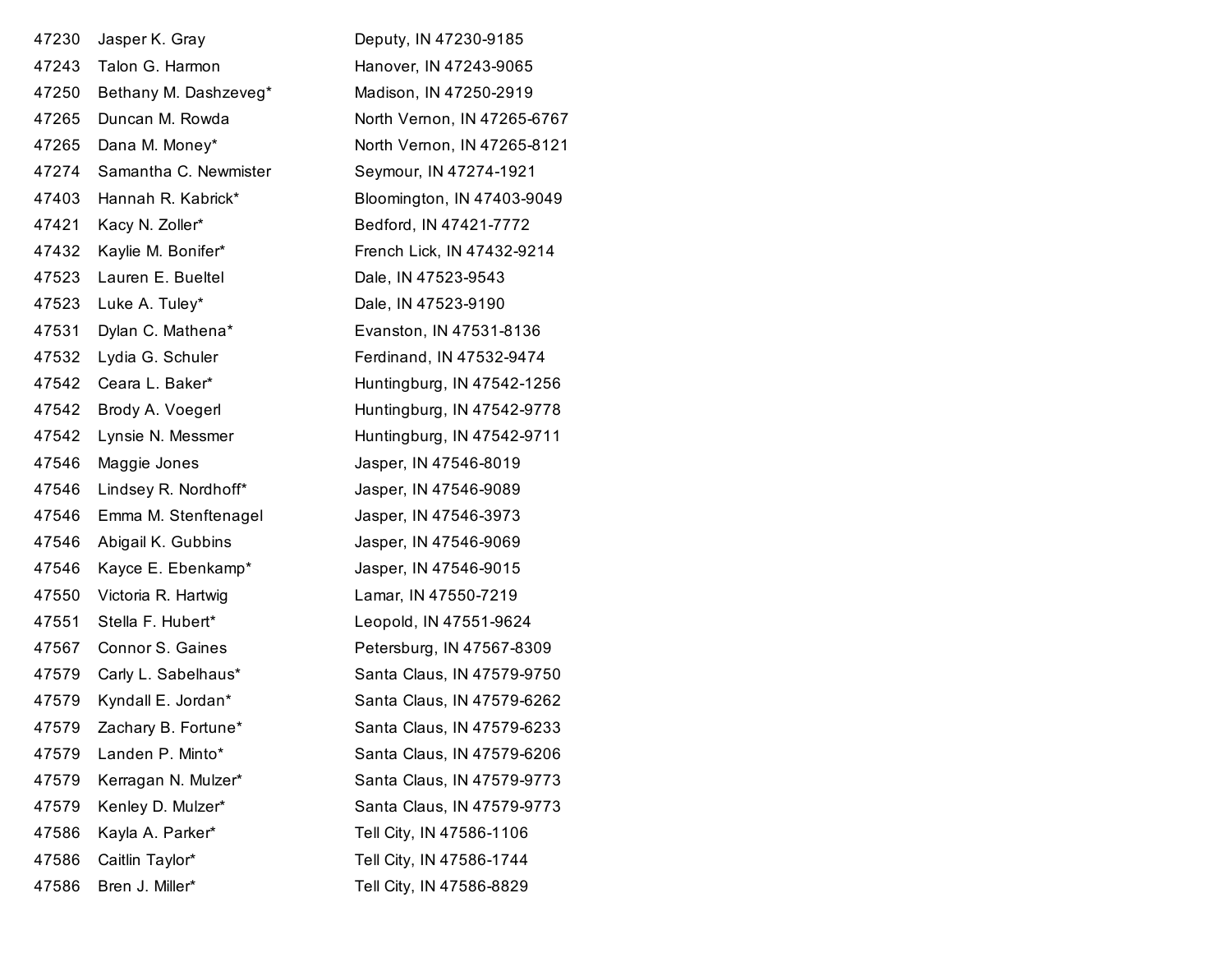| 47586 | Katelyn A. Hughes*    | Tell City, IN 47586-1133    |
|-------|-----------------------|-----------------------------|
| 47586 | Victoria N. Peter*    | Tell City, IN 47586-2525    |
| 47601 | Grace E. McConnell    | Boonville, IN 47601-8479    |
| 47610 | Halle E. Chambers*    | Chandler, IN 47610-9581     |
| 47610 | Shelby E. O'Bryan     | Chandler, IN 47610-9612     |
| 47615 | Cameron J. Weigand*   | Grandview, IN 47615-9559    |
| 47620 | Macey D. Montgomery*  | Mount Vernon, IN 47620-9235 |
| 47620 | Hannah E. Durham      | Mount Vernon, IN 47620-8970 |
| 47620 | Hannah K. Lang*       | Mount Vernon, IN 47620-7122 |
| 47620 | Cydney J. Cole*       | Mount Vernon, IN 47620-8202 |
| 47620 | Allison C. Deeg*      | Mount Vernon, IN 47620-8446 |
| 47620 | Victoria E. Stallings | Mount Vernon, IN 47620-9068 |
| 47630 | Madison P. Gicale     | Newburgh, IN 47630-2387     |
| 47630 | Meghan V. Hodges*     | Newburgh, IN 47630-9620     |
| 47630 | Nicholas J. Norris    | Newburgh, IN 47630-2631     |
| 47630 | Joshua M. Hudson      | Newburgh, IN 47630-7500     |
| 47630 | Kaden L. Rodgers*     | Newburgh, IN 47630-9031     |
| 47630 | Logan M. Johnson*     | Newburgh, IN 47630-8937     |
| 47630 | Molly A. Eissler*     | Newburgh, IN 47630-8443     |
| 47630 | Kiah B. Feagley       | Newburgh, IN 47630-8021     |
| 47630 | Dylan P. Kanetkar*    | Newburgh, IN 47630-8000     |
| 47630 | Kayla B. Distler*     | Newburgh, IN 47630-9601     |
| 47630 | Maggie L. Herrell     | Newburgh, IN 47630-1418     |
| 47630 | Marlee N. Gieselman   | Newburgh, IN 47630-9343     |
| 47630 | Alexandra G. Ingram*  | Newburgh, IN 47630-9411     |
| 47630 | Anna M. Merris*       | Newburgh, IN 47630-2218     |
| 47630 | Madeline P. Walker*   | Newburgh, IN 47630-8315     |
| 47630 | Meghan L. Humphrey    | Newburgh, IN 47630-7986     |
| 47634 | Houston D. Ling*      | Richland, IN 47634-9330     |
| 47635 | Haley B. French*      | Rockport, IN 47635-8241     |
| 47639 | Aubree J. Lankford*   | Haubstadt, IN 47639-7975    |
| 47639 | Alexis M. Pohl*       | Haubstadt, IN 47639-4800    |
| 47639 | Addison R. Elpers     | Haubstadt, IN 47639-9246    |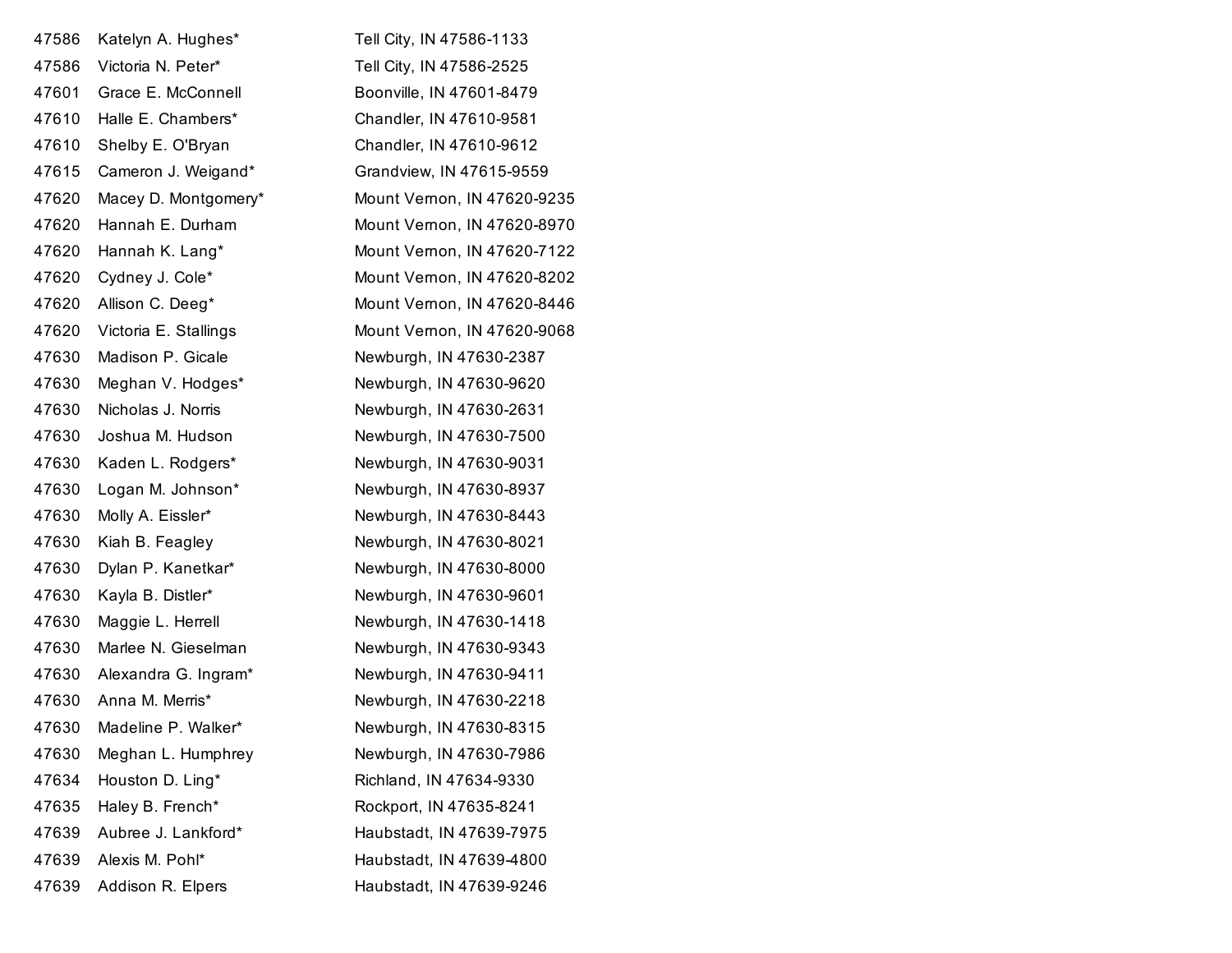| 47639 | Arika N. Seaton*      | Haubstadt, IN 47639-8114  |
|-------|-----------------------|---------------------------|
| 47670 | Joseph L. Friedman    | Princeton, IN 47670-8866  |
| 47710 | Elise A. Ward*        | Evansville, IN 47710-4809 |
| 47710 | Haley N. Vaughn       | Evansville, IN 47710-3972 |
| 47710 | Emily E. Knapp*       | Evansville, IN 47710-3777 |
| 47711 | Ashley M. Hicks*      | Evansville, IN 47711-7009 |
| 47711 | Rachel O. Mercer*     | Evansville, IN 47711-1069 |
| 47711 | Luke J. Kassenbrock   | Evansville, IN 47711-1628 |
| 47711 | Allie R. Hildebrandt* | Evansville, IN 47711-2292 |
| 47711 | Hunter M. Phelps      | Evansville, IN 47711-6317 |
| 47712 | Alaina F. Webber      | Evansville, IN 47712-3879 |
| 47712 | Jennifer M. Ross      | Evansville, IN 47712-2991 |
| 47712 | Alyce N. Ricketts     | Evansville, IN 47712-8806 |
| 47712 | Zachary J. Goedde*    | Evansville, IN 47712-8713 |
| 47712 | Kinzie A. Williams    | Evansville, IN 47712-3561 |
| 47712 | Jasmine M. Smith*     | Evansville, IN 47712-7128 |
| 47712 | Alison R. Schimmell*  | Evansville, IN 47712-2959 |
| 47712 | Gracie B. Hendrickson | Evansville, IN 47712-9681 |
| 47712 | Kaytlyn R. Shell      | Evansville, IN 47712-9047 |
| 47713 | Rianna D. Swope       | Evansville, IN 47713-2437 |
| 47714 | Caroline E. Merkel    | Evansville, IN 47714-2323 |
| 47714 | Isabelle R. Merkel    | Evansville, IN 47714-2323 |
| 47715 | Kacey G. Eberhard*    | Evansville, IN 47715-4218 |
| 47715 | Cade P. Graham*       | Evansville, IN 47715-3628 |
| 47715 | Bradly E. Watson      | Evansville, IN 47715-4391 |
| 47715 | Elizabeth B. Roberts* | Evansville, IN 47715-3603 |
| 47715 | Abigail J. Beckwith   | Evansville, IN 47715-3617 |
| 47715 | Kayla A. Srinivasan*  | Evansville, IN 47715-7422 |
| 47715 | Camille E. Holland    | Evansville, IN 47715-9105 |
| 47720 | Amelia M. Harl        | Evansville, IN 47720-8062 |
| 47720 | Rachel A. Hertel      | Evansville, IN 47720-8943 |
| 47720 | Sophia M. Symon       | Evansville, IN 47720-1937 |
| 47720 | Riley N. Deweese      | Evansville, IN 47720-2610 |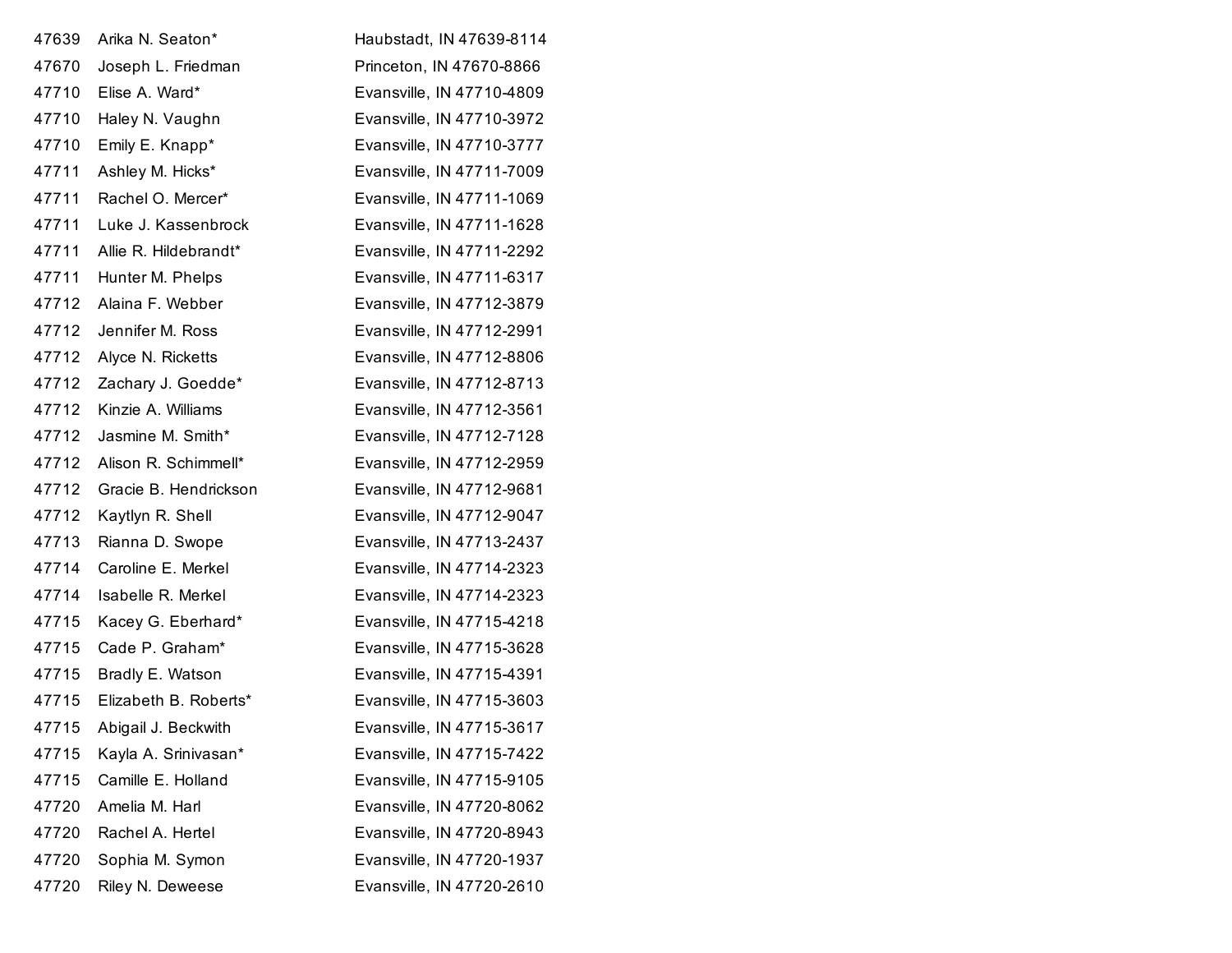| 47720 | Sydney E. Tipton              | Evansville, IN 47720-7821        |
|-------|-------------------------------|----------------------------------|
| 47720 | Abigail J. Blum*              | Evansville, IN 47720-3445        |
| 47725 | Lauren K. Plasse*             | Evansville, IN 47725-6418        |
| 47725 | Peter E. Johnson              | Evansville, IN 47725-6599        |
| 47725 | Cecilia R. Alcock             | Evansville, IN 47725-1201        |
| 47725 | Emily A. Lancaster            | Evansville, IN 47725-8015        |
| 47725 | Hannah M. Menke*              | Evansville, IN 47725-8718        |
| 47725 | Hadley C. Hagedorn            | Evansville, IN 47725-9544        |
| 47725 | Annah M. Hopkins*             | Evansville, IN 47725-1329        |
| 47725 | Mitchell R. Johnson           | Evansville, IN 47725-8604        |
| 47725 | Morgan L. McWilliams*         | Evansville, IN 47725-8160        |
| 47725 | Bailey J. Brush*              | Evansville, IN 47725-8653        |
| 47905 | Olivia G. Harden*             | Lafayette, IN 47905-1807         |
| 47987 | Katherine R. Hurt             | Veedersburg, IN 47987-1020       |
| 48003 | Trent S. Ligon                | Almont, MI 48003-9606            |
| 48021 | Alexus T. Hill*               | Eastpointe, MI 48021-3056        |
| 48178 | Brooke R. Sleeva              | South Lyon, MI 48178-9485        |
| 48430 | Cole C. Stuve                 | Fenton, MI 48430-9794            |
| 48462 | Paige E. Briggs*              | Ortonville, MI 48462-8415        |
| 49247 | Callie M. Bauer*              | Hudson, MI 49247-9711            |
| 49306 | Savanna J. Munson             | Belmont, MI 49306-9783           |
| 49446 | Abigail F. Jimison*           | New Era, MI 49446-8124           |
| 50265 | Will S. Moritz*               | West des Moines, IA 50265-2248   |
| 53001 | Chaitanya Srinivas R. Byreddi | Vishakapatnam, India 530017      |
| 53520 | Andrew C. Brockwell           | Brodhead, WI 53520-9100          |
| 55044 | Kelly R. Lingen*              | Lakeville, MN 55044-7819         |
| 55369 | Joseph C. Eberle              | Maple Grove, MN 55369-6743       |
| 60004 | Carina D. Whetter             | Arlington Heights, IL 60004-4458 |
| 60007 | Lily S. Mahon*                | Elk Grove Village, IL 60007-4410 |
| 60007 | Grace S. Cloherty*            | Elk Grove Village, IL 60007-3805 |
| 60013 | Kade M. Boehm                 | Cary, IL 60013-6401              |
| 60013 | Ryker C. Boehm                | Cary, IL 60013-6401              |
| 60013 | Allison M. Ruscheinski        | Cary, IL 60013-1819              |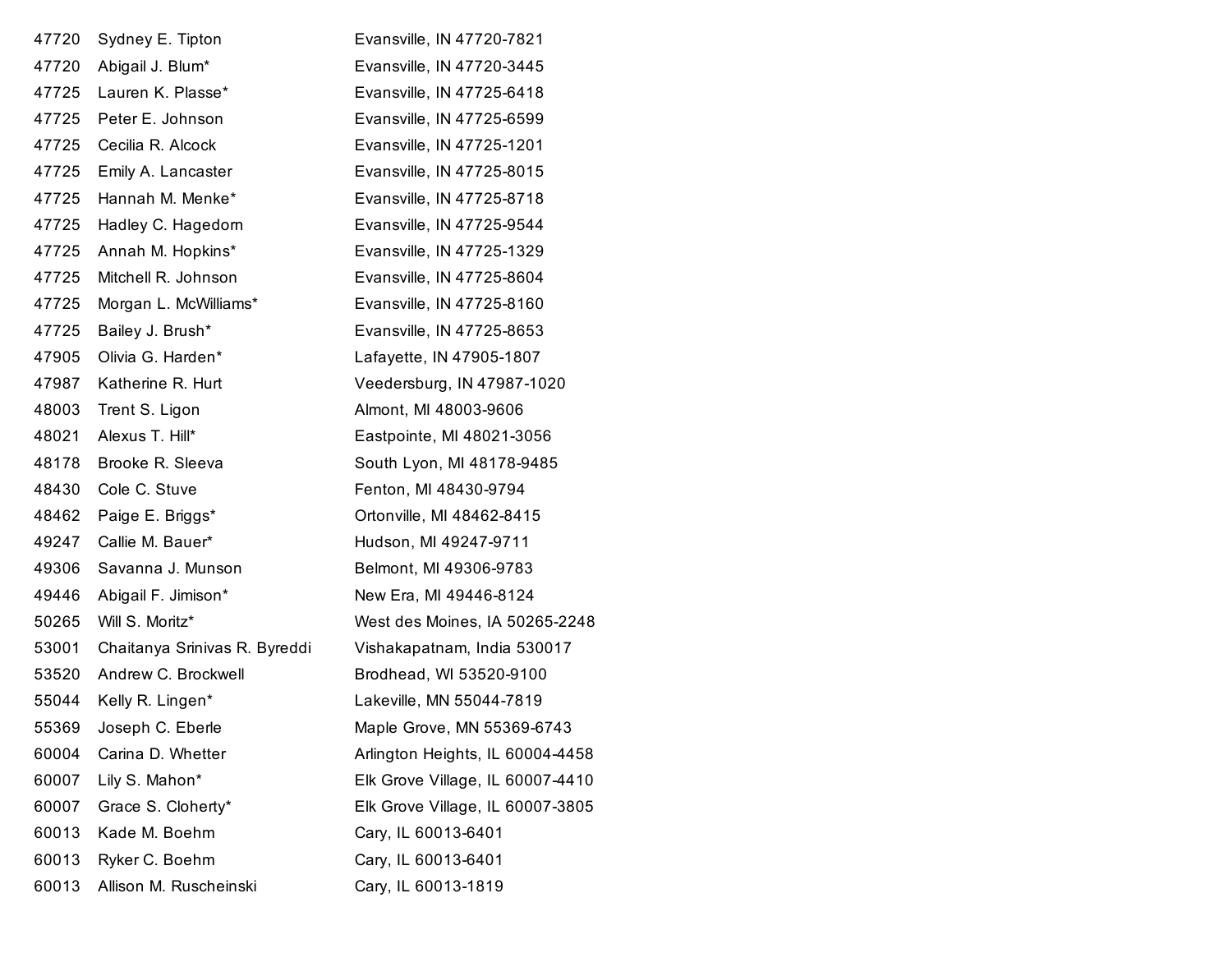| 60014 | Samantha E. Todt     | Crystal Lake, IL 60014-1901    |
|-------|----------------------|--------------------------------|
| 60014 | Olivia D. Bush       | Crystal Lake, IL 60014-8590    |
| 60014 | Leah N. Koenig*      | Crystal Lake, IL 60014-8405    |
| 60014 | Jennifer A. Viola    | Crystal Lake, IL 60014-2700    |
| 60014 | John P. Updike       | Crystal Lake, IL 60014-2932    |
| 60014 | Grace E. Greenwald   | Crystal Lake, IL 60014-2715    |
| 60014 | Taylor C. Franke     | Crystal Lake, IL 60014-8990    |
| 60014 | Connor N. Wosik      | Crystal Lake, IL 60014-8968    |
| 60014 | Alexandra K. Ray     | Crystal Lake, IL 60014-2987    |
| 60014 | Madelynn M. Bush*    | Crystal Lake, IL 60014-8590    |
| 60050 | Tyler J. Hogel       | McHenry, IL 60050-1328         |
| 60050 | Kylie Weishaar       | McHenry, IL 60050-7783         |
| 60051 | Grace A. Harris      | Johnsburg, IL 60051-7566       |
| 60056 | Nicholas V. Mariani  | Mount Prospect, IL 60056-3125  |
| 60073 | Florentino Garcia*   | Round Lake, IL 60073-1423      |
| 60098 | Stephanie M. Shook   | Woodstock, IL 60098-4106       |
| 60102 | Mattea Schmidt*      | Algonquin, IL 60102-6840       |
| 60102 | Nastasha A. Zange    | Algonquin, IL 60102-2548       |
| 60102 | Holly L. Buske*      | Algonquin, IL 60102-4293       |
| 60102 | Patrick K. Stiff     | Algonquin, IL 60102-6217       |
| 60102 | Elle E. McKinney     | Algonquin, IL 60102-2865       |
| 60102 | Daniel J. DeGiulio   | Algonquin, IL 60102-6091       |
| 60103 | Danielle Kucharski*  | Bartlett, IL 60103-1337        |
| 60108 | Jacob N. Lauing      | Bloomingdale, IL 60108-1723    |
| 60110 | Sydney R. Spiro      | Carpentersville, IL 60110-3347 |
| 60118 | Lindsey M. Alm       | West Dundee, IL 60118-9520     |
| 60120 | Cassandra L. Merena* | Elgin, IL 60120-5030           |
| 60120 | Natalie E. Stras*    | Elgin, IL 60120-4946           |
| 60124 | Lauren E. Dowd*      | Elgin, IL 60124-8937           |
| 60124 | Jessica A. Clouser   | Elgin, IL 60124-8290           |
| 60134 | Sarah E. Arnold*     | Geneva, IL 60134-4426          |
| 60134 | Kristen K. Henrie    | Geneva, IL 60134-6098          |
| 60142 | Kelly L. Campana     | Huntley, IL 60142-6034         |
|       |                      |                                |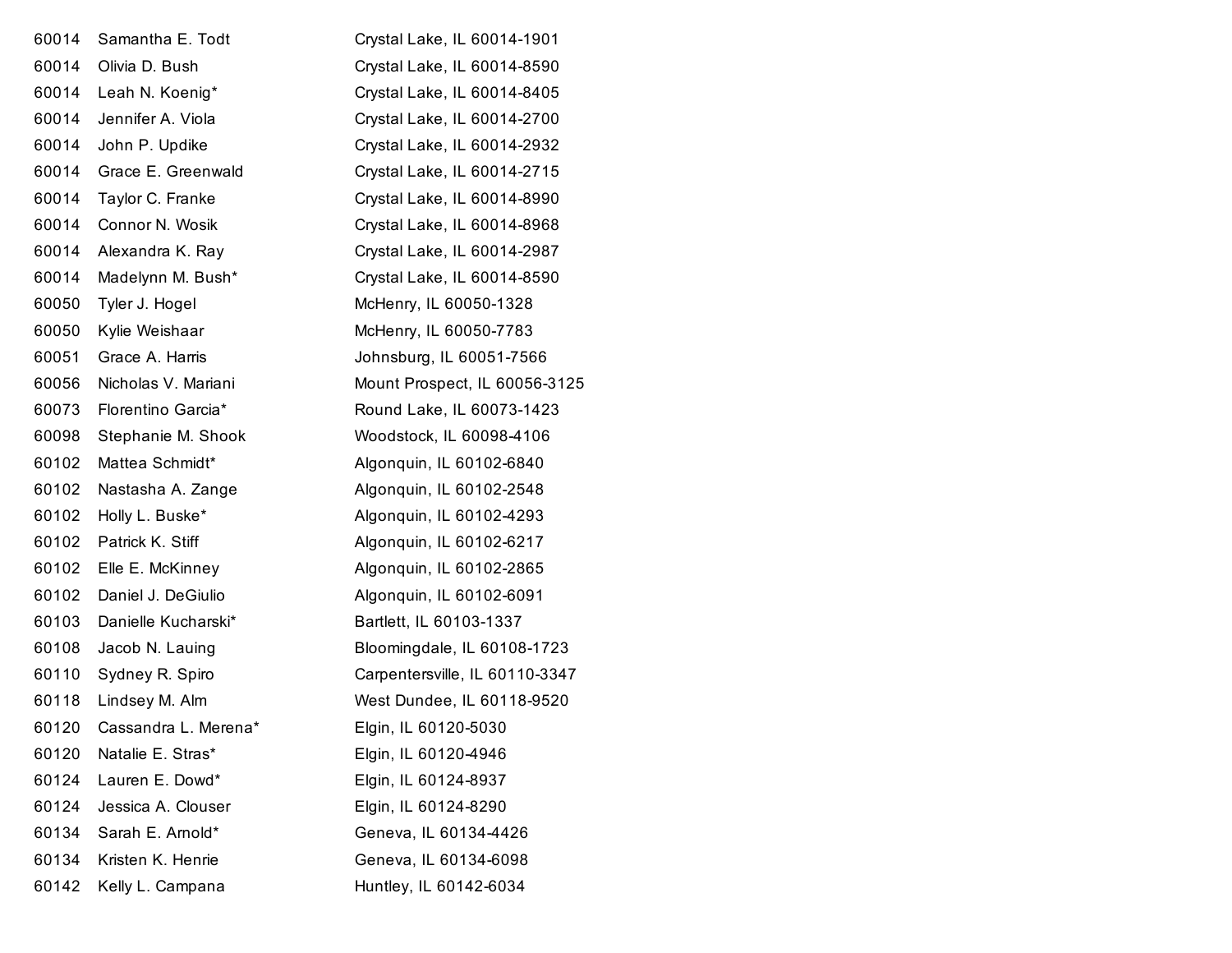| 60156 | Christina L. Hauser    | Lake in the Hills, IL 60156-5637 |
|-------|------------------------|----------------------------------|
| 60156 | Grace M. Shanley       | Lake in the Hills, IL 60156-5636 |
| 60156 | Emily G. Kambitsis     | Lake in the Hills, IL 60156-6204 |
| 60156 | William P. Stewart*    | Lake In The Hills, IL 60156-4450 |
| 60156 | Michael D. Swiatly*    | Lake in the Hills, IL 60156-4857 |
| 60172 | Camille J. Casey*      | Roselle, IL 60172-1520           |
| 60177 | Samantha A. Stoll*     | South Elgin, IL 60177-1702       |
| 60177 | Jeffrey T. Stoll       | South Elgin, IL 60177-1702       |
| 60178 | James G. Stice*        | Sycamore, IL 60178-2324          |
| 60187 | Jackson B. Gray*       | Wheaton, IL 60187-4420           |
| 60189 | Morgan Wach*           | Wheaton, IL 60189-3118           |
| 60193 | Kale Iwanski*          | Schaumburg, IL 60193-1146        |
| 60404 | Madison M. Rompala*    | Shorewood, IL 60404-5329         |
| 60441 | Alexandra N. Waterman  | Lockport, IL 60441-4269          |
| 60450 | Mackenzie L. Gerischer | Morris, IL 60450-6836            |
| 60450 | Ashley M. Hood         | Morris, IL 60450-6851            |
| 60450 | Parker A. Skubic       | Morris, IL 60450-3116            |
| 60451 | Brynn A. Gregus*       | New Lenox, IL 60451-3433         |
| 60451 | Samuel Q. Gorecki*     | New Lenox, IL 60451-3011         |
| 60451 | Esther M. Gorecki*     | New Lenox, IL 60451-3011         |
| 60467 | Margaret E. Carroll    | Orland Park, IL 60467-8570       |
| 60504 | Rachel M. Zaininger*   | Aurora, IL 60504-4238            |
| 60510 | Hiley R. Kuhn          | Batavia, IL 60510-2330           |
| 60510 | Rebecca E. Doranski    | Batavia, IL 60510-3622           |
| 60515 | Katherine E. Segrest*  | Downers Grove, IL 60515-4465     |
| 60532 | Maggie A. Ryan         | Lisle, IL 60532-3233             |
| 60538 | Madison P. Weis        | Montgomery, IL 60538-2910        |
| 60542 | Jonathan P. Mattas     | North Aurora, IL 60542-9025      |
| 60543 | Molly G. Dobberstein*  | Oswego, IL 60543-8965            |
| 60543 | Troy D. Davis          | Oswego, IL 60543-7306            |
| 60546 | Kellie E. Halvey       | North Riverside, IL 60546-1332   |
| 60554 | Jennifer M. Babich     | Sugar Grove, IL 60554-9827       |
| 60563 | Ethan G. Kraulos*      | Naperville, IL 60563-3337        |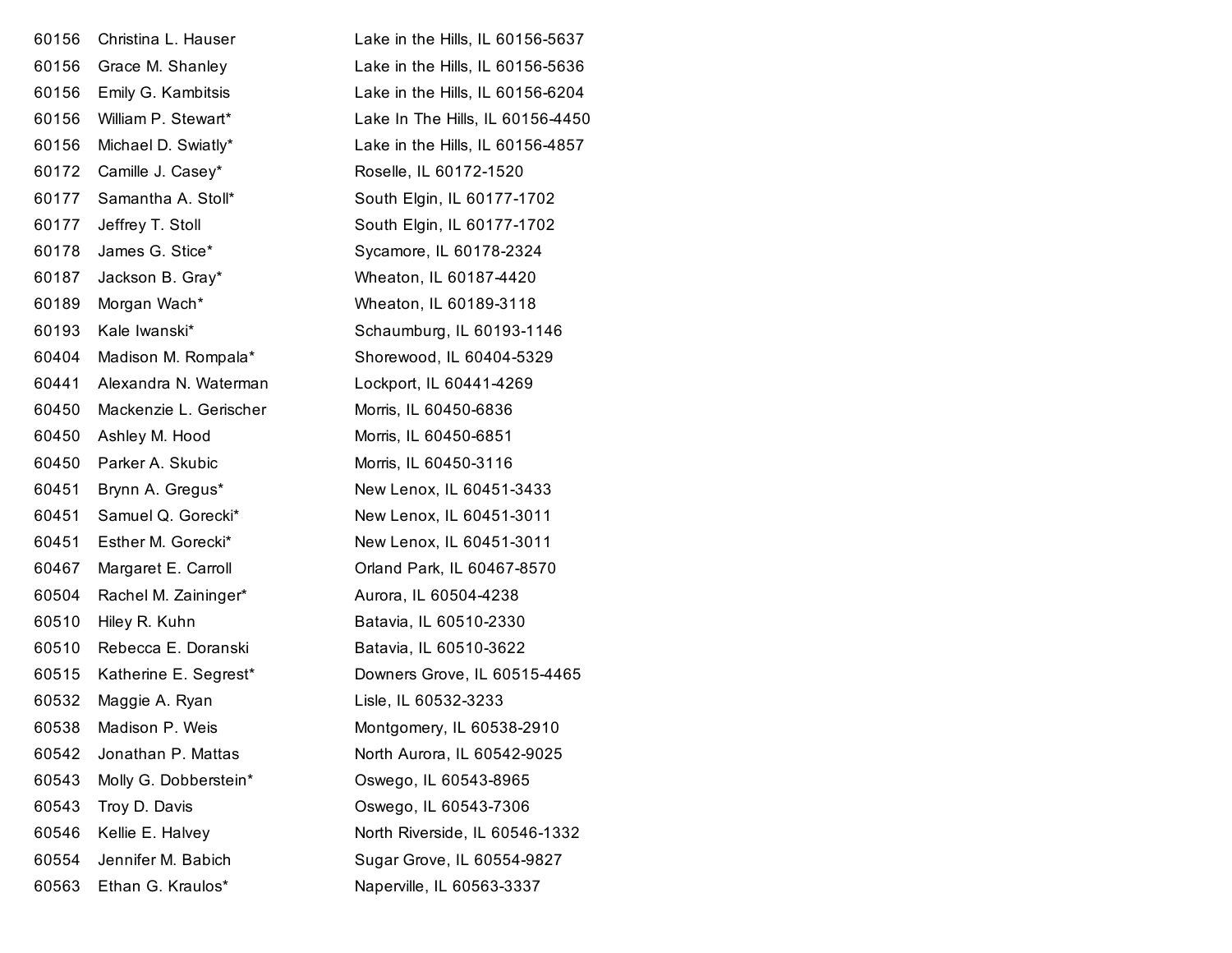| 60563 | Jeovany Garduno        | Naperville, IL 60563-2954   |
|-------|------------------------|-----------------------------|
| 60565 | Mackenzie G. Stevens   | Naperville, IL 60565-3478   |
| 60585 | Claire E. Cameron      | Plainfield, IL 60585-7910   |
| 60586 | Payten R. Bormet       | Plainfield, IL 60586-5026   |
| 60586 | Kamryn R. Kletzke*     | Plainfield, IL 60586-4172   |
| 60586 | Savannah M. Fierke     | Plainfield, IL 60586-5031   |
| 60950 | Julia M. Sands*        | Manteno, IL 60950-3758      |
| 60964 | Lauren A. Leisure*     | Saint Anne, IL 60964        |
| 61341 | Maggie Wilcox          | Marseilles, IL 61341-9443   |
| 61550 | Abigail K. Winstead    | Morton, IL 61550-2325       |
| 61611 | Braden C. Lowery       | East Peoria, IL 61611-1846  |
| 61705 | Valerie L. Feldker*    | Bloomington, IL 61705-9007  |
| 61745 | Nicole M. Ogorek*      | Heyworth, IL 61745-7585     |
| 61745 | Jacob M. Ogorek        | Heyworth, IL 61745-7585     |
| 61821 | Katherine G. Rossow*   | Champaign, IL 61821-3920    |
| 61853 | Michaela Y. Hopper*    | Mahomet, IL 61853-7653      |
| 62002 | Kya S. Durie           | Alton, IL 62002-3067        |
| 62002 | Shelby L. Kulp         | Alton, IL 62002-5849        |
| 62025 | Reagan Scheffel*       | Edwardsville, IL 62025-5554 |
| 62025 | Annie C. Mcginnis*     | Edwardsville, IL 62025-3194 |
| 62025 | Madison K. Bock        | Edwardsville, IL 62025-1917 |
| 62025 | Skyler G. Richardson   | Edwardsville, IL 62025-3102 |
| 62025 | Kylie E. Schumacher*   | Edwardsville, IL 62025-3205 |
| 62025 | Rylee J. Warmouth*     | Edwardsville, IL 62025-2729 |
| 62025 | Benjamin C. Hauschild* | Edwardsville, IL 62025-2492 |
| 62025 | Shelby L. Markus*      | Edwardsville, IL 62025-4242 |
| 62025 | Anna M. Brase          | Edwardsville, IL 62025-6245 |
| 62034 | Gracelyn A. Burroughs  | Glen Carbon, IL 62034-1134  |
| 62034 | Hannah M. Kramer*      | Glen Carbon, IL 62034-1376  |
| 62034 | Emily K. Kramer        | Glen Carbon, IL 62034-1376  |
| 62035 | Samuel T. Clark        | Godfrey, IL 62035-2532      |
| 62035 | Chloe M. Bazzell       | Godfrey, IL 62035-1759      |
| 62067 | Lorelei C. Frank*      | Moro, IL 62067-1127         |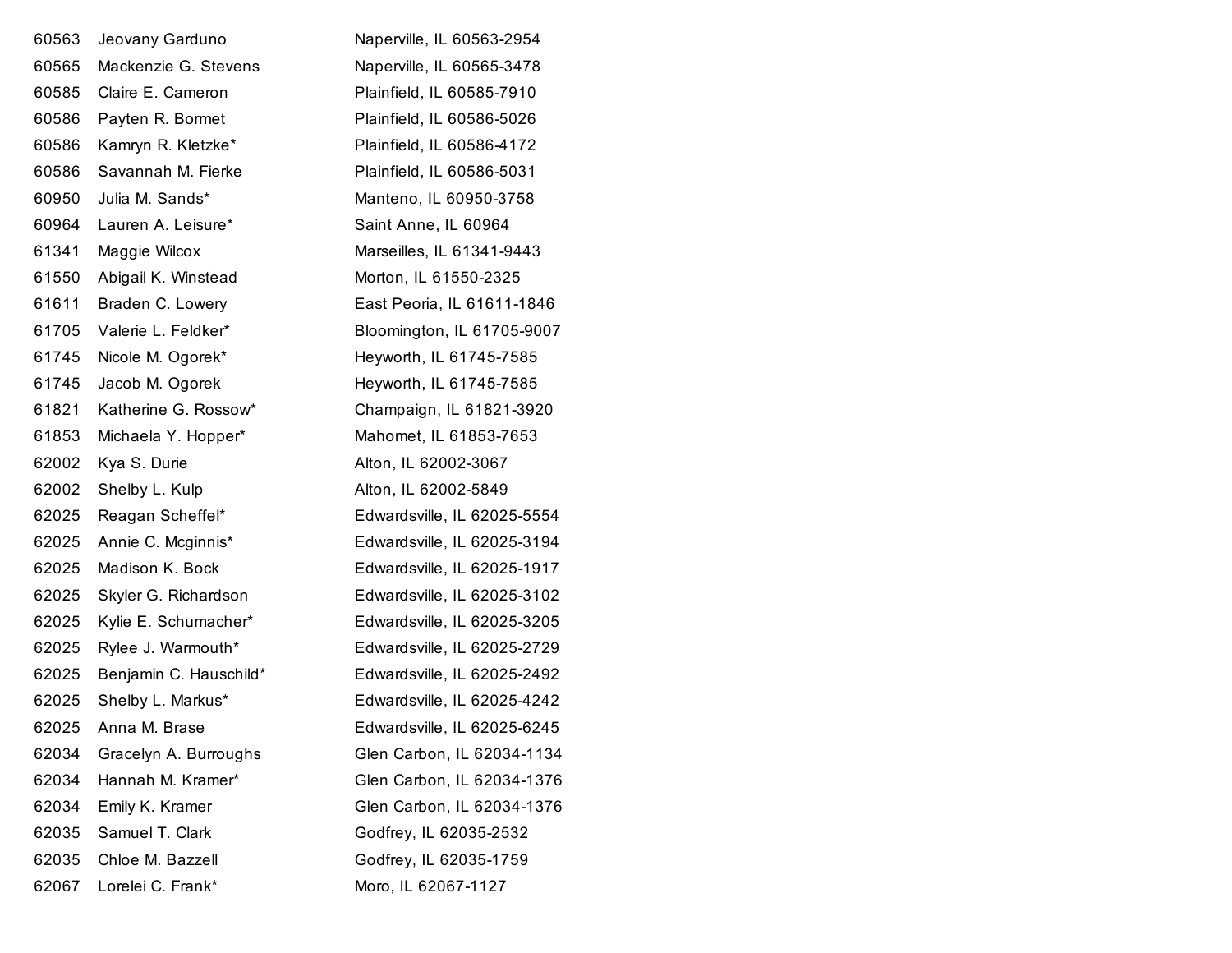| 62208 | Erica N. Buckley      | Fairview Heights, IL 62208-4510   |
|-------|-----------------------|-----------------------------------|
| 62221 | Jackson B. Nickish    | Shiloh, IL 62221-0451             |
| 62226 | Alexis K. Kiernan     | Swansea, IL 62226-8908            |
| 62232 | Lindsey J. Escudero*  | Caseyville, IL 62232-2273         |
| 62258 | Madison P. Sanker*    | Mascoutah, IL 62258-2880          |
| 62258 | Jordan A. Eddy*       | Mascoutah, IL 62258-1341          |
| 62269 | Gabrielle L. Stone*   | O Fallon, IL 62269-6697           |
| 62269 | Kaitlyn N. Plaisted   | O Fallon, IL 62269-6222           |
| 62269 | Lillian A. Wilson*    | O Fallon, IL 62269-1312           |
| 62269 | Jozee D. Bond         | O Fallon, IL 62269-1257           |
| 62269 | Carli R. Street*      | O Fallon, IL 62269-7168           |
| 62294 | Abigail L. Loftus     | Troy, IL 62294-3228               |
| 62298 | Madalyn M. Davis*     | Waterloo, IL 62298-5580           |
| 62298 | Haley E. Johnson      | Waterloo, IL 62298-1823           |
| 62439 | Maya J. Wright*       | Lawrenceville, IL 62439-2941      |
| 62535 | Isaiah J. Morton      | Forsyth, IL 62535-9607            |
| 62650 | Olivia Bobb           | South Jacksonville, IL 62650-3500 |
| 62712 | Michael J. Rogers     | Springfield, IL 62712-8952        |
| 62844 | Lincoln H. Armstrong  | Grayville, IL 62844-1310          |
| 62863 | Anne E. Schroeder     | Mount Carmel, IL 62863-2706       |
| 62930 | Shainna K. Ralston    | Eldorado, IL 62930-2039           |
| 62948 | Madison K. Cerutti    | Herrin, IL 62948-6172             |
| 62956 | Farrah R. Castleman   | Karnak, IL 62956-2141             |
| 62956 | Andrew D. Castleman   | Karnak, IL 62956-2141             |
| 62958 | Sage C. Nelsen        | Makanda, IL 62958-2089            |
| 62959 | Shelbi G. Stout*      | Marion, IL 62959-8487             |
| 62960 | Sophia K. Lamontagne* | Metropolis, IL 62960-2655         |
| 62960 | Katherine E. Thompson | Metropolis, IL 62960-6604         |
| 62960 | Maci C. Williams      | Metropolis, IL 62960-3111         |
| 62960 | Audrey M. Thompson    | Metropolis, IL 62960-6604         |
| 62960 | Natalie G. Umberger   | Metropolis, IL 62960-2154         |
| 62984 | Kensley L. Oldham     | Shawneetown, IL 62984-3005        |
| 63010 | Alyssa D. Anderson*   | Arnold, MO 63010-1046             |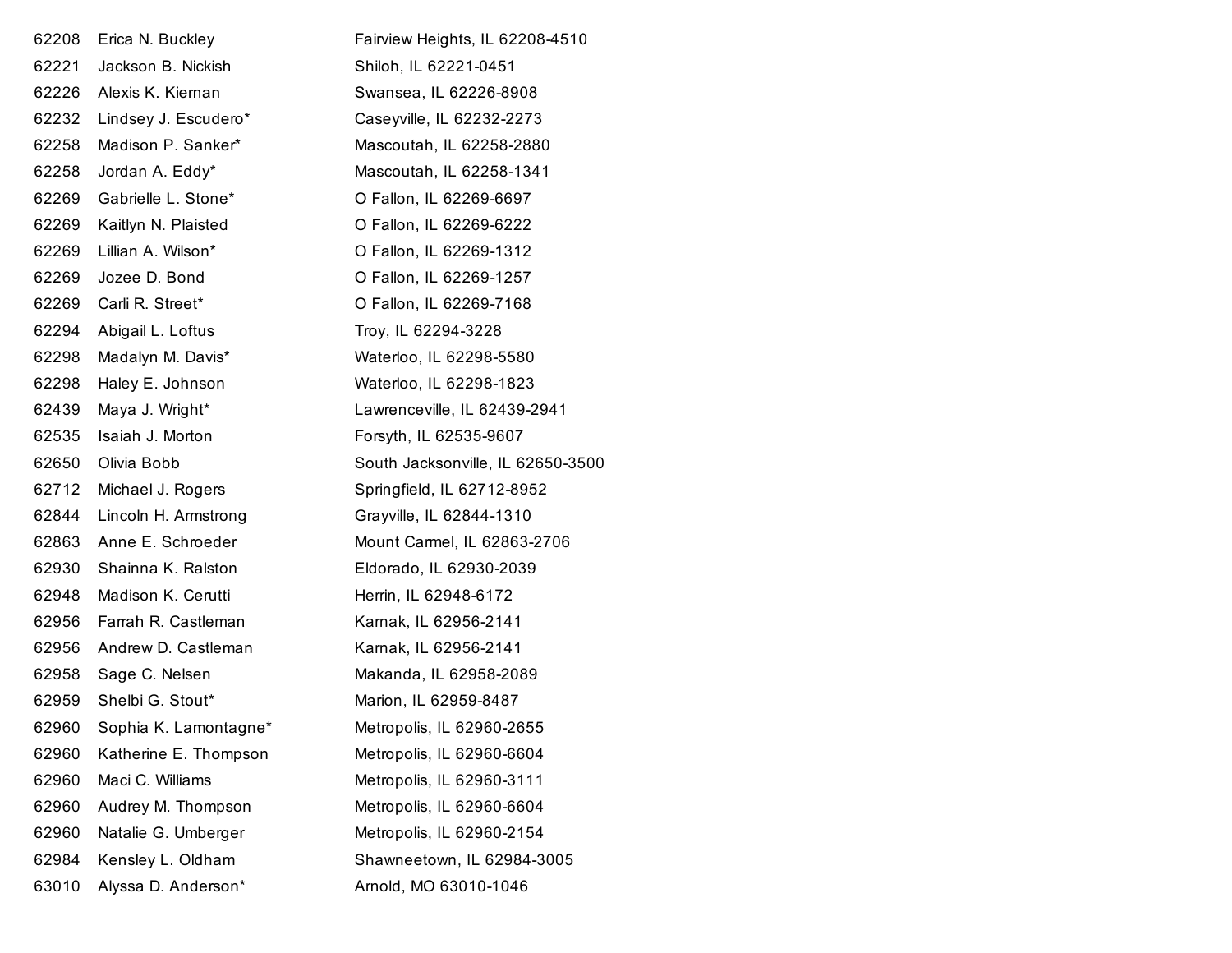| 63017 | Allyson I. Sewester           | Chesterfield, MO 63017-7515   |
|-------|-------------------------------|-------------------------------|
| 63017 | Jonah F. Hathaway             | Chesterfield, MO 63017-2852   |
| 63026 | Lydia R. Martin               | Fenton, MO 63026-3654         |
| 63026 | Megan T. Ward*                | Fenton, MO 63026-7225         |
| 63026 | Rachel M. Ernst               | Fenton, MO 63026-7022         |
| 63026 | Lauren E. Odehnal             | Fenton, MO 63026-2672         |
| 63026 | Luke T. Vasel                 | Fenton, MO 63026-3264         |
| 63122 | Megan C. Griffith             | Saint Louis, MO 63122-3928    |
| 63129 | Loren G. Pedroli*             | Saint Louis, MO 63129-5450    |
| 63129 | Emma N. Klocke                | Saint Louis, MO 63129-5074    |
| 63129 | Kylee M. Wall*                | Saint Louis, MO 63129-5085    |
| 63129 | Delaney C. O'Neill            | Saint Louis, MO 63129-5449    |
| 63303 | Eric R. Lafeber*              | Saint Charles, MO 63303-4178  |
| 63303 | Elyssa J. Toal*               | Saint Charles, MO 63303-1609  |
| 63304 | Kierigan A. McEvoy            | Saint Charles, MO 63304-1443  |
| 63368 | Jocelyn P. Evans*             | O Fallon, MO 63368-3991       |
| 63368 | Madelyn M. Matray             | O Fallon, MO 63368-4132       |
| 63385 | Anthony J. Dizillo            | Wentzville, MO 63385-6888     |
| 63701 | Delaney E. Shaffer*           | Cape Girardeau, MO 63701-2527 |
| 63775 | Devyn L. Terbrak*             | Perryville, MO 63775-7427     |
| 63780 | Elizabeth S. Fennewald*       | Scott City, MO 63780-1589     |
| 64081 | Mitchell A. Tinsley*          | Lees Summit, MO 64081-3241    |
| 64083 | Amanda Q. Myers*              | Raymore, MO 64083-9090        |
| 64133 | Jaleon M. Brown               | Raytown, MO 64133-4322        |
| 67213 | Shelby L. Melton              | Wichita, KS 67213-4056        |
| 67549 | Cora-Lynn Freiin von Dungern* | Worms, Germany 67549          |
| 70037 | Khadezjah L. Wiggins*         | Belle Chasse, LA 70037-1358   |
| 70592 | Elizabeth P. Allbright*       | Youngsville, LA 70592-5160    |
| 72223 | Taylor L. Shaw                | Little Rock, AR 72223-5517    |
| 72432 | Carol Coronado                | Harrisburg, AR 72432-8739     |
| 72703 | Tracey M. Fletcher*           | Fayetteville, AR 72703-3837   |
| 73760 | Anton L. Schmierer*           | Ostfildern, XX 73760          |
| 75068 | Sophia P. Fondren*            | Little Elm, TX 75068-1483     |
|       |                               |                               |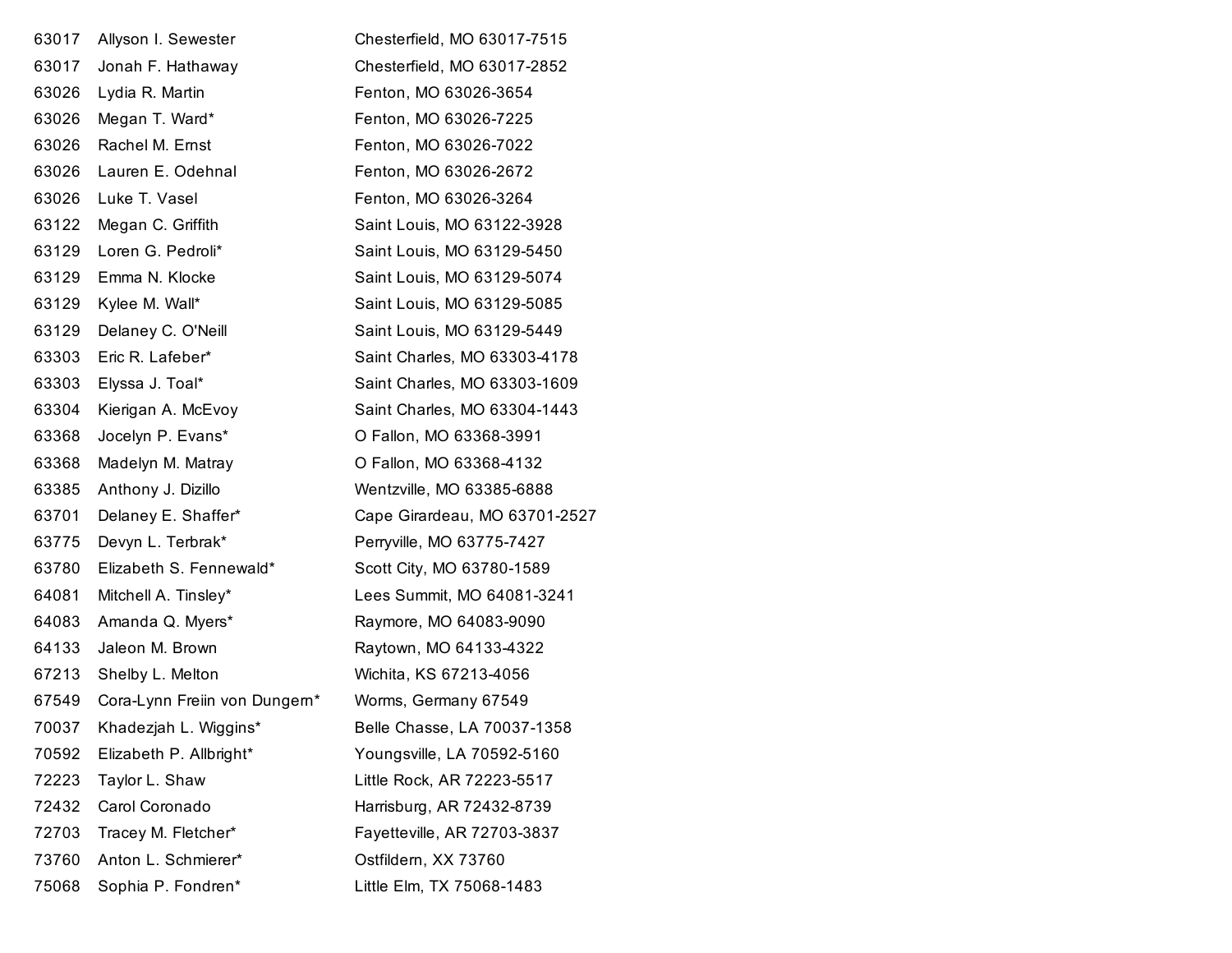| 75154 | Madisyn D. Siler*           | Red Oak, TX 75154-5037              |
|-------|-----------------------------|-------------------------------------|
| 75165 | Alexa T. Barron*            | Waxahachie, TX 75165-5354           |
| 76022 | Maximus R. Pulley           | Bedford, TX 76022-7311              |
| 76180 | Michael Ondelacy*           | North Richland Hills, TX 76180-8147 |
| 76544 | Kimberly A. Clark           | Fort Hood, TX 76544-1793            |
| 77007 | Amirali Baseri              | Houston, TX 77007-6258              |
| 77065 | Tess G. Welch*              | Houston, TX 77065-3338              |
| 77089 | Caitlyn J. Woitena*         | Houston, TX 77089-1494              |
| 77092 | Katarina M. Johnson         | Houston, TX 77092-2528              |
| 77381 | Kenlie R. Barrett           | The Woodlands, TX 77381-4605        |
| 77389 | Leighanna P. Cormier        | Spring, TX 77389-5450               |
| 77433 | <b>Clarence Jones</b>       | Cypress, TX 77433-3604              |
| 80134 | Sarah R. Reaves*            | Parker, CO 80134-4831               |
| 80921 | Afton E. Schraml*           | Colorado Springs, CO 80921-3533     |
| 83704 | Molly L. Priddy             | Boise, ID 83704-8651                |
| 84318 | Catherine D. Wilkerson      | Hyde Park, UT 84318-4119            |
| 85206 | Ricardo A. Leonett Serrano* | Mesa, AZ 85206-3469                 |
| 85209 | Ashley M. Kobylinski        | Mesa, AZ 85209-1560                 |
| 85255 | Tyler J. Olden              | Scottsdale, AZ 85255-6079           |
| 90043 | Yanet D. Moges*             | Los Angeles, CA 90043-2920          |
| 90254 | Quinn Y. Flanders           | Hermosa Beach, CA 90254-4755        |
| 91210 | Rachel J. Strobel*          | Draveil, France 91210               |
| 91390 | Kathryn J. Klassen*         | Santa Clarita, CA 91390-4181        |
| 91403 | Miles O. Morton             | Sherman Oaks, CA 91403-3932         |
| 91911 | Michael A. Hobbs*           | Chula Vista, CA 91911-6225          |
| 92845 | Kimberly J. Raggett*        | Garden Grove, CA 92845-2439         |
| 94565 | Noah N. Gordon              | Pittsburg, CA 94565-5759            |
| 95630 | Alexis N. Cain              | Folsom, CA 95630-5400               |
| 96338 | Ashley M. Walker            | APO, Japan 96338-0031               |
| 97006 | Adam C. Desloge*            | Beaverton, OR 97006-8422            |
| 97007 | Hayden W. Barkley*          | Beaverton, OR 97007-5221            |
| 97239 | Maeson G. Graff             | Portland, OR 97239-2023             |
| 98074 | Grady G. Robison            | Sammamish, WA 98074-3479            |